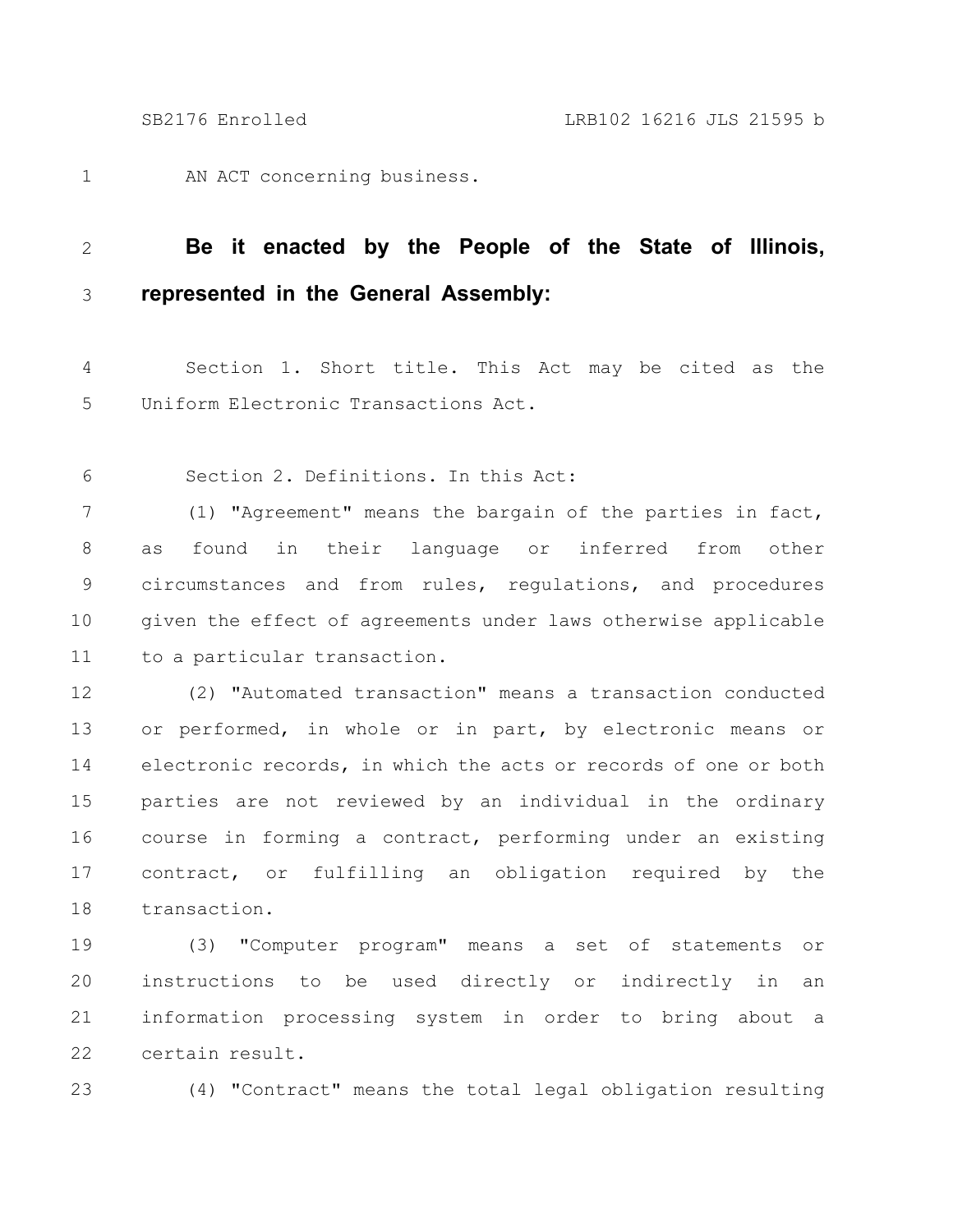SB2176 Enrolled - 2 - LRB102 16216 JLS 21595 b

from the parties' agreement as affected by this Act and other applicable law. 1 2

(5) "Electronic" means relating to technology having electrical, digital, magnetic, wireless, optical, electromagnetic, or similar capabilities. 3 4 5

(6) "Electronic agent" means a computer program or an electronic or other automated means used independently to initiate an action or respond to electronic records or performances in whole or in part, without review or action by an individual. 6 7 8 9 10

(7) "Electronic record" means a record created, generated, sent, communicated, received, or stored by electronic means. 11 12

(8) "Electronic signature" means an electronic sound, symbol, or process attached to or logically associated with a record and executed or adopted by a person with the intent to sign the record. 13 14 15 16

(9) "Governmental agency" means and includes all officers, boards, commissions, courts, and agencies created by the Illinois Constitution, whether in the executive, legislative or judicial branch, all officers, departments, boards, commissions, agencies, institutions, authorities, universities, bodies politic and corporate of the State other than the Office of the Secretary of State; and administrative units or corporate outgrowths of the State government which are created by or pursuant to statute, other than units of local government and their officers, school districts and 17 18 19 20 21 22 23 24 25 26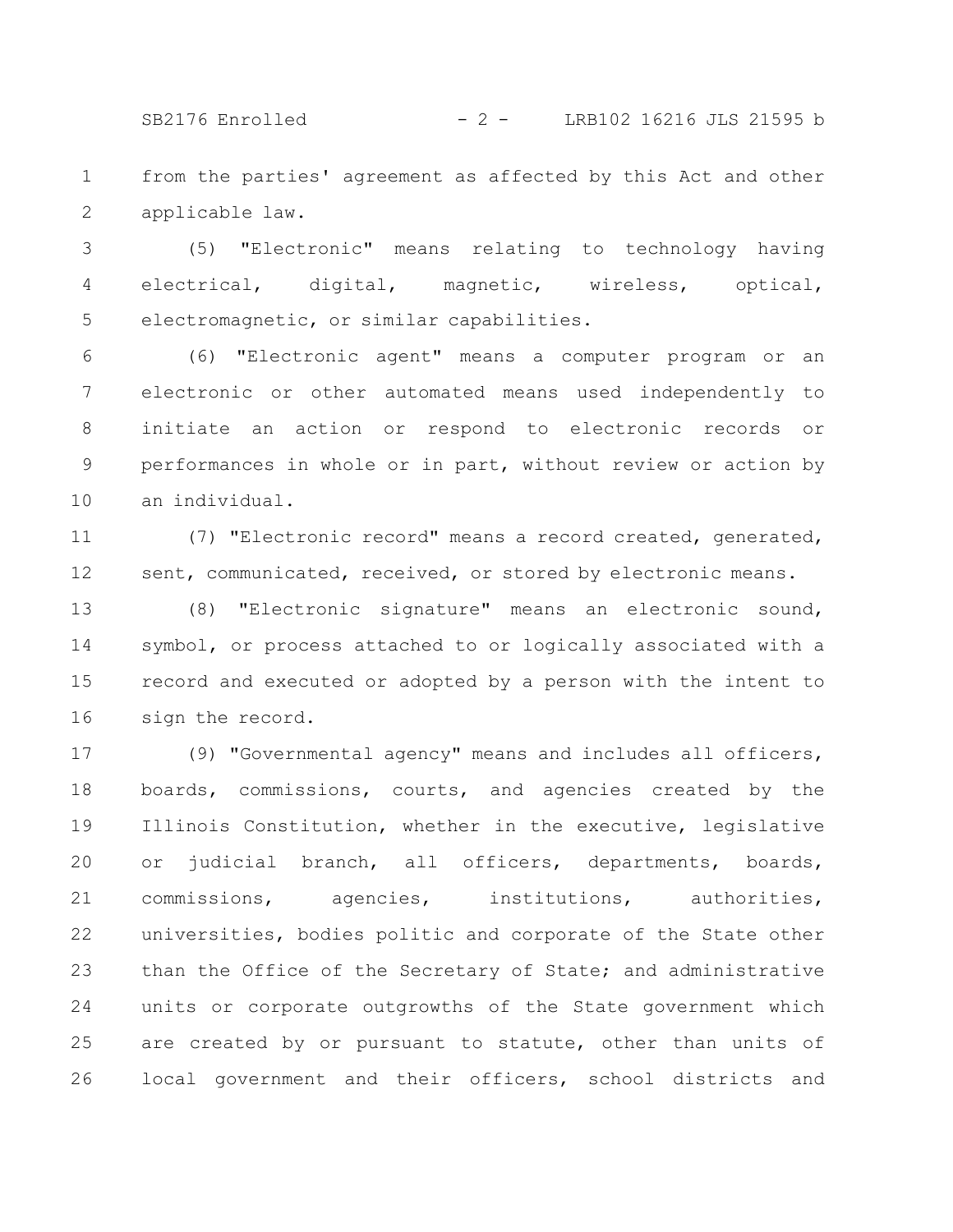SB2176 Enrolled - 3 - LRB102 16216 JLS 21595 b

boards of election commissioners; all administrative units and corporate outgrowths of the above and as may be created by executive order of the Governor. 1 2 3

(10) "Information" means data, text, images, sounds, codes, computer programs, software, databases, or the like. 4 5

(11) "Information processing system" means an electronic system for creating, generating, sending, receiving, storing, displaying, or processing information. 6 7 8

(12) "Person" means an individual, corporation, business trust, estate, trust, partnership, limited liability company, association, joint venture, governmental agency, public corporation, or any other legal or commercial entity. 9 10 11 12

(13) "Record" means information that is inscribed on a tangible medium or that is stored in an electronic or other medium and is retrievable in perceivable form. 13 14 15

(14) "Security procedure" means a procedure employed for the purpose of verifying that an electronic signature, record, or performance is that of a specific person or for detecting changes or errors in the information in an electronic record. The term includes a procedure that requires the use of algorithms or other codes, identifying words or numbers, encryption, or callback or other acknowledgment procedures. 16 17 18 19 20 21 22

(15) "State" means a State of the United States, the District of Columbia, Puerto Rico, the United States Virgin Islands, or any territory or insular possession subject to the jurisdiction of the United States. The term includes an Indian 23 24 25 26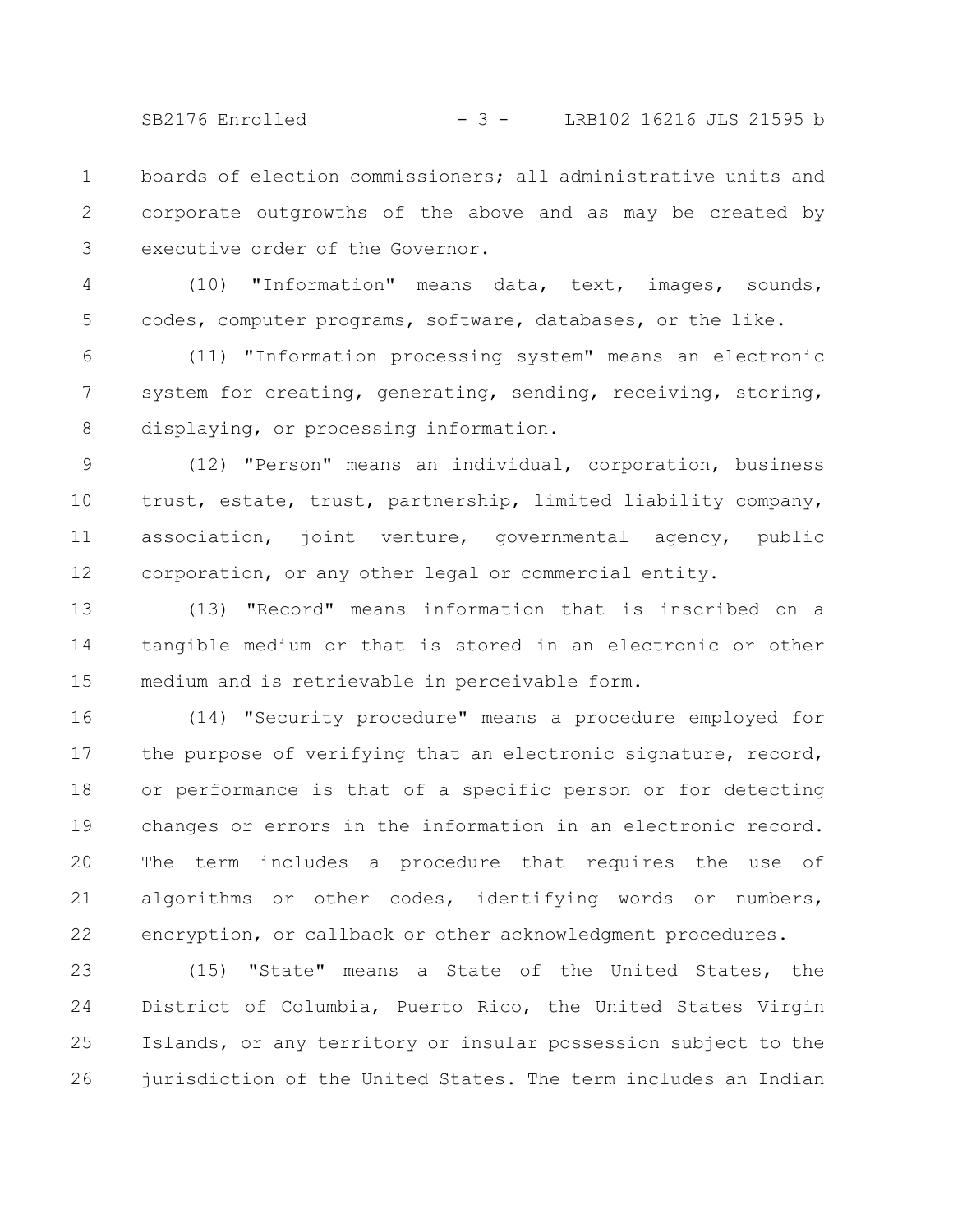SB2176 Enrolled - 4 - LRB102 16216 JLS 21595 b

tribe or band, or Alaskan native village, which is recognized by federal law or formally acknowledged by a State. 1 2

(16) "Transaction" means an action or set of actions occurring between two or more persons relating to the conduct of business, commercial, or governmental affairs. 3 4 5

Section 3. Scope. 6

(a) Except as otherwise provided in subsection (b), this Act applies to electronic records and electronic signatures relating to a transaction. 7 8 9

(b) This Act does not apply to a transaction to the extent it is governed by: 10 11

(1) a law governing the creation and execution of wills, codicils, or testamentary trusts; 12 13

(2) The Uniform Commercial Code other than Sections 1-107 and 1-206, Article 2, and Article 2A. 14 15

(c) This Act applies to an electronic record or electronic signature otherwise excluded from the application of this Act under subsection (b) to the extent it is governed by a law other than those specified in subsection (b). 16 17 18 19

(d) A transaction subject to this Act is also subject to other applicable substantive law. 20 21

Section 4. Prospective application. This Act applies to any electronic record or electronic signature created, generated, sent, communicated, received, or stored on or after 22 23 24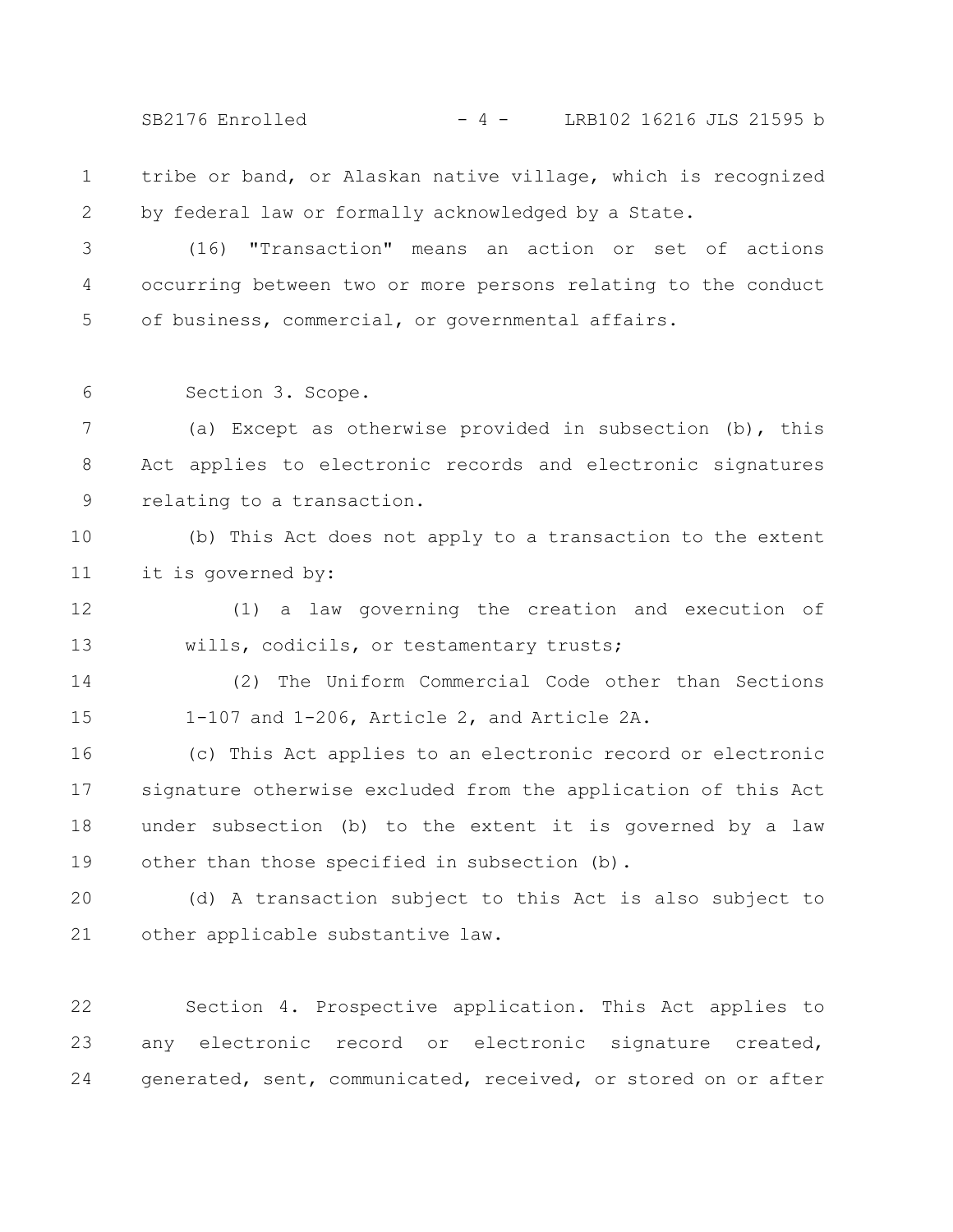SB2176 Enrolled - 5 - LRB102 16216 JLS 21595 b

the effective date of this Act. 1

Section 5. Use of electronic records and electronic signatures; variation by agreement. 2 3

(a) This Act does not require a record or signature to be created, generated, sent, communicated, received, stored, or otherwise processed or used by electronic means or in electronic form. 4 5 6 7

(b) This Act applies only to transactions between parties each of which has agreed to conduct transactions by electronic means. Whether the parties agree to conduct a transaction by electronic means is determined from the context and surrounding circumstances, including the parties' conduct. 8 9 10 11 12

(c) A party that agrees to conduct a transaction by electronic means may refuse to conduct other transactions by electronic means. The right granted by this subsection may not be waived by agreement. 13 14 15 16

(d) Except as otherwise provided in this Act, the effect of any of its provisions may be varied by agreement. The presence in certain provisions of this Act of the words "unless otherwise agreed", or words of similar import, does not imply that the effect of other provisions may not be varied by agreement. 17 18 19 20 21 22

(e) Whether an electronic record or electronic signature has legal consequences is determined by this Act and other applicable law. 23 24 25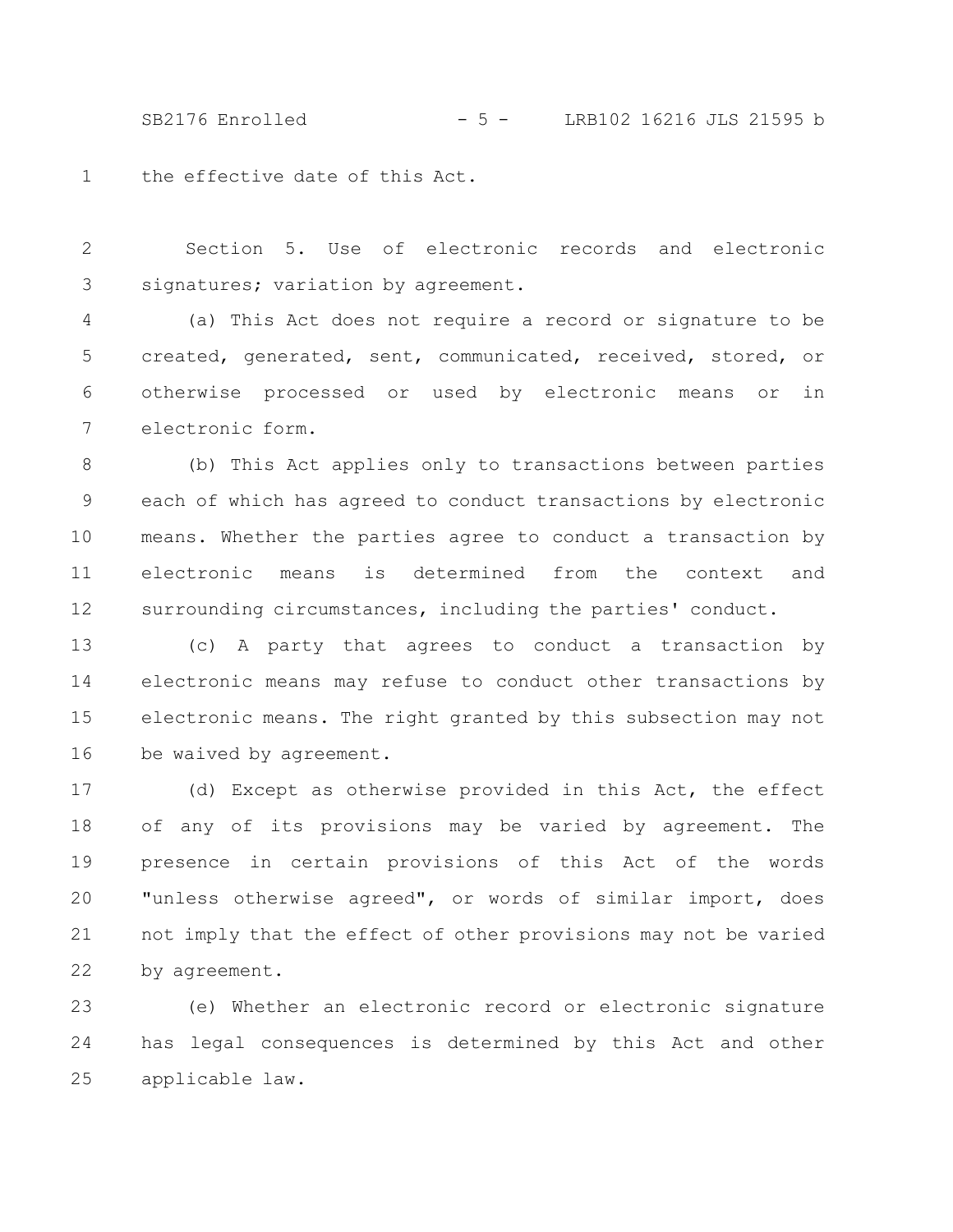Section 6. Construction and application. This Act must be construed and applied: (1) to facilitate electronic transactions consistent with other applicable law; (2) to be consistent with reasonable practices concerning electronic transactions and with the continued expansion of those practices; and (3) to effectuate its general purpose to make uniform the law with respect to the subject of this Act among States enacting it. Section 7. Legal recognition of electronic records, electronic signatures, and electronic contracts. (a) A record or signature may not be denied legal effect or enforceability solely because it is in electronic form. (b) A contract may not be denied legal effect or enforceability solely because an electronic record was used in its formation. (c) If a law requires a record to be in writing, an electronic record satisfies the law. (d) If a law requires a signature, an electronic signature satisfies the law. 1 2 3 4 5 6 7 8 9 10 11 12 13 14 15 16 17 18 19 20 21

Section 8. Provision of information in writing; presentation of records. 22 23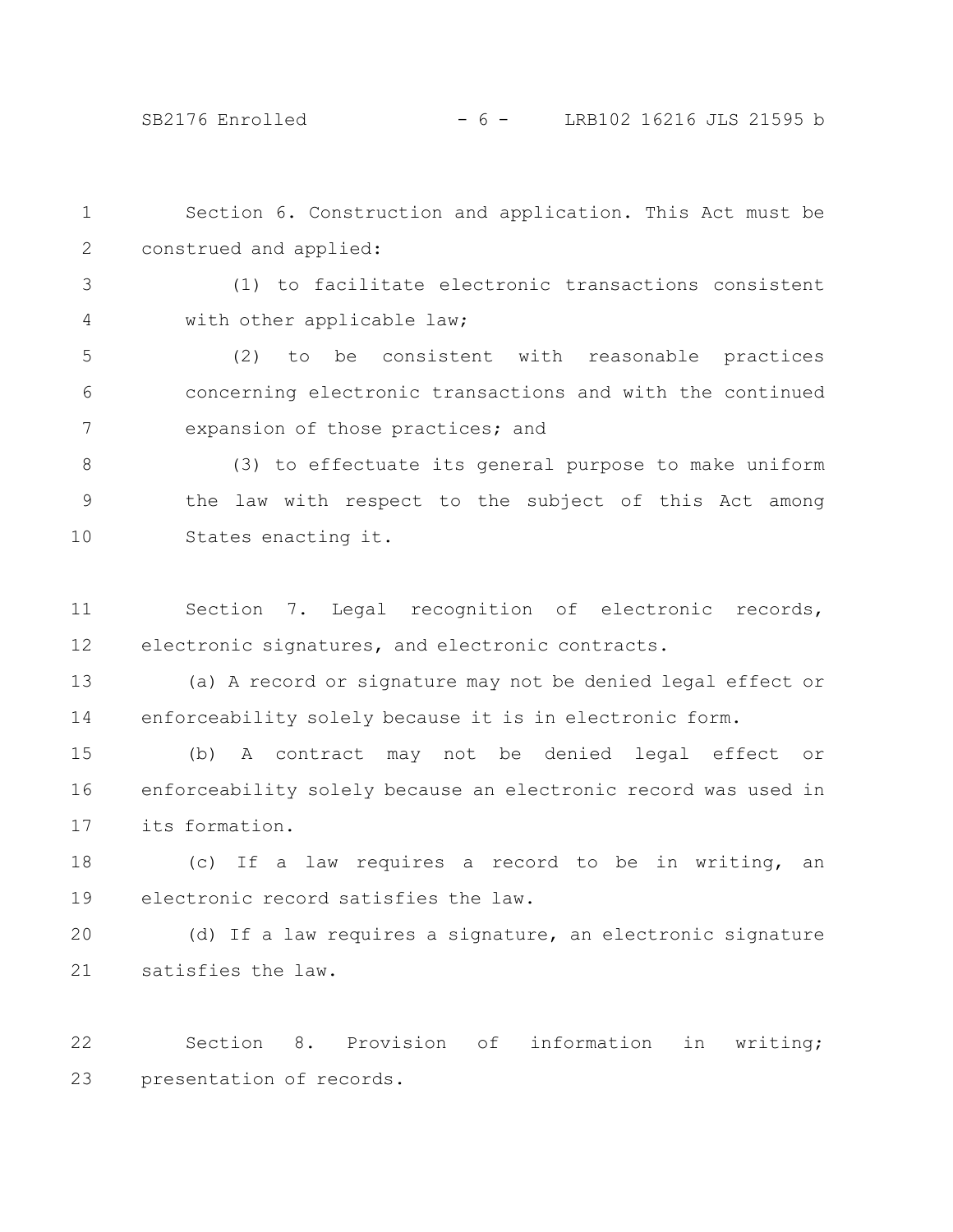SB2176 Enrolled - 7 - LRB102 16216 JLS 21595 b

(a) If parties have agreed to conduct a transaction by electronic means and a law requires a person to provide, send, or deliver information in writing to another person, the requirement is satisfied if the information is provided, sent, or delivered, as the case may be, in an electronic record capable of retention by the recipient at the time of receipt. An electronic record is not capable of retention by the recipient if the sender or its information processing system inhibits the ability of the recipient to print or store the electronic record. 1 2 3 4 5 6 7 8 9 10

(b) If a law other than this Act requires a record (i) to be posted or displayed in a certain manner, (ii) to be sent, communicated, or transmitted by a specified method, or (iii) to contain information that is formatted in a certain manner, the following rules apply: 11 12 13 14 15

16

17

(1) The record must be posted or displayed in the manner specified in the other law.

(2) Except as otherwise provided in subsection (d)(2), the record must be sent, communicated, or transmitted by the method specified in the other law. 18 19 20

(3) The record shall contain the information formatted in the manner specified in the other law. 21 22

(c) If a sender inhibits the ability of a recipient to store or print an electronic record, the electronic record is not enforceable against the recipient. 23 24 25

26

(d) The requirements of this Section may not be varied by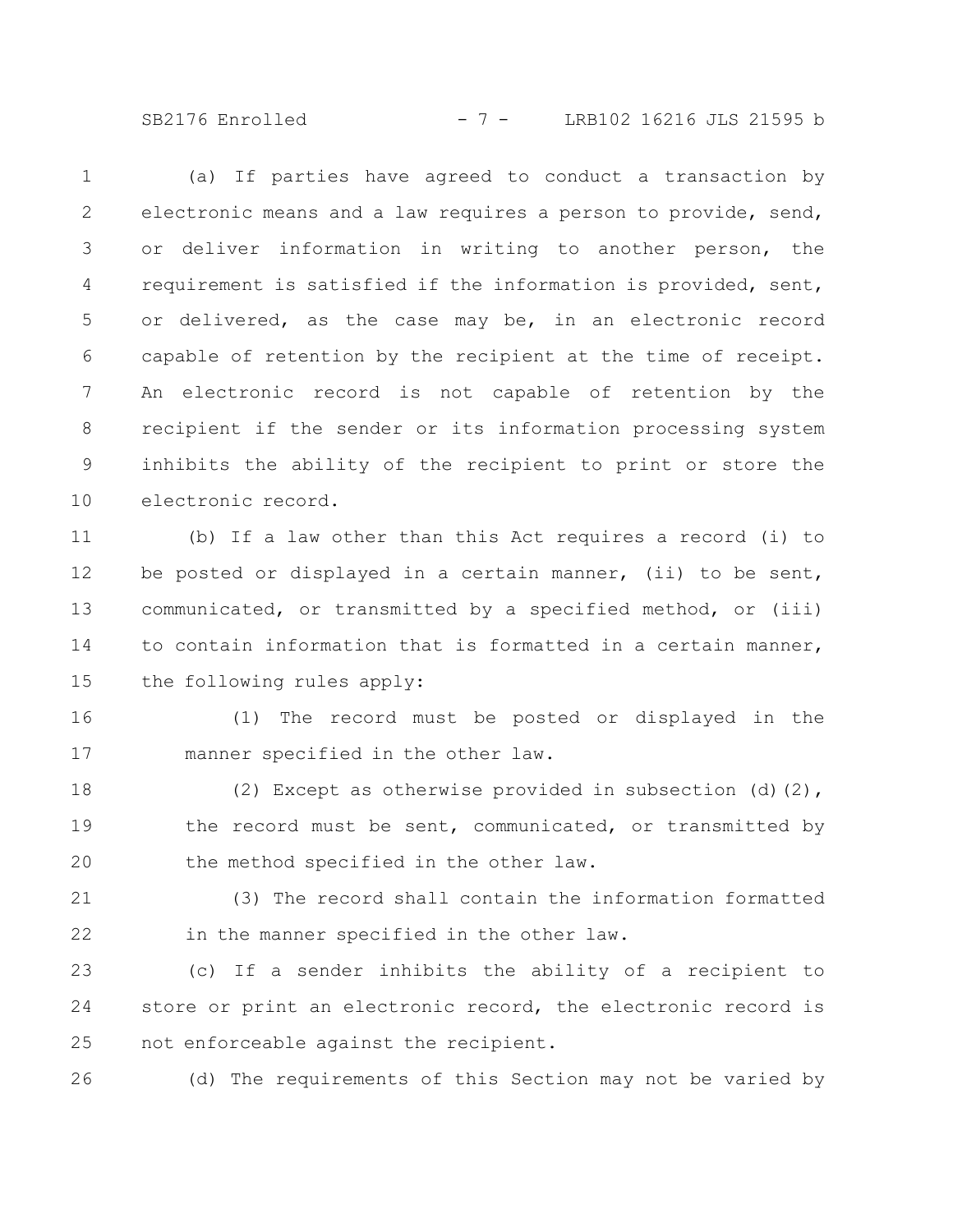SB2176 Enrolled - 8 - LRB102 16216 JLS 21595 b

agreement, but: 1

(1) to the extent a law other than this Act requires information to be provided, sent, or delivered in writing but permits that requirement to be varied by agreement, the requirement under subsection (a) that the information be in the form of an electronic record capable of retention may also be varied by agreement; and 2 3 4 5 6 7

(2) a requirement under a law other than this Act to send, communicate, or transmit a record by first-class mail may be varied by agreement to the extent permitted by the other law. 8 9 10 11

Section 9. Attribution and effect of electronic record and electronic signature. 12 13

(a) An electronic record or electronic signature is attributable to a person if it was the act of the person. The act of the person may be shown in any manner, including a showing of the efficacy of any security procedure applied to determine the person to which the electronic record or electronic signature was attributable. 14 15 16 17 18 19

(b) The effect of an electronic record or electronic signature attributed to a person under subsection (a) shall be determined from the context and surrounding circumstances at the time of its creation, execution, or adoption, including the parties' agreement, if any, and otherwise as provided by law. 20 21 22 23 24 25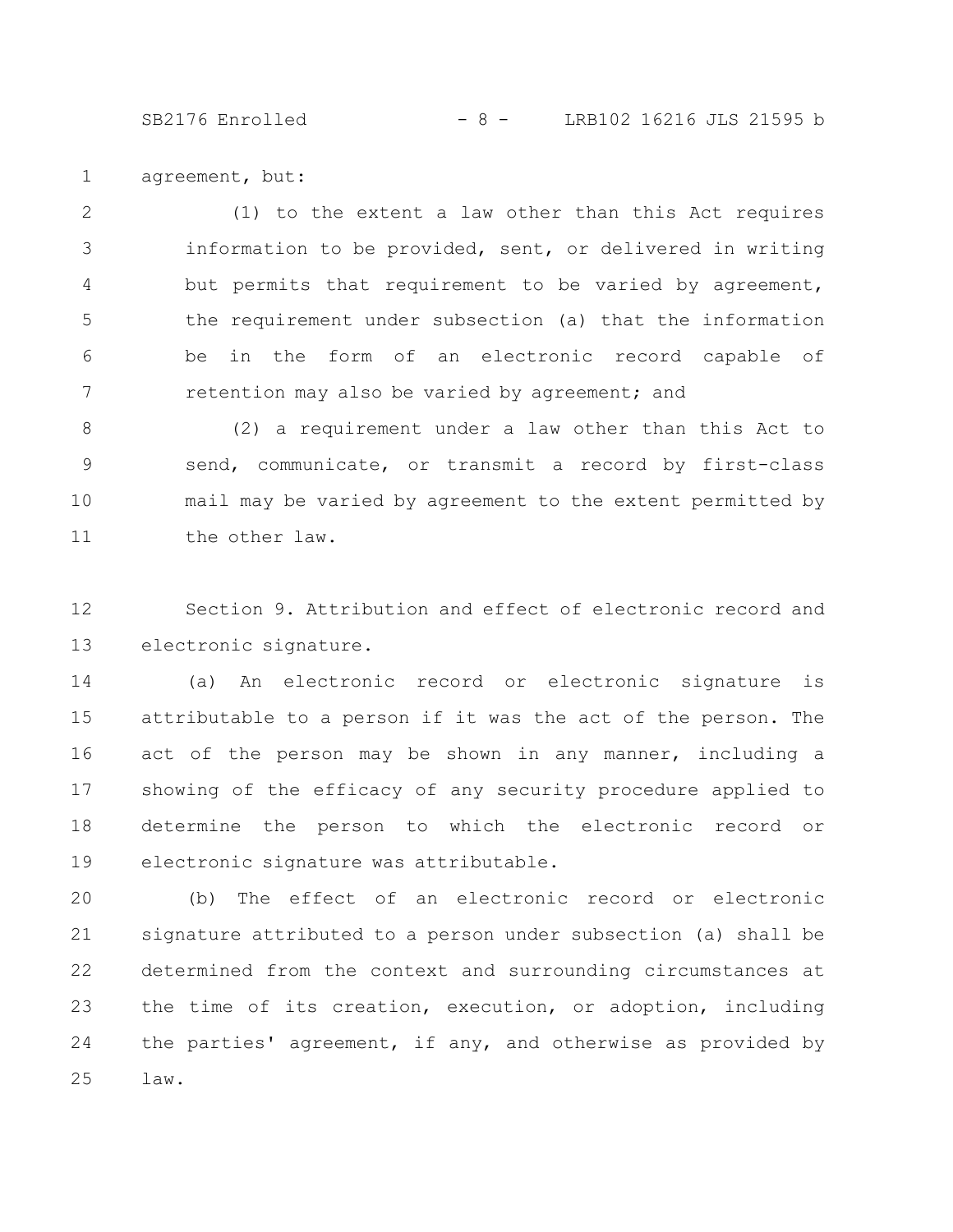SB2176 Enrolled - 9 - LRB102 16216 JLS 21595 b

Section 10. Effect of change or error. If a change or error in an electronic record occurs in a transmission between parties to a transaction, the following rules apply: 1 2 3

(1) If the parties have agreed to use a security procedure to detect changes or errors and one party has conformed to the procedure, but the other party has not, and the nonconforming party would have detected the change or error had that party also conformed, the conforming party may avoid the effect of the changed or erroneous electronic record. 4 5 6 7 8 9 10

(2) In an automated transaction involving an individual, the individual may avoid the effect of an electronic record that resulted from an error made by the individual in dealing with the electronic agent of another person if the electronic agent did not provide an opportunity for the prevention or correction of the error and, at the time the individual learns of the error, the individual: 11 12 13 14 15 16 17 18

(A) promptly notifies the other person of the error and that the individual did not intend to be bound by the electronic record received by the other person; 19 20 21 22

(B) takes reasonable steps, including steps that conform to the other person's reasonable instructions, to return to the other person or, if instructed by the 23 24 25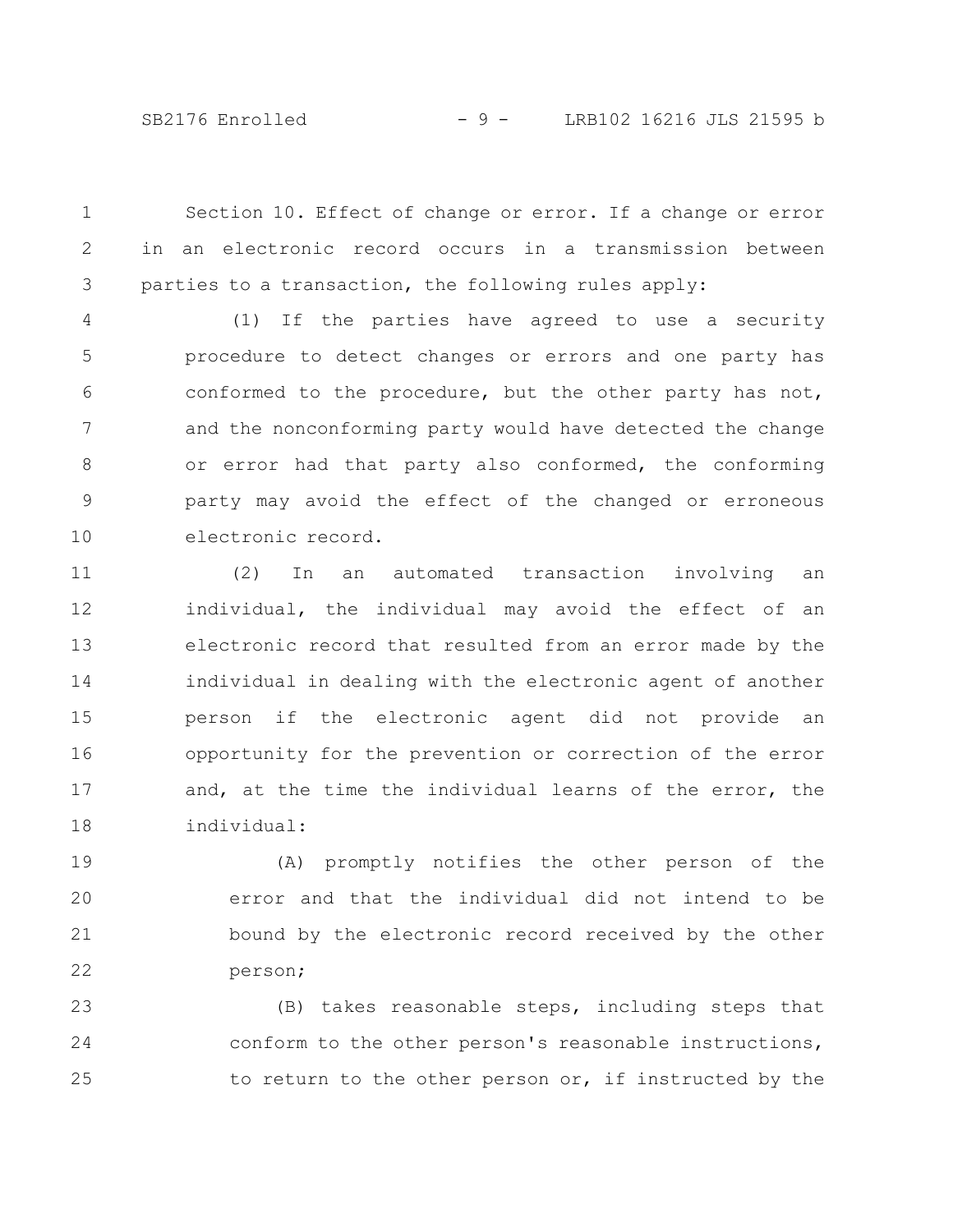SB2176 Enrolled - 10 - LRB102 16216 JLS 21595 b

other person, to destroy the consideration received, if any, as a result of the erroneous electronic record; and 1 2 3

(C) has not used or received any benefit or value from the consideration, if any, received from the other person. 4 5 6

(3) If neither paragraph (1) nor paragraph (2) applies, the change or error has the effect provided by other law, including the law of mistake, and the parties' contract, if any. 7 8 9 10

(4) Paragraphs (2) and (3) may not be varied by agreement. 11 12

Section 11. Notarization and acknowledgment. If a law requires a signature or record to be notarized, acknowledged, verified, or made under oath, the requirement is satisfied if the electronic signature of the person authorized to perform those acts, together with all other information required to be included by other applicable law, is attached to or logically associated with the signature or record. 13 14 15 16 17 18 19

Section 12. Retention of electronic records; originals. 20

(a) If a law requires that a record be retained, the requirement is satisfied by retaining an electronic record of the information in the record which: 21 22 23

24

(1) accurately reflects the information set forth in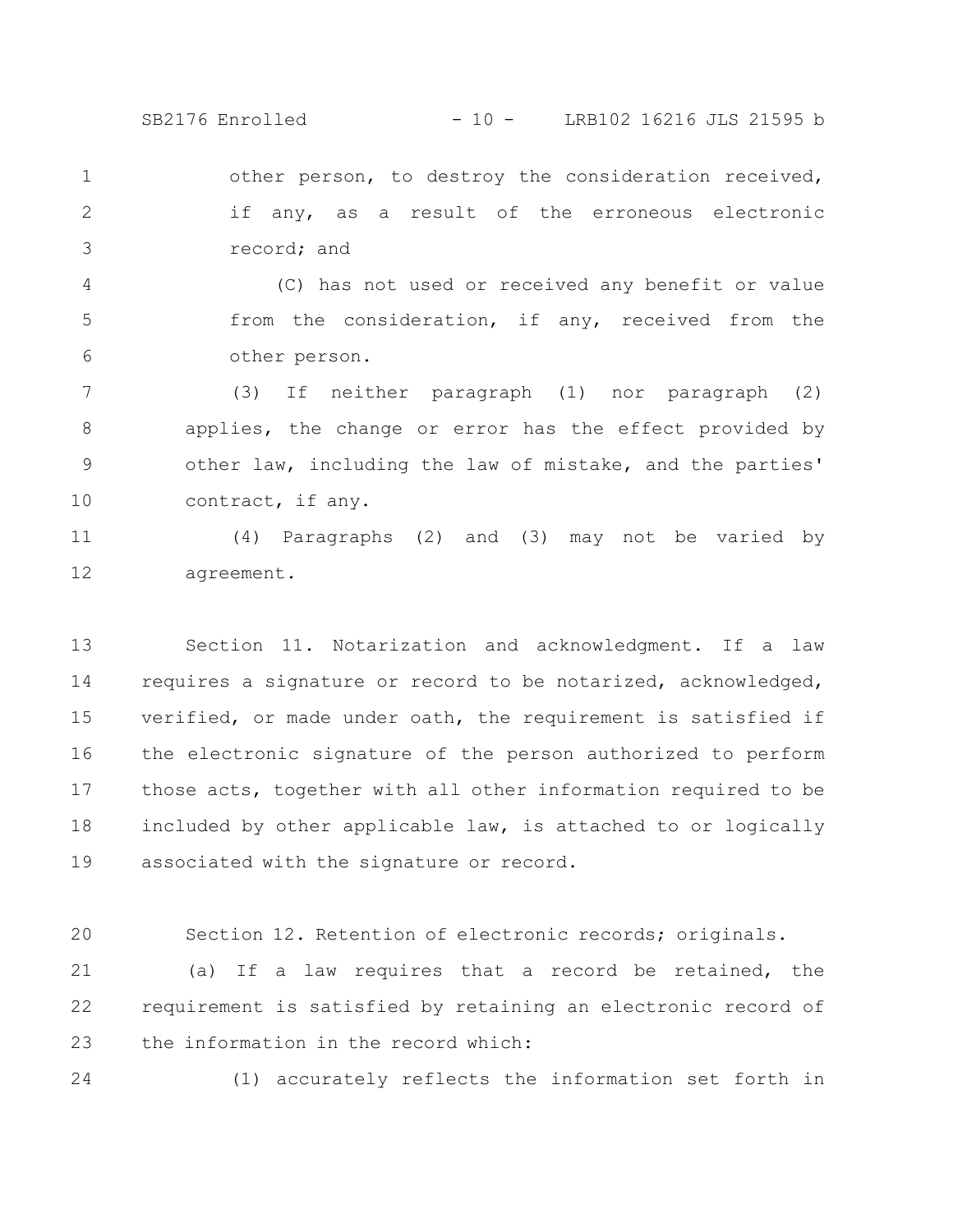SB2176 Enrolled - 11 - LRB102 16216 JLS 21595 b

the record after it was first generated in its final form

2

3

1

(2) remains accessible for later reference.

as an electronic record or otherwise; and

(b) A requirement to retain a record in accordance with subsection (a) does not apply to any information the sole purpose of which is to enable the record to be sent, communicated, or received. 4 5 6 7

(c) A person may satisfy subsection (a) by using the services of another person if the requirements of that subsection are satisfied. 8 9 10

(d) If a law requires a record to be presented or retained in its original form, or provides consequences if the record is not presented or retained in its original form, that law is satisfied by an electronic record retained in accordance with subsection (a). 11 12 13 14 15

(e) If a law requires retention of a check, that requirement is satisfied by retention of an electronic record of the information on the front and back of the check in accordance with subsection (a). 16 17 18 19

(f) A record retained as an electronic record in accordance with subsection (a) satisfies a law requiring a person to retain a record for evidentiary, audit, or like purposes, unless a law enacted after the effective date of this Act specifically prohibits the use of an electronic record for the specified purpose. 20 21 22 23 24 25

26

(g) This Section does not preclude a governmental agency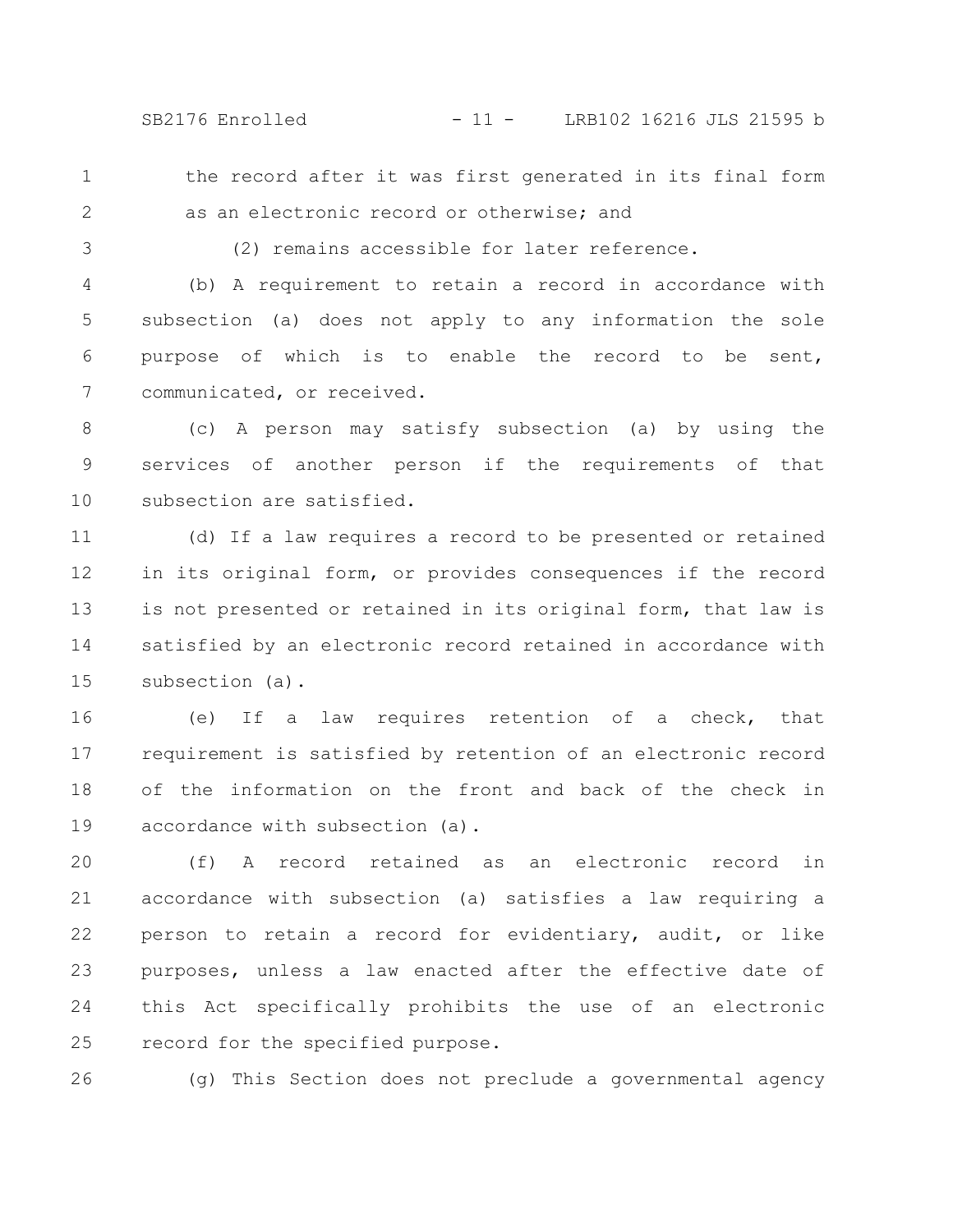SB2176 Enrolled - 12 - LRB102 16216 JLS 21595 b

of this State from specifying additional requirements for the retention of a record subject to the agency's jurisdiction. 1 2

Section 13. Admissibility in evidence. In a proceeding, evidence of a record or signature may not be excluded solely because it is in electronic form. 3 4 5

Section 14. Automated transaction. 6

(a) In an automated transaction, the following rules apply: 7 8

(1) A contract may be formed by the interaction of electronic agents of the parties, even if no individual was aware of or reviewed the electronic agents' actions or the resulting terms and agreements. 9 10 11 12

(2) A contract may be formed by the interaction of an electronic agent and an individual, acting on the individual's own behalf or for another person, including by an interaction in which the individual performs actions that the individual is free to refuse to perform and which the individual knows or has reason to know will cause the electronic agent to complete the transaction or performance. 13 14 15 16 17 18 19 20

(3) The terms of the contract are determined by the substantive law applicable to it. 21 22

Section 15. Time and place of sending and receipt. 23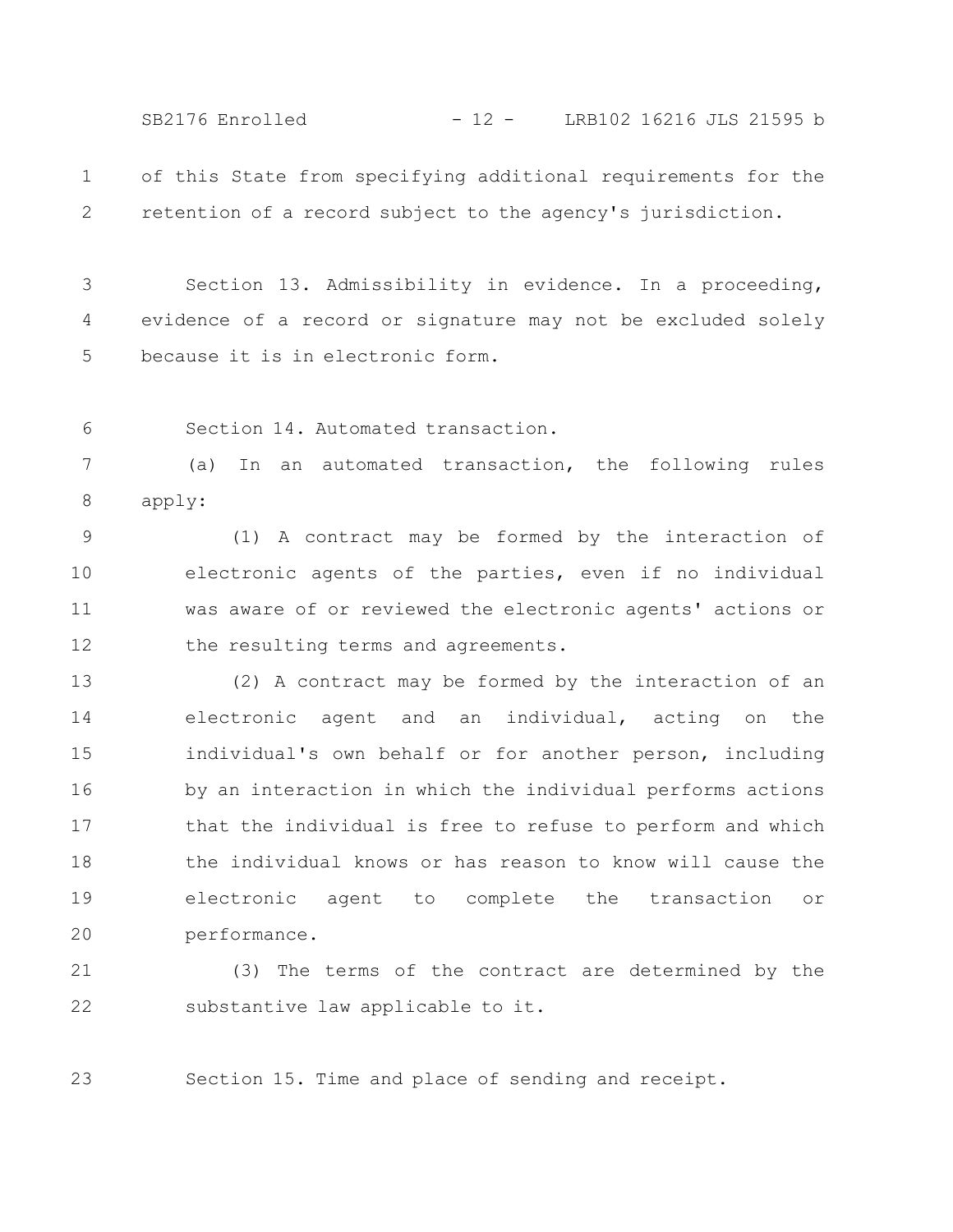SB2176 Enrolled - 13 - LRB102 16216 JLS 21595 b

1 2

(a) Unless otherwise agreed between the sender and the recipient, an electronic record is sent when it:

(1) is addressed properly or otherwise directed properly to an information processing system that the recipient has designated or uses for the purpose of receiving electronic records or information of the type sent and from which the recipient is able to retrieve the electronic record; 3 4 5 6 7 8

(2) is in a form capable of being processed by that system; and 9 10

(3) enters an information processing system outside the control of the sender or of a person that sent the electronic record on behalf of the sender or enters a region of the information processing system designated or used by the recipient which is under the control of the recipient. 11 12 13 14 15 16

(b) Unless otherwise agreed between a sender and the recipient, an electronic record is received when: 17 18

(1) it enters an information processing system that the recipient has designated or uses for the purpose of receiving electronic records or information of the type sent and from which the recipient is able to retrieve the electronic record; and 19 20 21 22 23

(2) it is in a form capable of being processed by that system. 24 25

(c) Subsection (b) applies even if the place the 26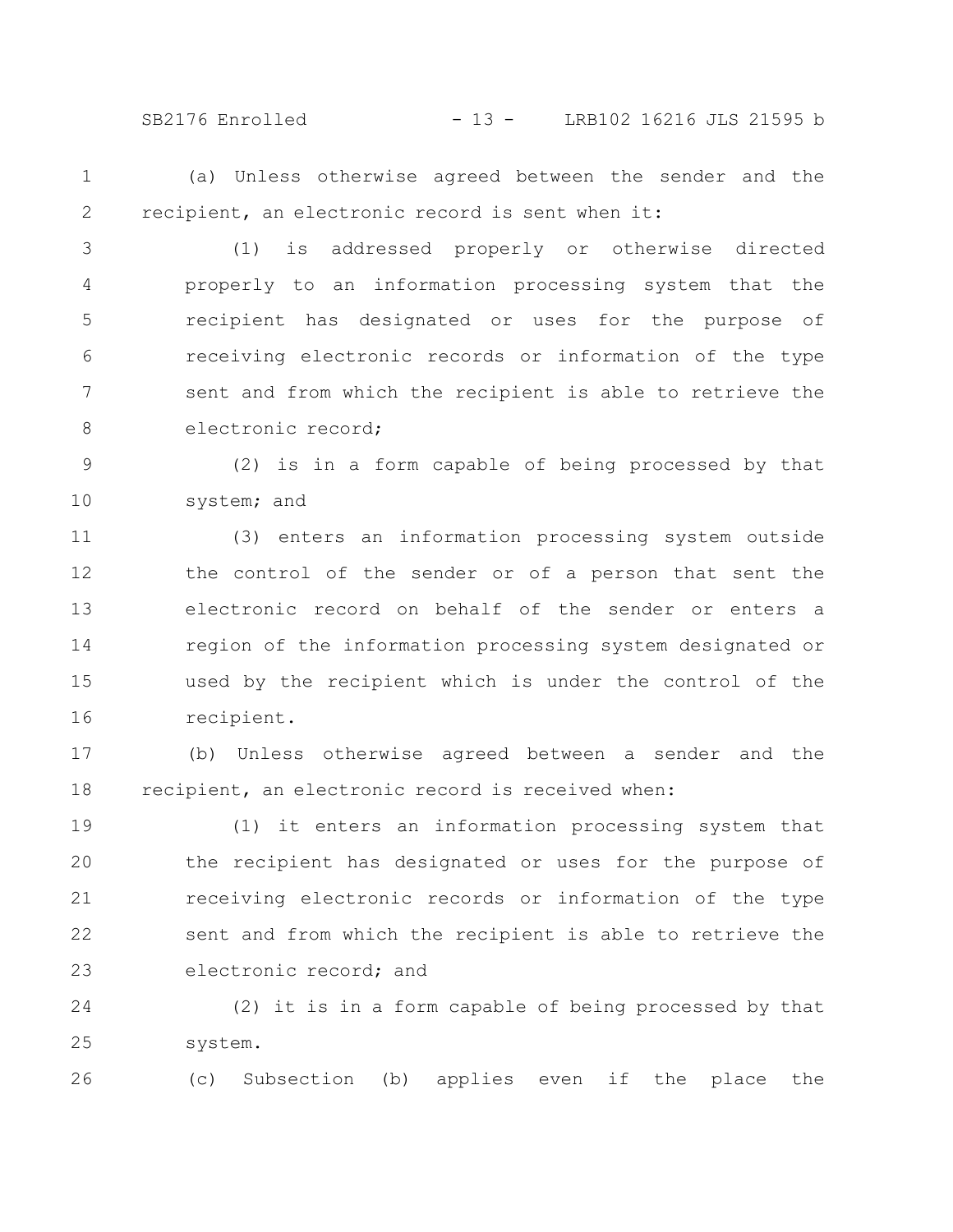SB2176 Enrolled - 14 - LRB102 16216 JLS 21595 b

information processing system is located is different from the place the electronic record is deemed to be received under subsection (d). 1 2 3

(d) Unless otherwise expressly provided in the electronic record or agreed between the sender and the recipient, an electronic record is deemed to be sent from the sender's place of business and to be received at the recipient's place of business. For purposes of this subsection, the following rules apply: 4 5 6 7 8 9

(1) If the sender or recipient has more than one place of business, the place of business of that person is the place having the closest relationship to the underlying transaction. 10 11 12 13

(2) If the sender or the recipient does not have a place of business, the place of business is the sender's or recipient's residence, as the case may be. 14 15 16

(e) An electronic record is received under subsection (b) even if no individual is aware of its receipt. 17 18

(f) Receipt of an electronic acknowledgment from an information processing system described in subsection (b) establishes that a record was received but, by itself, does not establish that the content sent corresponds to the content received. 19 20 21 22 23

(g) If a person is aware that an electronic record purportedly sent under subsection (a), or purportedly received under subsection (b), was not actually sent or received, the 24 25 26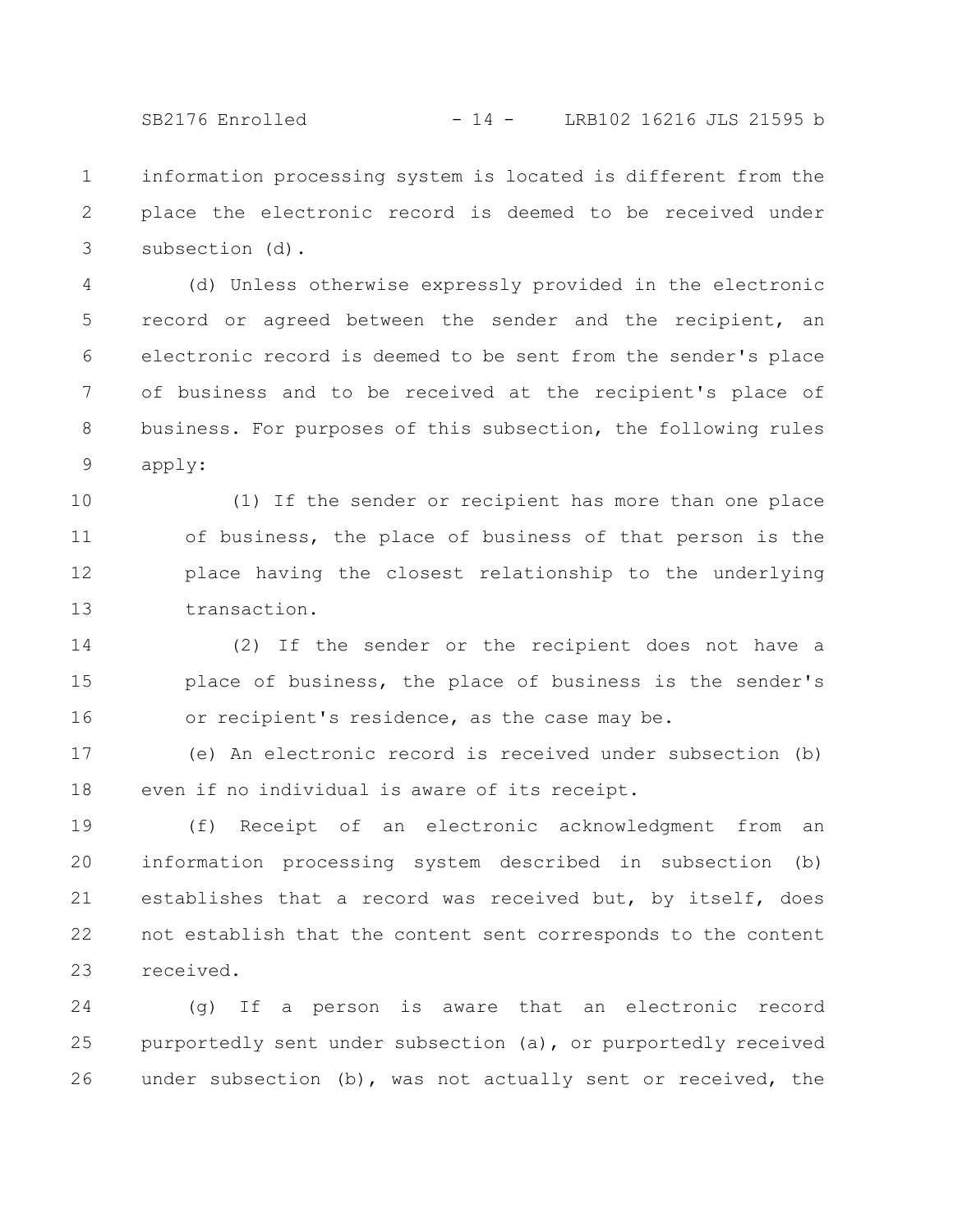SB2176 Enrolled - 15 - LRB102 16216 JLS 21595 b

legal effect of the sending or receipt is determined by other applicable law. Except to the extent permitted by the other law, the requirements of this subsection may not be varied by agreement. 1 2 3 4

Section 16. Transferable records. 5

(a) In this Section, "transferable record" means an electronic record that: 6 7

(1) would be a note under Article 3 of the Uniform Commercial Code or a document under Article 7 of the Uniform Commercial Code if the electronic record were in writing; and 8 9 10 11

(2) the issuer of the electronic record expressly has agreed is a transferable record. 12 13

(b) A person has control of a transferable record if a system employed for evidencing the transfer of interests in the transferable record reliably establishes that person as the person to which the transferable record was issued or transferred. 14 15 16 17 18

(c) A system satisfies subsection (b), and a person is deemed to have control of a transferable record, if the transferable record is created, stored, and assigned in such a manner that: 19 20 21 22

(1) a single authoritative copy of the transferable record exists which is unique, identifiable, and, except as otherwise provided in paragraphs  $(4)$ ,  $(5)$ , and  $(6)$ , 23 24 25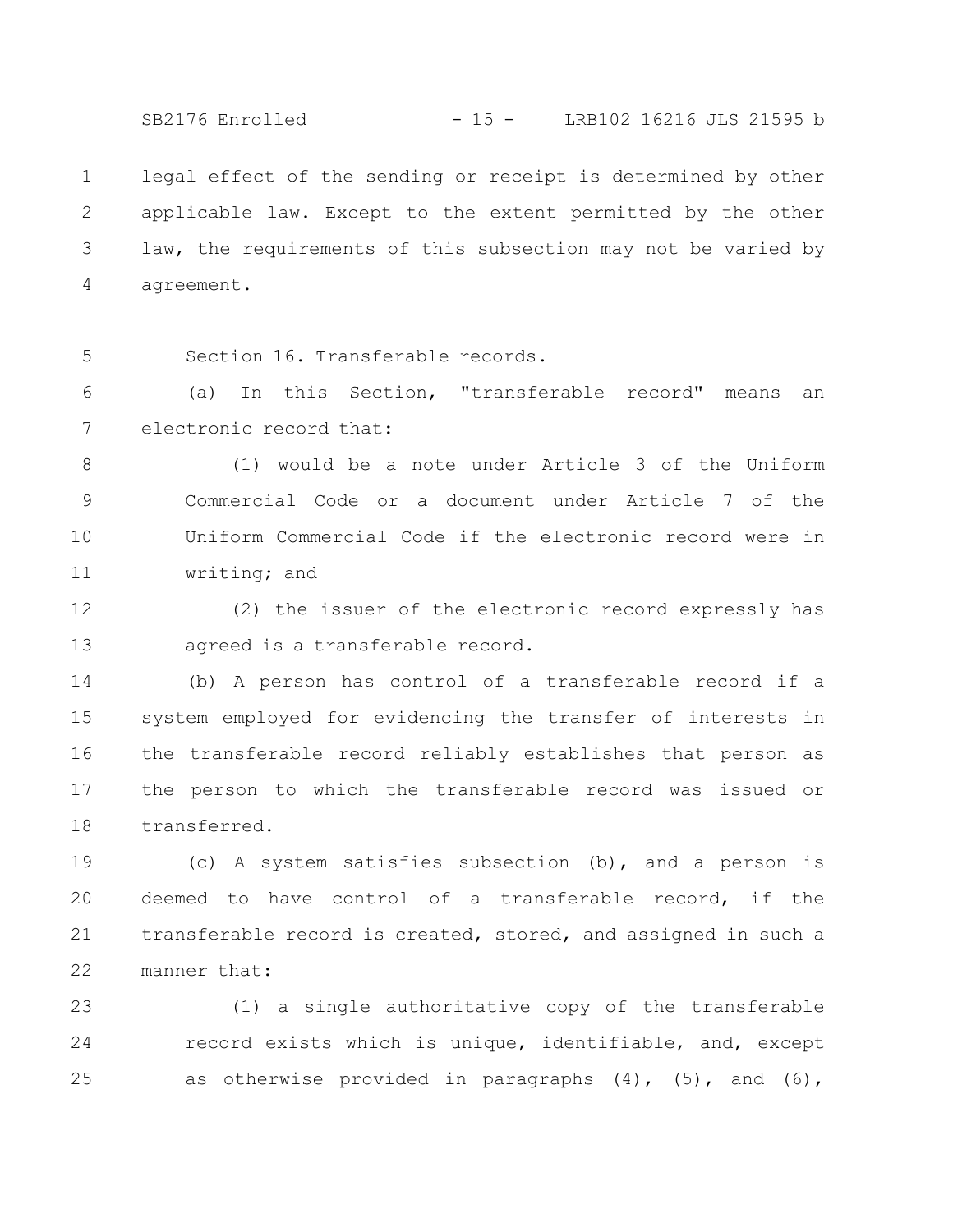unalterable; 1

(2) the authoritative copy identifies the person asserting control as: 2 3

(A) the person to which the transferable record was issued; or 4 5

(B) if the authoritative copy indicates that the transferable record has been transferred, the person to which the transferable record was most recently transferred; 6 7 8 9

(3) the authoritative copy is communicated to and maintained by the person asserting control or its designated custodian; 10 11 12

(4) copies or revisions that add or change an identified assignee of the authoritative copy can be made only with the consent of the person asserting control; 13 14 15

(5) each copy of the authoritative copy and any copy of a copy is readily identifiable as a copy that is not the authoritative copy; and 16 17 18

(6) any revision of the authoritative copy is readily identifiable as authorized or unauthorized. 19 20

(d) Except as otherwise agreed, a person having control of a transferable record is the holder, as defined in Section 1-201(20) of the Uniform Commercial Code, of the transferable record and has the same rights and defenses as a holder of an equivalent record or writing under the Uniform Commercial Code, including, if the applicable statutory requirements 21 22 23 24 25 26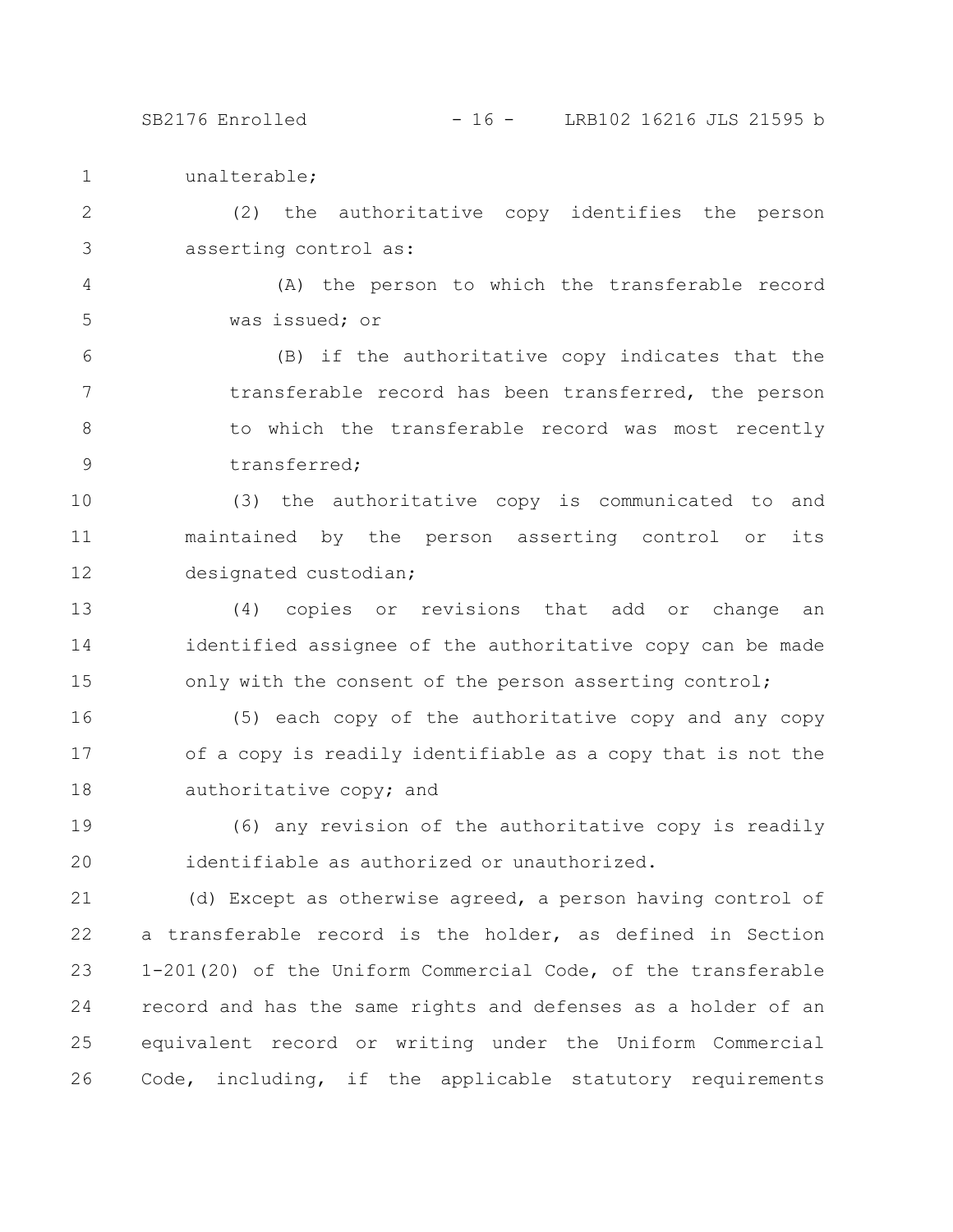SB2176 Enrolled - 17 - LRB102 16216 JLS 21595 b

under Section 3-302(a), 7-501, or 9-308 of the Uniform Commercial Code are satisfied, the rights and defenses of a holder in due course, a holder to which a negotiable document of title has been duly negotiated, or a purchaser, respectively. Delivery, possession, and indorsement are not required to obtain or exercise any of the rights under this subsection. 1 2 3 4 5 6 7

(e) Except as otherwise agreed, an obligor under a transferable record has the same rights and defenses as an equivalent obligor under equivalent records or writings under the Uniform Commercial Code. 8 9 10 11

(f) If requested by a person against which enforcement is sought, the person seeking to enforce the transferable record shall provide reasonable proof that the person is in control of the transferable record. Proof may include access to the authoritative copy of the transferable record and related business records sufficient to review the terms of the transferable record and to establish the identity of the person having control of the transferable record. 12 13 14 15 16 17 18 19

Section 17. Creation and retention of electronic records and conversion of written records by governmental agencies. Each governmental agency of this State shall determine whether, and the extent to which, it will create and retain electronic records and convert written records to electronic records. 20 21 22 23 24 25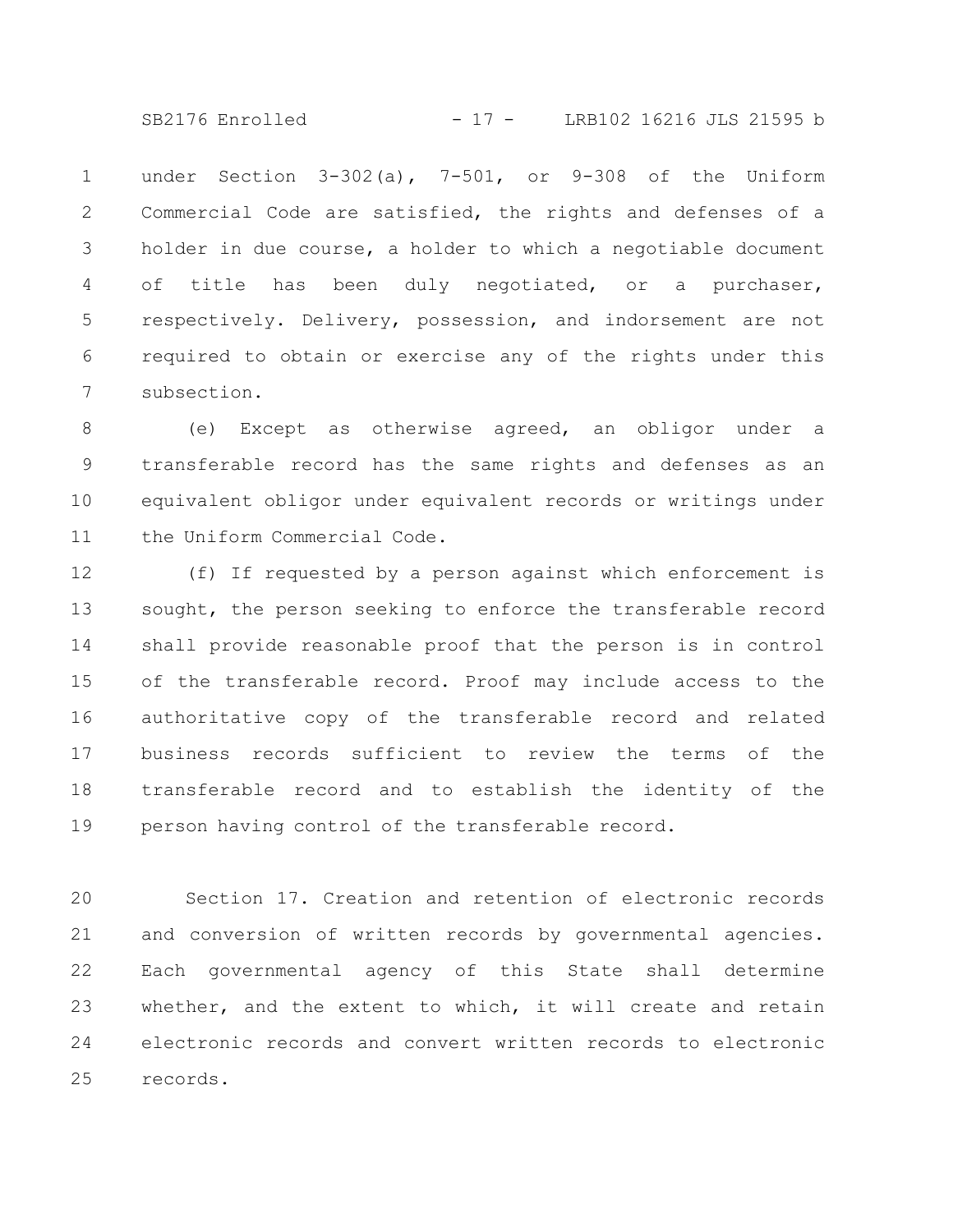SB2176 Enrolled - 18 - LRB102 16216 JLS 21595 b

Section 18. Acceptance and distribution of electronic records by governmental agencies. 1 2

(a) Except as otherwise provided in Section  $12(f)$ , each governmental agency of this State shall determine whether, and the extent to which, it will send and accept electronic records and electronic signatures to and from other persons and otherwise create, generate, communicate, store, process, use, and rely upon electronic records and electronic signatures. 3 4 5 6 7 8 9

(b) To the extent that a governmental agency uses electronic records and electronic signatures under subsection (a), the Department of Innovation and Technology and the Secretary of State, pursuant to their rulemaking authority under other law and giving due consideration to security, may specify: 10 11 12 13 14 15

(1) the manner and format in which the electronic records must be created, generated, sent, communicated, received, and stored and the systems established for those purposes; 16 17 18 19

(2) if electronic records must be signed by electronic means, the type of electronic signature required, the manner and format in which the electronic signature must be affixed to the electronic record, and the identity of, or criteria that must be met by, any third party used by a person filing a document to facilitate the process; 20 21 22 23 24 25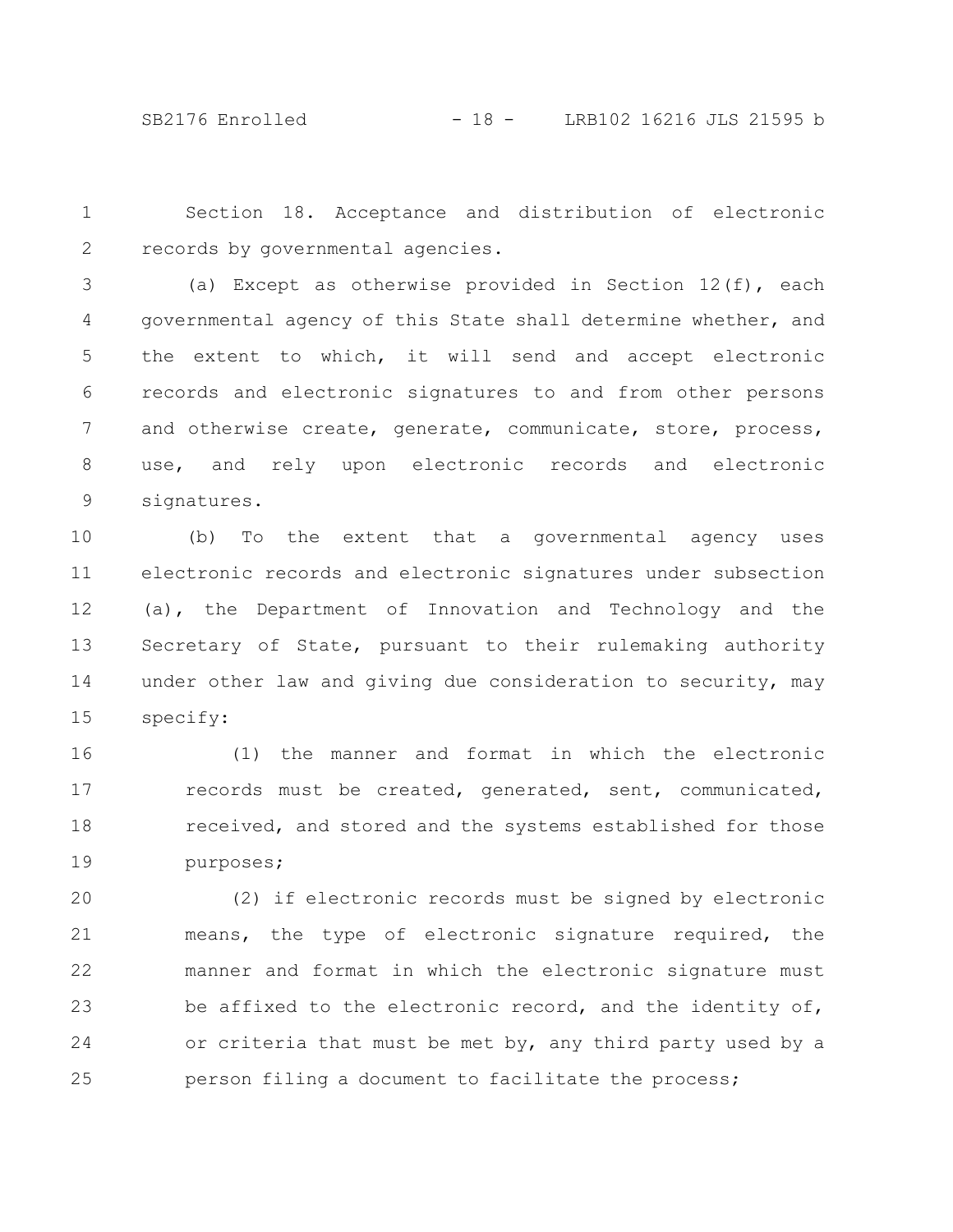SB2176 Enrolled - 19 - LRB102 16216 JLS 21595 b

(3) control processes and procedures as appropriate to ensure adequate preservation, disposition, integrity, security, confidentiality, and auditability of electronic records; and 1 2 3 4

(4) any other required attributes for electronic records which are specified for corresponding nonelectronic records or reasonably necessary under the circumstances. 5 6 7 8

(c) Except as otherwise provided in Section 12(f), this Act does not require a governmental agency of this State to use or permit the use of electronic records or electronic signatures. 9 10 11 12

Section 19. Interoperability. The Department of Innovation and Technology may encourage and promote consistency and interoperability with similar requirements adopted by other governmental agencies of this and other States and the federal government and nongovernmental persons interacting with governmental agencies of this State. If appropriate, those standards may specify differing levels of standards from which governmental agencies of this State may choose in implementing the most appropriate standard for a particular application. 13 14 15 16 17 18 19 20 21

Section 20. Severability clause. If any provision of this Act or its application to any person or circumstance is held invalid, the invalidity does not affect other provisions or 22 23 24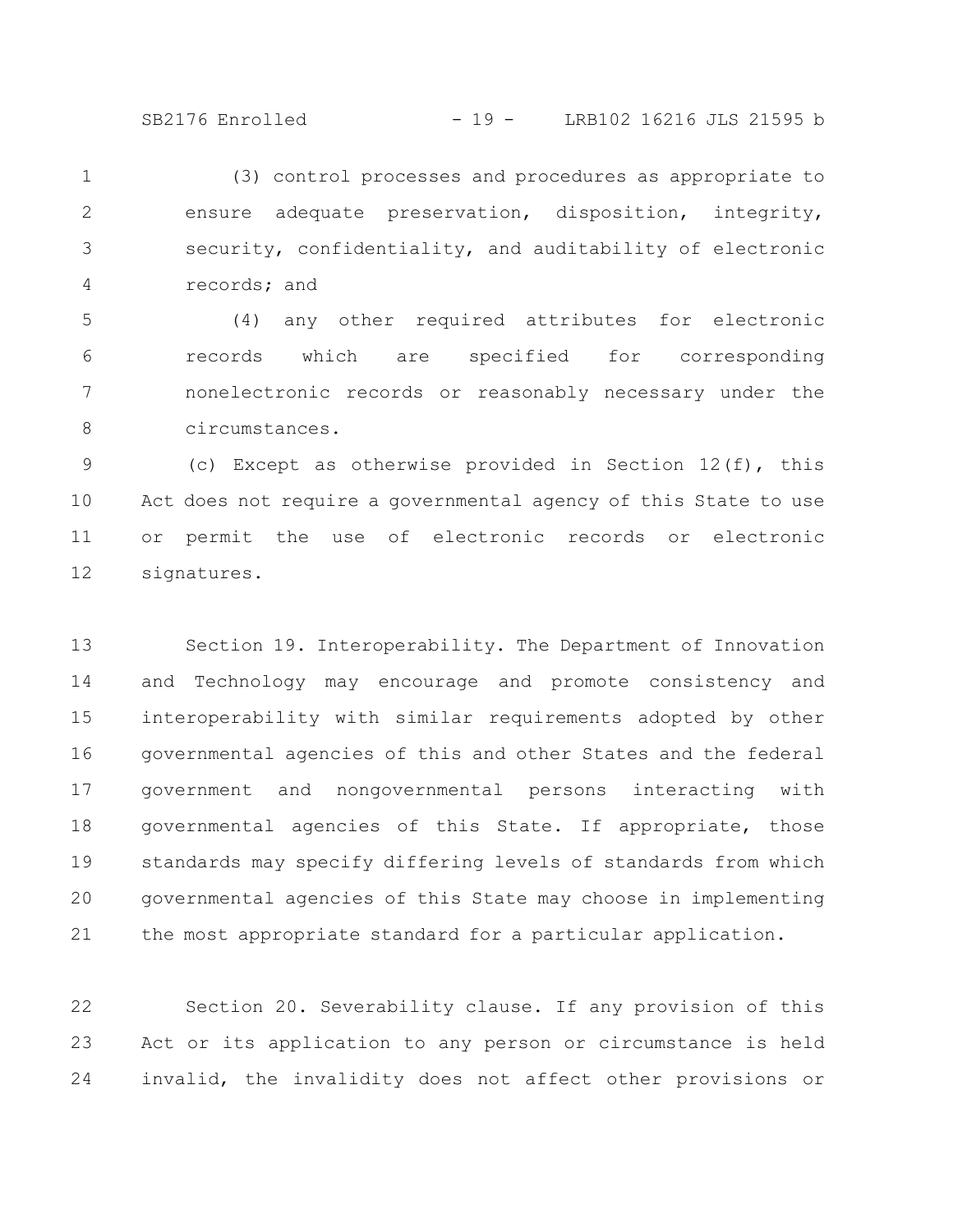applications of this Act which can be given effect without the invalid provision or application, and to this end the provisions of this Act are severable. 1 2 3 SB2176 Enrolled - 20 - LRB102 16216 JLS 21595 b

Section 20.5. Exemption to preemption by federal electronic signatures Act. This Act modifies, limits, or supersedes the provisions of the Electronic Signatures in Global and National Commerce Act (15 U.S.C. Section 7001 et seq.) as authorized by Section 102 of that Act (15 U.S.C. Section 7002). 4 5 6 7 8 9

Section 20.70. The Statute on Statutes is amended by changing Section 1.15 as follows: 10 11

(5 ILCS 70/1.15) (from Ch. 1, par. 1016) 12

Sec. 1.15. "Written" and "in writing" may include printing, electronic, and any other mode of representing words and letters; but when the written signature of any person is required by law on any official or public writing or bond, required by law, it shall be (1) the proper handwriting of such person or, in case he is unable to write, his proper mark or (2) an electronic signature as defined in the Uniform Electronic Transactions Act <del>Electronic Commerce Security Act</del>, except as otherwise provided by law. 13 14 15 16 17 18 19 20 21

(Source: P.A. 90-759, eff. 7-1-99.) 22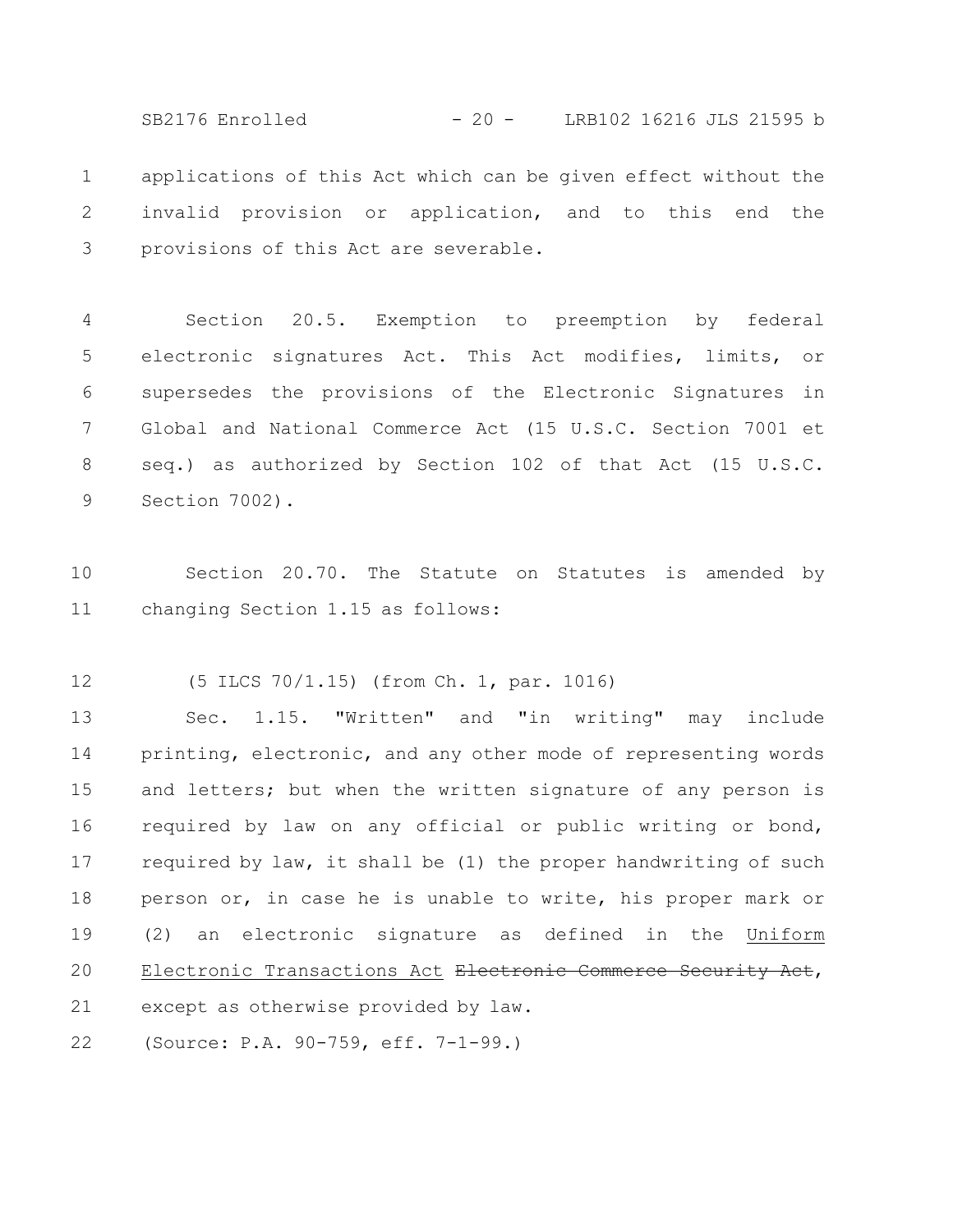SB2176 Enrolled - 21 - LRB102 16216 JLS 21595 b

- Section 20.71. The Freedom of Information Act is amended by changing Section 7 as follows: 1 2
- (5 ILCS 140/7) (from Ch. 116, par. 207) 3
	- Sec. 7. Exemptions.

4

(1) When a request is made to inspect or copy a public record that contains information that is exempt from disclosure under this Section, but also contains information that is not exempt from disclosure, the public body may elect to redact the information that is exempt. The public body shall make the remaining information available for inspection and copying. Subject to this requirement, the following shall be exempt from inspection and copying: 5 6 7 8 9 10 11 12

(a) Information specifically prohibited from disclosure by federal or State law or rules and regulations implementing federal or State law. 13 14 15

(b) Private information, unless disclosure is required by another provision of this Act, a State or federal law or a court order. 16 17 18

(b-5) Files, documents, and other data or databases maintained by one or more law enforcement agencies and specifically designed to provide information to one or more law enforcement agencies regarding the physical or mental status of one or more individual subjects. 19 20 21 22 23

(c) Personal information contained within public records, the disclosure of which would constitute a 24 25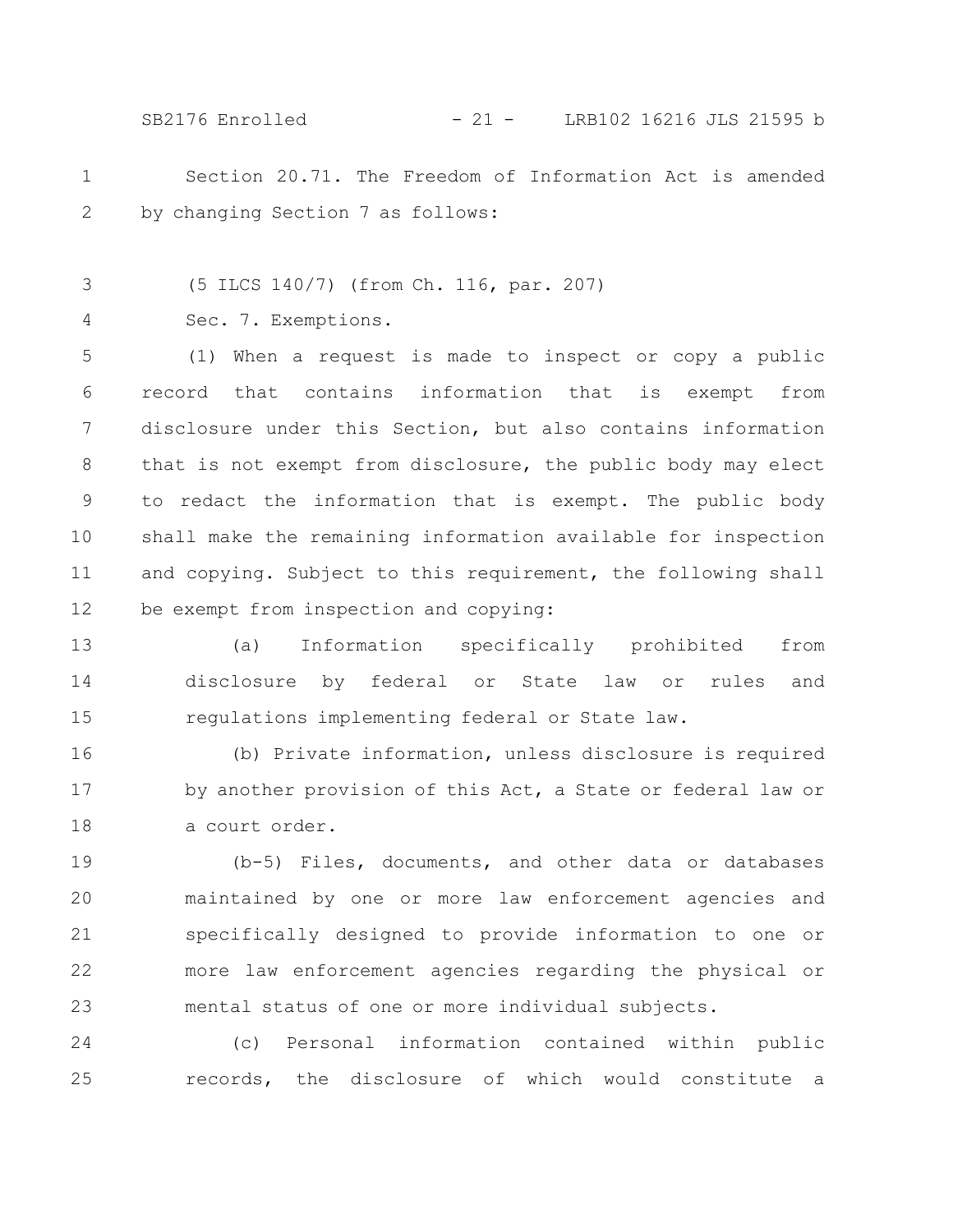SB2176 Enrolled - 22 - LRB102 16216 JLS 21595 b

clearly unwarranted invasion of personal privacy, unless the disclosure is consented to in writing by the individual subjects of the information. "Unwarranted invasion of personal privacy" means the disclosure of information that is highly personal or objectionable to a reasonable person and in which the subject's right to privacy outweighs any legitimate public interest in obtaining the information. The disclosure of information that bears on the public duties of public employees and officials shall not be considered an invasion of personal privacy. 1 2 3 4 5 6 7 8 9 10 11

(d) Records in the possession of any public body created in the course of administrative enforcement proceedings, and any law enforcement or correctional agency for law enforcement purposes, but only to the extent that disclosure would: 12 13 14 15 16

(i) interfere with pending or actually and reasonably contemplated law enforcement proceedings conducted by any law enforcement or correctional agency that is the recipient of the request; 17 18 19 20

(ii) interfere with active administrative enforcement proceedings conducted by the public body that is the recipient of the request; 21 22 23

(iii) create a substantial likelihood that a person will be deprived of a fair trial or an impartial hearing; 24 25 26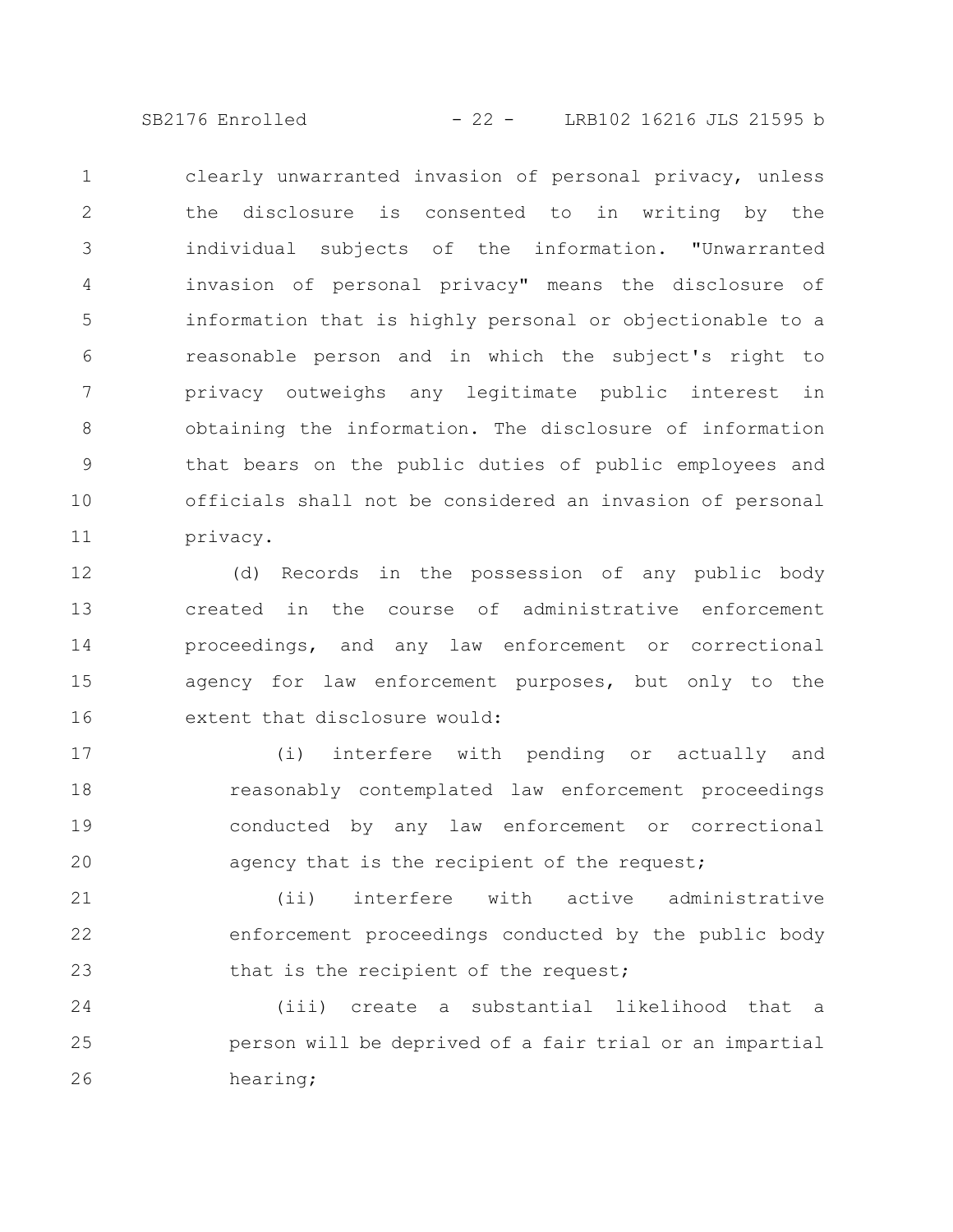SB2176 Enrolled - 23 - LRB102 16216 JLS 21595 b

(iv) unavoidably disclose the identity of a confidential source, confidential information furnished only by the confidential source, or persons who file complaints with or provide information to administrative, investigative, law enforcement, or penal agencies; except that the identities of witnesses to traffic accidents, traffic accident reports, and rescue reports shall be provided by agencies of local government, except when disclosure would interfere with an active criminal investigation conducted by the agency that is the recipient of the request; 1 2 3 4 5 6 7 8 9 10 11 12

(v) disclose unique or specialized investigative techniques other than those generally used and known or disclose internal documents of correctional agencies related to detection, observation or investigation of incidents of crime or misconduct, and disclosure would result in demonstrable harm to the agency or public body that is the recipient of the request; 13 14 15 16 17 18 19 20

(vi) endanger the life or physical safety of law enforcement personnel or any other person; or 21 22

(vii) obstruct an ongoing criminal investigation by the agency that is the recipient of the request. 23 24

(d-5) A law enforcement record created for law enforcement purposes and contained in a shared electronic 25 26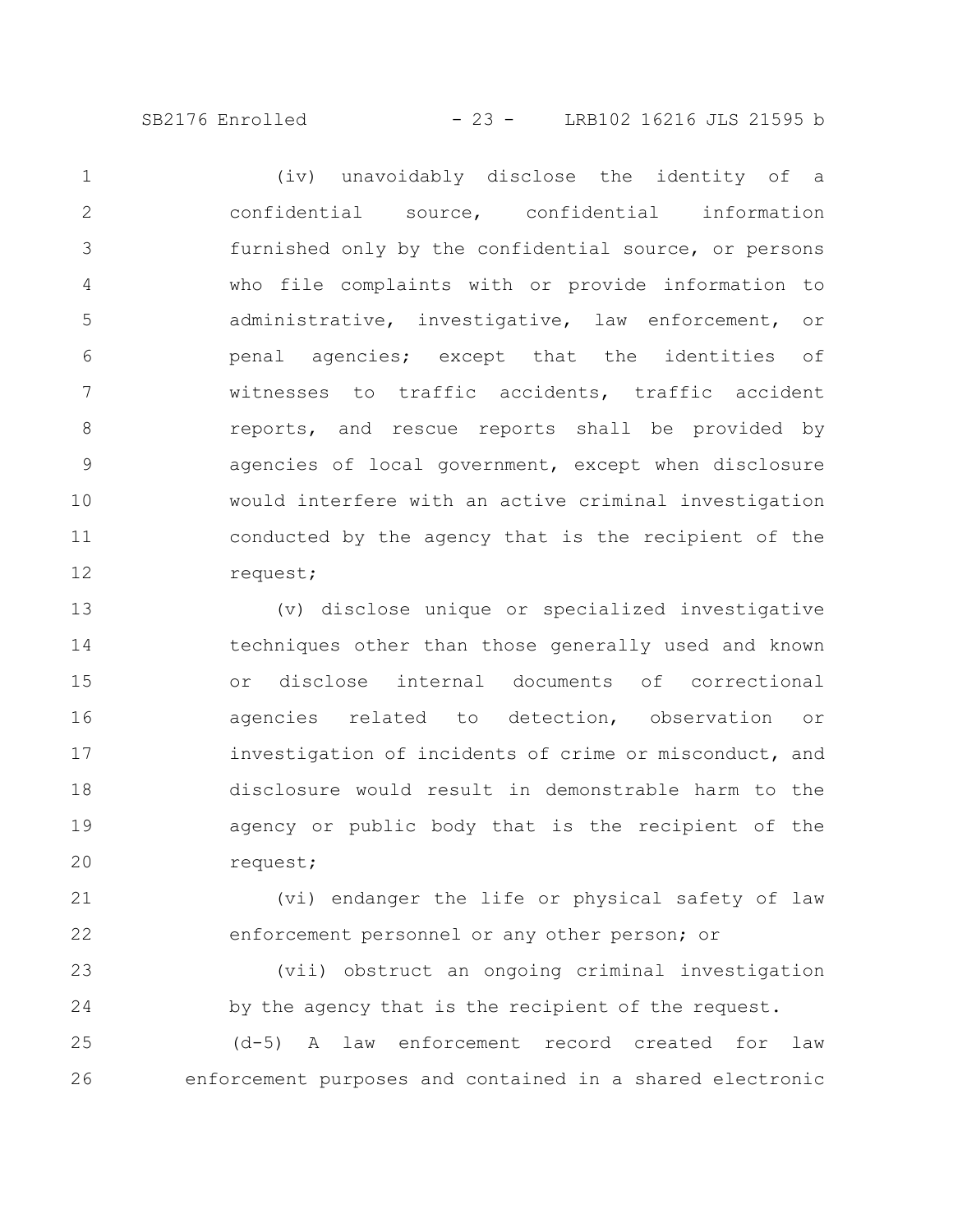SB2176 Enrolled - 24 - LRB102 16216 JLS 21595 b

record management system if the law enforcement agency that is the recipient of the request did not create the record, did not participate in or have a role in any of the events which are the subject of the record, and only has access to the record through the shared electronic record management system. 1 2 3 4 5 6

(e) Records that relate to or affect the security of correctional institutions and detention facilities. 7 8

(e-5) Records requested by persons committed to the Department of Corrections, Department of Human Services Division of Mental Health, or a county jail if those materials are available in the library of the correctional institution or facility or jail where the inmate is confined. 9 10 11 12 13 14

(e-6) Records requested by persons committed to the Department of Corrections, Department of Human Services Division of Mental Health, or a county jail if those materials include records from staff members' personnel files, staff rosters, or other staffing assignment information. 15 16 17 18 19 20

(e-7) Records requested by persons committed to the Department of Corrections or Department of Human Services Division of Mental Health if those materials are available through an administrative request to the Department of Corrections or Department of Human Services Division of Mental Health. 21 22 23 24 25 26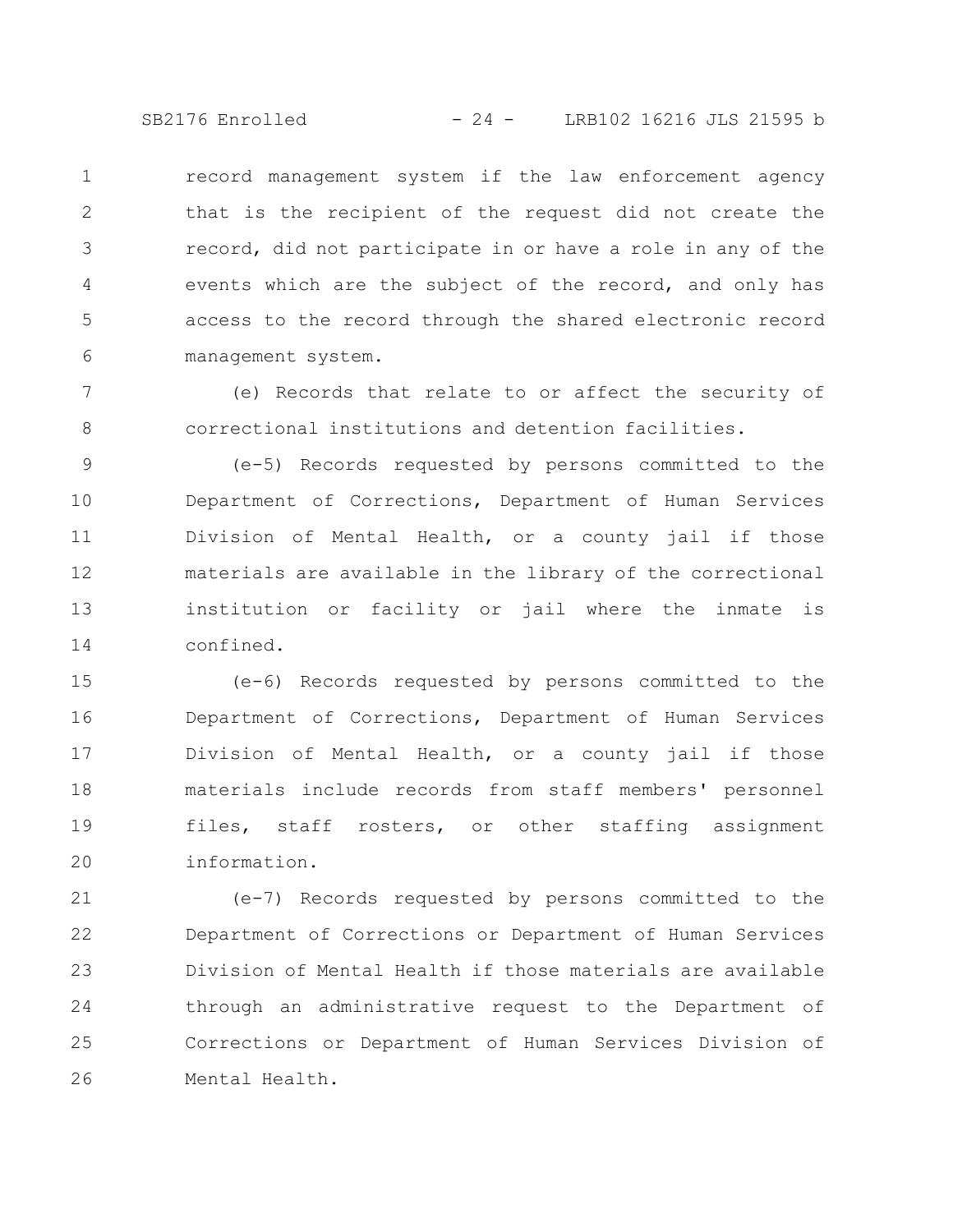SB2176 Enrolled - 25 - LRB102 16216 JLS 21595 b

(e-8) Records requested by a person committed to the Department of Corrections, Department of Human Services Division of Mental Health, or a county jail, the disclosure of which would result in the risk of harm to any person or the risk of an escape from a jail or correctional institution or facility. 1 2 3 4 5 6

(e-9) Records requested by a person in a county jail or committed to the Department of Corrections or Department of Human Services Division of Mental Health, containing personal information pertaining to the person's victim or the victim's family, including, but not limited to, a victim's home address, home telephone number, work or school address, work telephone number, social security number, or any other identifying information, except as may be relevant to a requester's current or potential case or claim. 7 8 9 10 11 12 13 14 15 16

(e-10) Law enforcement records of other persons requested by a person committed to the Department of Corrections, Department of Human Services Division of Mental Health, or a county jail, including, but not limited to, arrest and booking records, mug shots, and crime scene photographs, except as these records may be relevant to the requester's current or potential case or claim. 17 18 19 20 21 22 23 24

(f) Preliminary drafts, notes, recommendations, memoranda and other records in which opinions are 25 26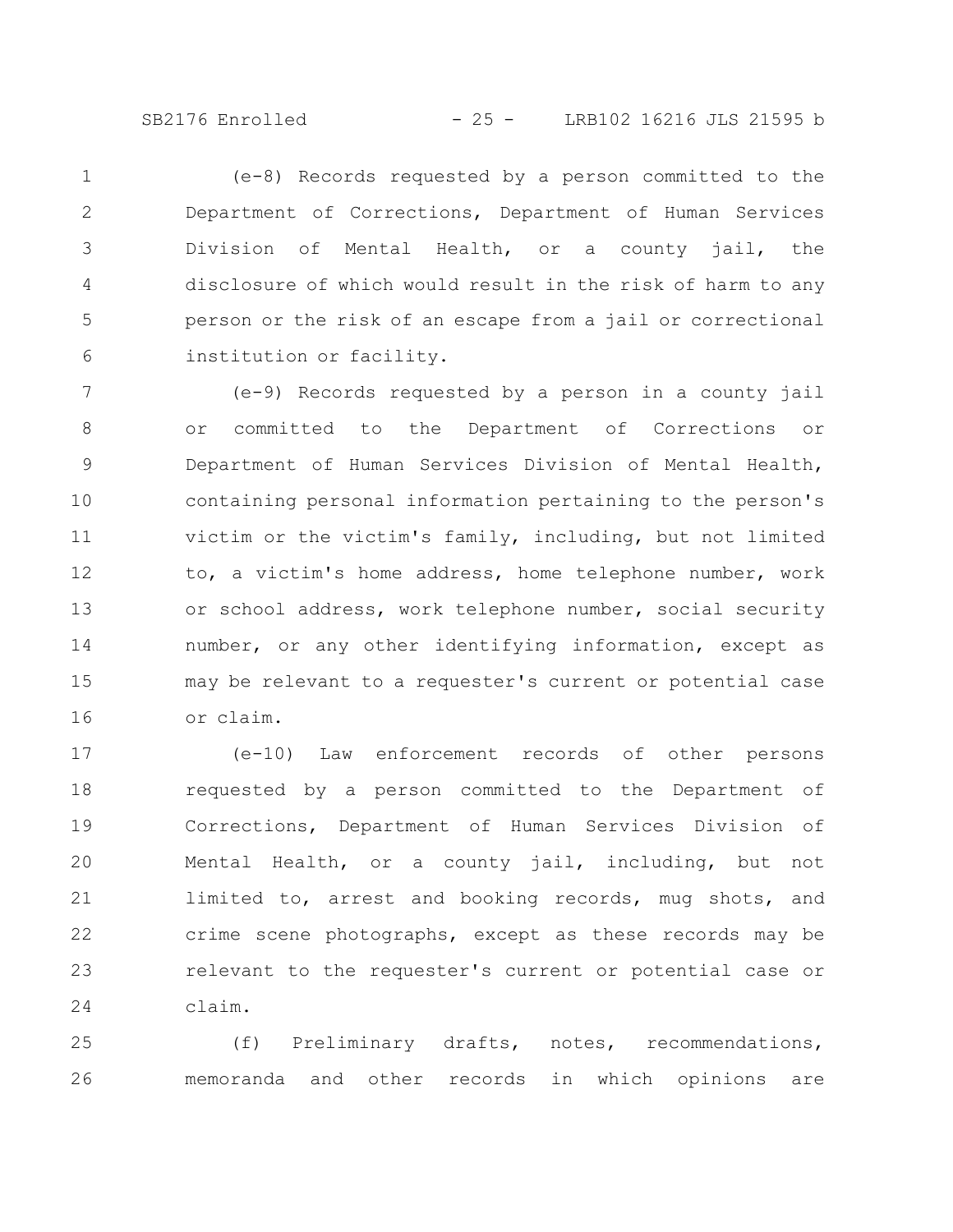SB2176 Enrolled - 26 - LRB102 16216 JLS 21595 b

expressed, or policies or actions are formulated, except that a specific record or relevant portion of a record shall not be exempt when the record is publicly cited and identified by the head of the public body. The exemption provided in this paragraph (f) extends to all those records of officers and agencies of the General Assembly that pertain to the preparation of legislative documents. 1 2 3 4 5 6 7

(g) Trade secrets and commercial or financial information obtained from a person or business where the trade secrets or commercial or financial information are furnished under a claim that they are proprietary, privileged, or confidential, and that disclosure of the trade secrets or commercial or financial information would cause competitive harm to the person or business, and only insofar as the claim directly applies to the records requested. 8 9 10 11 12 13 14 15 16

The information included under this exemption includes all trade secrets and commercial or financial information obtained by a public body, including a public pension fund, from a private equity fund or a privately held company within the investment portfolio of a private equity fund as a result of either investing or evaluating a potential investment of public funds in a private equity fund. The exemption contained in this item does not apply to the aggregate financial performance information of a private equity fund, nor to the identity of the fund's 17 18 19 20 21 22 23 24 25 26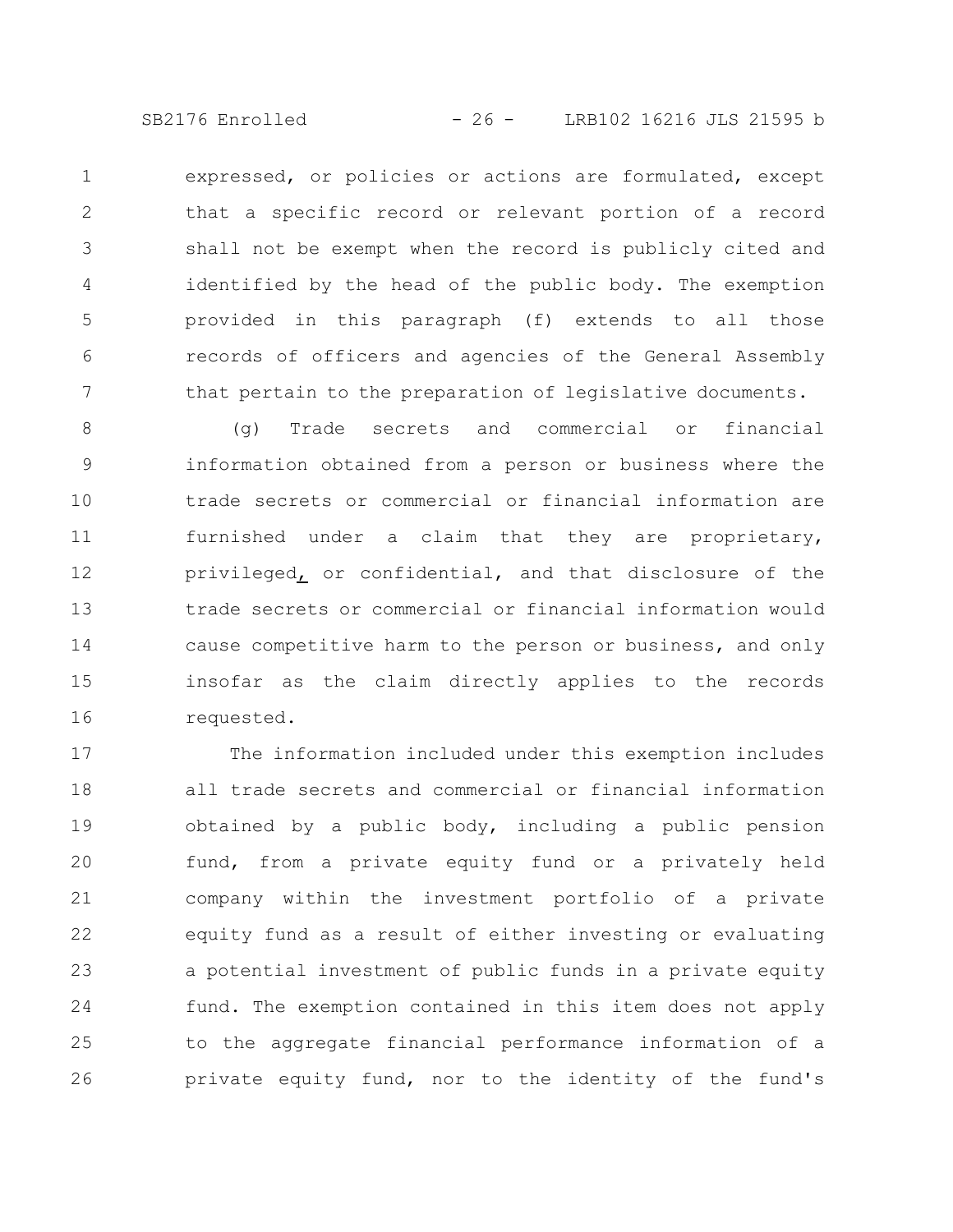SB2176 Enrolled - 27 - LRB102 16216 JLS 21595 b

managers or general partners. The exemption contained in this item does not apply to the identity of a privately held company within the investment portfolio of a private equity fund, unless the disclosure of the identity of a privately held company may cause competitive harm. 1 2 3 4 5

Nothing contained in this paragraph (g) shall be construed to prevent a person or business from consenting to disclosure. 6 7 8

(h) Proposals and bids for any contract, grant, or agreement, including information which if it were disclosed would frustrate procurement or give an advantage to any person proposing to enter into a contractor agreement with the body, until an award or final selection is made. Information prepared by or for the body in preparation of a bid solicitation shall be exempt until an award or final selection is made. 9 10 11 12 13 14 15 16

(i) Valuable formulae, computer geographic systems, designs, drawings and research data obtained or produced by any public body when disclosure could reasonably be expected to produce private gain or public loss. The exemption for "computer geographic systems" provided in this paragraph (i) does not extend to requests made by news media as defined in Section 2 of this Act when the requested information is not otherwise exempt and the only purpose of the request is to access and disseminate information regarding the health, safety, welfare, or 17 18 19 20 21 22 23 24 25 26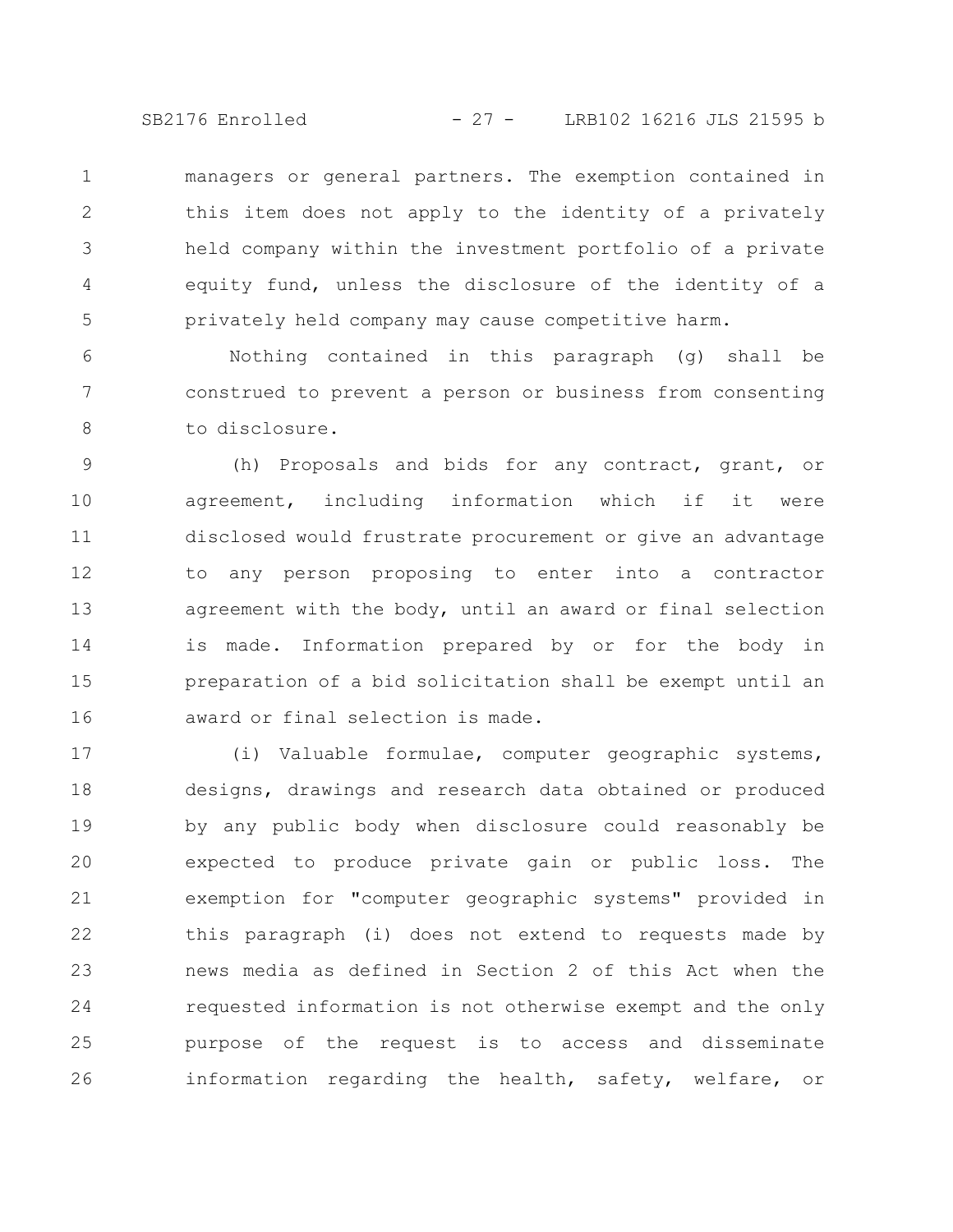SB2176 Enrolled - 28 - LRB102 16216 JLS 21595 b

legal rights of the general public. 1

(j) The following information pertaining to educational matters: 2 3

(i) test questions, scoring keys and other examination data used to administer an academic examination; 4 5 6

(ii) information received by a primary or secondary school, college, or university under its procedures for the evaluation of faculty members by their academic peers; 7 8 9 10

(iii) information concerning a school or university's adjudication of student disciplinary cases, but only to the extent that disclosure would unavoidably reveal the identity of the student; and 11 12 13 14

(iv) course materials or research materials used by faculty members. 15 16

(k) Architects' plans, engineers' technical submissions, and other construction related technical documents for projects not constructed or developed in whole or in part with public funds and the same for projects constructed or developed with public funds, including, but not limited to, power generating and distribution stations and other transmission and distribution facilities, water treatment facilities, airport facilities, sport stadiums, convention centers, and all government owned, operated, or occupied buildings, 17 18 19 20 21 22 23 24 25 26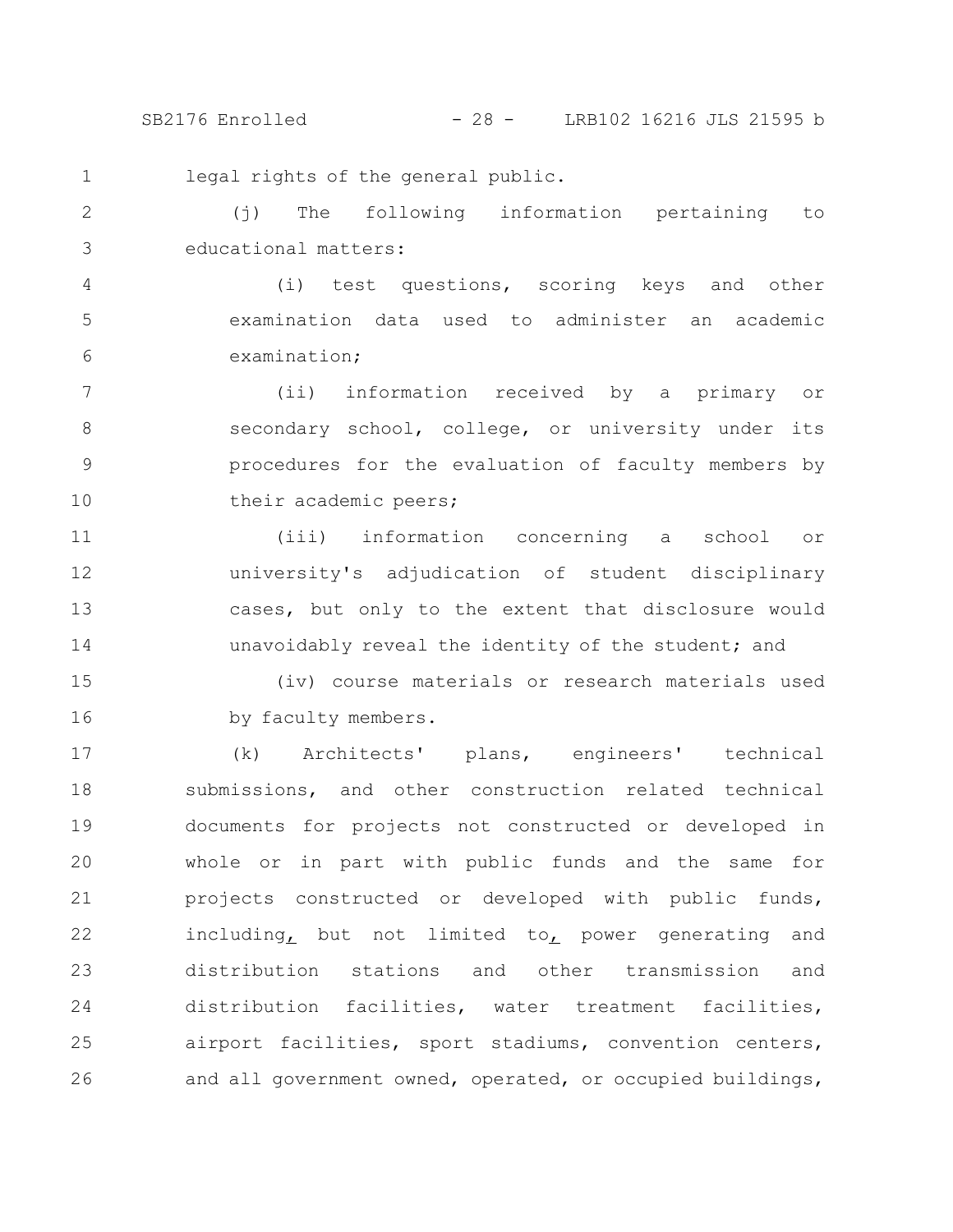## SB2176 Enrolled - 29 - LRB102 16216 JLS 21595 b

but only to the extent that disclosure would compromise security. 1 2

(l) Minutes of meetings of public bodies closed to the public as provided in the Open Meetings Act until the public body makes the minutes available to the public under Section 2.06 of the Open Meetings Act. 3 4 5 6

(m) Communications between a public body and an attorney or auditor representing the public body that would not be subject to discovery in litigation, and materials prepared or compiled by or for a public body in anticipation of a criminal, civil, or administrative proceeding upon the request of an attorney advising the public body, and materials prepared or compiled with respect to internal audits of public bodies. 7 8 9 10 11 12 13 14

(n) Records relating to a public body's adjudication of employee grievances or disciplinary cases; however, this exemption shall not extend to the final outcome of cases in which discipline is imposed. 15 16 17 18

(o) Administrative or technical information associated with automated data processing operations, including, but not limited to, software, operating protocols, computer program abstracts, file layouts, source listings, object modules, load modules, user guides, documentation pertaining to all logical and physical design of computerized systems, employee manuals, and any other information that, if disclosed, would jeopardize the 19 20 21 22 23 24 25 26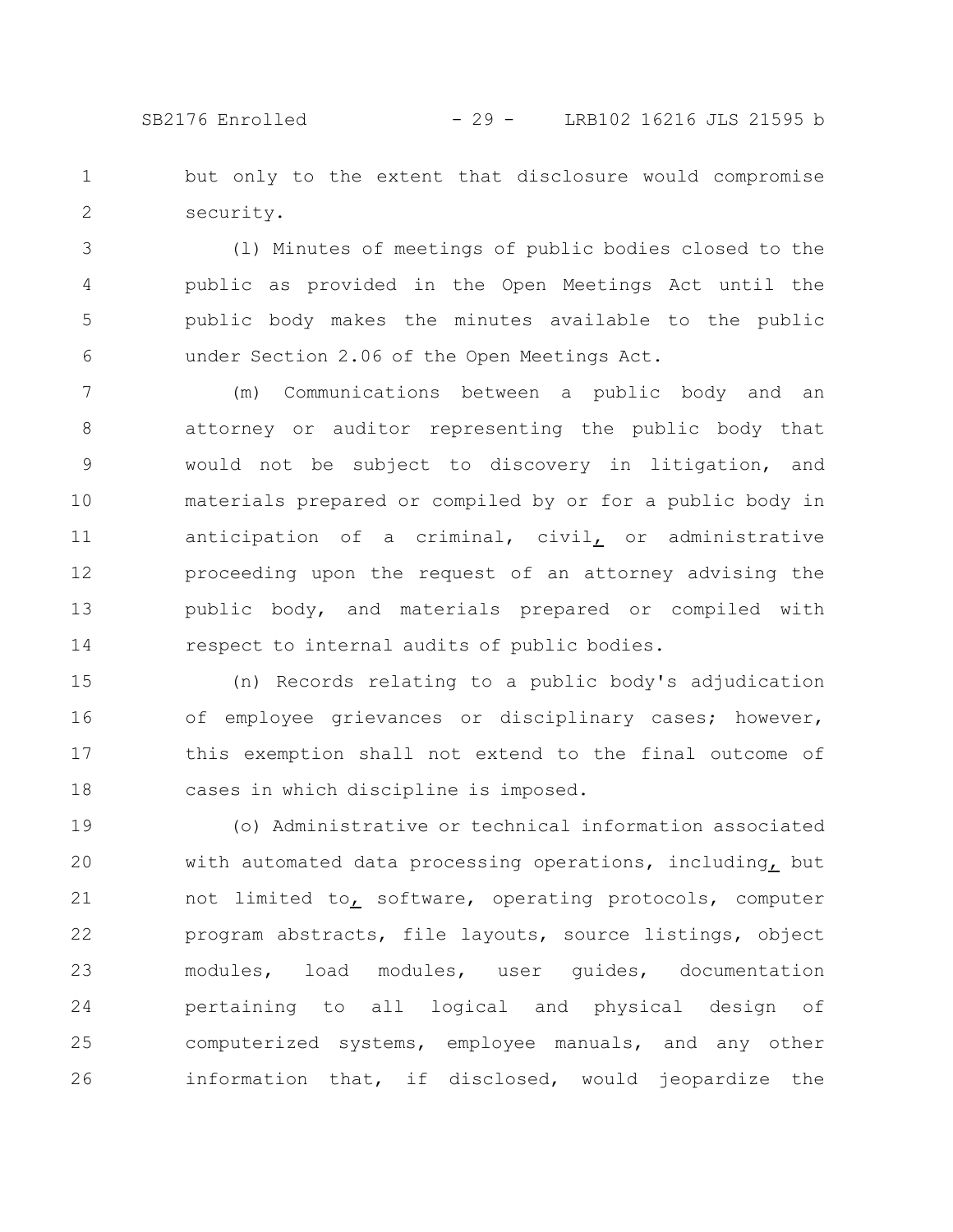SB2176 Enrolled - 30 - LRB102 16216 JLS 21595 b

security of the system or its data or the security of materials exempt under this Section. 1 2

(p) Records relating to collective negotiating matters between public bodies and their employees or representatives, except that any final contract or agreement shall be subject to inspection and copying. 3 4 5 6

(q) Test questions, scoring keys, and other examination data used to determine the qualifications of an applicant for a license or employment. 7 8 9

(r) The records, documents, and information relating to real estate purchase negotiations until those negotiations have been completed or otherwise terminated. With regard to a parcel involved in a pending or actually and reasonably contemplated eminent domain proceeding under the Eminent Domain Act, records, documents, and information relating to that parcel shall be exempt except as may be allowed under discovery rules adopted by the Illinois Supreme Court. The records, documents, and information relating to a real estate sale shall be exempt until a sale is consummated. 10 11 12 13 14 15 16 17 18 19 20

(s) Any and all proprietary information and records related to the operation of an intergovernmental risk management association or self-insurance pool or jointly self-administered health and accident cooperative or pool. Insurance or self insurance (including any intergovernmental risk management association or self 21 22 23 24 25 26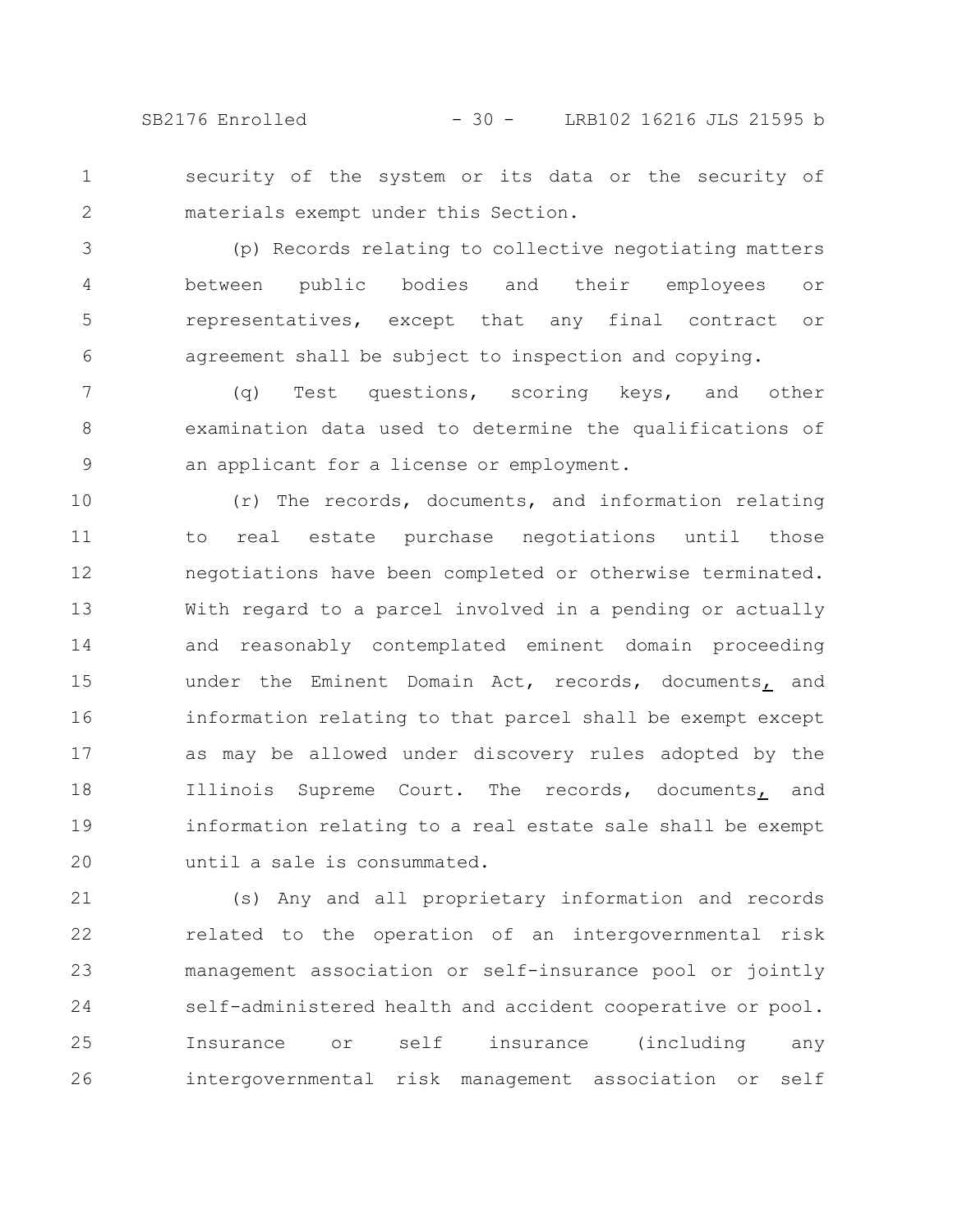SB2176 Enrolled - 31 - LRB102 16216 JLS 21595 b

1 2 insurance pool) claims, loss or risk management information, records, data, advice or communications.

(t) Information contained in or related to examination, operating, or condition reports prepared by, on behalf of, or for the use of a public body responsible for the regulation or supervision of financial institutions, insurance companies, or pharmacy benefit managers, unless disclosure is otherwise required by State law. 3 4 5 6 7 8 9

(u) Information that would disclose or might lead to the disclosure of secret or confidential information, codes, algorithms, programs, or private keys intended to be used to create electronic or digital signatures under the Uniform Electronic Transactions Act Electronic Commerce Security Act. 10 11 12 13 14 15

(v) Vulnerability assessments, security measures, and response policies or plans that are designed to identify, prevent, or respond to potential attacks upon a community's population or systems, facilities, or installations, the destruction or contamination of which would constitute a clear and present danger to the health or safety of the community, but only to the extent that disclosure could reasonably be expected to jeopardize the effectiveness of the measures or the safety of the personnel who implement them or the public. Information exempt under this item may include such things as details 16 17 18 19 20 21 22 23 24 25 26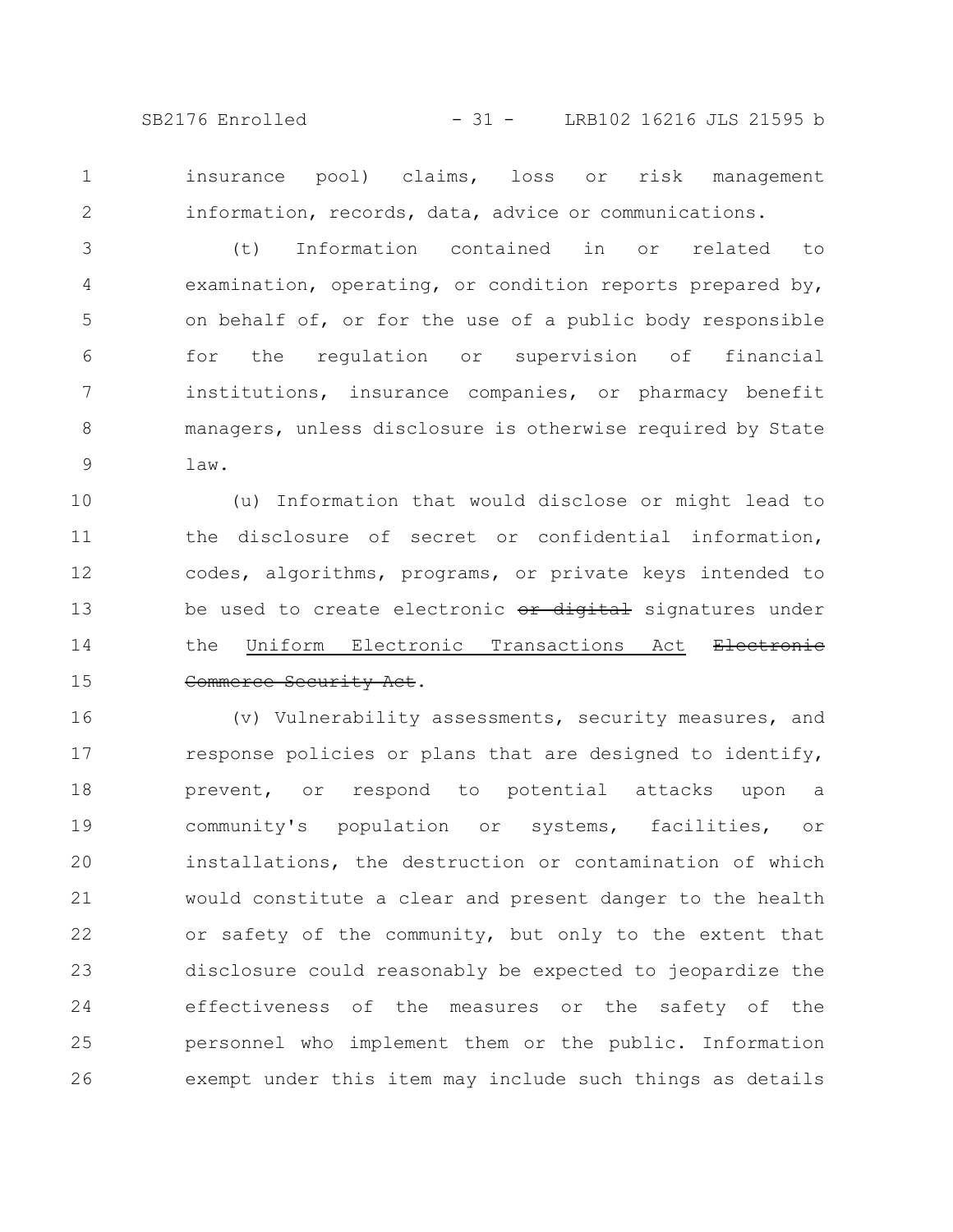SB2176 Enrolled - 32 - LRB102 16216 JLS 21595 b

pertaining to the mobilization or deployment of personnel or equipment, to the operation of communication systems or protocols, or to tactical operations. 1 2 3

4

(w) (Blank).

(x) Maps and other records regarding the location or security of generation, transmission, distribution, storage, gathering, treatment, or switching facilities owned by a utility, by a power generator, or by the Illinois Power Agency. 5 6 7 8 9

(y) Information contained in or related to proposals, bids, or negotiations related to electric power procurement under Section 1-75 of the Illinois Power Agency Act and Section 16-111.5 of the Public Utilities Act that is determined to be confidential and proprietary by the Illinois Power Agency or by the Illinois Commerce Commission. 10 11 12 13 14 15 16

(z) Information about students exempted from disclosure under Sections 10-20.38 or 34-18.29 of the School Code, and information about undergraduate students enrolled at an institution of higher education exempted from disclosure under Section 25 of the Illinois Credit Card Marketing Act of 2009. 17 18 19 20 21 22

(aa) Information the disclosure of which is exempted under the Viatical Settlements Act of 2009. 23 24

(bb) Records and information provided to a mortality review team and records maintained by a mortality review 25 26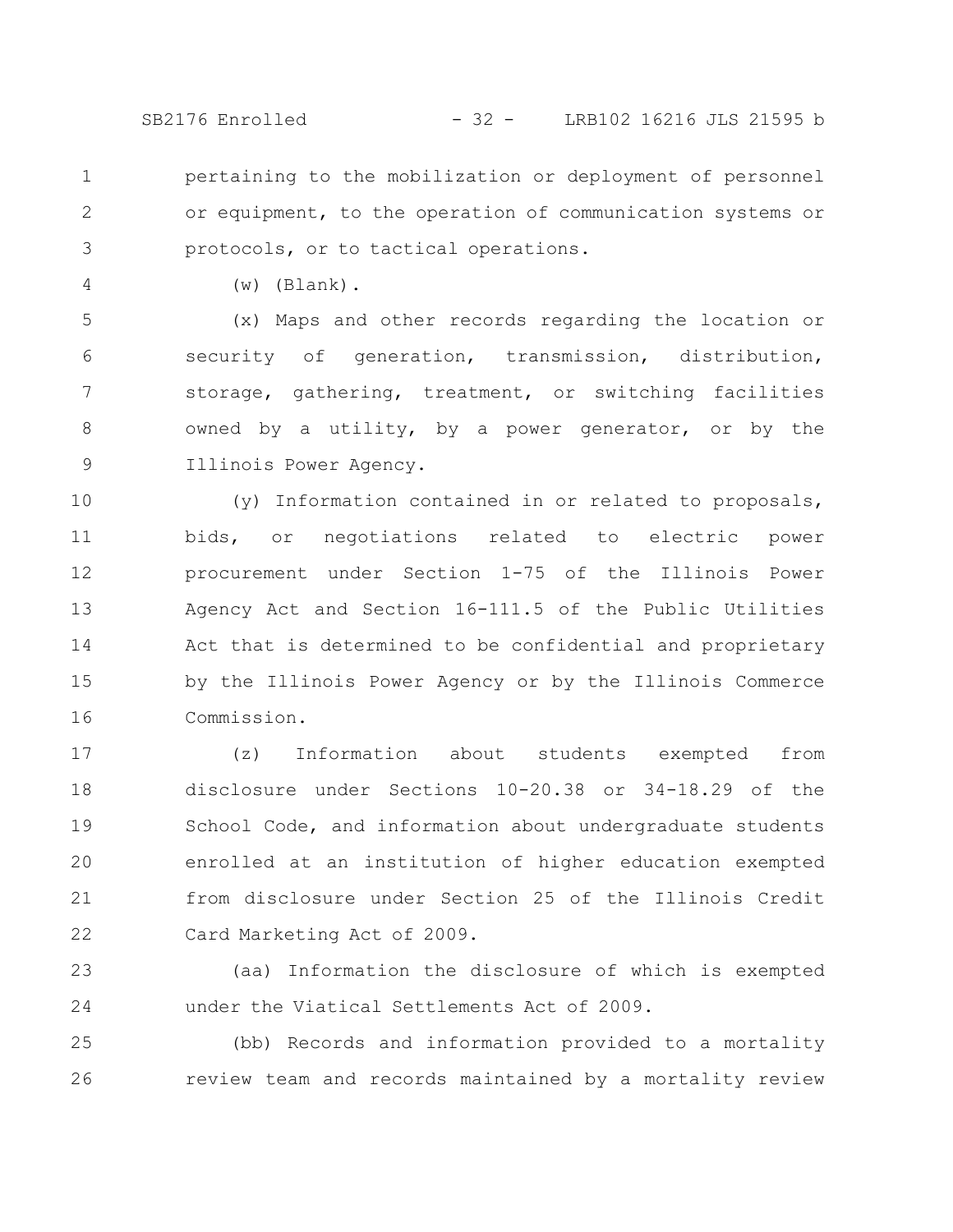team appointed under the Department of Juvenile Justice Mortality Review Team Act. 1 2

(cc) Information regarding interments, entombments, or inurnments of human remains that are submitted to the Cemetery Oversight Database under the Cemetery Care Act or the Cemetery Oversight Act, whichever is applicable. 3 4 5 6

(dd) Correspondence and records (i) that may not be disclosed under Section 11-9 of the Illinois Public Aid Code or (ii) that pertain to appeals under Section 11-8 of the Illinois Public Aid Code. 7 8 9 10

(ee) The names, addresses, or other personal information of persons who are minors and are also participants and registrants in programs of park districts, forest preserve districts, conservation districts, recreation agencies, and special recreation associations. 11 12 13 14 15 16

(ff) The names, addresses, or other personal information of participants and registrants in programs of park districts, forest preserve districts, conservation districts, recreation agencies, and special recreation associations where such programs are targeted primarily to minors. 17 18 19 20 21 22

(gg) Confidential information described in Section 1-100 of the Illinois Independent Tax Tribunal Act of 2012. 23 24 25

26

(hh) The report submitted to the State Board of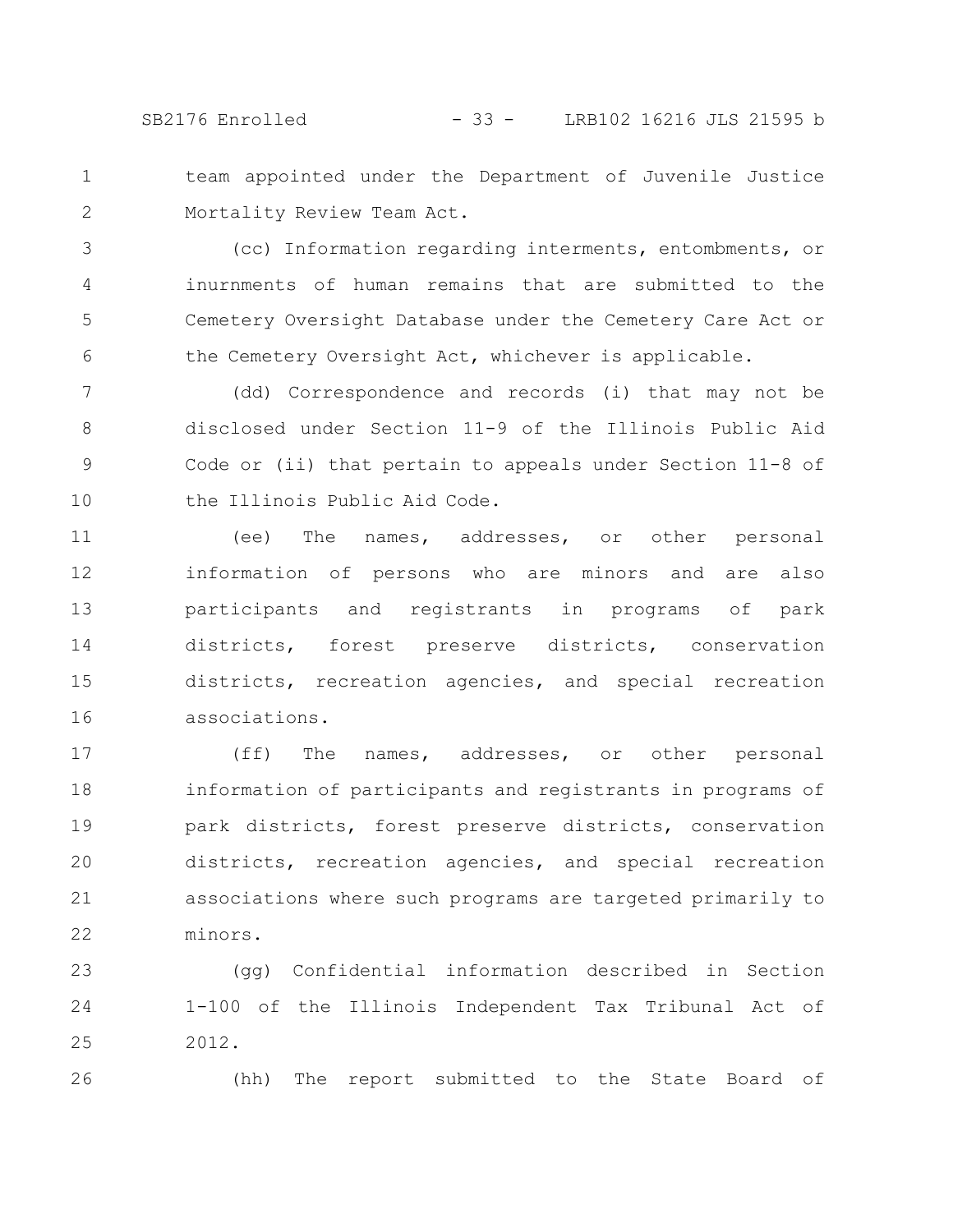SB2176 Enrolled - 34 - LRB102 16216 JLS 21595 b

Education by the School Security and Standards Task Force under item (8) of subsection (d) of Section 2-3.160 of the School Code and any information contained in that report. 1 2 3

(ii) Records requested by persons committed to or detained by the Department of Human Services under the Sexually Violent Persons Commitment Act or committed to the Department of Corrections under the Sexually Dangerous Persons Act if those materials: (i) are available in the library of the facility where the individual is confined; (ii) include records from staff members' personnel files, staff rosters, or other staffing assignment information; or (iii) are available through an administrative request to the Department of Human Services or the Department of Corrections. 4 5 6 7 8 9 10 11 12 13 14

(jj) Confidential information described in Section 5-535 of the Civil Administrative Code of Illinois. 15 16

(kk) The public body's credit card numbers, debit card numbers, bank account numbers, Federal Employer Identification Number, security code numbers, passwords, and similar account information, the disclosure of which could result in identity theft or impression or defrauding of a governmental entity or a person. 17 18 19 20 21 22

(11) (kk) Records concerning the work of the threat assessment team of a school district. 23 24

(1.5) Any information exempt from disclosure under the Judicial Privacy Act shall be redacted from public records 25 26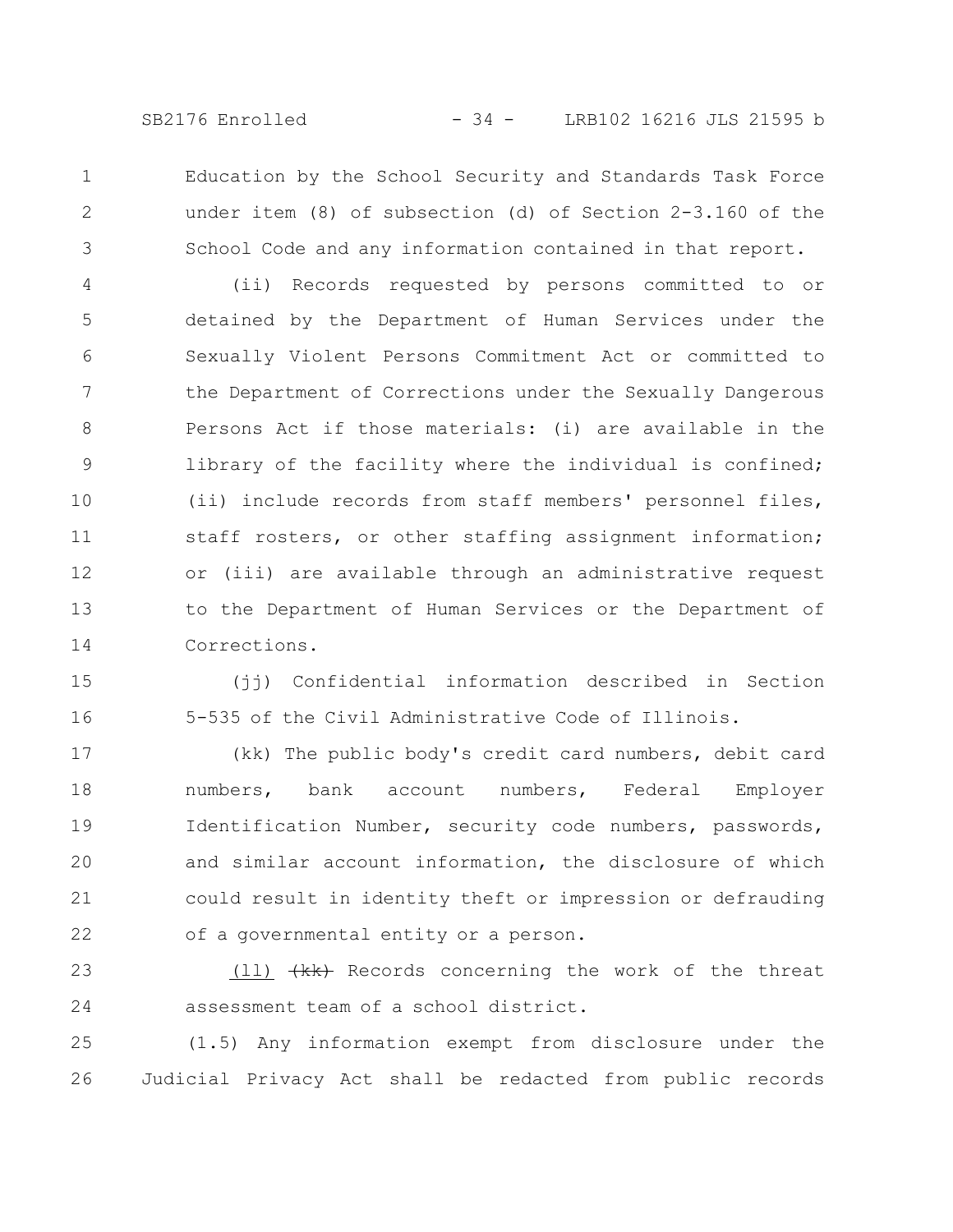SB2176 Enrolled - 35 - LRB102 16216 JLS 21595 b

prior to disclosure under this Act. 1

(2) A public record that is not in the possession of a public body but is in the possession of a party with whom the agency has contracted to perform a governmental function on behalf of the public body, and that directly relates to the governmental function and is not otherwise exempt under this Act, shall be considered a public record of the public body, for purposes of this Act. 2 3 4 5 6 7 8

(3) This Section does not authorize withholding of information or limit the availability of records to the public, except as stated in this Section or otherwise provided in this Act. 9 10 11 12

(Source: P.A. 100-26, eff. 8-4-17; 100-201, eff. 8-18-17; 100-732, eff. 8-3-18; 101-434, eff. 1-1-20; 101-452, eff. 1-1-20; 101-455, eff. 8-23-19; revised 9-27-19.) 13 14 15

Section 20.72. The Illinois Public Labor Relations Act is amended by changing Section 6 as follows: 16 17

(5 ILCS 315/6) (from Ch. 48, par. 1606) 18

Sec. 6. Right to organize and bargain collectively; exclusive representation; and fair share arrangements. 19 20

(a) Employees of the State and any political subdivision of the State, excluding employees of the General Assembly of the State of Illinois and employees excluded from the definition of "public employee" under subsection (n) of 21 22 23 24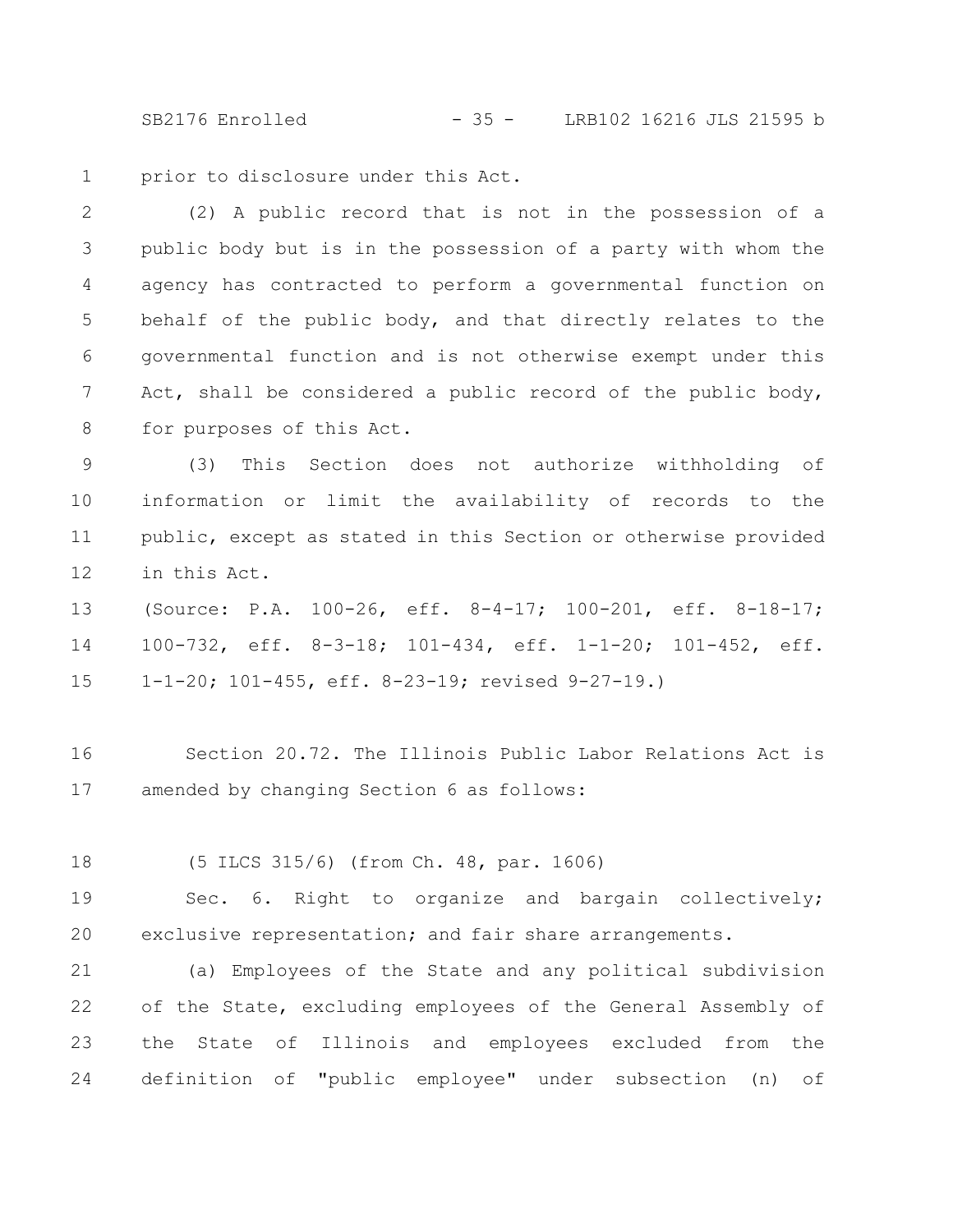SB2176 Enrolled - 36 - LRB102 16216 JLS 21595 b

Section 3 of this Act, have, and are protected in the exercise of, the right of self-organization, and may form, join or assist any labor organization, to bargain collectively through representatives of their own choosing on questions of wages, hours and other conditions of employment, not excluded by Section 4 of this Act, and to engage in other concerted activities not otherwise prohibited by law for the purposes of collective bargaining or other mutual aid or protection, free from interference, restraint or coercion. Employees also have, and are protected in the exercise of, the right to refrain from participating in any such concerted activities. Employees may be required, pursuant to the terms of a lawful fair share agreement, to pay a fee which shall be their proportionate share of the costs of the collective bargaining process, contract administration and pursuing matters affecting wages, hours and other conditions of employment as defined in Section  $3(q)$ . 1 2 3 4 5 6 7 8 9 10 11 12 13 14 15 16 17

(b) Nothing in this Act prevents an employee from presenting a grievance to the employer and having the grievance heard and settled without the intervention of an employee organization; provided that the exclusive bargaining representative is afforded the opportunity to be present at such conference and that any settlement made shall not be inconsistent with the terms of any agreement in effect between the employer and the exclusive bargaining representative. 18 19 20 21 22 23 24 25

(c) A labor organization designated by the Board as the 26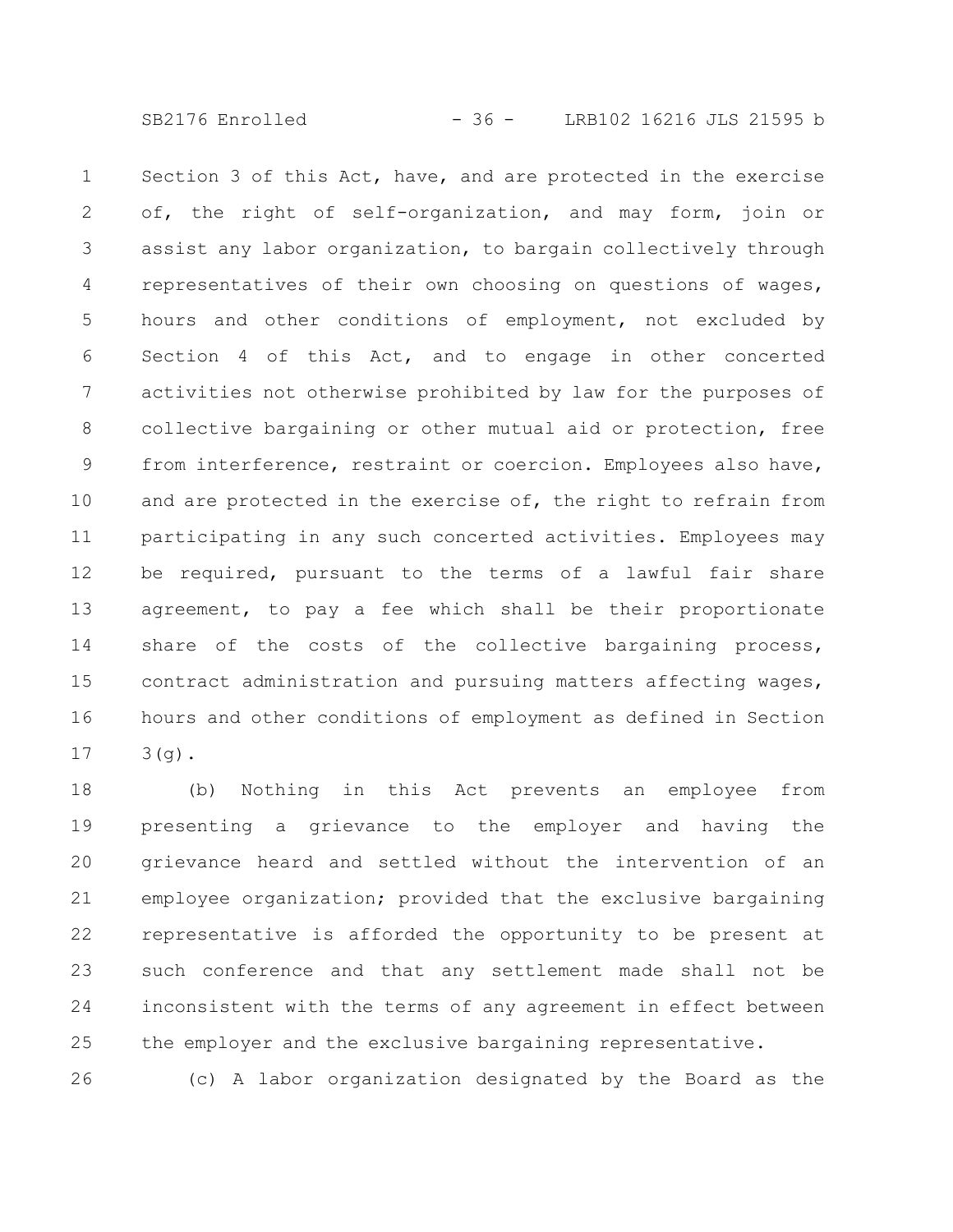representative of the majority of public employees in an appropriate unit in accordance with the procedures herein or recognized by a public employer as the representative of the majority of public employees in an appropriate unit is the exclusive representative for the employees of such unit for the purpose of collective bargaining with respect to rates of pay, wages, hours and other conditions of employment not excluded by Section 4 of this Act. Unless otherwise mutually agreed, a public employer is required at least once each month and upon request, to furnish the exclusive bargaining representative with a complete list of the names and addresses of the public employees in the bargaining unit, provided that a public employer shall not be required to furnish such a list more than once per payroll period. The exclusive bargaining representative shall use the list exclusively for bargaining representation purposes and shall not disclose any information contained in the list for any other purpose. Nothing in this Section, however, shall prohibit a bargaining representative from disseminating a list of its union members. 1 2 3 4 5 6 7 8 9 10 11 12 13 14 15 16 17 18 19

At the time the public employer provides such list, it shall also provide to the exclusive representative, in an Excel file or other mutually agreed upon editable digital file format, the employee's job title, worksite location, work telephone numbers, identification number if available, and any home and personal cellular telephone numbers on file with the employer, date of hire, work email address, and any personal 20 21 22 23 24 25 26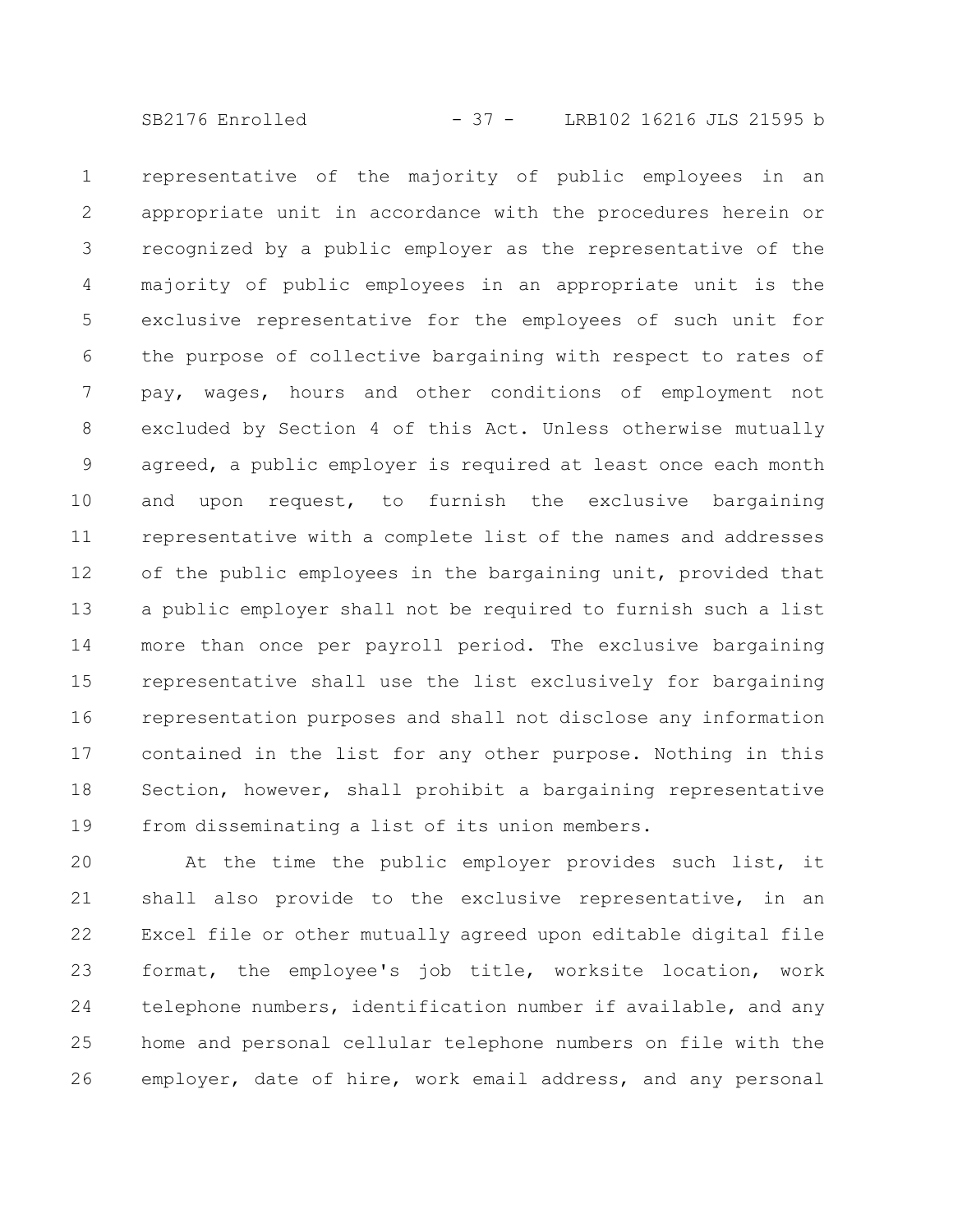SB2176 Enrolled - 38 - LRB102 16216 JLS 21595 b

email address on file with the employer. In addition, unless otherwise mutually agreed, within 10 calendar days from the date of hire of a bargaining unit employee, the public employer shall provide to the exclusive representative, in an electronic file or other mutually agreed upon format, the following information about the new employee: the employee's name, job title, worksite location, home address, work telephone numbers, and any home and personal cellular telephone numbers on file with the employer, date of hire, work email address, and any personal email address on file with the employer. 1 2 3 4 5 6 7 8 9 10 11

(c-5) No employer shall disclose the following information of any employee: (1) the employee's home address (including ZIP code and county); (2) the employee's date of birth; (3) the employee's home and personal phone number; (4) the employee's personal email address; (5) any information personally identifying employee membership or membership status in a labor organization or other voluntary association affiliated with a labor organization or a labor federation (including whether employees are members of such organization, the identity of such organization, whether or not employees pay or authorize the payment of any dues or moneys to such organization, and the amounts of such dues or moneys); and (6) emails or other communications between a labor organization and its members. 12 13 14 15 16 17 18 19 20 21 22 23 24 25

26

As soon as practicable after receiving a request for any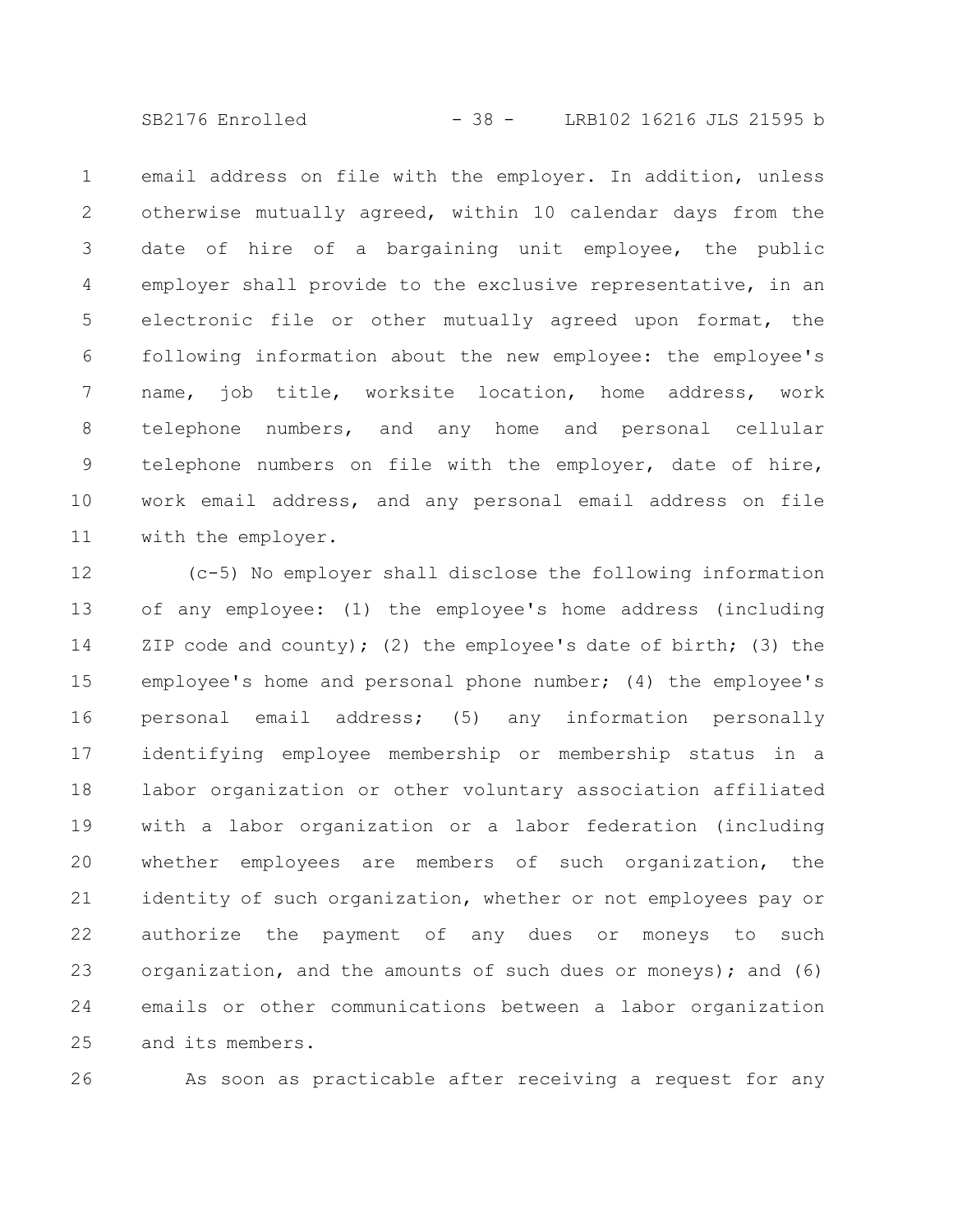SB2176 Enrolled - 39 - LRB102 16216 JLS 21595 b

information prohibited from disclosure under this subsection (c-5), excluding a request from the exclusive bargaining representative of the employee, the employer must provide a written copy of the request, or a written summary of any oral request, to the exclusive bargaining representative of the employee or, if no such representative exists, to the employee. The employer must also provide a copy of any response it has made within 5 business days of sending the response to any request. 1 2 3 4 5 6 7 8 9

If an employer discloses information in violation of this subsection (c-5), an aggrieved employee of the employer or his or her exclusive bargaining representative may file an unfair labor practice charge with the Illinois Labor Relations Board pursuant to Section 10 of this Act or commence an action in the circuit court to enforce the provisions of this Act, including actions to compel compliance, if an employer willfully and wantonly discloses information in violation of this subsection. The circuit court for the county in which the complainant resides, in which the complainant is employed, or in which the employer is located shall have jurisdiction in this matter. 10 11 12 13 14 15 16 17 18 19 20 21

This subsection does not apply to disclosures (i) required under the Freedom of Information Act, (ii) for purposes of conducting public operations or business, or (iii) to the exclusive representative. 22 23 24 25

(c-10) Employers shall provide to exclusive 26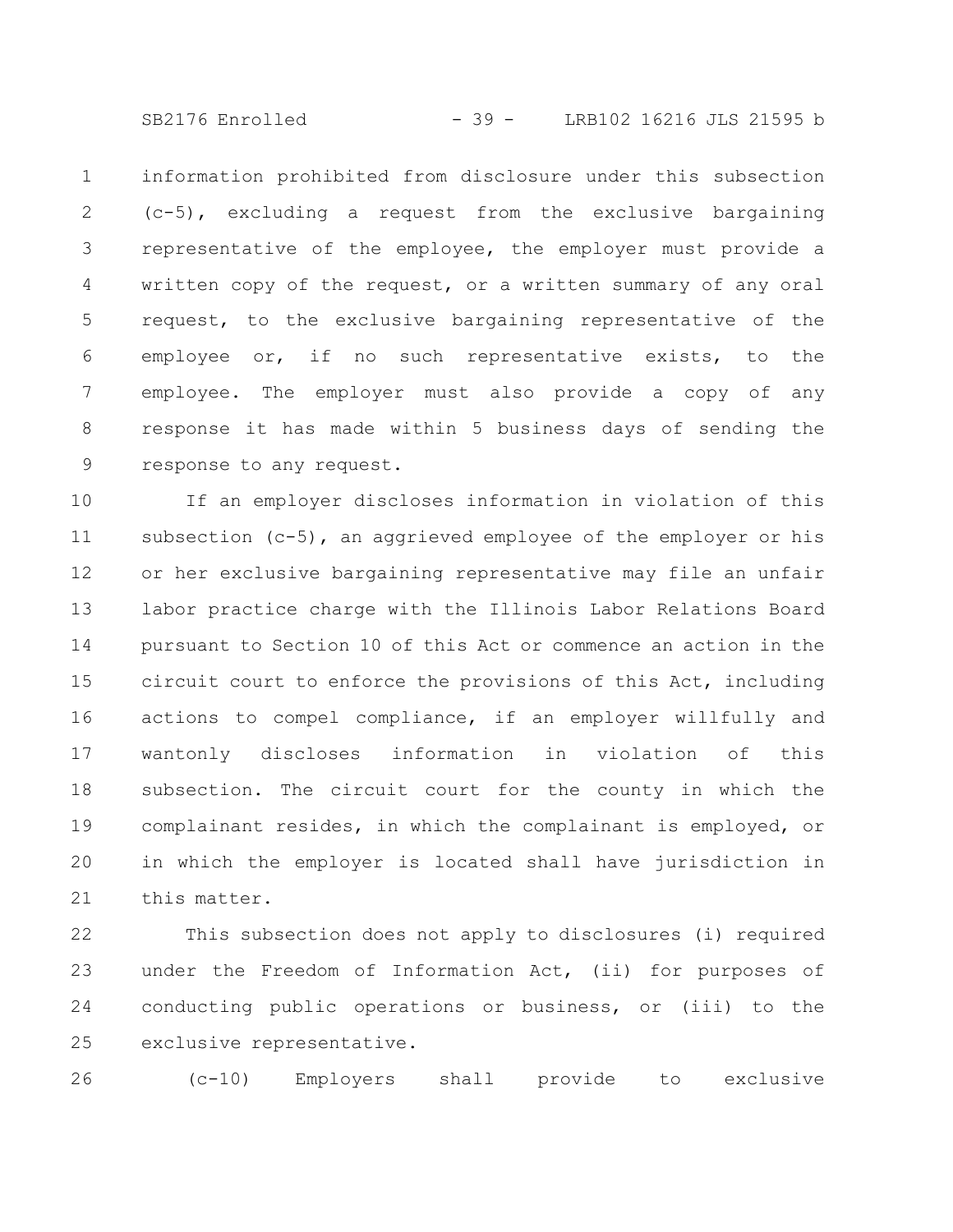SB2176 Enrolled - 40 - LRB102 16216 JLS 21595 b

representatives, including their agents and employees, reasonable access to employees in the bargaining units they represent. This access shall at all times be conducted in a manner so as not to impede normal operations. 1 2 3 4

5

(1) Access includes the following:

(A) the right to meet with one or more employees on the employer's premises during the work day to investigate and discuss grievances and workplace-related complaints without charge to pay or leave time of employees or agents of the exclusive representative; 6 7 8 9 10 11

(B) the right to conduct worksite meetings during lunch and other non-work breaks, and before and after the workday, on the employer's premises to discuss collective bargaining negotiations, the administration of collective bargaining agreements, other matters related to the duties of the exclusive representative, and internal matters involving the governance or business of the exclusive representative, without charge to pay or leave time of employees or agents of the exclusive representative; 12 13 14 15 16 17 18 19 20 21

(C) the right to meet with newly hired employees, without charge to pay or leave time of the employees or agents of the exclusive representative, on the employer's premises or at a location mutually agreed to by the employer and exclusive representative for up 22 23 24 25 26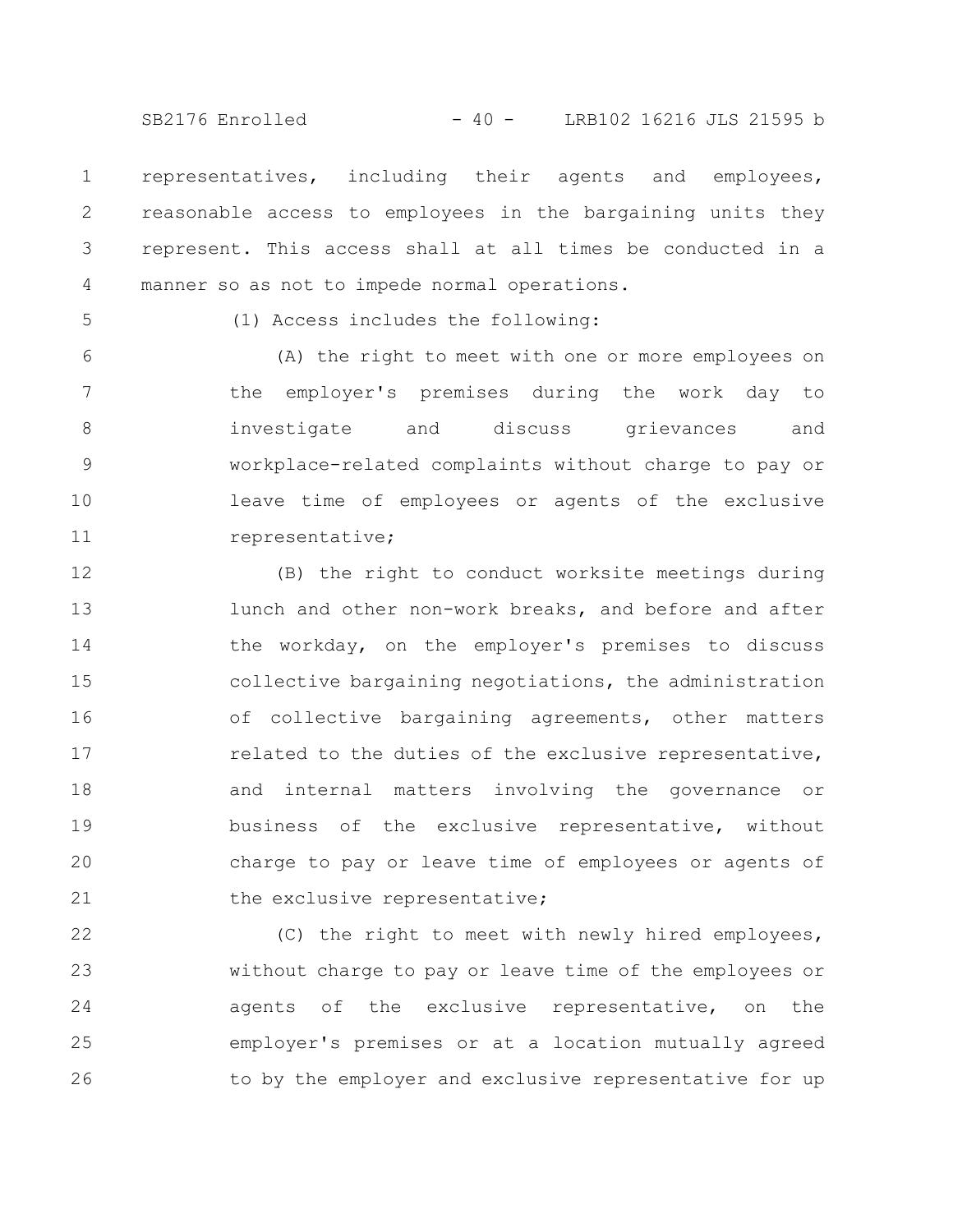to one hour either within the first two weeks of employment in the bargaining unit or at a later date and time if mutually agreed upon by the employer and the exclusive representative; and 1 2 3 4

(D) the right to use the facility mailboxes and bulletin boards of the employer to communicate with bargaining unit employees regarding collective bargaining negotiations, the administration of the collective bargaining agreements, the investigation of grievances, other workplace-related complaints and issues, and internal matters involving the governance or business of the exclusive representative. 5 6 7 8 9 10 11 12

(2) Nothing in this Section shall prohibit an employer and exclusive representative from agreeing in a collective bargaining agreement to provide the exclusive representative greater access to bargaining unit employees, including through the use of the employer's email system. 13 14 15 16 17 18

(d) Labor organizations recognized by a public employer as the exclusive representative or so designated in accordance with the provisions of this Act are responsible for representing the interests of all public employees in the unit. Nothing herein shall be construed to limit an exclusive representative's right to exercise its discretion to refuse to process grievances of employees that are unmeritorious. 19 20 21 22 23 24 25

(e) When a collective bargaining agreement is entered into 26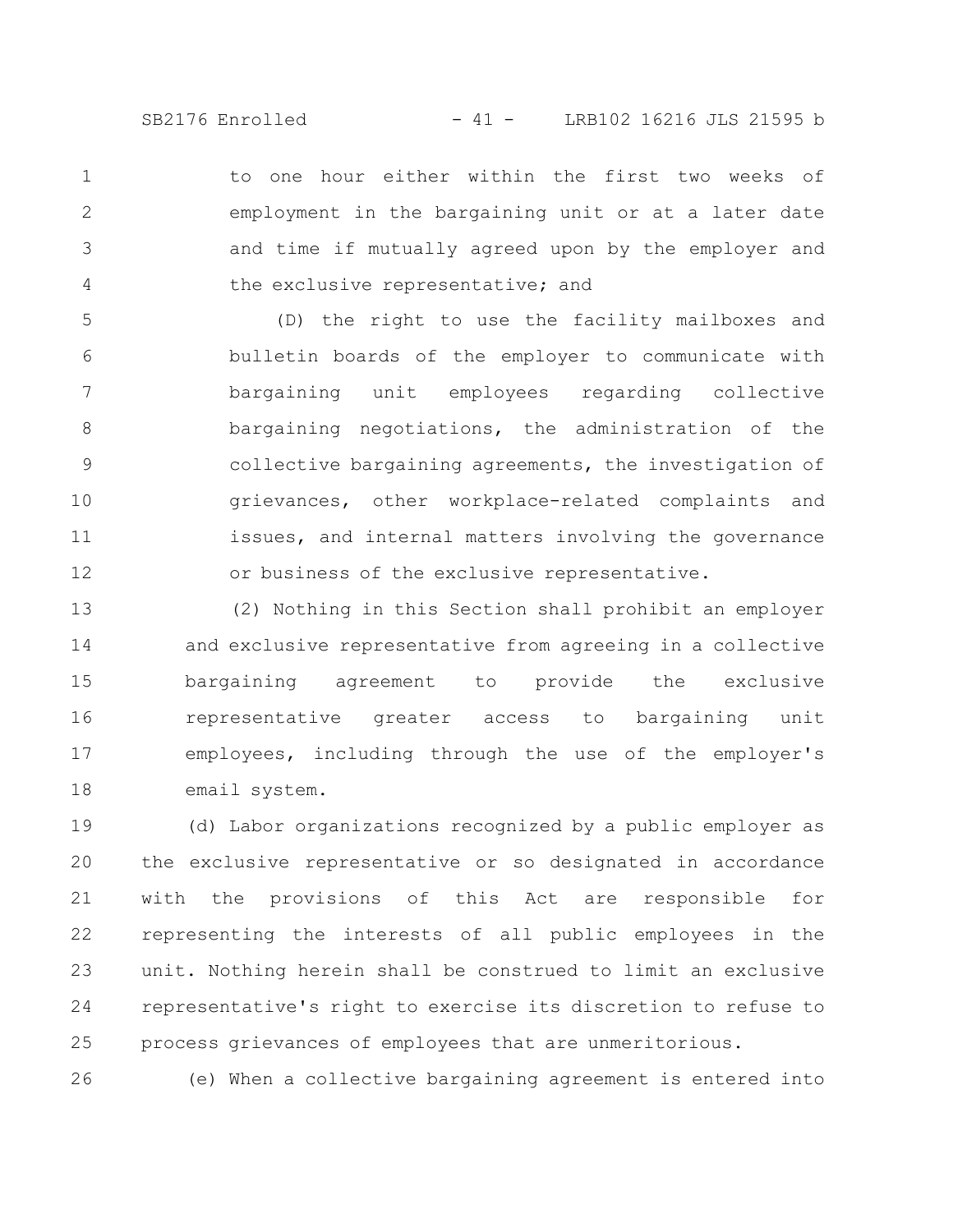SB2176 Enrolled - 42 - LRB102 16216 JLS 21595 b

with an exclusive representative, it may include in the agreement a provision requiring employees covered by the agreement who are not members of the organization to pay their proportionate share of the costs of the collective bargaining process, contract administration and pursuing matters affecting wages, hours and conditions of employment, as defined in Section 3  $(q)$ , but not to exceed the amount of dues uniformly required of members. The organization shall certify to the employer the amount constituting each nonmember employee's proportionate share which shall not exceed dues uniformly required of members. In such case, the proportionate share payment in this Section shall be deducted by the employer from the earnings of the nonmember employees and paid to the employee organization. 1 2 3 4 5 6 7 8 9 10 11 12 13 14

(f) Employers shall make payroll deductions of labor organization dues, initiation fees, assessments, and other payments for a labor organization that is the exclusive representative. Such deductions shall be made in accordance with the terms of an employee's written authorization, and shall be paid to the exclusive representative. Written authorization may be evidenced by electronic communications, and such writing or communication may be evidenced by the electronic signature of the employee as provided under Section 5-120 of the Uniform Electronic Transactions Act Electronic Commerce Security Act. 15 16 17 18 19 20 21 22 23 24 25

There is no impediment to an employee's right to resign 26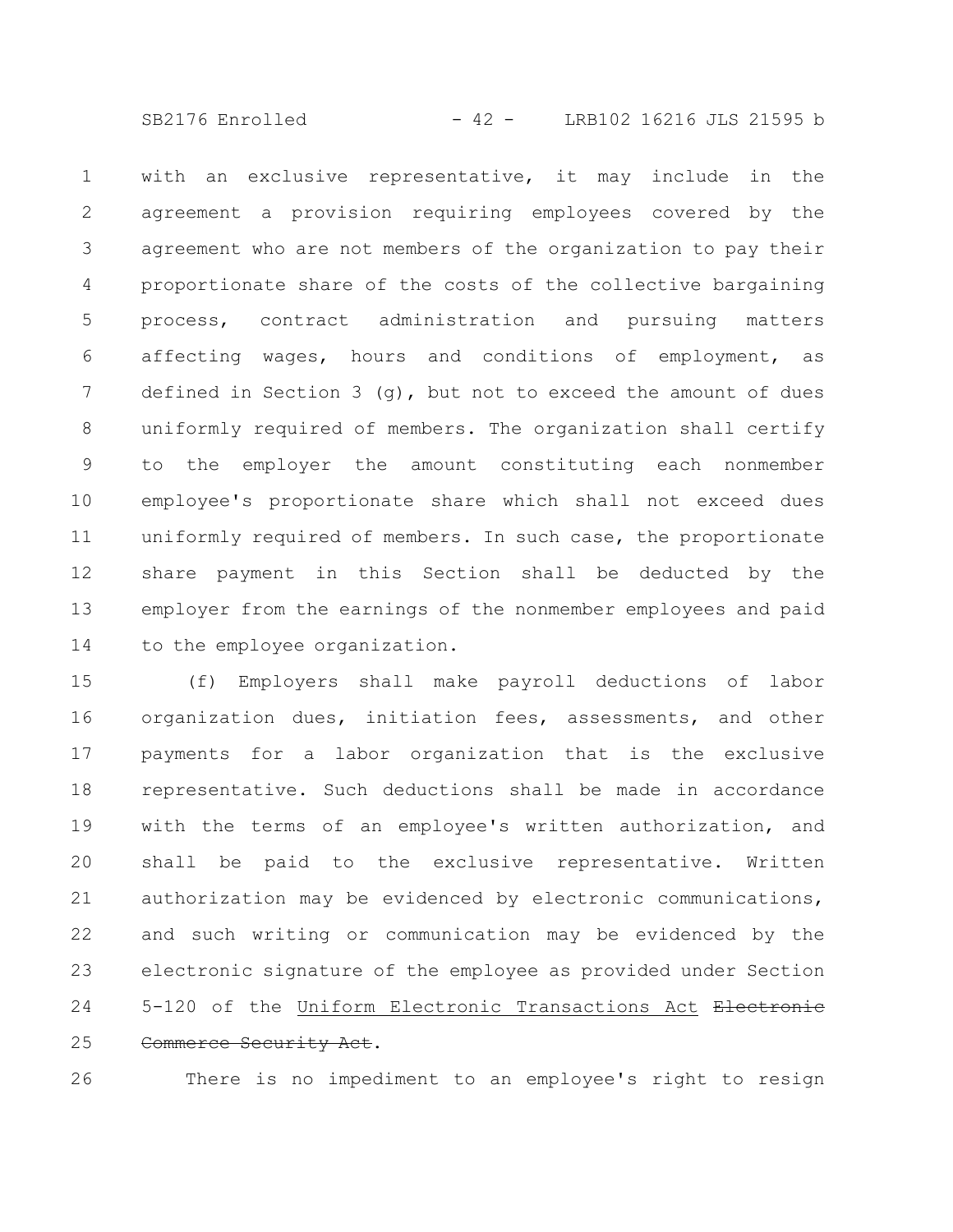SB2176 Enrolled - 43 - LRB102 16216 JLS 21595 b

union membership at any time. However, notwithstanding any other provision of law to the contrary regarding authorization and deduction of dues or other payments to a labor organization, the exclusive representative and a public employee may agree to reasonable limits on the right of the employee to revoke such authorization, including a period of irrevocability that exceeds one year. An authorization that is irrevocable for one year, which may be automatically renewed for successive annual periods in accordance with the terms of the authorization, and that contains at least an annual 10-day period of time during which the employee may revoke the authorization, shall be deemed reasonable. 1 2 3 4 5 6 7 8 9 10 11 12

This Section shall apply to all claims that allege that a labor organization or a public employer has improperly deducted or collected dues from an employee without regard to whether the claims or the facts upon which they are based occurred before, on, or after the effective date of this amendatory Act of the 101st General Assembly and shall apply retroactively to the maximum extent permitted by law. 13 14 15 16 17 18 19

(f-5) Where a collective bargaining agreement is terminated, or continues in effect beyond its scheduled expiration date pending the negotiation of a successor agreement or the resolution of an impasse under Section 14, the employer shall continue to honor and abide by any dues deduction or fair share clause contained therein until a new agreement is reached including dues deduction or a fair share 20 21 22 23 24 25 26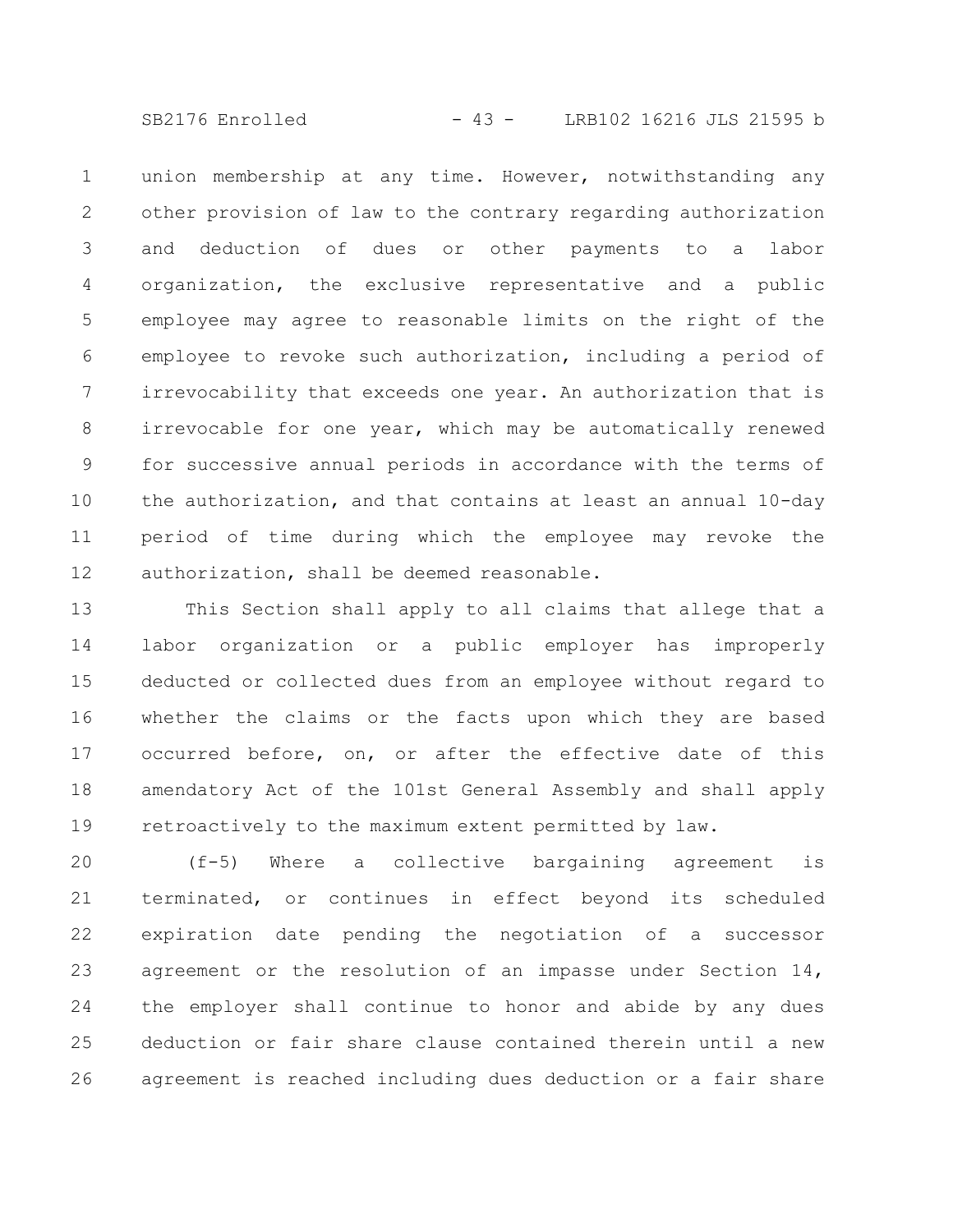SB2176 Enrolled - 44 - LRB102 16216 JLS 21595 b

clause. For the benefit of any successor exclusive representative certified under this Act, this provision shall be applicable, provided the successor exclusive representative: 1 2 3 4

(i) certifies to the employer the amount constituting each non-member's proportionate share under subsection (e); or 5 6 7

(ii) presents the employer with employee written authorizations for the deduction of dues, assessments, and fees under this subsection. 8 9 10

Failure to so honor and abide by dues deduction or fair share clauses for the benefit of any exclusive representative, including a successor, shall be a violation of the duty to bargain and an unfair labor practice. 11 12 13 14

(f-10) Upon receiving written notice of authorization, the public employer must commence dues deductions as soon as practicable, but in no case later than 30 days after receiving notice from the labor organization. Employee deductions shall be transmitted to the labor organization no later than 30 days after they are deducted unless a shorter period is mutually agreed to. 15 16 17 18 19 20 21

22

(f-15) Deductions shall remain in effect until:

(1) the public employer receives notice that a public employee has revoked their authorization in writing in accordance with the terms of the authorization; or (2) the individual employee is no longer employed by 23 24 25 26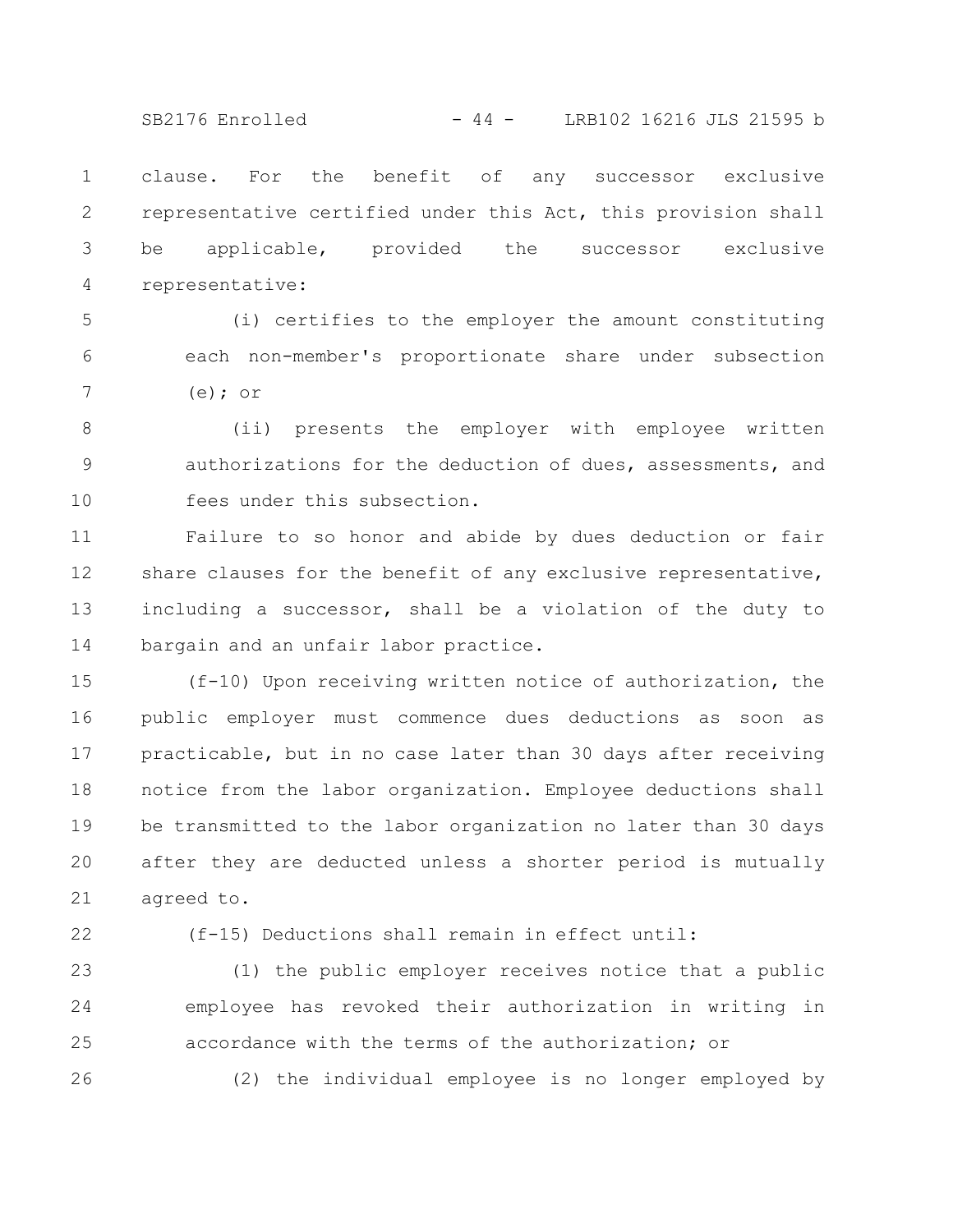SB2176 Enrolled - 45 - LRB102 16216 JLS 21595 b

the public employer in a bargaining unit position represented by the same exclusive representative, provided that if the employee is, within a period of one year, employed by the same public employer in a position represented by the same labor organization, the right to dues deduction shall be automatically reinstated. 1 2 3 4 5 6

Nothing in this subsection prevents an employee from continuing to authorize payroll deductions when no longer represented by the exclusive representative that would receive such deduction. 7 8 9 10

Should the individual employee who has signed a dues deduction authorization card either be removed from a public employer's payroll or otherwise placed on any type of involuntary or voluntary leave of absence, whether paid or unpaid, the public employee's dues deduction shall be continued upon that public employee's return to the payroll in a bargaining unit position represented by the same exclusive representative or restoration to active duty from such a leave of absence. 11 12 13 14 15 16 17 18 19

(f-20) Unless otherwise mutually agreed by the public employer and the exclusive representative, employee requests to authorize, revoke, cancel, or change authorizations for payroll deductions for labor organizations shall be directed to the labor organization rather than to the public employer. The labor organization shall be responsible for initially processing and notifying the public employer of proper 20 21 22 23 24 25 26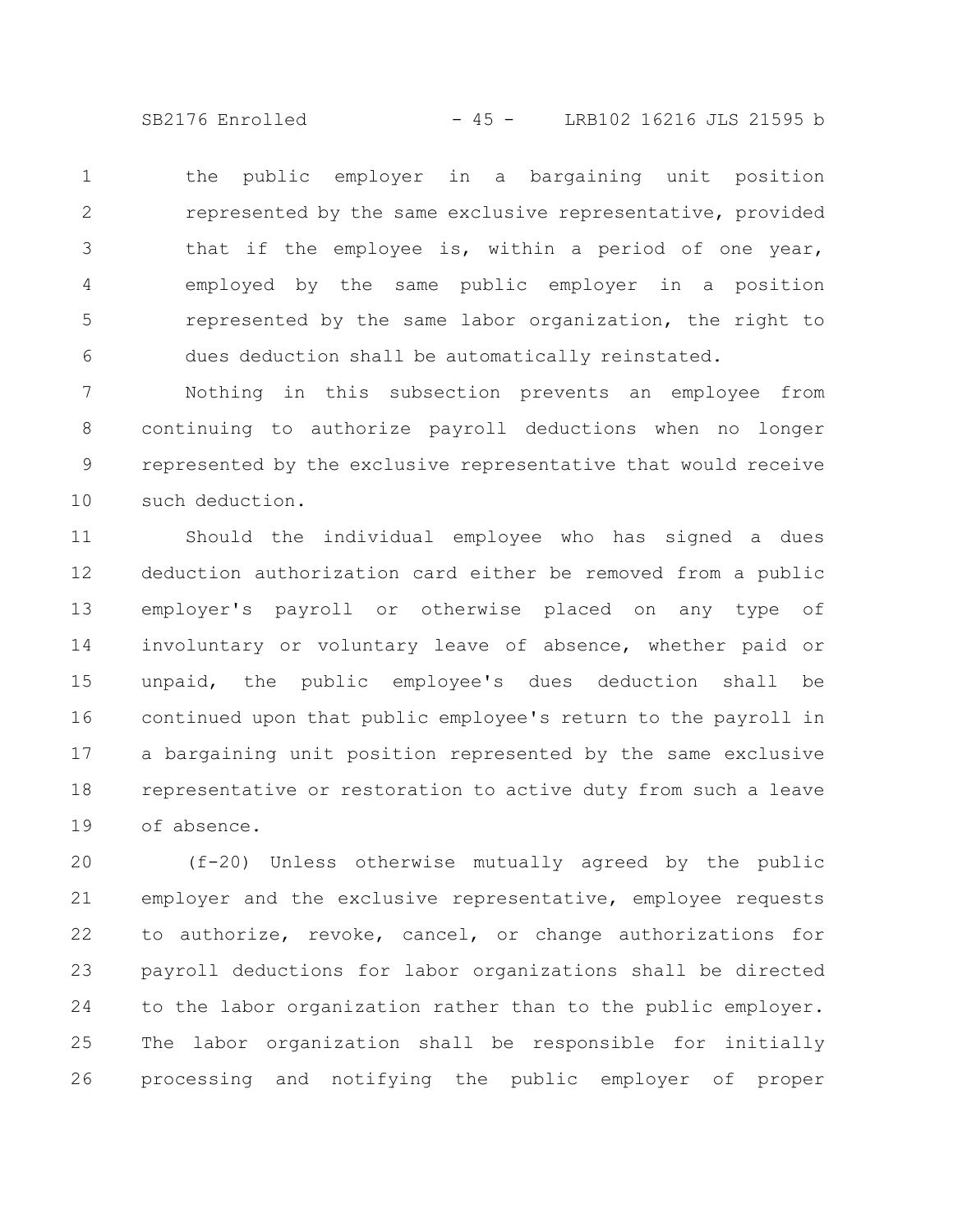SB2176 Enrolled - 46 - LRB102 16216 JLS 21595 b

requests or providing proper requests to the employer. If the requests are not provided to the public employer, the employer shall rely on information provided by the labor organization regarding whether deductions for a labor organization were properly authorized, revoked, canceled, or changed, and the labor organization shall indemnify the public employer for any damages and reasonable costs incurred for any claims made by employees for deductions made in good faith reliance on that information. 1 2 3 4 5 6 7 8 9

(f-25) Upon receipt by the exclusive representative of an appropriate written authorization from an employee, written notice of authorization shall be provided to the employer and any authorized deductions shall be made in accordance with law. The labor organization shall indemnify the public employer for any damages and reasonable costs incurred for any claims made by employees for deductions made in good faith reliance on its notification. 10 11 12 13 14 15 16 17

(f-30) The failure of an employer to comply with the provisions of this Section shall be a violation of the duty to bargain and an unfair labor practice. Relief for the violation shall be reimbursement by the public employer of dues that should have been deducted or paid based on a valid authorization given by the employee or employees. In addition, the provisions of a collective bargaining agreement that contain the obligations set forth in this Section may be enforced in accordance with Sections 8 and 16. 18 19 20 21 22 23 24 25 26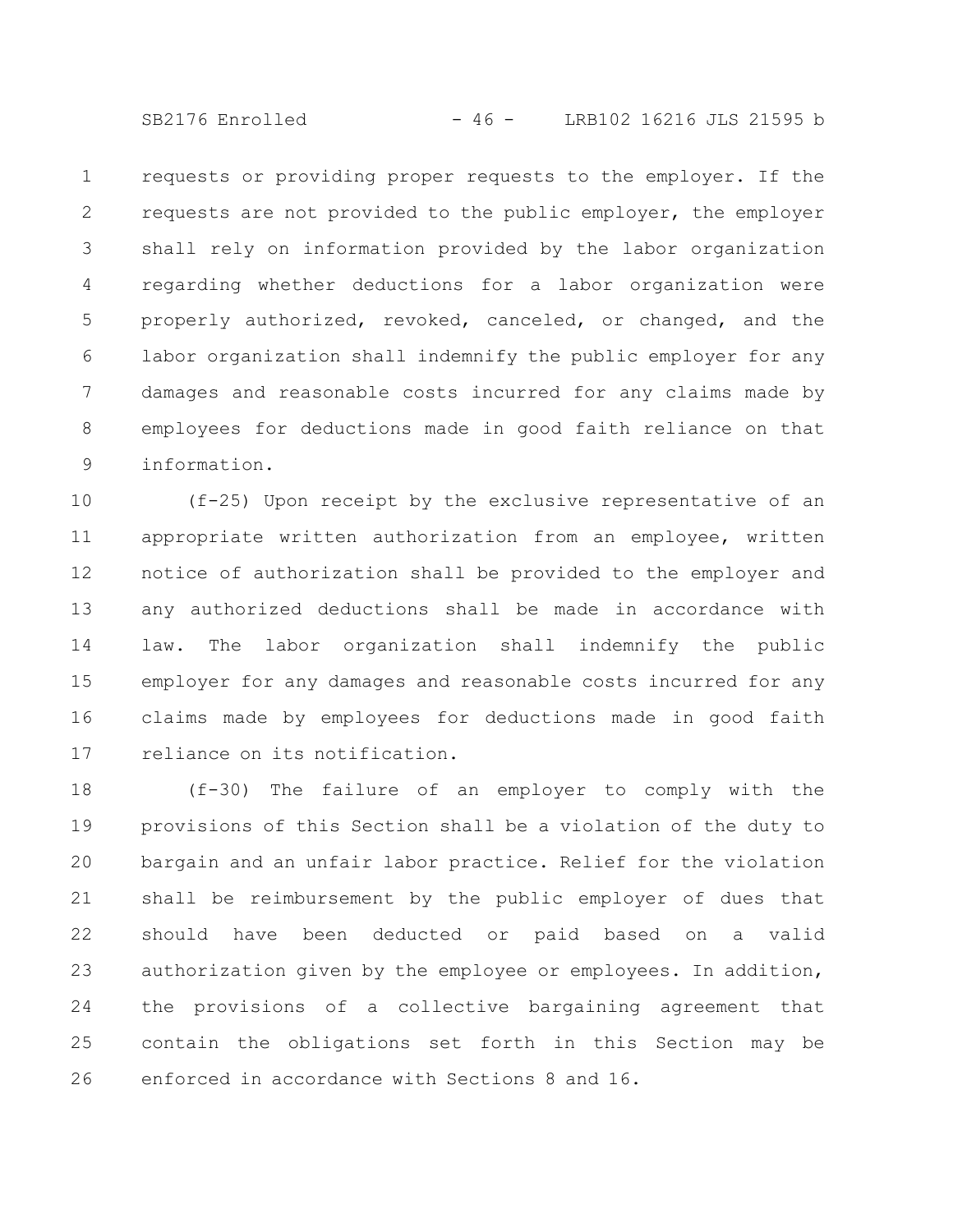SB2176 Enrolled - 47 - LRB102 16216 JLS 21595 b

(f-35) The Illinois Labor Relations Board shall have exclusive jurisdiction over claims under Illinois law that allege that a labor organization has unlawfully collected dues from a public employee in violation of this Act. The Board shall by rule require that in cases in which a public employee alleges that a labor organization has unlawfully collected dues, the public employer shall continue to deduct the employee's dues from the employee's pay, but shall transmit the dues to the Board for deposit in an escrow account maintained by the Board. If the exclusive representative maintains an escrow account for the purpose of holding dues to which an employee has objected, the employer shall transmit the entire amount of dues to the exclusive representative, and the exclusive representative shall hold in escrow the dues that the employer would otherwise have been required to transmit to the Board for escrow; provided that the escrow account maintained by the exclusive representative complies with rules adopted by the Board or that the collective bargaining agreement requiring the payment of the dues contains an indemnification provision for the purpose of indemnifying the employer with respect to the employer's transmission of dues to the exclusive representative. 1 2 3 4 5 6 7 8 9 10 11 12 13 14 15 16 17 18 19 20 21 22

(f-40) If any clause, sentence, paragraph, or subparagraph of this Section shall be adjudged by a court of competent jurisdiction to be unconstitutional or otherwise invalid, that judgment shall not affect, impair, or invalidate the remainder 23 24 25 26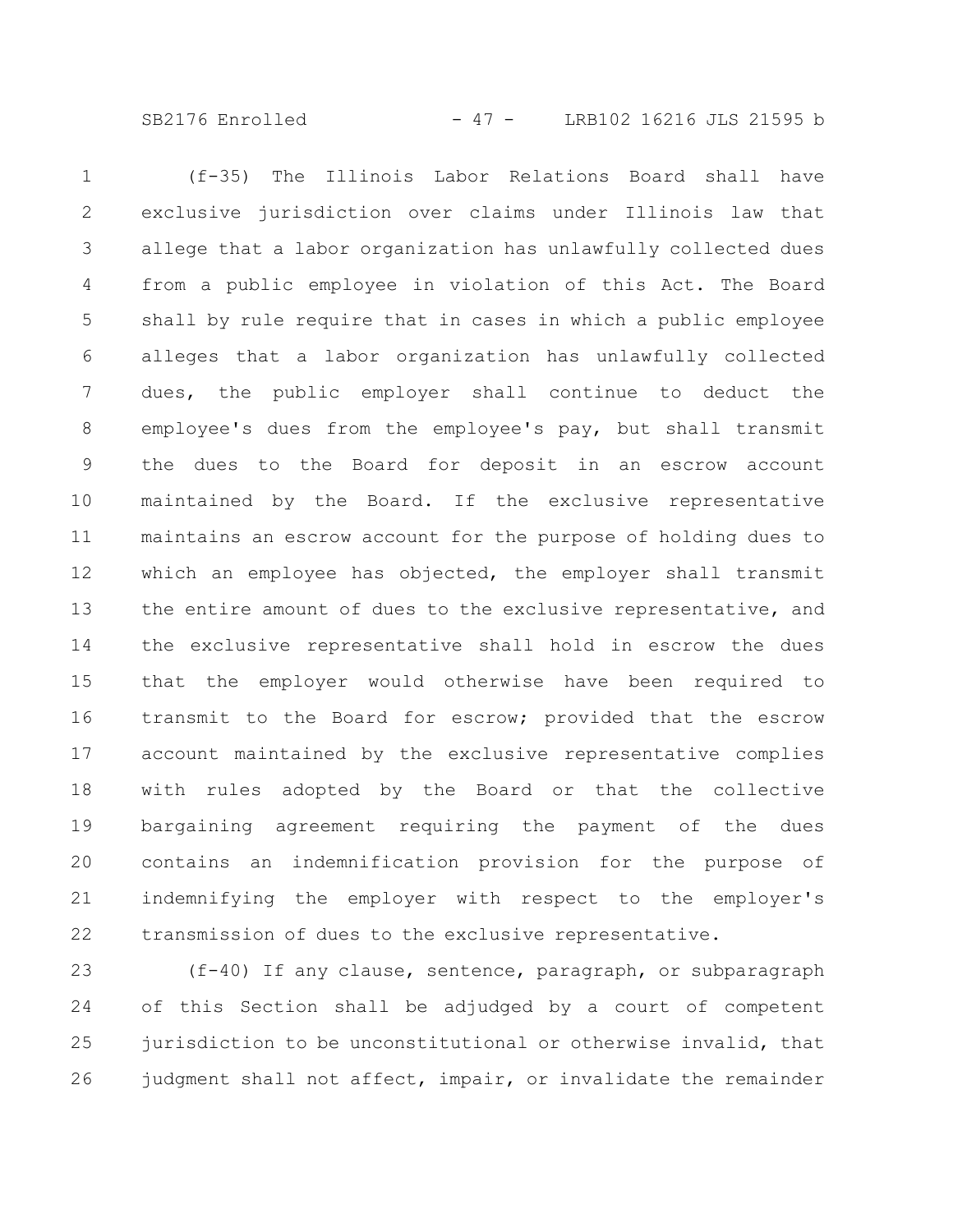SB2176 Enrolled - 48 - LRB102 16216 JLS 21595 b

thereof, but shall be confined in its operation to the clause, sentence, paragraph, or subparagraph of this Section directly involved in the controversy in which that judgment shall have been rendered. 1 2 3 4

If any clause, sentence, paragraph, or part of a signed authorization for payroll deductions shall be adjudged by a court of competent jurisdiction to be unconstitutional or otherwise invalid, that judgment shall not affect, impair, or invalidate the remainder of the signed authorization, but shall be confined in its operation to the clause, sentence, paragraph, or part of the signed authorization directly involved in the controversy in which that judgment shall have been rendered. 5 6 7 8 9 10 11 12 13

(g) Agreements containing a fair share agreement must safeguard the right of nonassociation of employees based upon bona fide religious tenets or teachings of a church or religious body of which such employees are members. Such employees may be required to pay an amount equal to their fair share, determined under a lawful fair share agreement, to a nonreligious charitable organization mutually agreed upon by the employees affected and the exclusive bargaining representative to which such employees would otherwise pay such service fee. If the affected employees and the bargaining representative are unable to reach an agreement on the matter, the Board may establish an approved list of charitable organizations to which such payments may be made. 14 15 16 17 18 19 20 21 22 23 24 25 26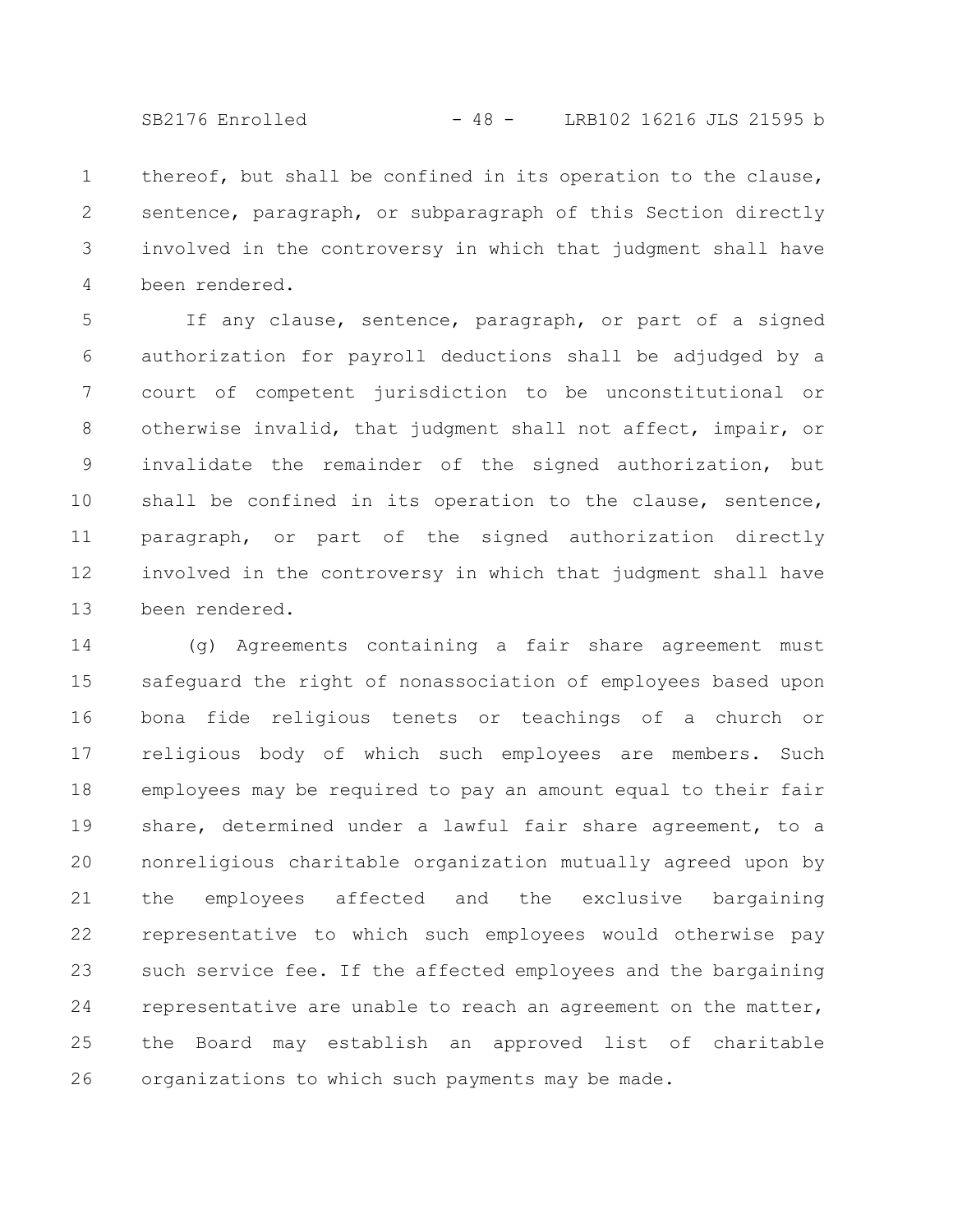(Source: P.A. 101-620, eff. 12-20-19.) 1 SB2176 Enrolled - 49 - LRB102 16216 JLS 21595 b

Section 20.74. The Government Electronic Records Act is amended by changing Section 20 as follows: 2 3

(20 ILCS 35/20) 4

Sec. 20. Electronic transfer of records. Notwithstanding any law to the contrary, all government agencies are encouraged to employ electronic means of transferring records when appropriate. Government agencies may send by electronic transmission any document, report, or record that State law would otherwise require to be placed in the U.S. mail. Those electronic records shall be protected as required by the Uniform Electronic Transactions Act Electronic Commerce Security Act (5 ILCS 175/). 5 6 7 8 9 10 11 12 13

(Source: P.A. 96-1363, eff. 7-28-10.) 14

Section 20.75. The Department of Public Health Powers and Duties Law of the Civil Administrative Code of Illinois is amended by changing Section 2310-600 as follows: 15 16 17

18

(20 ILCS 2310/2310-600)

Sec. 2310-600. Advance directive information. 19

(a) The Department of Public Health shall prepare and publish the summary of advance directives law, as required by the federal Patient Self-Determination Act, and related forms. 20 21 22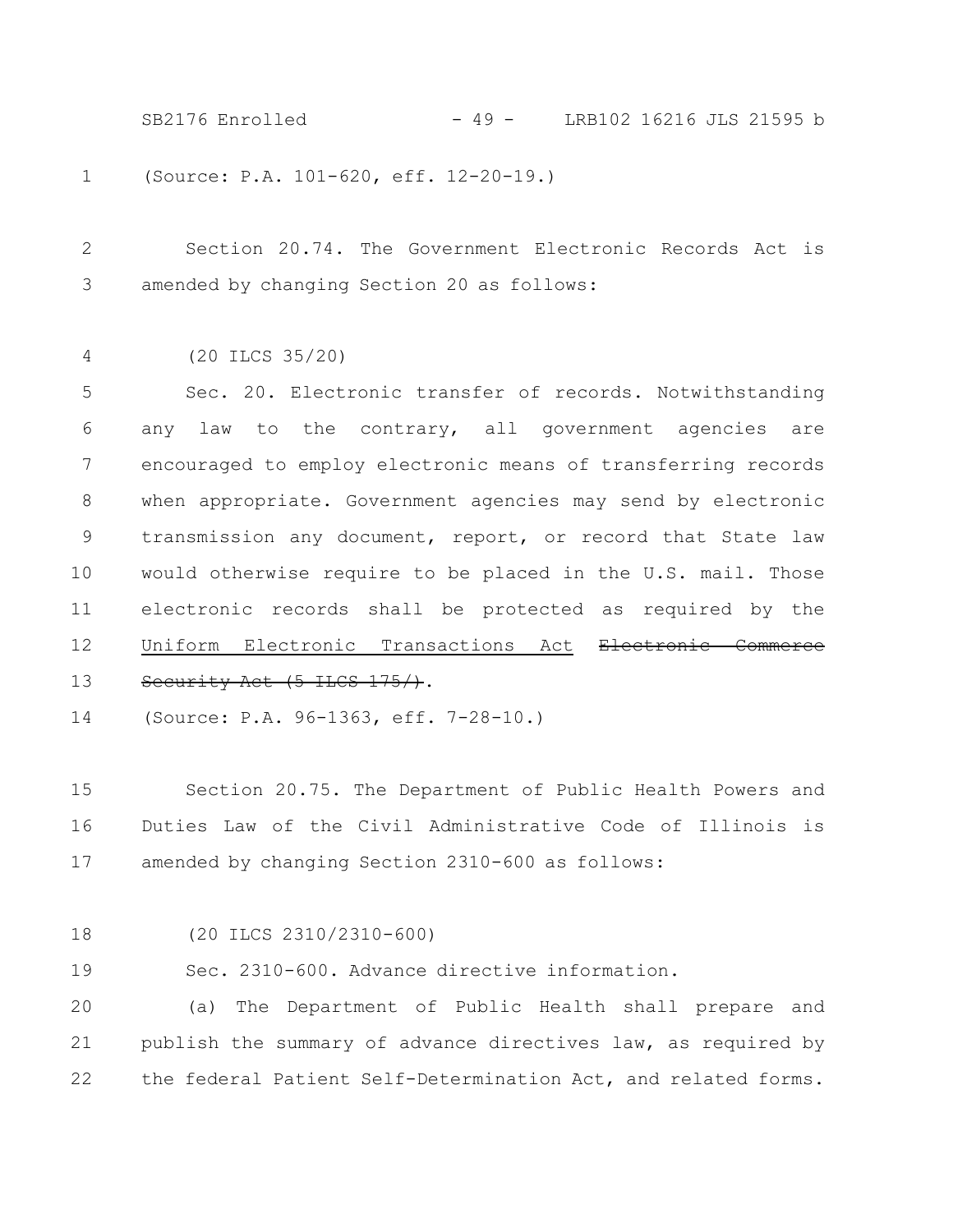SB2176 Enrolled - 50 - LRB102 16216 JLS 21595 b

Publication may be limited to the World Wide Web. The summary required under this subsection (a) must include the Department of Public Health Uniform POLST form. 1 2 3

(b) The Department of Public Health shall publish Spanish language versions of the following: 4 5

(1) The statutory Living Will Declaration form.

(2) The Illinois Statutory Short Form Power of Attorney for Health Care. 7 8

(3) The statutory Declaration of Mental Health Treatment Form. 9 10

11

6

(4) The summary of advance directives law in Illinois.

(5) The Department of Public Health Uniform POLST form. 12 13

Publication may be limited to the World Wide Web. 14

(b-5) In consultation with a statewide professional organization representing physicians licensed to practice medicine in all its branches, statewide organizations representing physician assistants, advanced practice registered nurses, nursing homes, registered professional nurses, and emergency medical systems, and a statewide organization representing hospitals, the Department of Public Health shall develop and publish a uniform form for practitioner cardiopulmonary resuscitation (CPR) or life-sustaining treatment orders that may be utilized in all settings. The form shall meet the published minimum requirements to nationally be considered a practitioner orders 15 16 17 18 19 20 21 22 23 24 25 26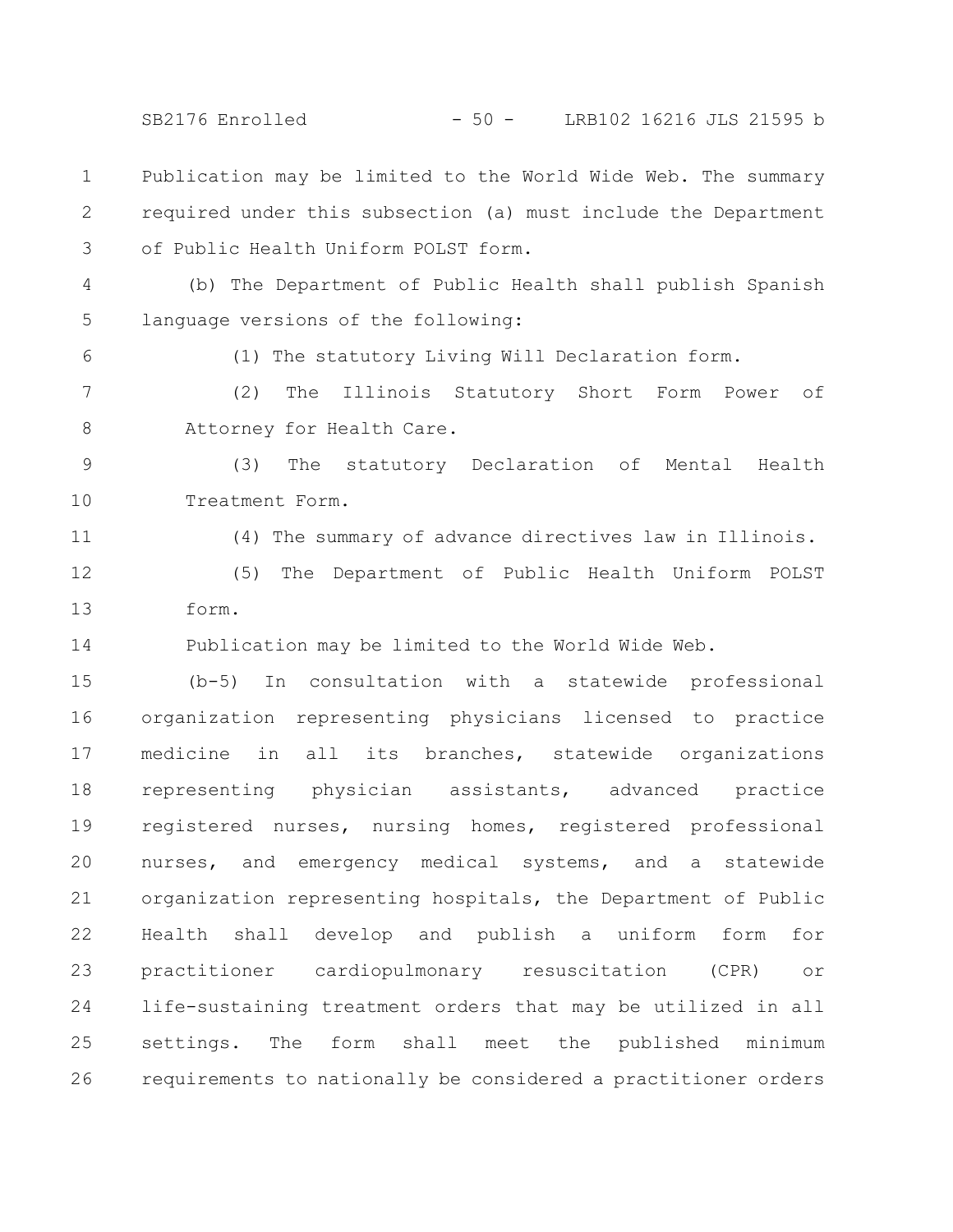SB2176 Enrolled - 51 - LRB102 16216 JLS 21595 b

for life-sustaining treatment form, or POLST, and may be referred to as the Department of Public Health Uniform POLST form. An electronic version of the Uniform POLST form under this Act may be created, signed, or revoked electronically using a generic, technology-neutral system in which each user is assigned a unique identifier that is securely maintained and in a manner that meets the regulatory requirements for a digital or electronic signature. Compliance with the standards defined in the Uniform Electronic Transactions Act Electronic Commerce Security Act or the implementing rules of the Hospital Licensing Act for medical record entry authentication for author validation of the documentation, content accuracy, and completeness meets this standard. This form does not replace a physician's or other practitioner's authority to make a do-not-resuscitate (DNR) order. 1 2 3 4 5 6 7 8 9 10 11 12 13 14 15

(b-10) In consultation with a statewide professional organization representing physicians licensed to practice medicine in all its branches, statewide organizations representing physician assistants, advanced practice registered nurses, nursing homes, registered professional nurses, and emergency medical systems, a statewide bar association, a national bar association with an Illinois chapter that concentrates in elder and disability law, a not-for-profit organ procurement organization that coordinates organ and tissue donation, a statewide committee or group responsible for stakeholder education about POLST issues, and 16 17 18 19 20 21 22 23 24 25 26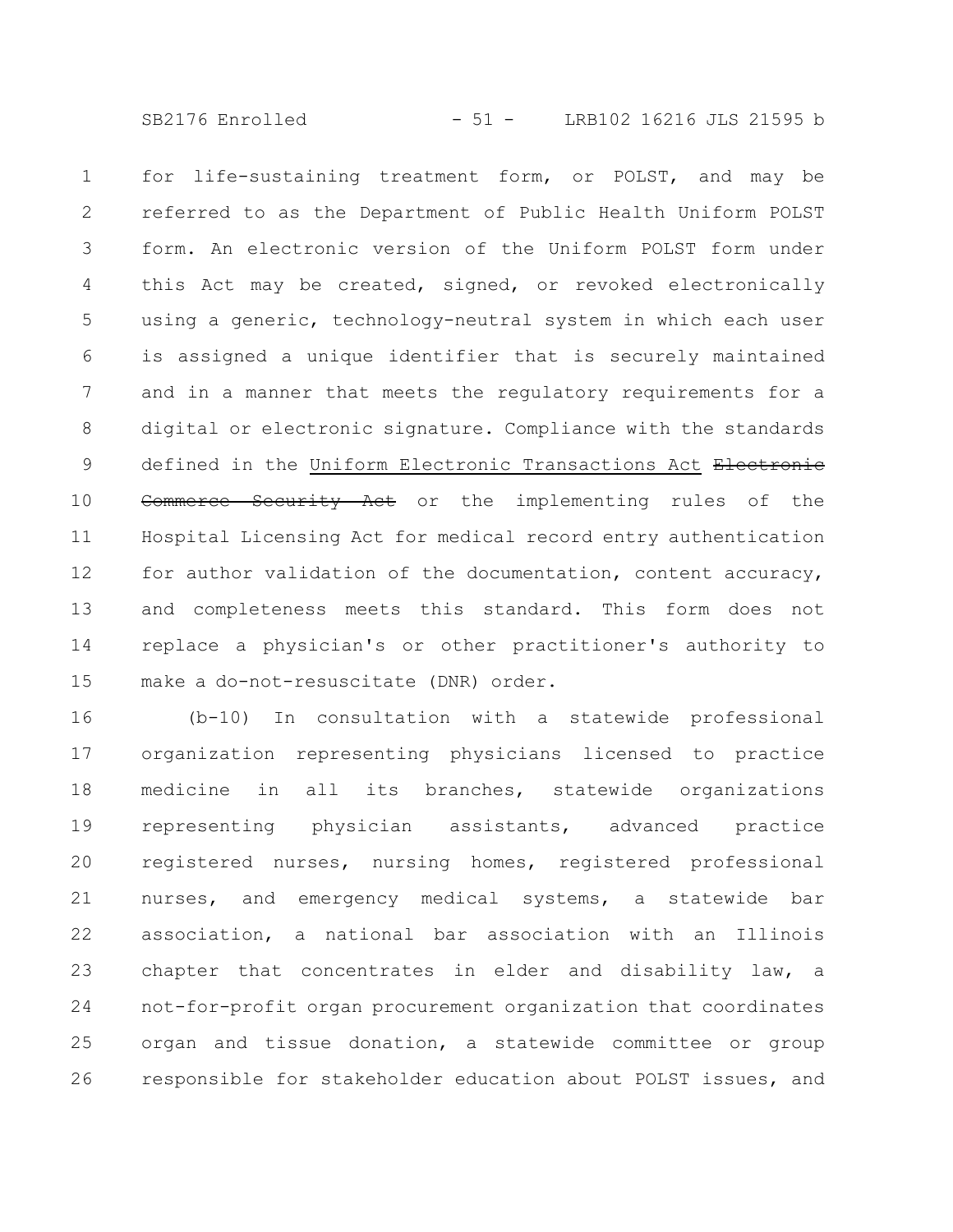SB2176 Enrolled - 52 - LRB102 16216 JLS 21595 b

a statewide organization representing hospitals, the Department of Public Health shall study the feasibility of creating a statewide registry of advance directives and POLST forms. The registry would allow residents of this State to submit the forms and for the forms to be made available to health care providers and professionals in a timely manner for the provision of care or services. This study must be filed with the General Assembly on or before January 1, 2021. 1 2 3 4 5 6 7 8

(c) (Blank). 9

(d) The Department of Public Health shall publish the Department of Public Health Uniform POLST form reflecting the changes made by this amendatory Act of the 98th General Assembly no later than January 1, 2015. 10 11 12 13

(Source: P.A. 100-513, eff. 1-1-18; 101-163, eff. 1-1-20.) 14

Section 20.76. The Local Government Electronic Notification Act is amended by changing Section 10 as follows: 15 16

(50 ILCS 55/10) 17

Sec. 10. Definitions. 18

(a) As used in this Act: 19

"Electronic notification delivery system" means a computer program that notifies interested parties of a unit of local government's action and that may have features that confirm physical addresses and email addresses, confirm ownership, and confirm receipt of an electronic notification. 20 21 22 23 24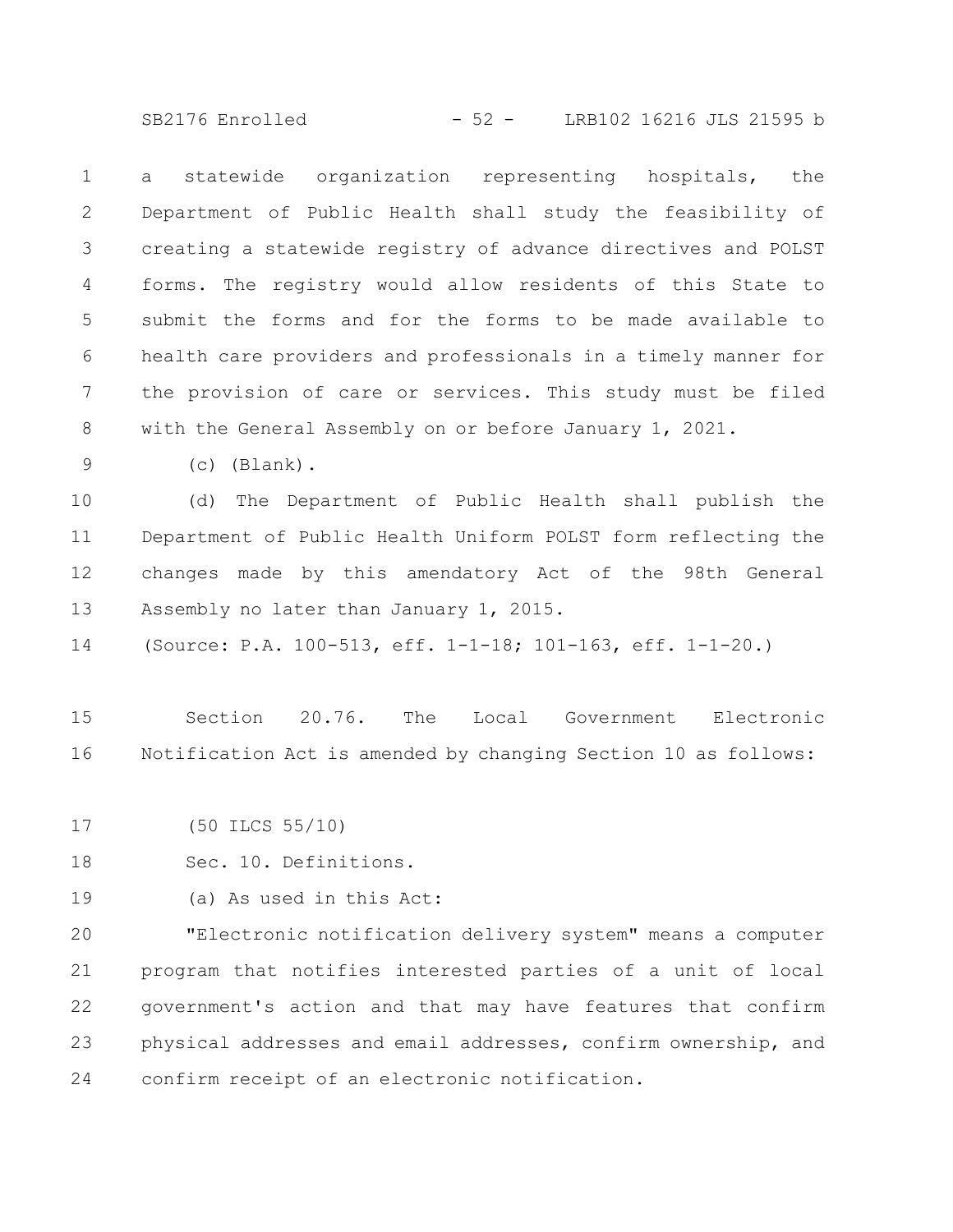SB2176 Enrolled - 53 - LRB102 16216 JLS 21595 b

"Electronic notification recipient" means a person who affirmatively informs a unit of local government or county officer that he or she would like to receive electronically a notification that would have been sent by the unit of local government or county officer via United States mail. 1 2 3 4 5

(b) For the purposes of this Act, an identity is confirmed if: 6 7

(1) the electronic notification recipient provides a birthdate and Social Security number that can be matched with the records of the Secretary of State or the county clerk; 8 9 10 11

(2) a mailing sent by United States mail to the electronic notification recipient is responded to digitally with a unique code; 12 13 14

(3) the electronic notification recipient uses an electronic a digital signature as defined in the Uniform Electronic Transactions Act Electronic Commerce Security Act; or 15 16 17 18

(4) the electronic notification recipient signs up in person with the unit of local government or county officer and provides a government-issued identification. 19 20 21

(c) For the purposes of this Act, a physical address of an electronic notification recipient is confirmed if the electronic notification recipient's address is matched with the records of the Secretary of State and an email address of an electronic notification recipient is confirmed when an 22 23 24 25 26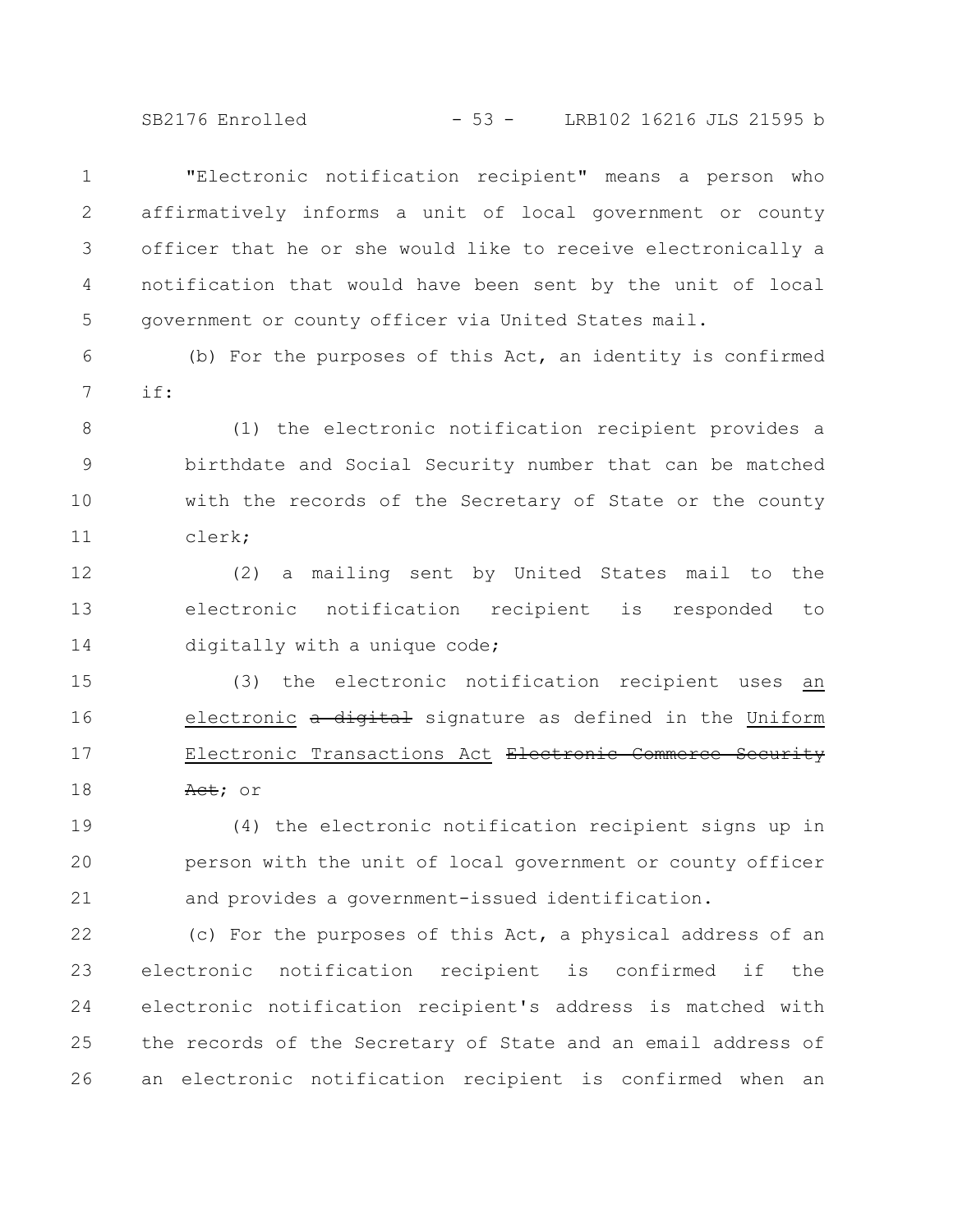SB2176 Enrolled - 54 - LRB102 16216 JLS 21595 b

email to that email address has been delivered and affirmatively responded to in a way that can be tracked by the electronic notification delivery system. 1 2 3

(d) For the purposes of this Act, an electronic notification recipient's ownership is confirmed if his or her name is matched with the records of the county recorder of deeds. 4 5 6 7

(e) For the purposes of this Act, the receipt of an electronic notification is confirmed if an electronic notification recipient: 8 9 10

(1) responds to the electronic notification; or

(2) reads the electronic notification in an electronic notification delivery system that is able to track that an email has been opened. 12 13 14

(Source: P.A. 100-856, eff. 1-1-19.) 15

Section 20.77. The Illinois Educational Labor Relations Act is amended by changing Section 11.1 as follows: 16 17

(115 ILCS 5/11.1) 18

19

11

Sec. 11.1. Dues collection.

(a) Employers shall make payroll deductions of employee organization dues, initiation fees, assessments, and other payments for an employee organization that is the exclusive representative. Such deductions shall be made in accordance with the terms of an employee's written authorization and 20 21 22 23 24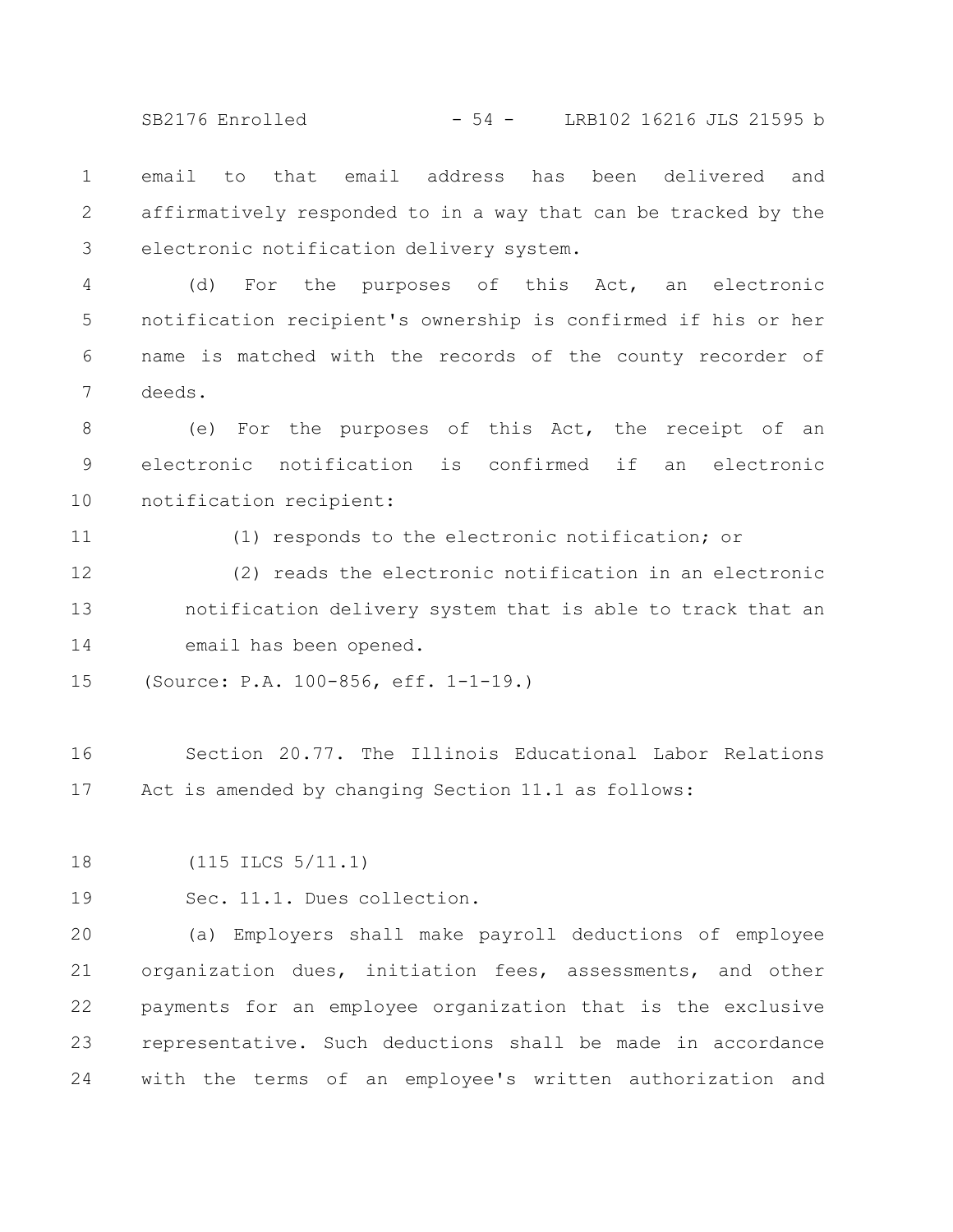SB2176 Enrolled - 55 - LRB102 16216 JLS 21595 b

shall be paid to the exclusive representative. Written authorization may be evidenced by electronic communications, and such writing or communication may be evidenced by the electronic signature of the employee as provided under Uniform Electronic Transactions <del>Section 5-120 of the Electronic</del> Commerce Security Act. 1 2 3 4 5 6

There is no impediment to an employee's right to resign union membership at any time. However, notwithstanding any other provision of law to the contrary regarding authorization and deduction of dues or other payments to a labor organization, the exclusive representative and an educational employee may agree to reasonable limits on the right of the employee to revoke such authorization, including a period of irrevocability that exceeds one year. An authorization that is irrevocable for one year, which may be automatically renewed for successive annual periods in accordance with the terms of the authorization, and that contains at least an annual 10-day period of time during which the educational employee may revoke the authorization, shall be deemed reasonable. This Section shall apply to all claims that allege that an educational employer or employee organization has improperly deducted or collected dues from an employee without regard to whether the claims or the facts upon which they are based occurred before, on, or after the effective date of this amendatory Act of the 101st General Assembly and shall apply retroactively to the maximum extent permitted by law. 7 8 9 10 11 12 13 14 15 16 17 18 19 20 21 22 23 24 25 26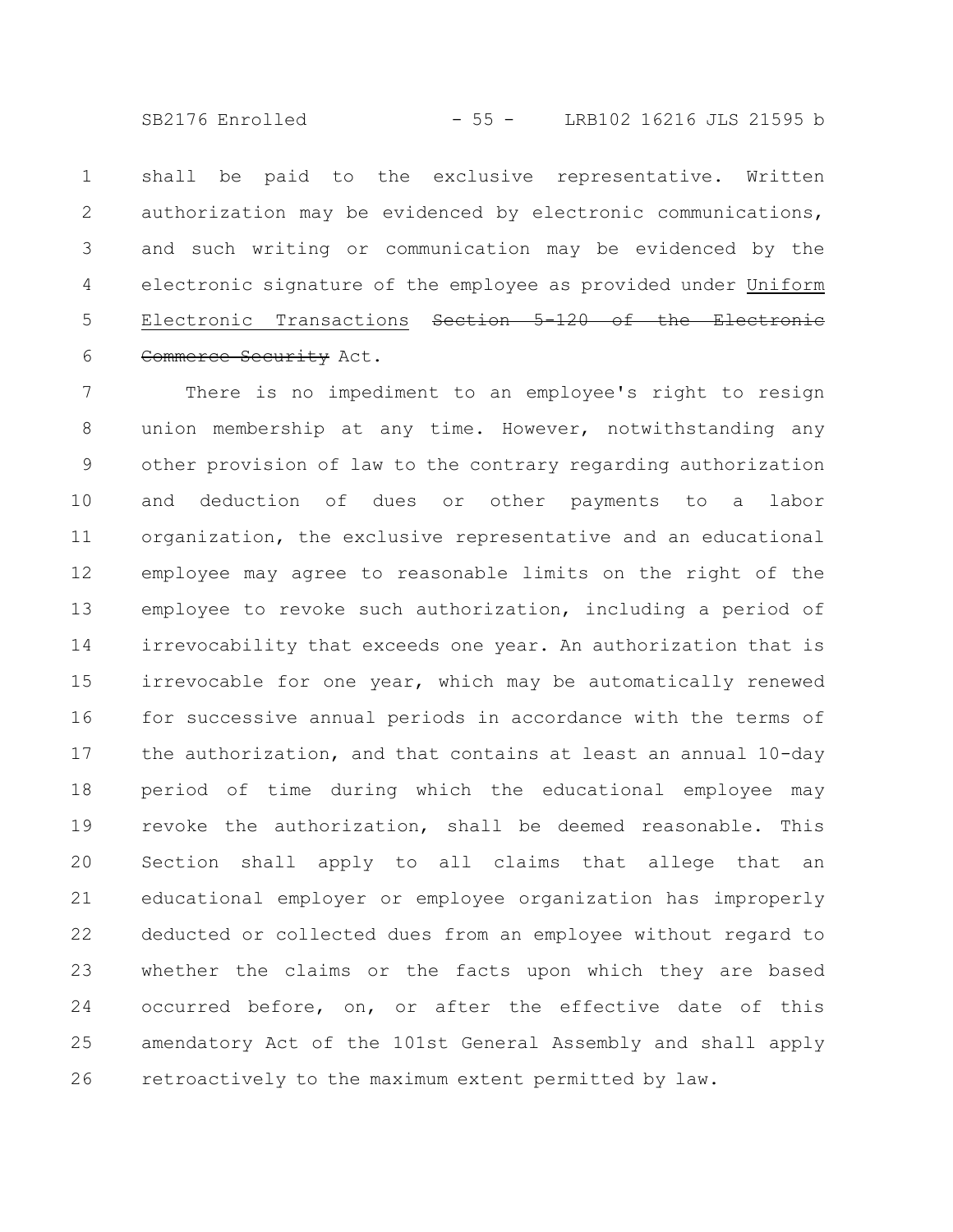SB2176 Enrolled - 56 - LRB102 16216 JLS 21595 b

(b) Upon receiving written notice of the authorization, the educational employer must commence dues deductions as soon as practicable, but in no case later than 30 days after receiving notice from the employee organization. Employee deductions shall be transmitted to the employee organization no later than 10 days after they are deducted unless a shorter period is mutually agreed to. 1 2 3 4 5 6 7

8

(c) Deductions shall remain in effect until:

(1) the educational employer receives notice that an educational employee has revoked his or her authorization in writing in accordance with the terms of the authorization; or 9 10 11 12

(2) the individual educational employee is no longer employed by the educational employer in a bargaining unit position represented by the same exclusive representative; provided that if such employee is, within a period of one year, employed by the same educational employer in a position represented by the same employee organization, the right to dues deduction shall be automatically reinstated. 13 14 15 16 17 18 19 20

Nothing in this subsection prevents an employee from continuing to authorize payroll deductions when no longer represented by the exclusive representative that would receive those deductions. 21 22 23 24

Should the individual educational employee who has signed a dues deduction authorization card either be removed from an 25 26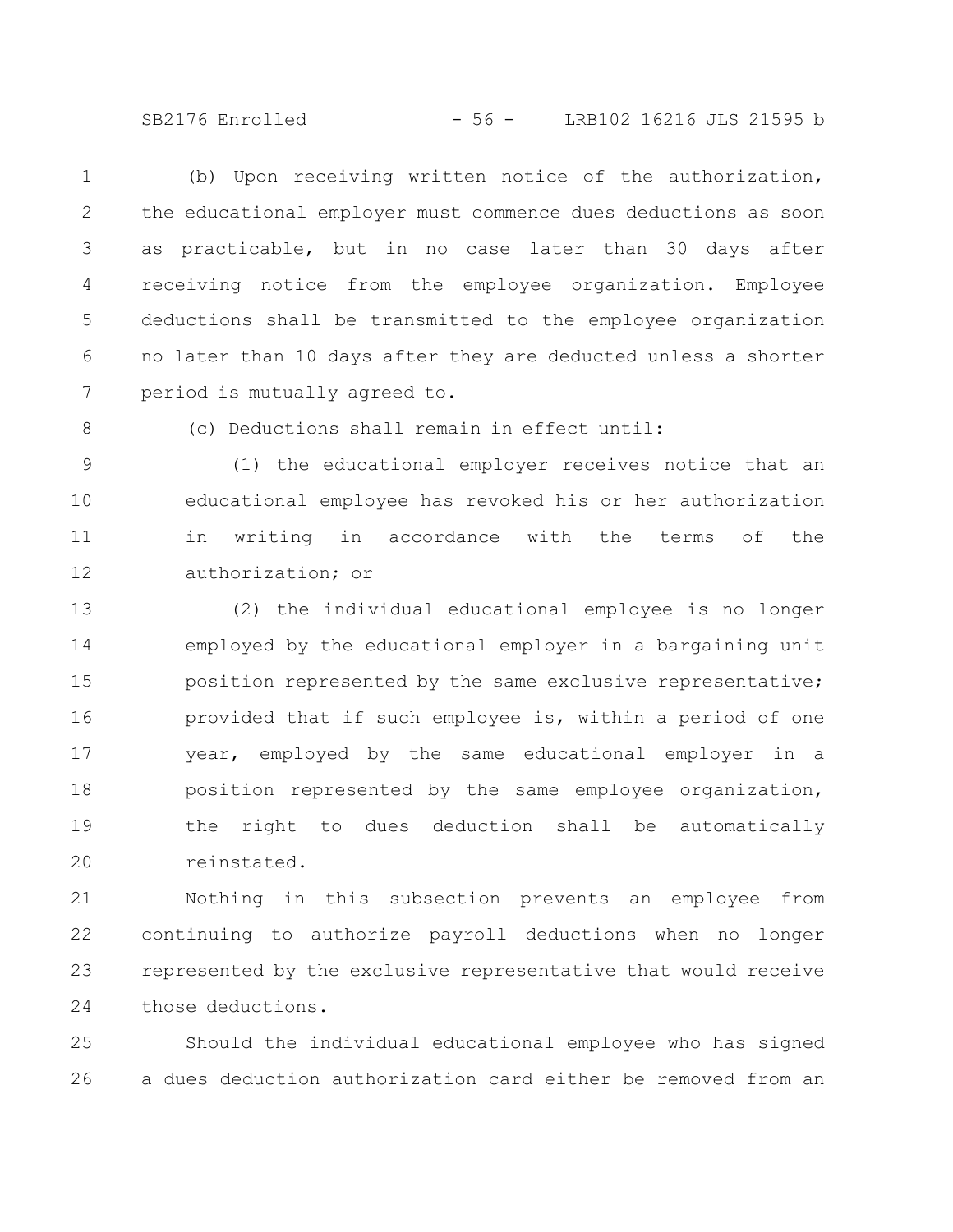SB2176 Enrolled - 57 - LRB102 16216 JLS 21595 b

educational employer's payroll or otherwise placed on any type of involuntary or voluntary leave of absence, whether paid or unpaid, the employee's dues deduction shall be continued upon that employee's return to the payroll in a bargaining unit position represented by the same exclusive representative or restoration to active duty from such a leave of absence. 1 2 3 4 5 6

(d) Unless otherwise mutually agreed by the educational employer and the exclusive representative, employee requests to authorize, revoke, cancel, or change authorizations for payroll deductions for employee organizations shall be directed to the employee organization rather than to the educational employer. The employee organization shall be responsible for initially processing and notifying the educational employer of proper requests or providing proper requests to the employer. If the requests are not provided to the educational employer, the employer shall rely on information provided by the employee organization regarding whether deductions for an employee organization were properly authorized, revoked, canceled, or changed, and the employee organization shall indemnify the educational employer for any damages and reasonable costs incurred for any claims made by educational employees for deductions made in good faith reliance on that information. 7 8 9 10 11 12 13 14 15 16 17 18 19 20 21 22 23

(e) Upon receipt by the exclusive representative of an appropriate written authorization from an individual educational employee, written notice of authorization shall be 24 25 26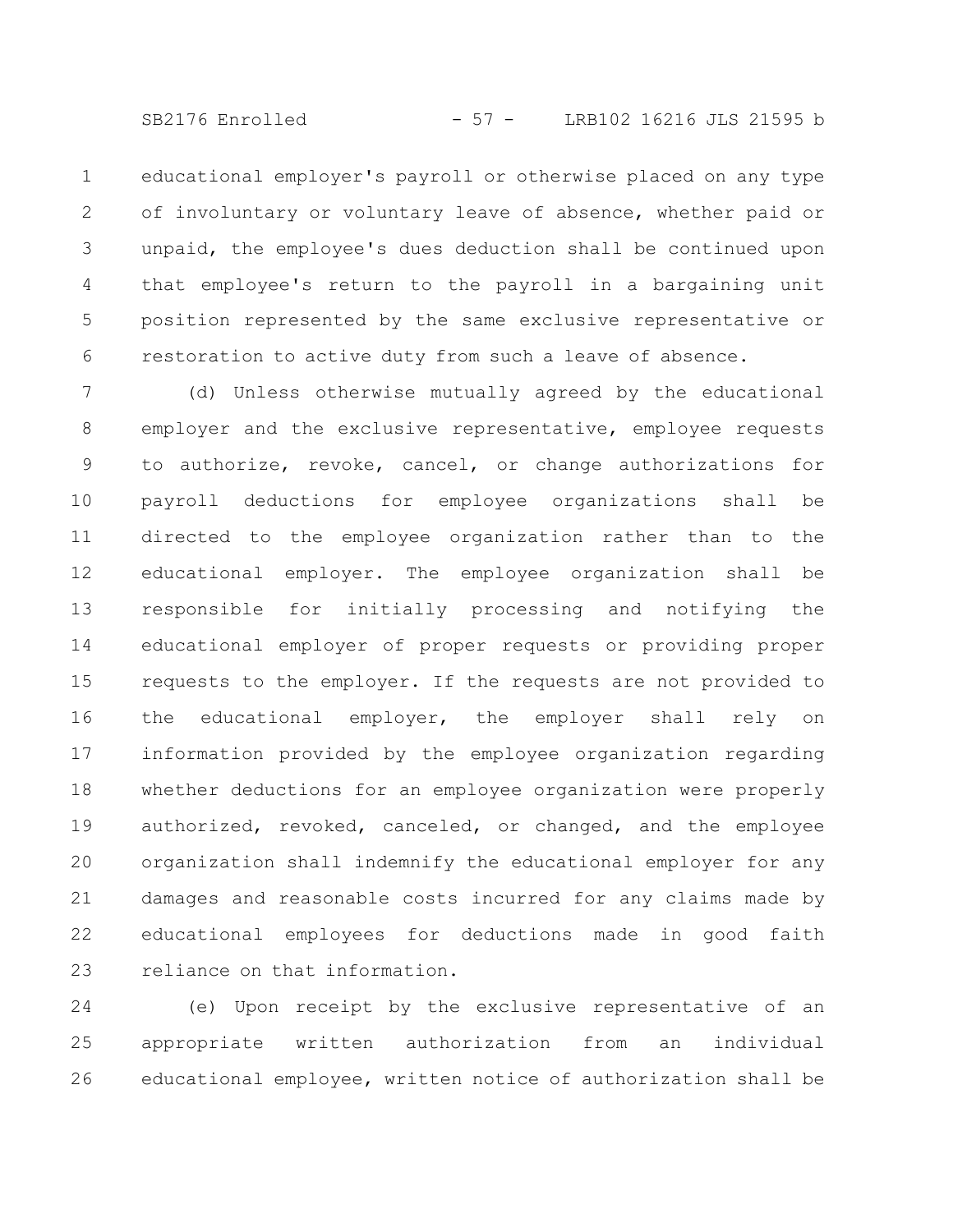SB2176 Enrolled - 58 - LRB102 16216 JLS 21595 b

provided to the educational employer and any authorized deductions shall be made in accordance with law. The employee organization shall indemnify the educational employer for any damages and reasonable costs incurred for any claims made by an educational employee for deductions made in good faith reliance on its notification. 1 2 3 4 5 6

(f) The failure of an educational employer to comply with the provisions of this Section shall be a violation of the duty to bargain and an unfair labor practice. Relief for the violation shall be reimbursement by the educational employer of dues that should have been deducted or paid based on a valid authorization given by the educational employee or employees. In addition, the provisions of a collective bargaining agreement that contain the obligations set forth in this Section may be enforced in accordance with Section 10. 7 8 9 10 11 12 13 14 15

(g) The Illinois Educational Labor Relations Board shall have exclusive jurisdiction over claims under Illinois law that allege an educational employer or employee organization has unlawfully deducted or collected dues from an educational employee in violation of this Act. The Board shall by rule require that in cases in which an educational employee alleges that an employee organization has unlawfully collected dues, the educational employer shall continue to deduct the employee's dues from the employee's pay, but shall transmit the dues to the Board for deposit in an escrow account maintained by the Board. If the exclusive representative 16 17 18 19 20 21 22 23 24 25 26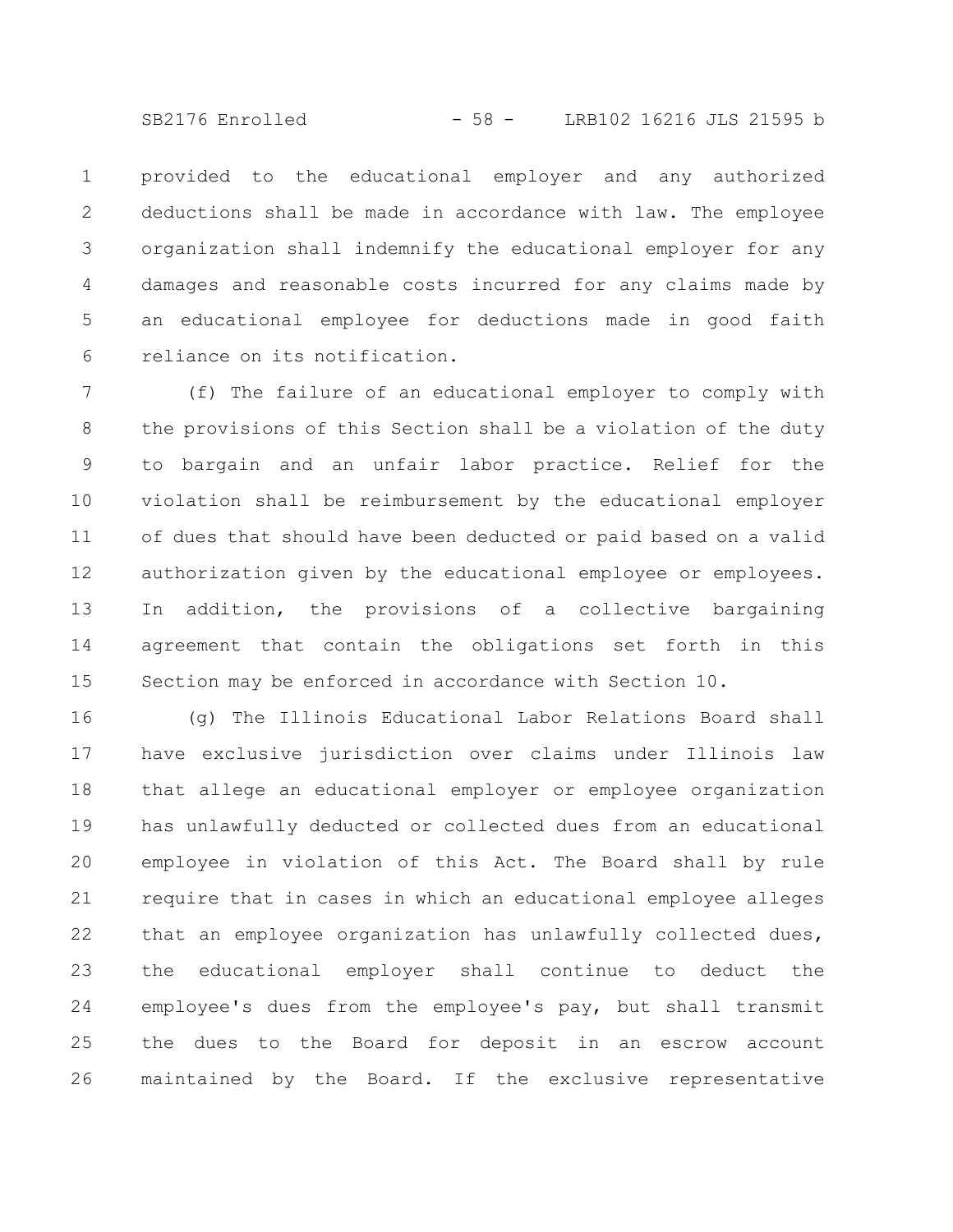SB2176 Enrolled - 59 - LRB102 16216 JLS 21595 b

maintains an escrow account for the purpose of holding dues to which an employee has objected, the employer shall transmit the entire amount of dues to the exclusive representative, and the exclusive representative shall hold in escrow the dues that the employer would otherwise have been required to transmit to the Board for escrow; provided that the escrow account maintained by the exclusive representative complies with rules adopted by the Board or that the collective bargaining agreement requiring the payment of the dues contains an indemnification provision for the purpose of indemnifying the employer with respect to the employer's transmission of dues to the exclusive representative. 1 2 3 4 5 6 7 8 9 10 11 12

(h) If a collective bargaining agreement that includes a dues deduction clause expires or continues in effect beyond its scheduled expiration date pending the negotiation of a successor agreement, then the employer shall continue to honor and abide by the dues deduction clause until a new agreement that includes a dues deduction clause is reached. Failure to honor and abide by the dues deduction clause for the benefit of any exclusive representative as set forth in this subsection (h) shall be a violation of the duty to bargain and an unfair labor practice. For the benefit of any successor exclusive representative certified under this Act, this provision shall be applicable, provided the successor exclusive representative presents the employer with employee written authorizations or certifications from the exclusive representative for the 13 14 15 16 17 18 19 20 21 22 23 24 25 26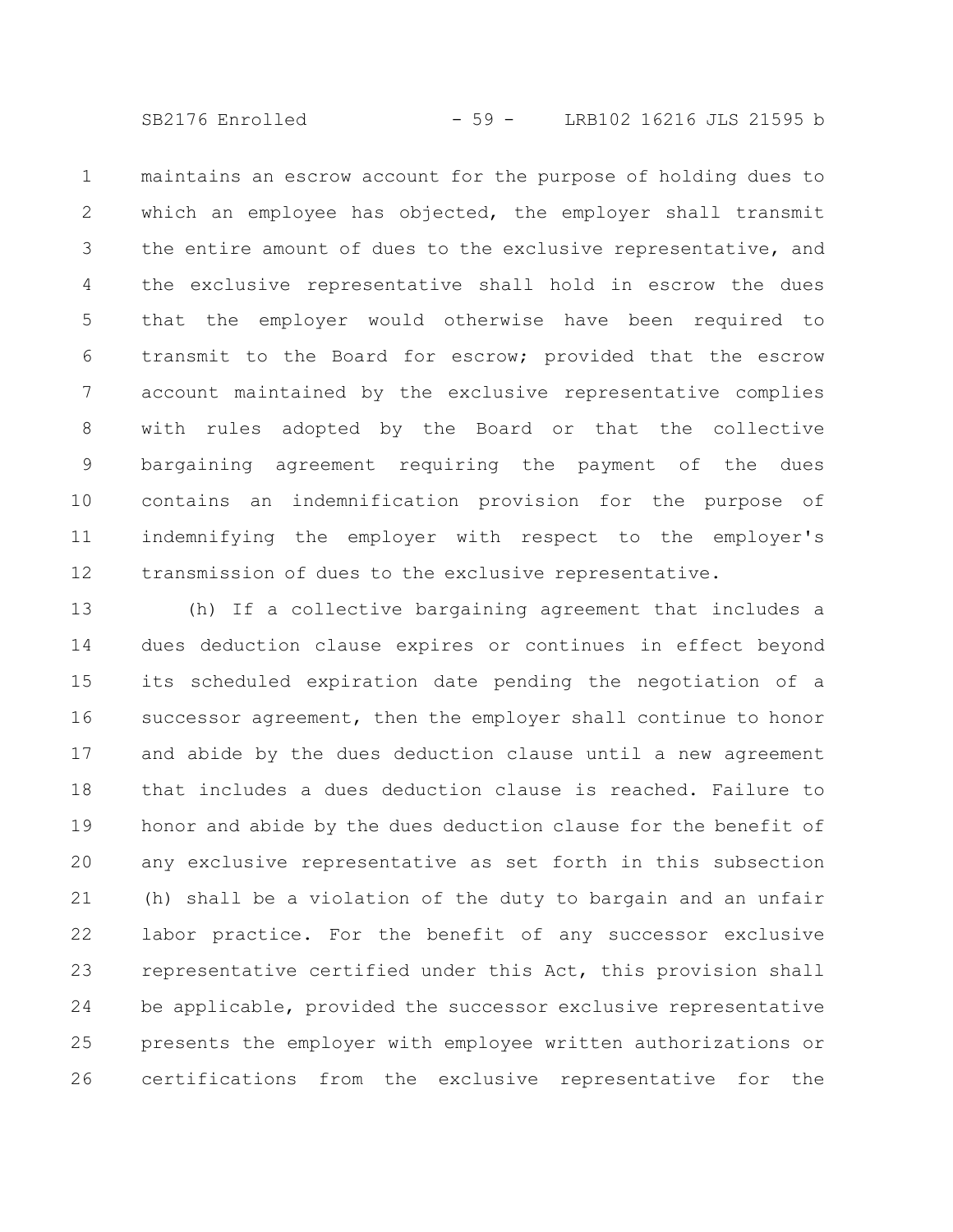SB2176 Enrolled - 60 - LRB102 16216 JLS 21595 b

deduction of dues, assessments, and fees under this subsection (h). 1 2

(i)(1) If any clause, sentence, paragraph, or subdivision of this Section shall be adjudged by a court of competent jurisdiction to be unconstitutional or otherwise invalid, that judgment shall not affect, impair, or invalidate the remainder thereof, but shall be confined in its operation to the clause, sentence, paragraph, or subdivision of this Section directly involved in the controversy in which such judgment shall have been rendered. 3 4 5 6 7 8 9 10

(2) If any clause, sentence, paragraph, or part of a signed authorization for payroll deductions shall be adjudged by a court of competent jurisdiction to be unconstitutional or otherwise invalid, that judgment shall not affect, impair, or invalidate the remainder of the signed authorization, but shall be confined in its operation to the clause, sentence, paragraph, or part of the signed authorization directly involved in the controversy in which such judgment shall have been rendered. 11 12 13 14 15 16 17 18 19

(Source: P.A. 101-620, eff. 12-20-19.) 20

- Section 20.78. The Illinois Credit Union Act is amended by changing Sections 10.2, 19 and 20 as follows: 21 22
- (205 ILCS 305/10.2) 23
- Sec. 10.2. Electronic records. 24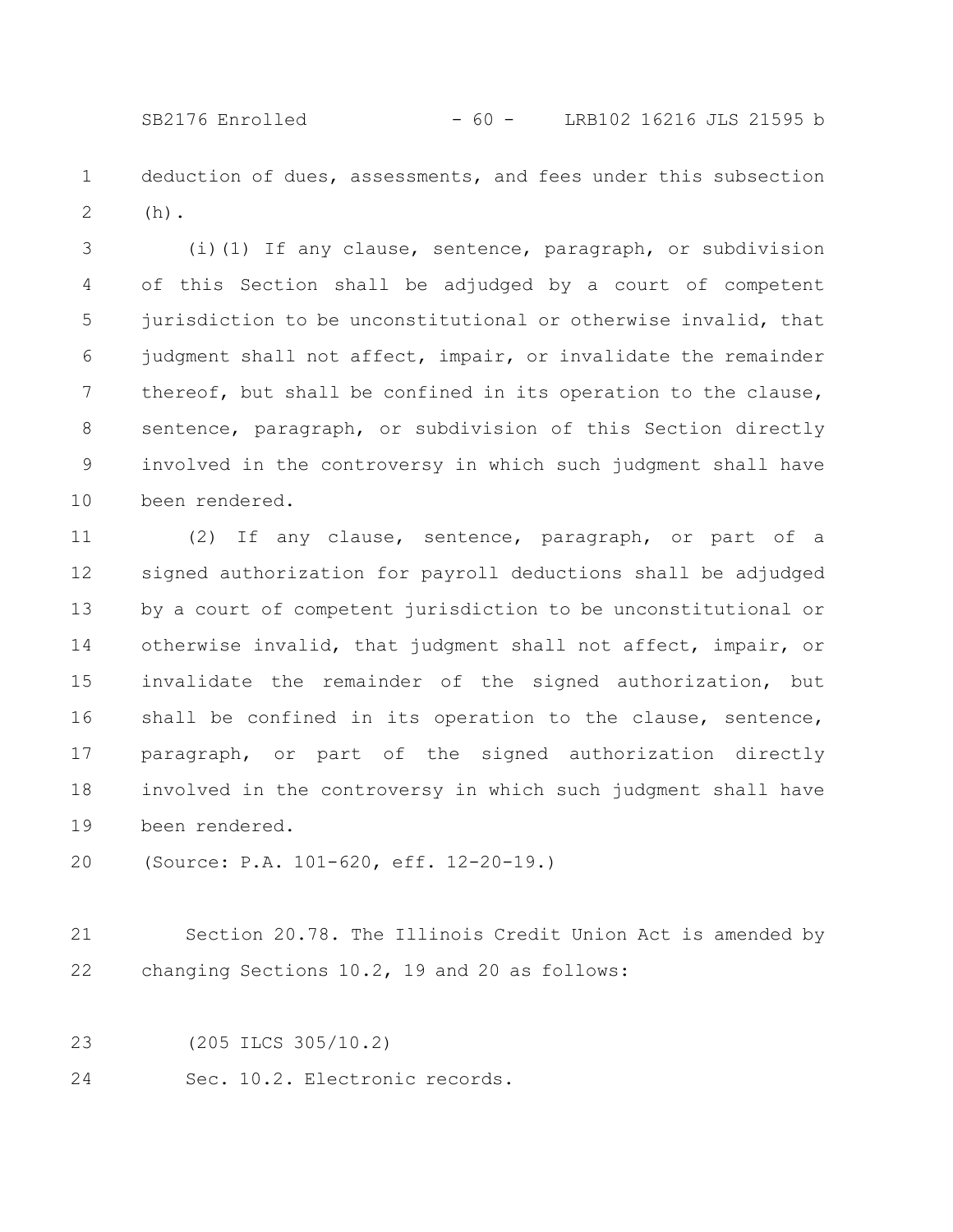SB2176 Enrolled - 61 - LRB102 16216 JLS 21595 b

(a) As used in this Section, "electronic" and "electronic record" have the meanings given to those terms in the Uniform Electronic Transactions Electronic Commerce Security Act. 1 2 3

(b) If a provision of this Act requires information to be written or delivered in writing, or provides for certain consequences if it is not, an electronic record or electronic delivery satisfies that rule of law. 4 5 6 7

(c) If a provision of this Act requires a policy, record, notice or other document or information to be mailed or otherwise furnished, posted, or disclosed by a credit union, electronic delivery or distribution satisfies that rule of law. Policies and notifications of general interest to or impact on the membership may be posted on a credit union's website or disclosed in membership newsletters or account statements, in addition to, or in lieu of, any other methods of notification or distribution specified in this Act. 8 9 10 11 12 13 14 15 16

(Source: P.A. 101-567, eff. 8-23-19.) 17

(205 ILCS 305/19) (from Ch. 17, par. 4420) 18

Sec. 19. Meeting of members. 19

(1) The annual meeting shall be held each year during the months of January, February or March or such other month as may be approved by the Department. The meeting shall be held at the time, place and in the manner set forth in the bylaws. Any special meetings of the members of the credit union shall be held at the time, place and in the manner set forth in the 20 21 22 23 24 25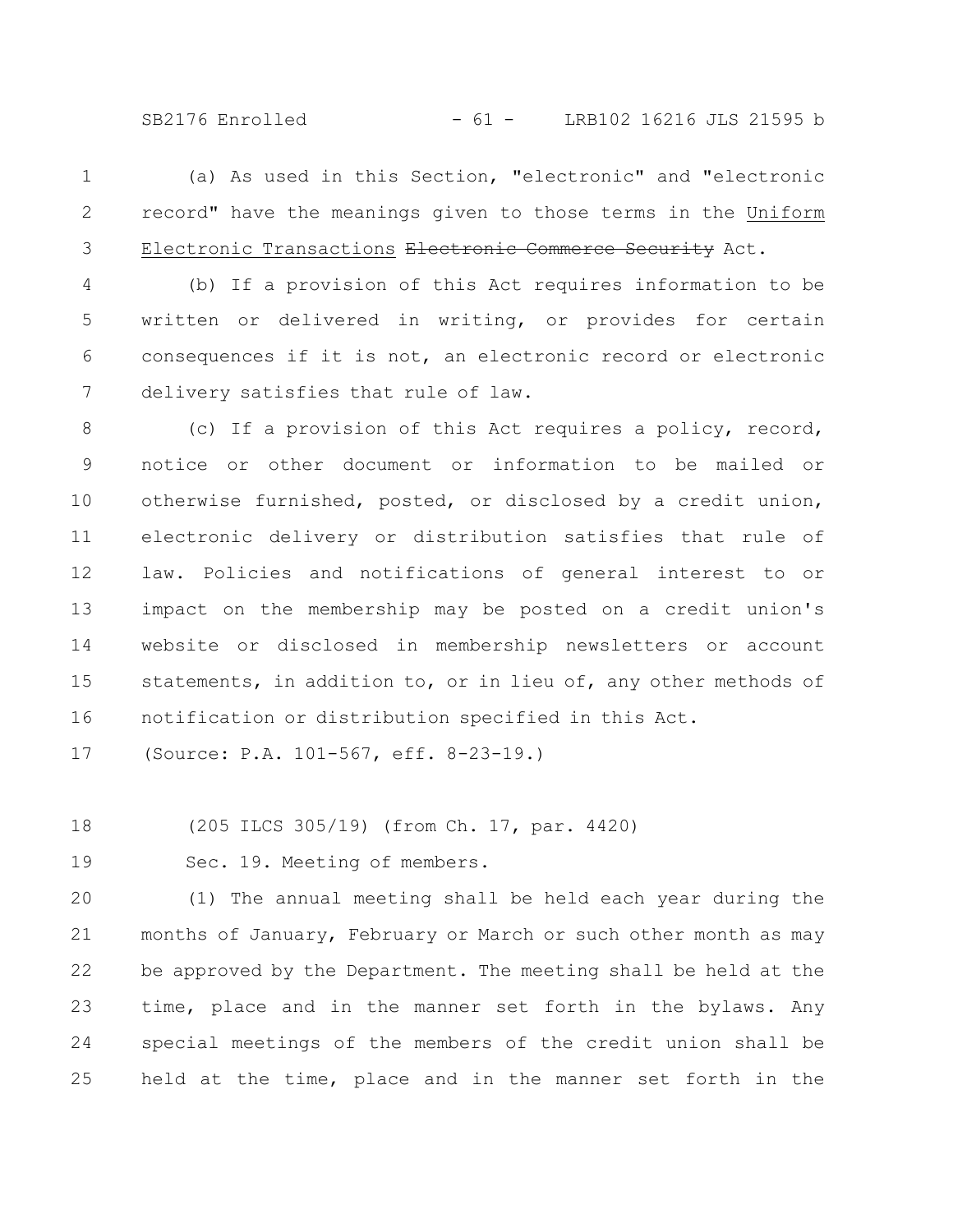SB2176 Enrolled - 62 - LRB102 16216 JLS 21595 b

bylaws. Unless otherwise set forth in this Act, quorum requirements for meetings of members shall be established by a credit union in its bylaws. Notice of all meetings must be given by the secretary of the credit union at least 7 days before the date of such meeting, either by handing a written or printed notice to each member of the credit union, by mailing the notice to the member at his address as listed on the books and records of the credit union, or by posting a notice of the meeting in three conspicuous places, including the office of the credit union. 1 2 3 4 5 6 7 8 9 10

(2) On all questions and at all elections, except election of directors, each member has one vote regardless of the number of his shares. There shall be no voting by proxy except on the election of directors, proposals for merger or voluntary dissolution. Members may vote on questions and in elections by secure electronic record if approved by the board of directors. All voting on the election of directors shall be by ballot, but when there is no contest, written or electronic ballots need not be cast. The record date to be used for the purpose of determining which members are entitled to notice of or to vote at any meeting of members, may be fixed in advance by the directors on a date not more than 90 days nor less than 10 days prior to the date of the meeting. If no record date is fixed by the directors, the first day on which notice of the meeting is given, mailed or posted is the record date. 11 12 13 14 15 16 17 18 19 20 21 22 23 24 25

26

(3) Regardless of the number of shares owned by a society,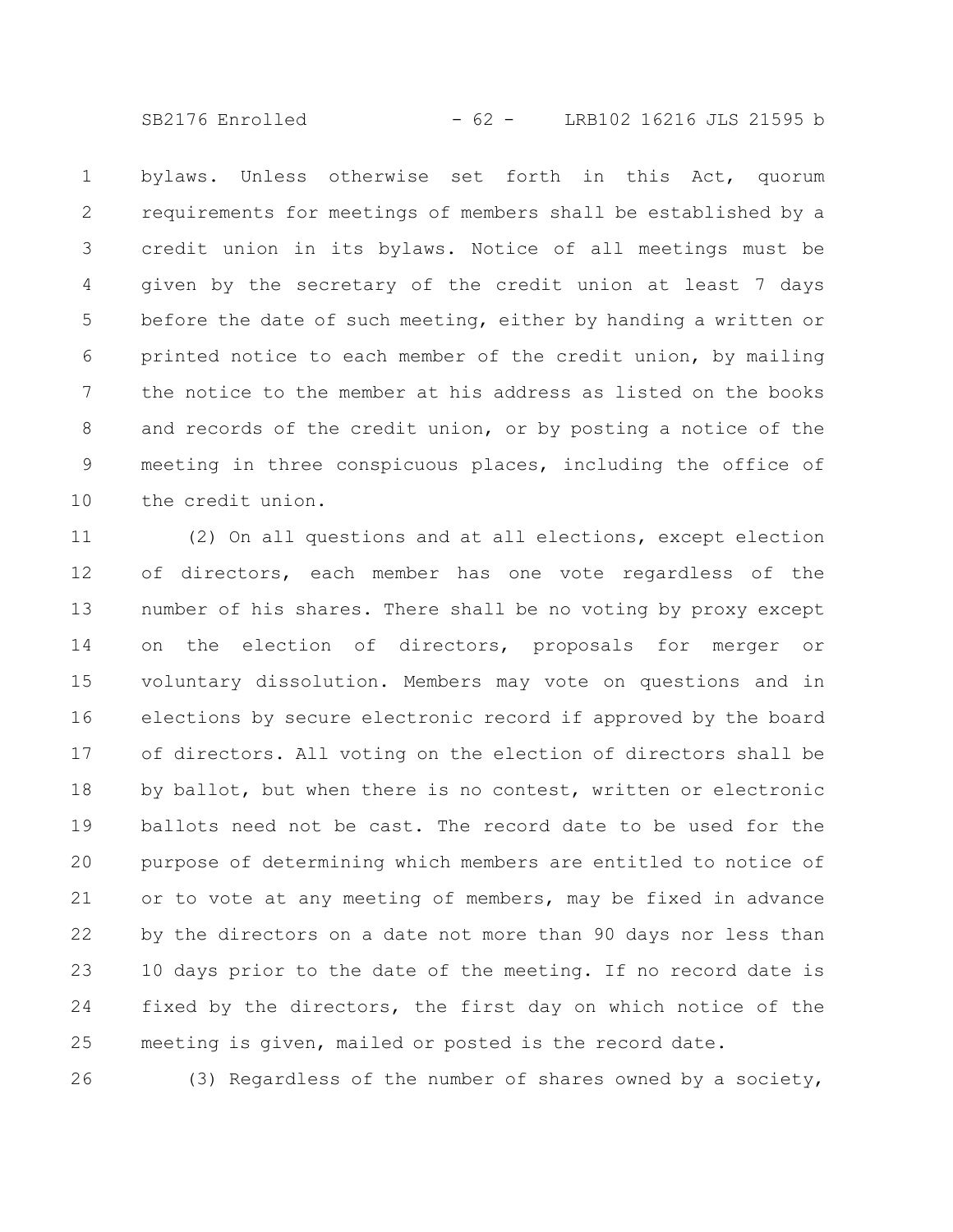SB2176 Enrolled - 63 - LRB102 16216 JLS 21595 b

association, club, partnership, other credit union or corporation, having membership in the credit union, it shall be entitled to only one vote and it may be represented and have its vote cast by its designated agent acting on its behalf pursuant to a resolution adopted by the organization's board of directors or similar governing authority; provided that the credit union shall obtain a certified copy of such resolution before such vote may be cast. 1 2 3 4 5 6 7 8

(4) A member may revoke a proxy by delivery to the credit union of a written statement to that effect, by execution of a subsequently dated proxy, by execution of a secure electronic record, or by attendance at a meeting and voting in person. 9 10 11 12

(5) As used in this Section, "electronic" and "electronic record" have the meanings ascribed to those terms in the Uniform Electronic Transactions Electronic Commerce Security Act. As used in this Section, "secured electronic record" means an electronic record that meets the criteria set forth in Uniform Electronic Transactions Section 10 Electronic Commerce Security Act. 13 14 15 16 17 18 19

(Source: P.A. 100-361, eff. 8-25-17.) 20

## (205 ILCS 305/20) (from Ch. 17, par. 4421) 21

Sec. 20. Election or appointment of officials. 22

(1) The credit union shall be directed by a board of directors consisting of no less than 7 in number, to be elected at the annual meeting by and from the members. Directors shall 23 24 25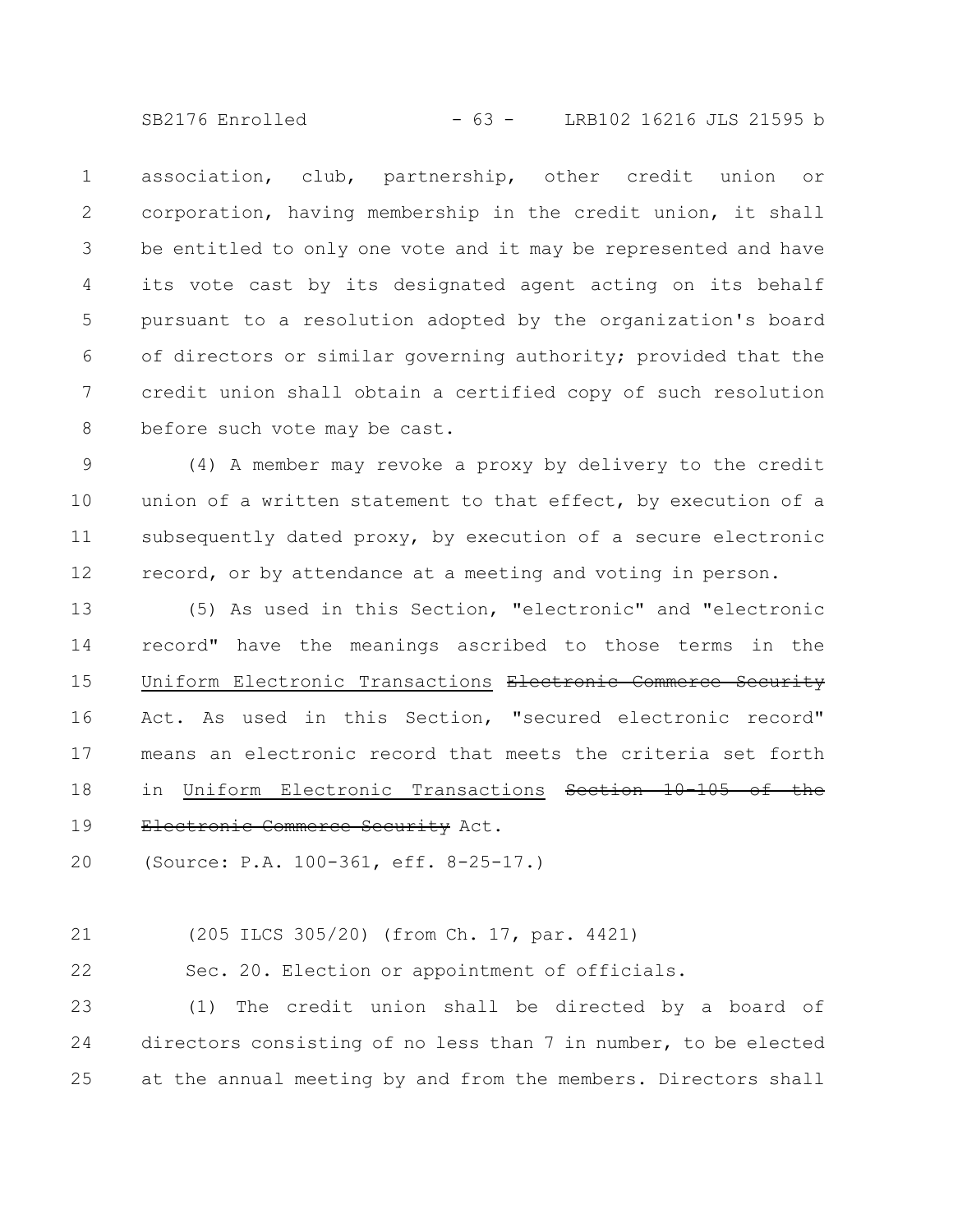SB2176 Enrolled - 64 - LRB102 16216 JLS 21595 b

hold office until the next annual meeting, unless their terms are staggered. Upon amendment of its bylaws, a credit union may divide the directors into 2 or 3 classes with each class as nearly equal in number as possible. The term of office of the directors of the first class shall expire at the first annual meeting after their election, that of the second class shall expire at the second annual meeting after their election, and that of the third class, if any, shall expire at the third annual meeting after their election. At each annual meeting after the classification, the number of directors equal to the number of directors whose terms expire at the time of the meeting shall be elected to hold office until the second succeeding annual meeting if there are 2 classes or until the third succeeding annual meeting if there are 3 classes. A director shall hold office for the term for which he or she is elected and until his or her successor is elected and qualified. 1 2 3 4 5 6 7 8 9 10 11 12 13 14 15 16 17

(1.5) Except as provided in subsection (1.10), in all elections for directors, every member has the right to vote, in person, by proxy, or by secure electronic record if approved by the board of directors, the number of shares owned by him, or in the case of a member other than a natural person, the member's one vote, for as many persons as there are directors to be elected, or to cumulate such shares, and give one candidate as many votes as the number of directors multiplied by the number of his shares equals, or to 18 19 20 21 22 23 24 25 26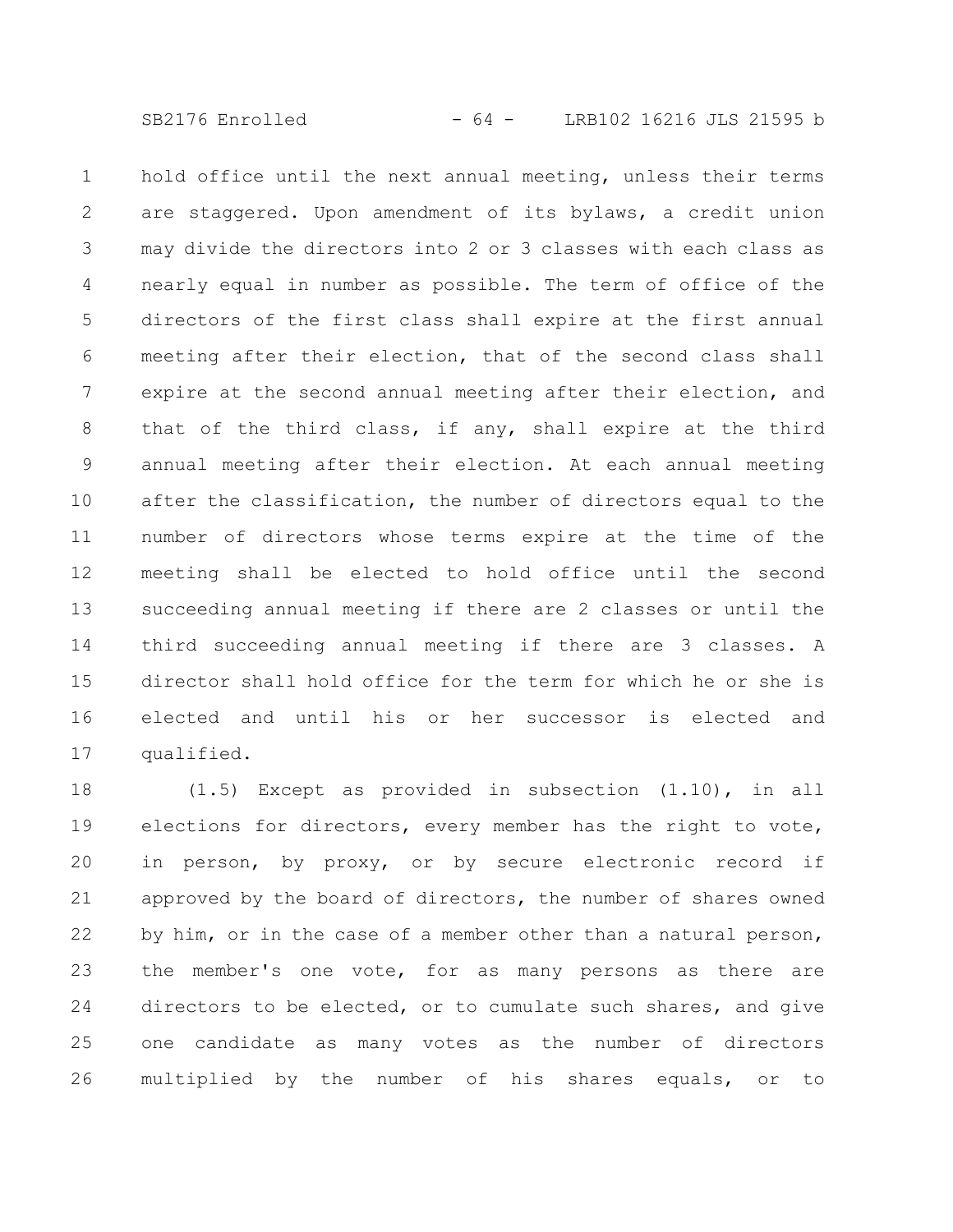SB2176 Enrolled - 65 - LRB102 16216 JLS 21595 b

distribute them on the same principle among as many candidates as he may desire and the directors shall not be elected in any other manner. Shares held in a joint account owned by more than one member may be voted by any one of the members, however, the number of cumulative votes cast may not exceed a total equal to the number of shares multiplied by the number of directors to be elected. A majority of the shares entitled to vote shall be represented either in person or by proxy for the election of directors. Each director shall wholly take and subscribe to an oath that he will diligently and honestly perform his duties in administering the affairs of the credit union, that while he may delegate to another the performance of those administrative duties he is not thereby relieved from his responsibility for their performance, that he will not knowingly violate or permit to be violated any law applicable to the credit union, and that he is the owner of at least one share of the credit union. 1 2 3 4 5 6 7 8 9 10 11 12 13 14 15 16 17

(1.10) Upon amendment of a credit union's bylaws approved by the members, in all elections for directors, every member who is a natural person shall have the right to cast one vote, regardless of the number of his or her shares, in person, by proxy, or by secure electronic record if approved by the board of directors, for as many persons as there are directors to be elected. 18 19 20 21 22 23 24

(1.15) If the board of directors has adopted a policy addressing age eligibility standards on voting, holding 25 26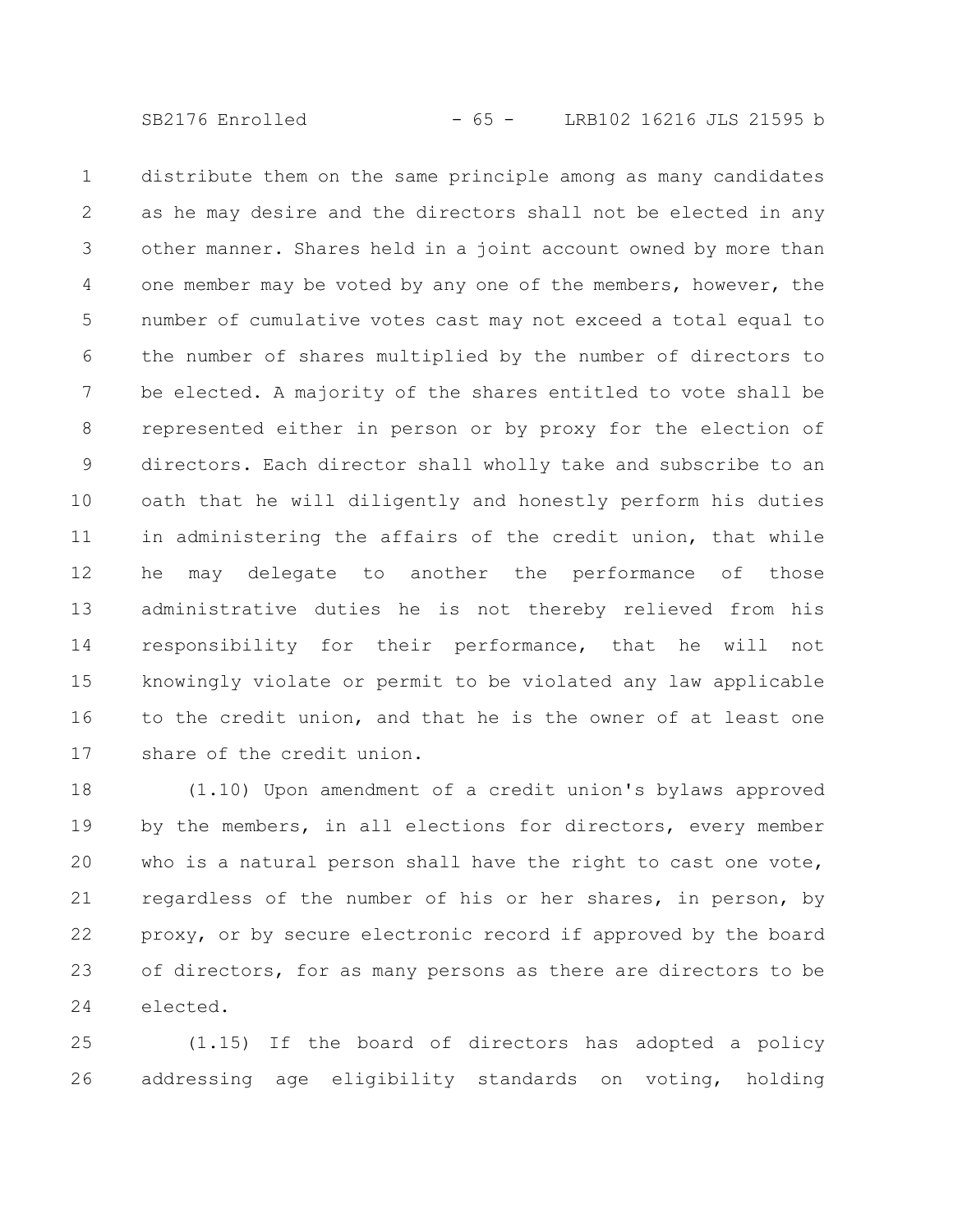SB2176 Enrolled - 66 - LRB102 16216 JLS 21595 b

office, or petitioning the board, then a credit union may require (i) that members be at least 18 years of age by the date of the meeting in order to vote at meetings of the members, sign nominating petitions, or sign petitions requesting special meetings, and (ii) that members be at least 18 years of age by the date of election or appointment in order to hold elective or appointive office. 1 2 3 4 5 6 7

(2) The board of directors shall appoint from among the members of the credit union, a supervisory committee of not less than 3 members at the organization meeting and within 30 days following each annual meeting of the members for such terms as the bylaws provide. Members of the supervisory committee may, but need not be, on the board of directors, but shall not be officers of the credit union, members of the credit committee, or the credit manager if no credit committee has been appointed. 8 9 10 11 12 13 14 15 16

(3) The board of directors may appoint, from among the members of the credit union, a credit committee consisting of an odd number, not less than 3 for such terms as the bylaws provide. Members of the credit committee may, but need not be, directors or officers of the credit union, but shall not be members of the supervisory committee. 17 18 19 20 21 22

(4) The board of directors may appoint from among the members of the credit union a membership committee of one or more persons. If appointed, the committee shall act upon all applications for membership and submit a report of its actions 23 24 25 26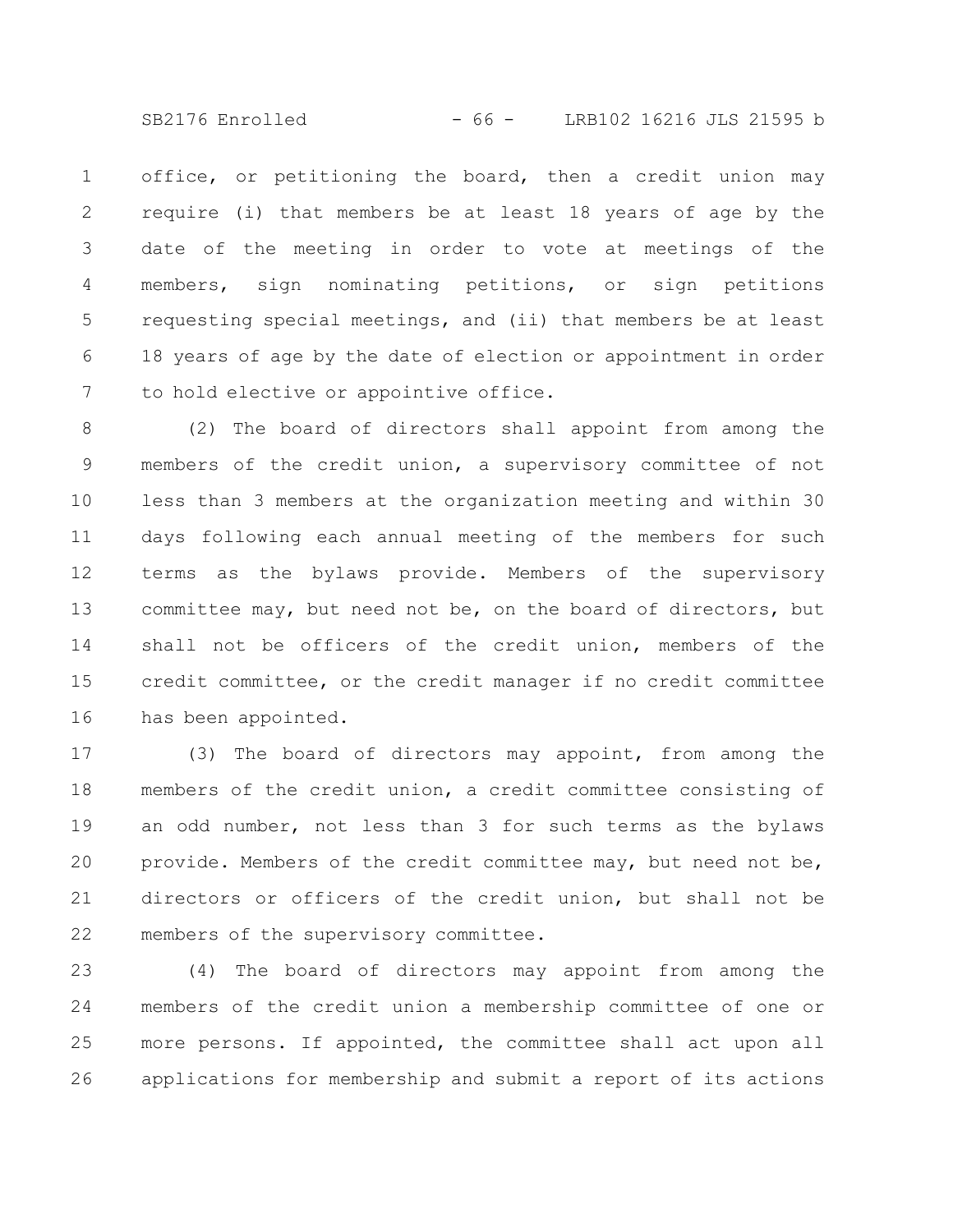SB2176 Enrolled - 67 - LRB102 16216 JLS 21595 b

to the board of directors at the next regular meeting for review. If no membership committee is appointed, credit union management shall act upon all applications for membership and submit a report of its actions to the board of directors at the next regular meeting for review. 1 2 3 4 5

(5) As used in this Section, "electronic" and "electronic record" have the meanings ascribed to those terms in the Uniform Electronic Transactions Electronic Commerce Security Act. As used in this Section, "secured electronic record" means an electronic record that meets the criteria set forth in Uniform Electronic Transactions Section 10-105 of the Electronic Commerce Security Act. 6 7 8 9 10 11 12

(Source: P.A. 100-361, eff. 8-25-17.) 13

Section 20.79. The Illinois Insurance Code is amended by changing Sections 143.34 and 513a13 as follows: 14 15

(215 ILCS 5/143.34) 16

Sec. 143.34. Electronic notices and documents. 17

(a) As used in this Section: 18

"Delivered by electronic means" includes: 19

(1) delivery to an electronic mail address at which a party has consented to receive notices or documents; or 20 21

(2) posting on an electronic network or site accessible via the Internet, mobile application, computer, mobile device, tablet, or any other electronic device, 22 23 24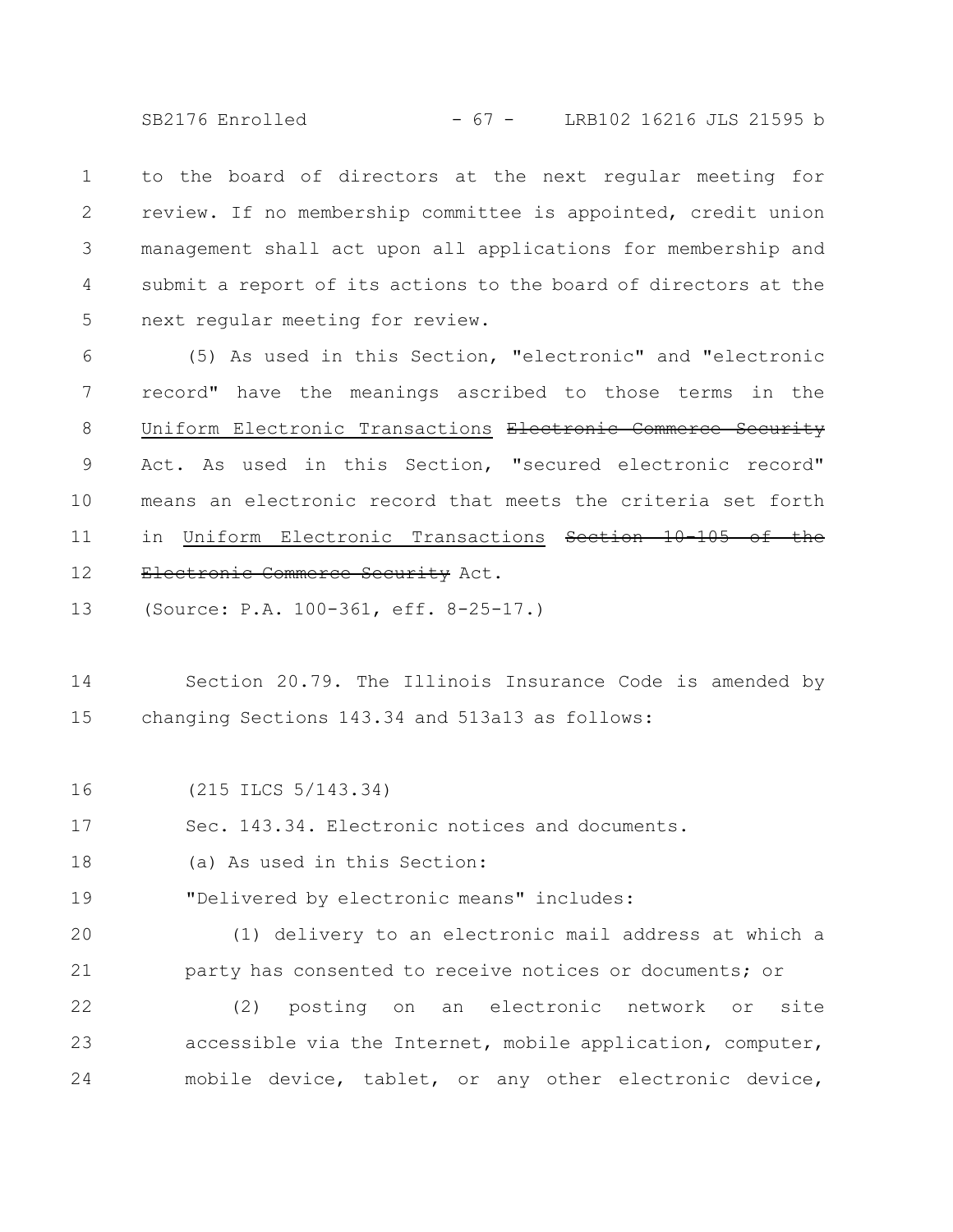SB2176 Enrolled - 68 - LRB102 16216 JLS 21595 b

together with separate notice of the posting, which shall be provided by electronic mail to the address at which the party has consented to receive notice or by any other delivery method that has been consented to by the party. 1 2 3 4

"Party" means any recipient of any notice or document required as part of an insurance transaction, including, but not limited to, an applicant, an insured, a policyholder, or an annuity contract holder. 5 6 7 8

(b) Subject to the requirements of this Section, any notice to a party or any other document required under applicable law in an insurance transaction or that is to serve as evidence of insurance coverage may be delivered, stored, and presented by electronic means so long as it meets the requirements of the Uniform Electronic Transactions Electronic Commerce Security Act. 9 10 11 12 13 14 15

(c) Delivery of a notice or document in accordance with this Section shall be considered equivalent to any delivery method required under applicable law, including delivery by first class mail; first class mail, postage prepaid; certified mail; certificate of mail; or certificate of mailing. 16 17 18 19 20

(d) A notice or document may be delivered by electronic means by an insurer to a party under this Section if: 21 22

(1) the party has affirmatively consented to that method of delivery and has not withdrawn the consent; 23 24

(2) the party, before giving consent, is provided with a clear and conspicuous statement informing the party of: 25 26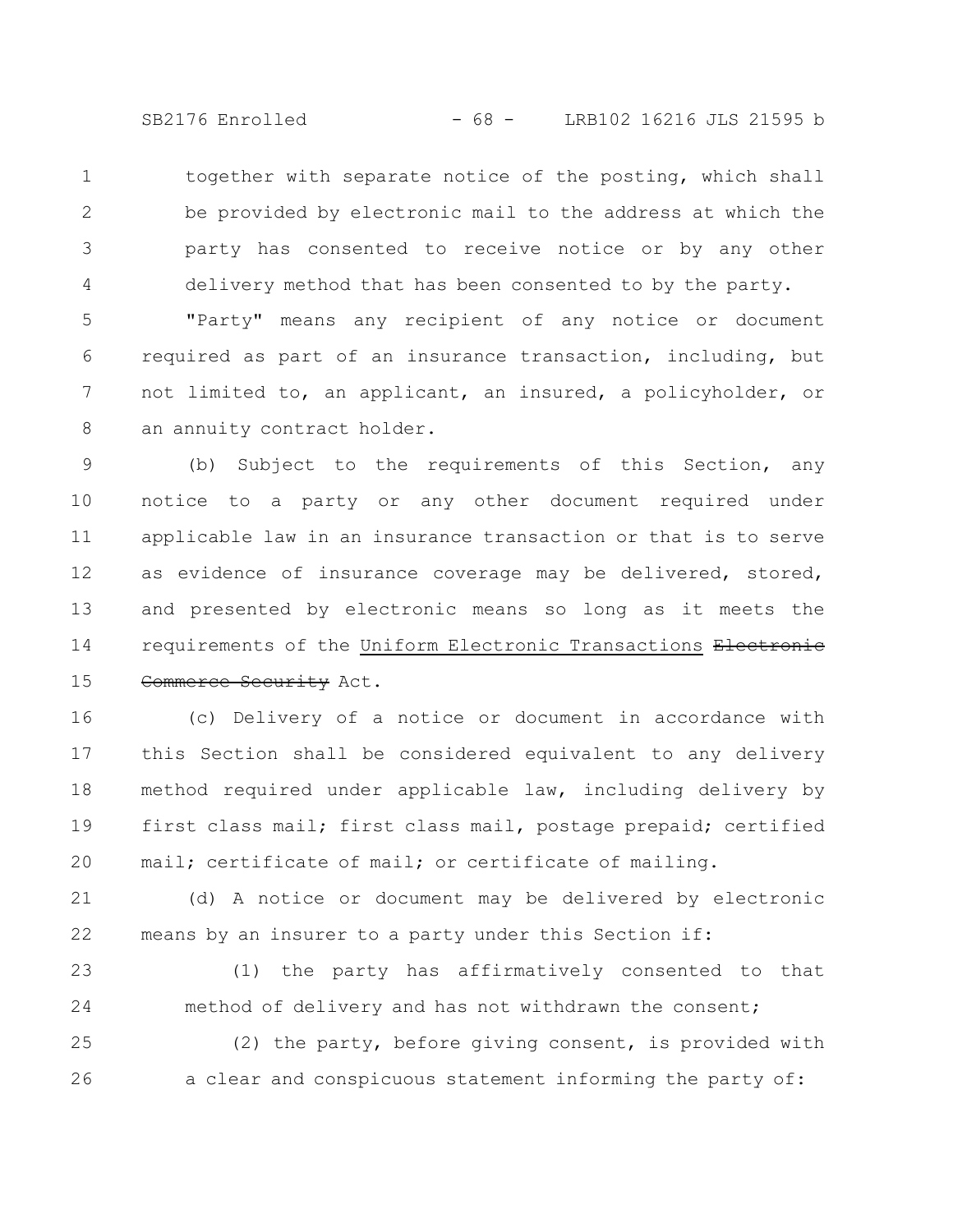SB2176 Enrolled - 69 - LRB102 16216 JLS 21595 b

(A) the right of the party to withdraw consent to have a notice or document delivered by electronic means, at any time, and any conditions or consequences imposed in the event consent is withdrawn; 1 2 3 4

(B) the types of notices and documents to which the party's consent would apply; 5 6

(C) the right of a party to have a notice or document delivered in paper form; and 7 8

(D) the procedures a party must follow to withdraw consent to have a notice or document delivered by electronic means and to update the party's electronic mail address; 9 10 11 12

(3) the party: 13

(A) before giving consent, is provided with a statement of the hardware and software requirements for access to, and retention of, a notice or document delivered by electronic means; and 14 15 16 17

(B) consents electronically, or confirms consent electronically, in a manner that reasonably demonstrates that the party can access information in the electronic form that will be used for notices or documents delivered by electronic means as to which the party has given consent; and 18 19 20 21 22 23

(4) after consent of the party is given, the insurer, in the event a change in the hardware or software requirements needed to access or retain a notice or 24 25 26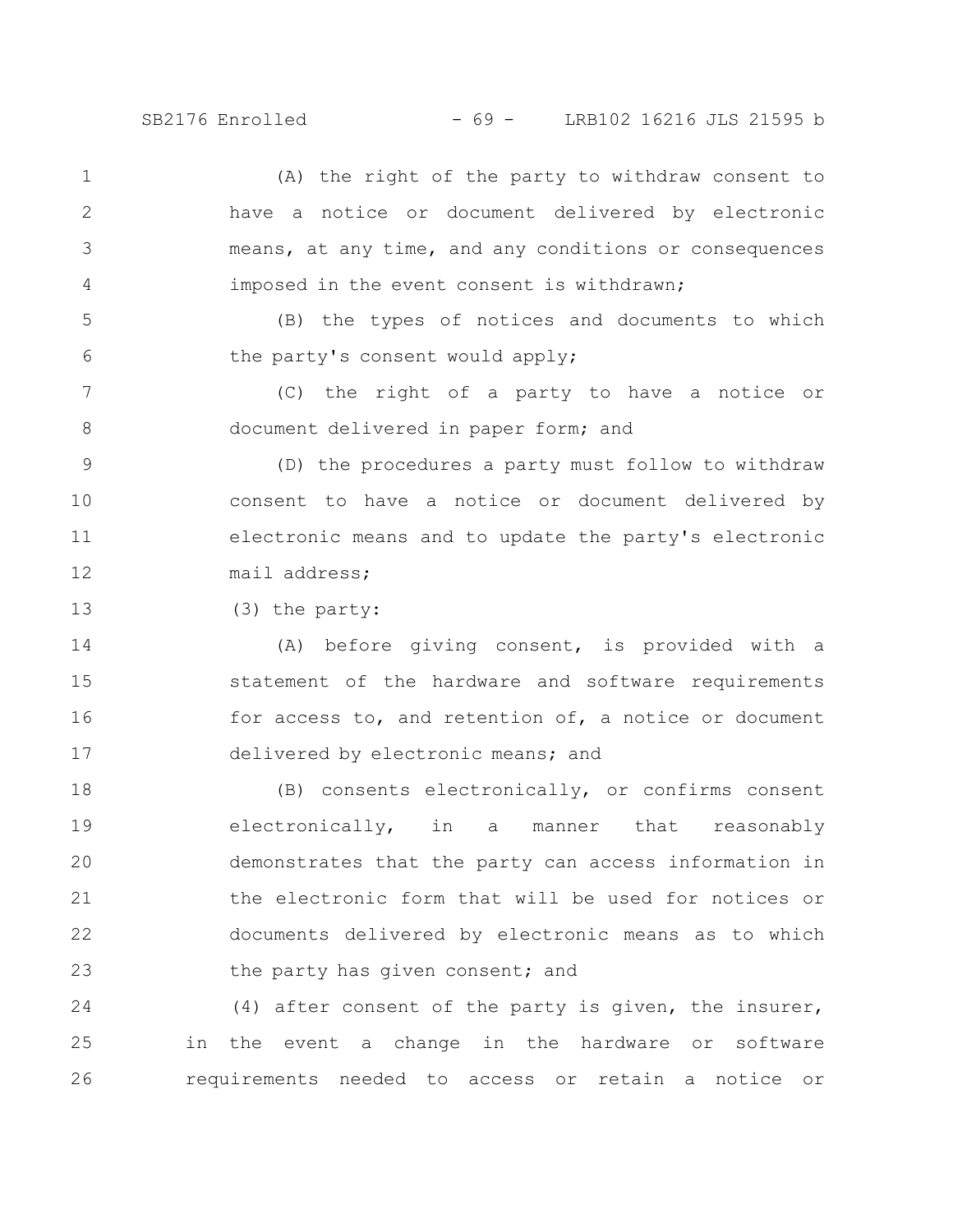SB2176 Enrolled - 70 - LRB102 16216 JLS 21595 b

document delivered by electronic means creates a material risk that the party will not be able to access or retain a subsequent notice or document to which the consent applies: 1 2 3 4

(A) provides the party with a statement that describes: 5 6

(i) the revised hardware and software requirements for access to and retention of a notice or document delivered by electronic means; and 7 8 9 10

(ii) the right of the party to withdraw consent without the imposition of any condition or consequence that was not disclosed at the time of initial consent; and 11 12 13 14

(B) complies with paragraph (2) of this subsection  $(d)$ . 15 16

(e) Delivery of a notice or document in accordance with this Section does not affect requirements related to content or timing of any notice or document required under applicable law. 17 18 19 20

(f) If a provision of this Section or applicable law requiring a notice or document to be provided to a party expressly requires verification or acknowledgment of receipt of the notice or document, the notice or document may be delivered by electronic means only if the method used provides for verification or acknowledgment of receipt. 21 22 23 24 25 26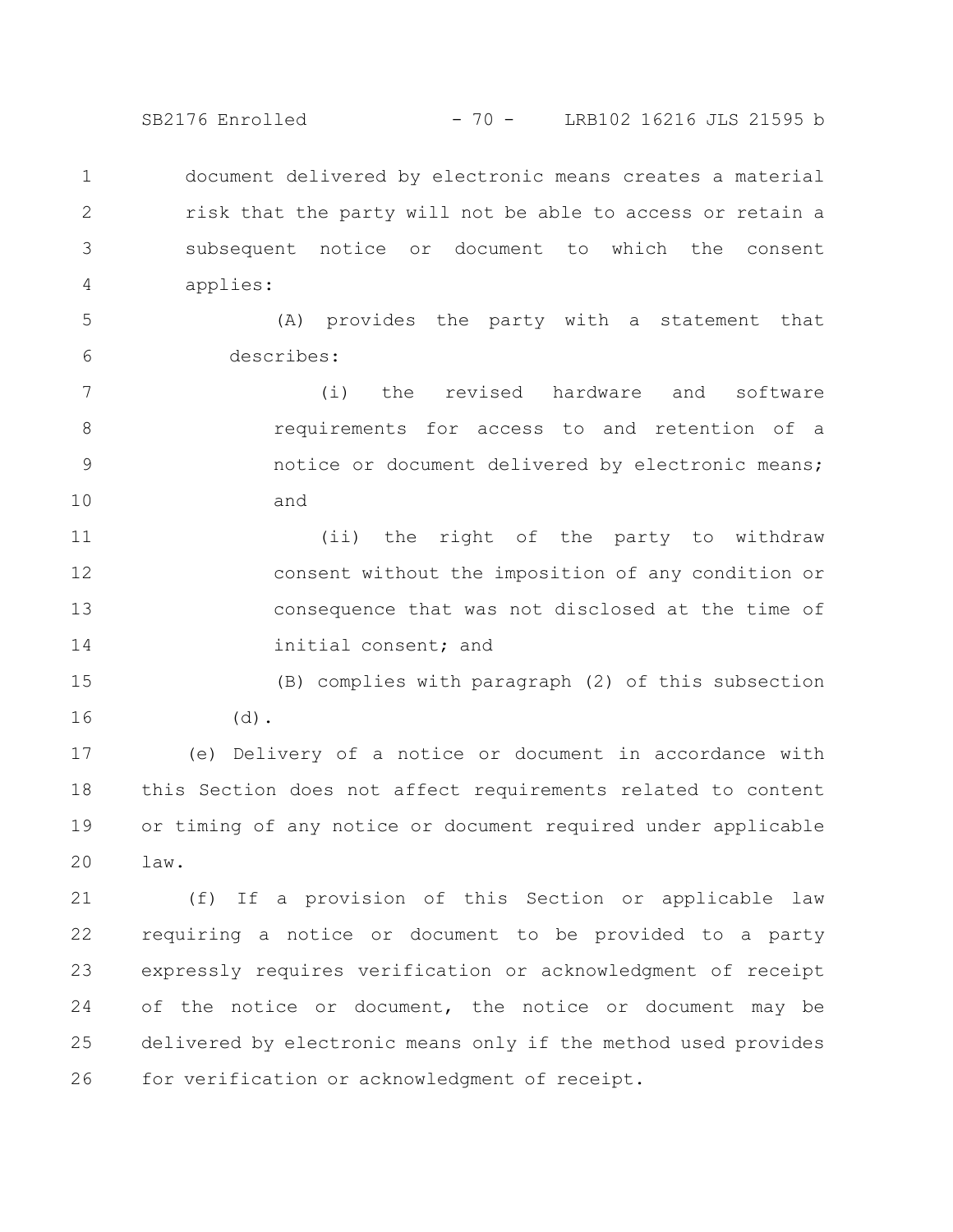SB2176 Enrolled - 71 - LRB102 16216 JLS 21595 b

(g) The legal effectiveness, validity, or enforceability of any contract or policy of insurance executed by a party may not be denied solely because of the failure to obtain electronic consent or confirmation of consent of the party in accordance with subparagraph (B) of paragraph (3) of subsection (d) of this Section. 1 2 3 4 5 6

(h) A withdrawal of consent by a party does not affect the legal effectiveness, validity, or enforceability of a notice or document delivered by electronic means to the party before the withdrawal of consent is effective. 7 8 9 10

A withdrawal of consent by a party is effective within a reasonable period of time after receipt of the withdrawal by the insurer. 11 12 13

Failure by an insurer to comply with paragraph (4) of subsection (d) of this Section and subsection (j) of this Section may be treated, at the election of the party, as a withdrawal of consent for purposes of this Section. 14 15 16 17

(i) This Section does not apply to a notice or document delivered by an insurer in an electronic form before the effective date of this amendatory Act of the 99th General Assembly to a party who, before that date, has consented to receive notice or document in an electronic form otherwise allowed by law. 18 19 20 21 22 23

(j) If the consent of a party to receive certain notices or documents in an electronic form is on file with an insurer before the effective date of this amendatory Act of the 99th 24 25 26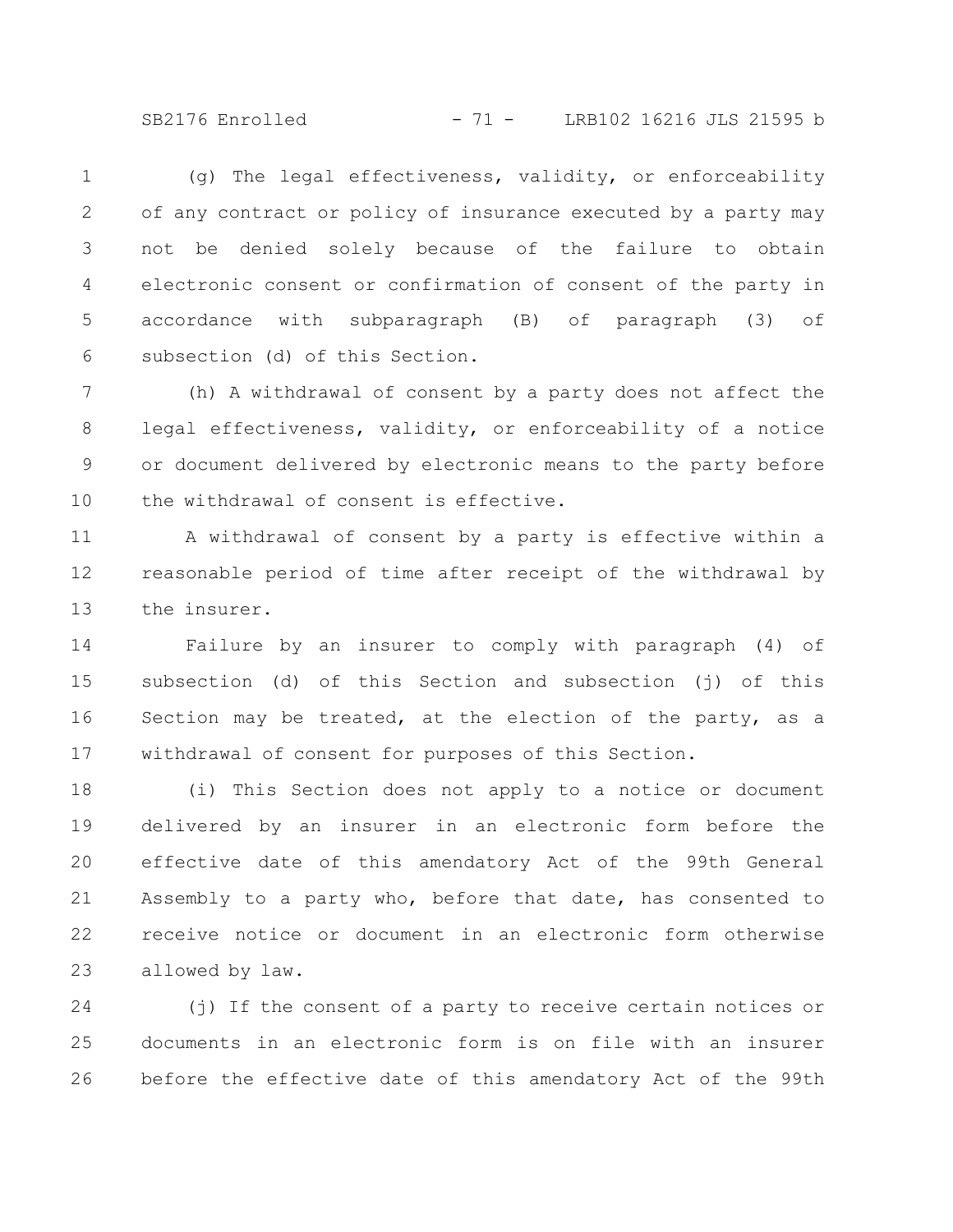SB2176 Enrolled - 72 - LRB102 16216 JLS 21595 b

General Assembly and, pursuant to this Section, an insurer intends to deliver additional notices or documents to the party in an electronic form, then prior to delivering such additional notices or documents electronically, the insurer shall: 1 2 3 4 5

(1) provide the party with a statement that describes: 6 7

(A) the notices or documents that shall be delivered by electronic means under this Section that were not previously delivered electronically; and 8 9 10 11

(B) the party's right to withdraw consent to have notices or documents delivered by electronic means without the imposition of any condition or consequence that was not disclosed at the time of initial consent; and 12 13 14 15 16

(2) comply with paragraph (2) of subsection (d) of this Section. 17 18

(k) An insurer shall deliver a notice or document by any other delivery method permitted by law other than electronic means if: 19 20 21

(1) the insurer attempts to deliver the notice or document by electronic means and has a reasonable basis for believing that the notice or document has not been received by the party; or 22 23 24 25

26

(2) the insurer becomes aware that the electronic mail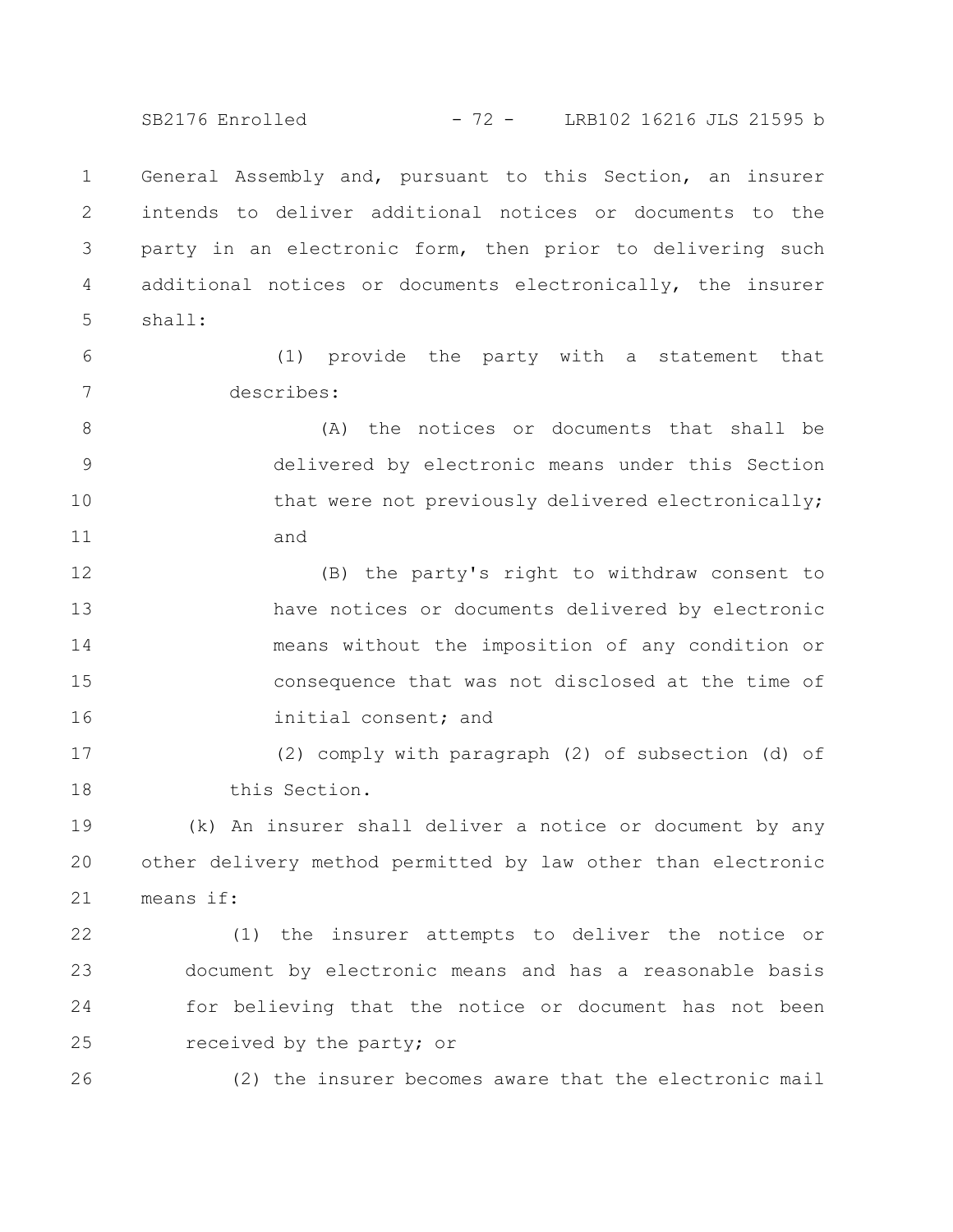SB2176 Enrolled - 73 - LRB102 16216 JLS 21595 b

1

address provided by the party is no longer valid.

(l) A producer shall not be subject to civil liability for any harm or injury that occurs as a result of a party's election to receive any notice or document by electronic means or by an insurer's failure to deliver a notice or document by electronic means unless the harm or injury is caused by the willful and wanton misconduct of the producer. 2 3 4 5 6 7

(m) This Section shall not be construed to modify, limit, or supersede the provisions of the federal Electronic Signatures in Global and National Commerce Act, as amended. 8 9 10

(n) Nothing in this Section shall prevent an insurer from posting on the insurer's Internet site any standard policy and any endorsements to such a policy that does not contain personally identifiable information, in accordance with Section 143.33 of this Code, in lieu of delivery to a policyholder, insured, or applicant for insurance by any other method. 11 12 13 14 15 16 17

(Source: P.A. 99-167, eff. 1-1-16.) 18

(215 ILCS 5/513a13) 19

Sec. 513a13. Electronic delivery of notices and documents. 20

(a) As used in this Section: 21

"Delivered by electronic means" includes: 22

(1) delivery to an electronic mail address at which a party has consented to receive notices or documents; or (2) posting on an electronic network or site 23 24 25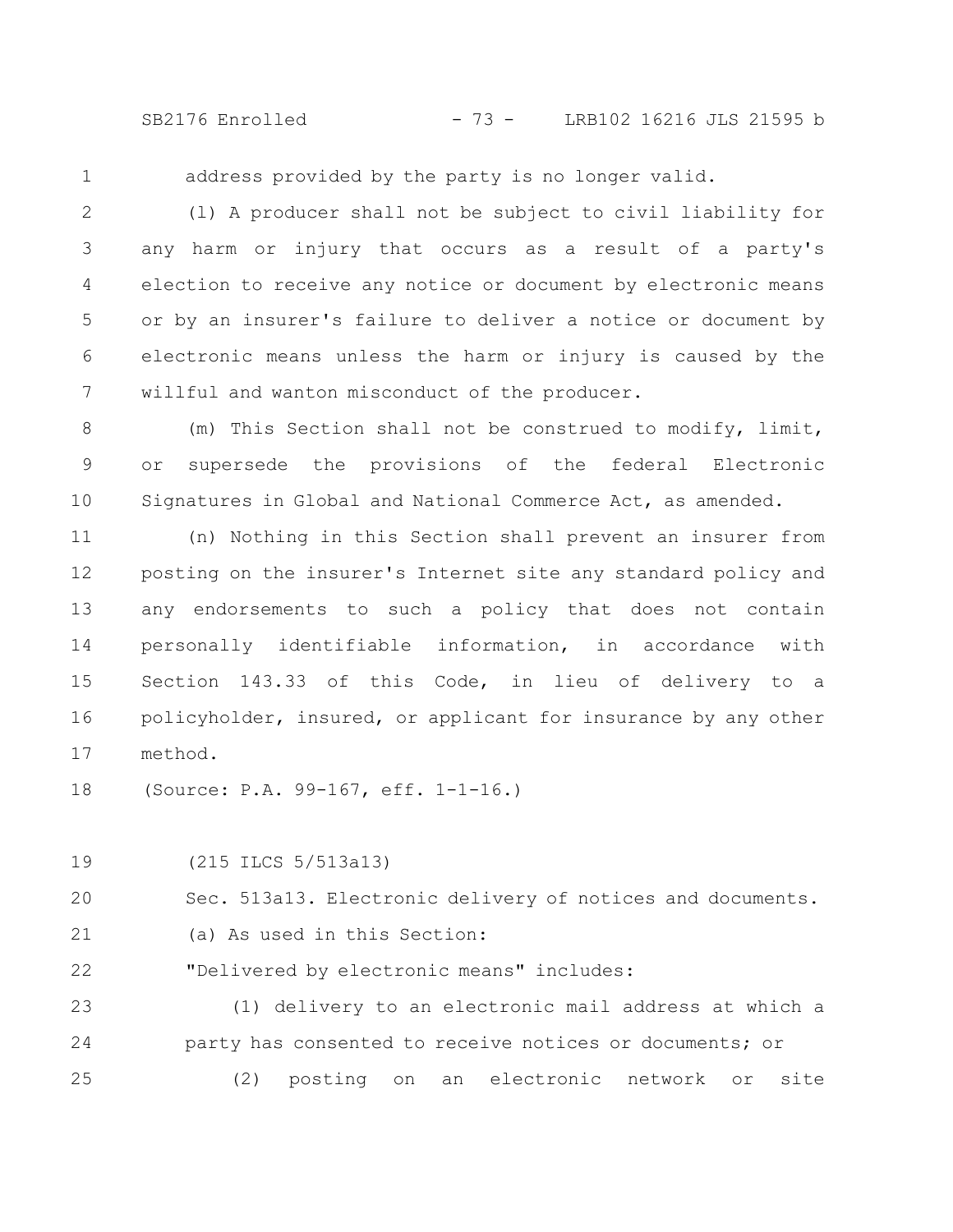SB2176 Enrolled - 74 - LRB102 16216 JLS 21595 b

accessible via the Internet, mobile application, computer, mobile device, tablet, or any other electronic device, together with separate notice of the posting, which shall be provided by electronic mail to the address at which the party has consented to receive notice or by any other delivery method that has been consented to by the party. 1 2 3 4 5 6

"Party" means any recipient of any notice or document required as part of a premium finance agreement including, but not limited to, an applicant or contracting party. For the purposes of this Section, "party" includes the producer of record. 7 8 9 10 11

(b) Subject to the requirements of this Section, any notice to a party or any other document required under applicable law in a premium finance agreement or that is to serve as evidence of a premium finance agreement may be delivered, stored, and presented by electronic means so long as it meets the requirements of the Uniform Electronic Transactions Electronic Commerce Security Act. 12 13 14 15 16 17 18

(c) Delivery of a notice or document in accordance with this Section shall be considered equivalent to delivery by first class mail or first class mail, postage prepaid. 19 20 21

(d) A notice or document may be delivered by electronic means by a premium finance company to a party under this Section if: 22 23 24

(1) the party has affirmatively consented to that method of delivery and has not withdrawn the consent; 25 26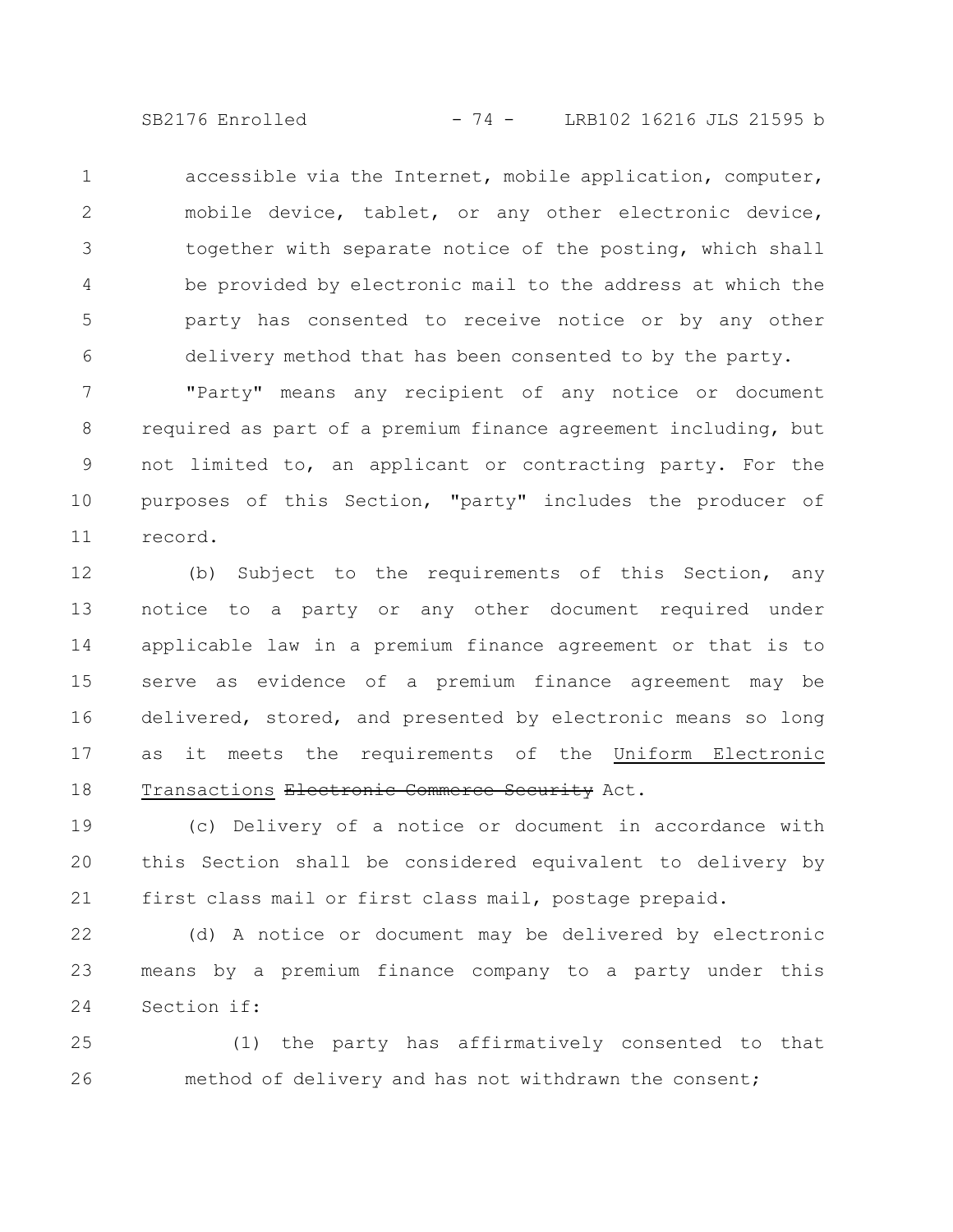3

4

5

6

26

### SB2176 Enrolled - 75 - LRB102 16216 JLS 21595 b

(2) the party, before giving consent, is provided with a clear and conspicuous statement informing the party of: 1 2

(A) the right of the party to withdraw consent to have a notice or document delivered by electronic means, at any time, and any conditions or consequences imposed in the event consent is withdrawn;

(B) the types of notices and documents to which the party's consent would apply; 7 8

(C) the right of a party to have a notice or document delivered in paper form; and 9 10

(D) the procedures a party must follow to withdraw consent to have a notice or document delivered by electronic means and to update the party's electronic mail address; 11 12 13 14

(3) the party: 15

(A) before giving consent, is provided with a statement of the hardware and software requirements for access to, and retention of, a notice or document delivered by electronic means; and 16 17 18 19

(B) consents electronically, or confirms consent electronically, in a manner that reasonably demonstrates that the party can access information in the electronic form that will be used for notices or documents delivered by electronic means as to which the party has given consent; and 20 21 22 23 24 25

(4) after consent of the party is given, the premium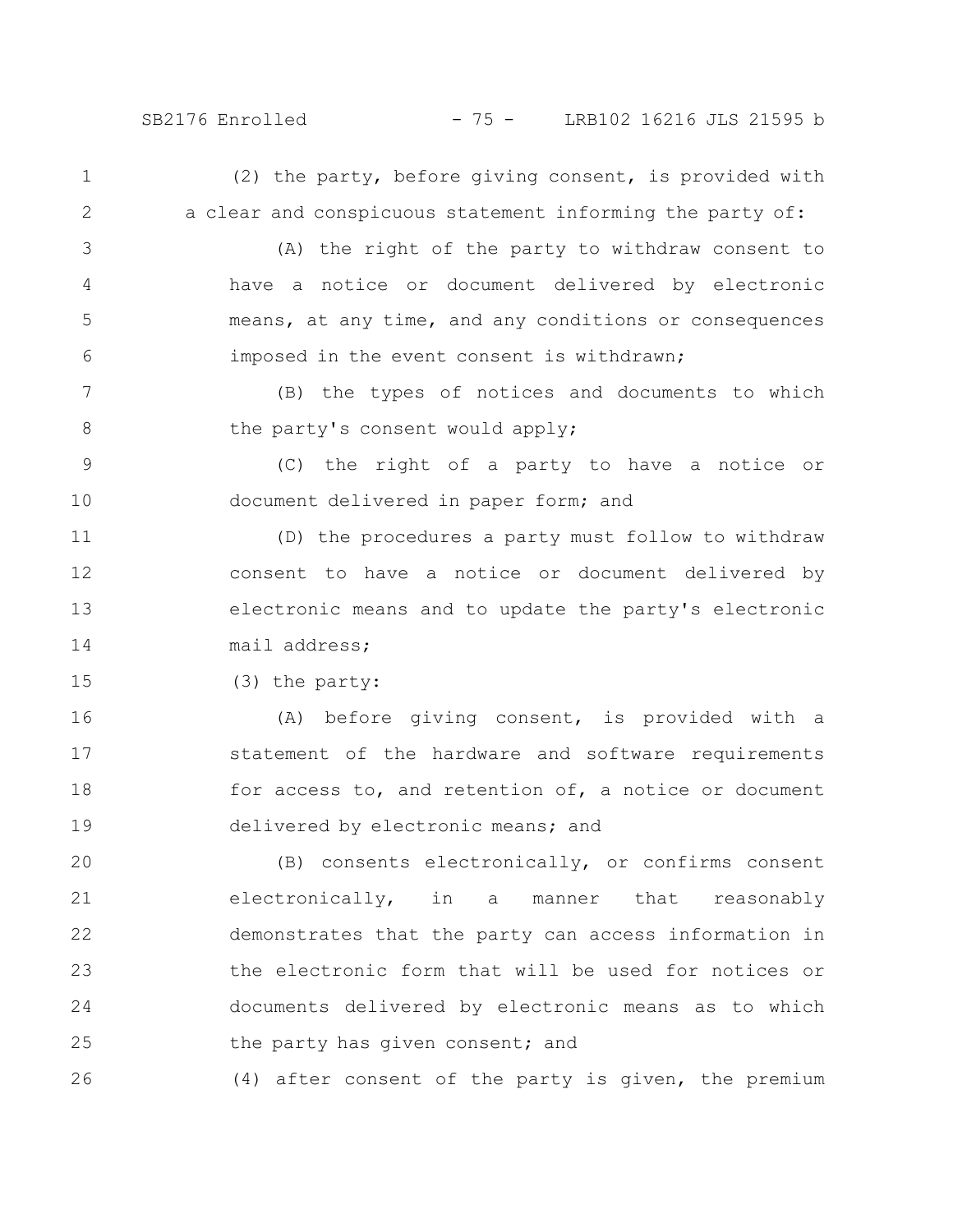SB2176 Enrolled - 76 - LRB102 16216 JLS 21595 b

finance company, in the event a change in the hardware or software requirements needed to access or retain a notice or document delivered by electronic means creates a material risk that the party will not be able to access or retain a subsequent notice or document to which the consent applies: 1 2 3 4 5 6

(A) provides the party with a statement that describes: 7 8

(i) the revised hardware and software requirements for access to and retention of a notice or document delivered by electronic means; and 9 10 11 12

(ii) the right of the party to withdraw consent without the imposition of any condition or consequence that was not disclosed at the time of initial consent; and 13 14 15 16

(B) complies with paragraph (2) of this subsection (d). 17 18

(e) Delivery of a notice or document in accordance with this Section does not affect requirements related to content or timing of any notice or document required under applicable law. 19 20 21 22

(f) The legal effectiveness, validity, or enforceability of any premium finance agreement executed by a party may not be denied solely because of the failure to obtain electronic consent or confirmation of consent of the party in accordance 23 24 25 26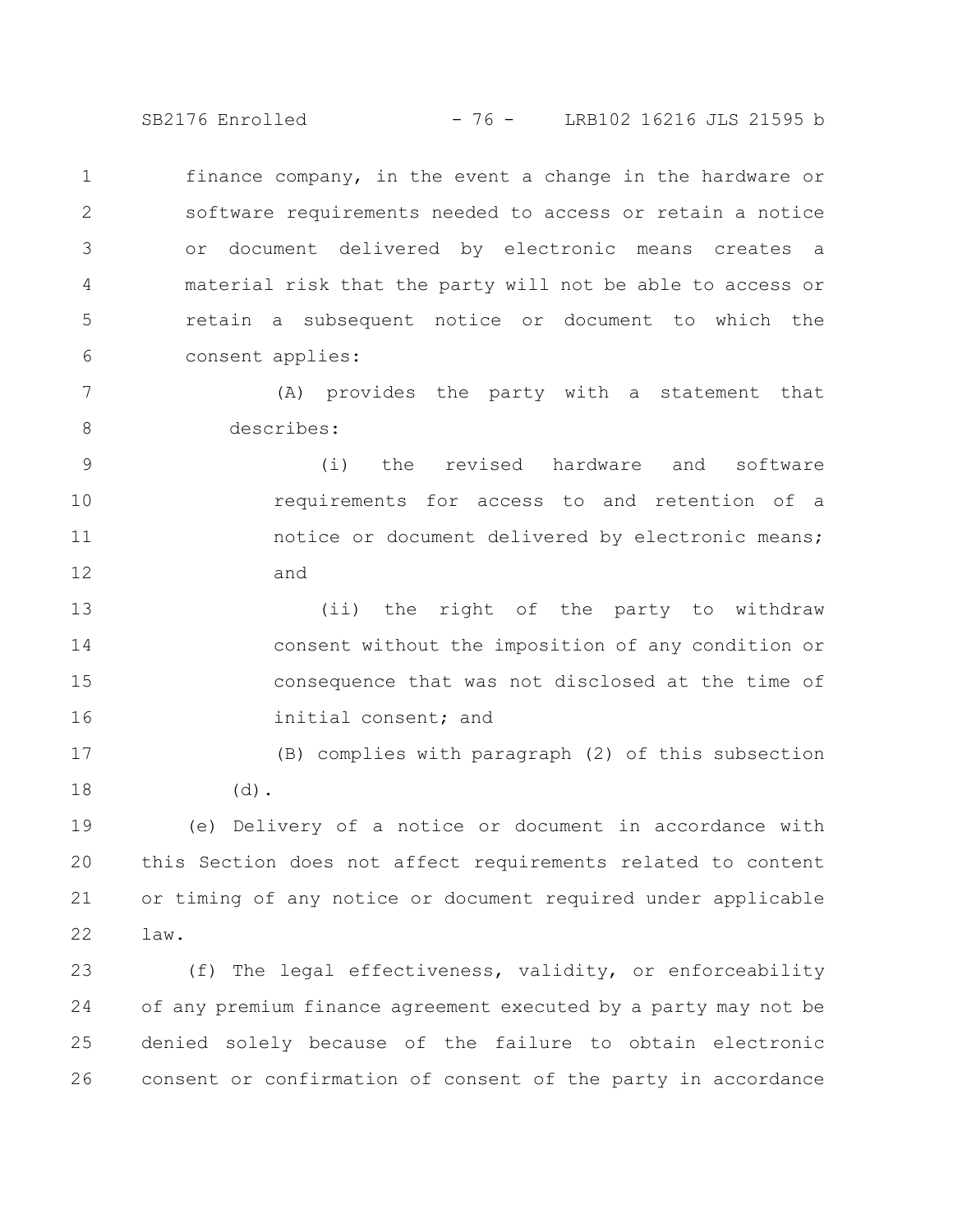SB2176 Enrolled - 77 - LRB102 16216 JLS 21595 b

with subparagraph (B) of paragraph (3) of subsection (d) of this Section. 1 2

(g) A withdrawal of consent by a party does not affect the legal effectiveness, validity, or enforceability of a notice or document delivered by electronic means to the party before the withdrawal of consent is effective. 3 4 5 6

A withdrawal of consent by a party is effective within a reasonable period of time after receipt of the withdrawal by the premium finance company. 7 8 9

Failure by a premium finance company to comply with paragraph (4) of subsection (d) of this Section and subsection (j) of this Section may be treated, at the election of the party, as a withdrawal of consent for purposes of this Section. 10 11 12 13 14

(h) This Section does not apply to a notice or document delivered by a premium finance company in an electronic form before the effective date of this amendatory Act of the 100th General Assembly to a party who, before that date, has consented to receive notice or document in an electronic form otherwise allowed by law. 15 16 17 18 19 20

(i) If the consent of a party to receive certain notices or documents in an electronic form is on file with a premium finance company before the effective date of this amendatory Act of the 100th General Assembly and, pursuant to this Section, a premium finance company intends to deliver additional notices or documents to the party in an electronic 21 22 23 24 25 26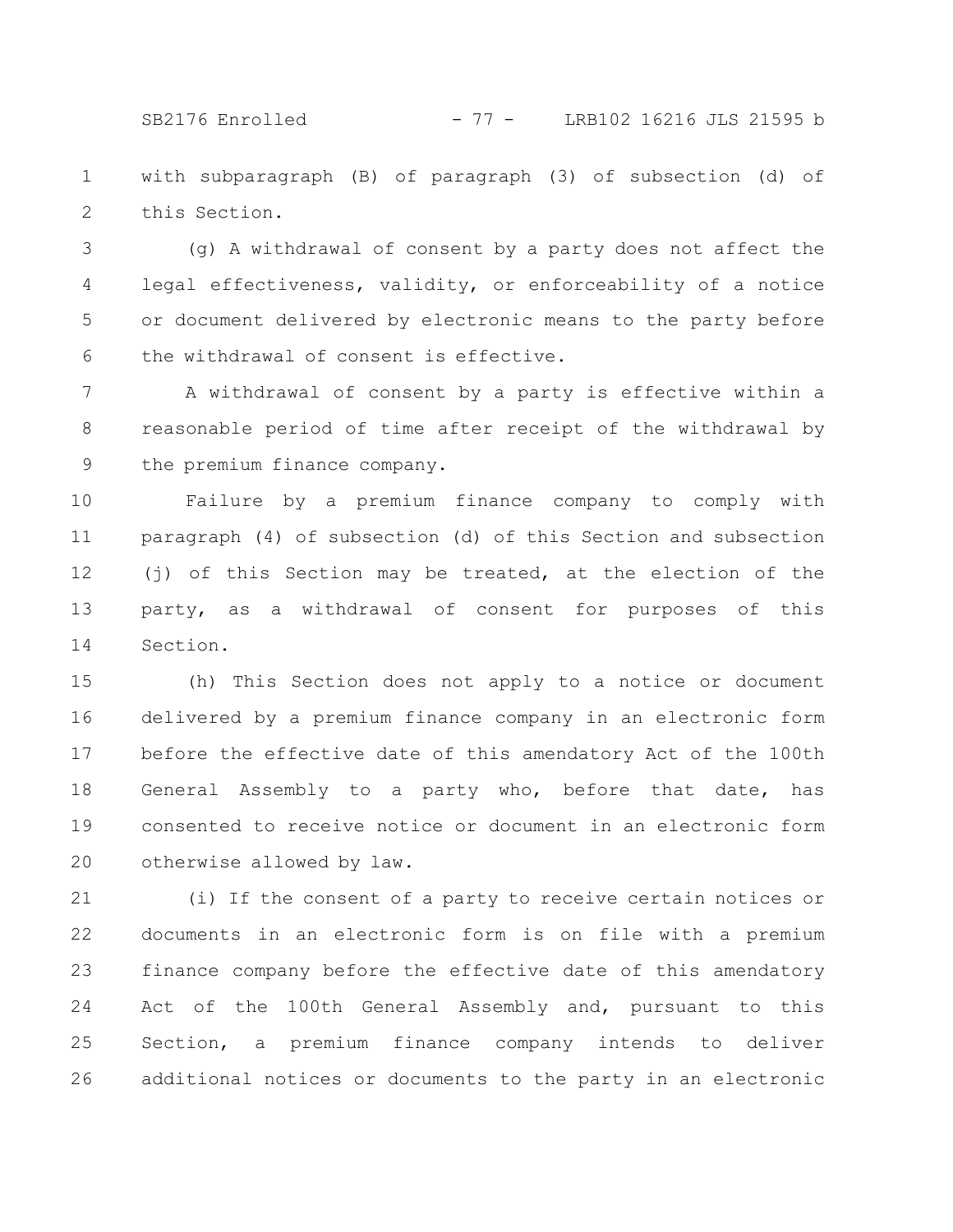SB2176 Enrolled - 78 - LRB102 16216 JLS 21595 b

form, then prior to delivering such additional notices or documents electronically, the premium finance company shall: 1 2

(1) provide the party with a statement that describes: 3 4

(A) the notices or documents that shall be delivered by electronic means under this Section that were not previously delivered electronically; and 5 6 7 8

(B) the party's right to withdraw consent to have notices or documents delivered by electronic means without the imposition of any condition or consequence that was not disclosed at the time of initial consent; and 9 10 11 12 13

(2) comply with paragraph (2) of subsection (d) of this Section. 14 15

(j) A premium finance company shall deliver a notice or document by any other delivery method permitted by law other than electronic means if: 16 17 18

(1) the premium finance company attempts to deliver the notice or document by electronic means and has a reasonable basis for believing that the notice or document has not been received by the party; or 19 20 21 22

(2) the premium finance company becomes aware that the electronic mail address provided by the party is no longer valid. 23 24 25

(k) The producer of record shall not be subject to civil 26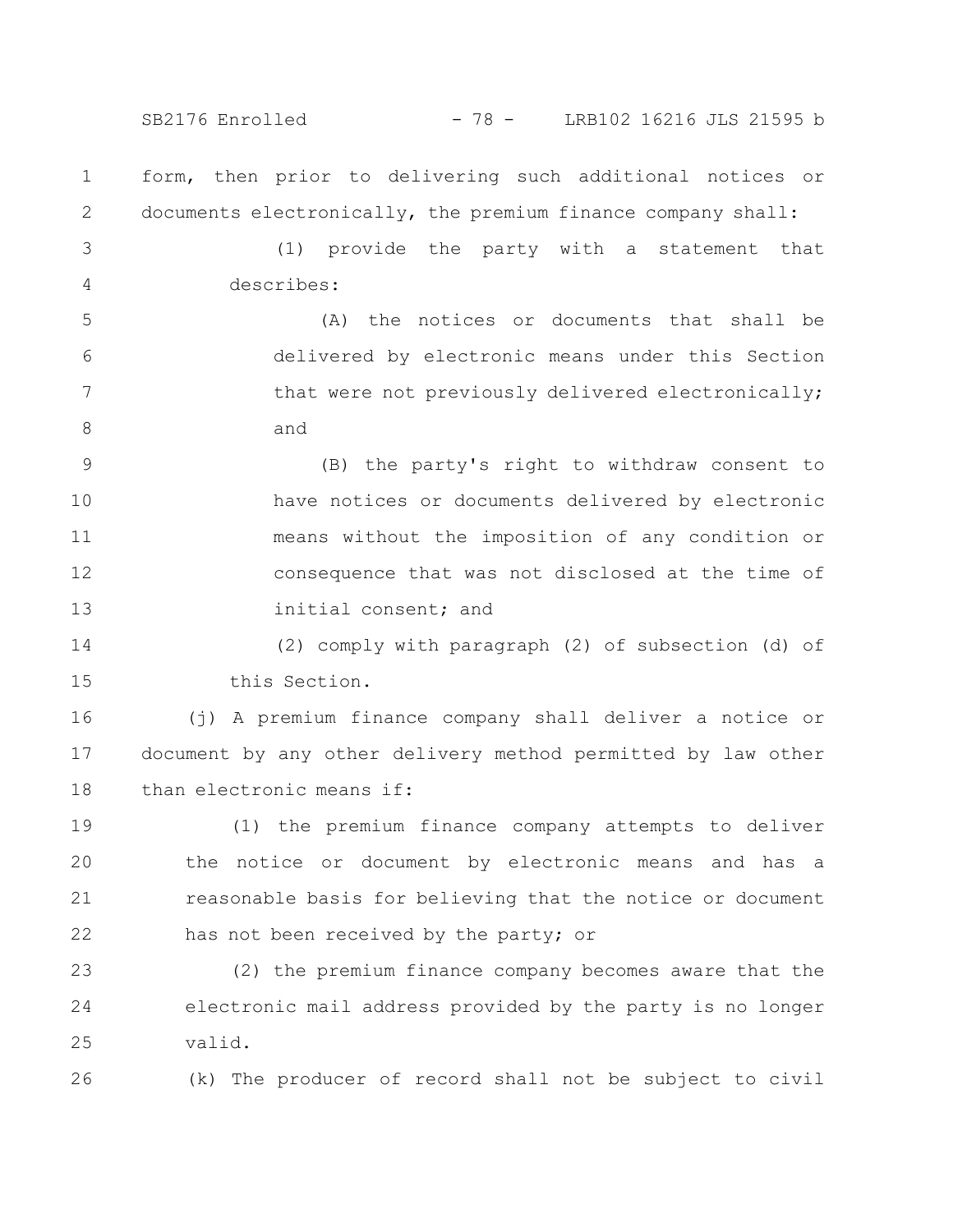SB2176 Enrolled - 79 - LRB102 16216 JLS 21595 b

liability for any harm or injury that occurs as a result of a party's election to receive any notice or document by electronic means or by a premium finance company's failure to deliver a notice or document by electronic means unless the harm or injury is caused by the willful and wanton misconduct of the producer of record. 1 2 3 4 5 6

(l) This Section shall not be construed to modify, limit, or supersede the provisions of the federal Electronic Signatures in Global and National Commerce Act, as amended. (Source: P.A. 100-495, eff. 1-1-18.) 7 8 9 10

Section 20.80. The Find Our Children Act is amended by changing Section 5 as follows: 11 12

(325 ILCS 57/5) 13

Sec. 5. State agency webpage requirements. 14

(a) Each State agency that maintains an Internet website must include a hypertext link to the homepage website maintained and operated by the National Center For Missing And Exploited Children. 15 16 17 18

(b) Each State agency that maintains an Internet website must include a hypertext link to any State agency website that posts information concerning AMBER alerts or similar broadcasts concerning missing children. 19 20 21 22

(c) For the purpose of this Act, "State agency" has the meaning ascribed to the term "governmental agency" under the 23 24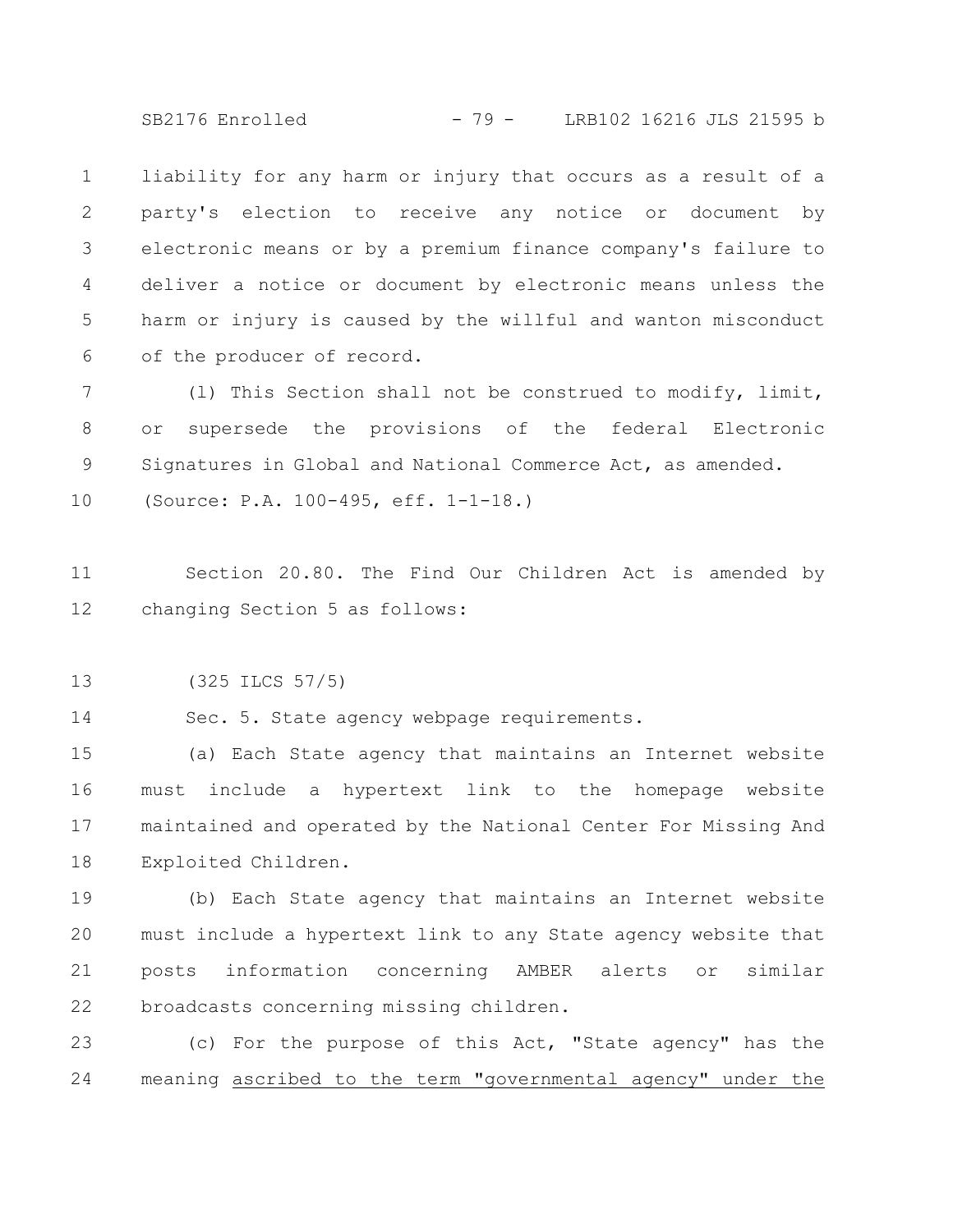SB2176 Enrolled - 80 - LRB102 16216 JLS 21595 b

| 1     | Uniform Electronic Transactions set forth in Section 5-105 of |
|-------|---------------------------------------------------------------|
| 2     | the Electronic Commerce Security Act.                         |
| 3     | (Source: P.A. 94-484, eff. 8-8-05.)                           |
|       |                                                               |
| 4     | Section 20.81. The Criminal Code of 2012 is amended by        |
| 5     | changing Section 17-3 as follows:                             |
|       |                                                               |
| 6     | (720 ILCS 5/17-3) (from Ch. 38, par. 17-3)                    |
| 7     | Sec. 17-3. Forgery.                                           |
| $8\,$ | (a) A person commits forgery when, with intent to defraud,    |
| 9     | he or she knowingly:                                          |
| 10    | (1) makes a false document or alters any document to          |
| 11    | make it false and that document is apparently capable of      |
| 12    | defrauding another; or                                        |
| 13    | (2) issues or delivers such document knowing it to            |
| 14    | have been thus made or altered; or                            |
| 15    | (3) possesses, with intent to issue or deliver, any           |
| 16    | such document knowing it to have been thus made or            |
| 17    | altered; or                                                   |
| 18    | (4) unlawfully uses the digital signature, as defined         |
| 19    | in the Financial Institutions Electronic Documents and        |
| 20    | Digital Signature Act, of another; or                         |
| 21    | (5) unlawfully creates uses the signature device of           |
| 22    | another to create an electronic signature of another that     |
| 23    | other person, as that term is those terms are defined in      |
| 24    | the Uniform Electronic Transactions Electronic Commerce       |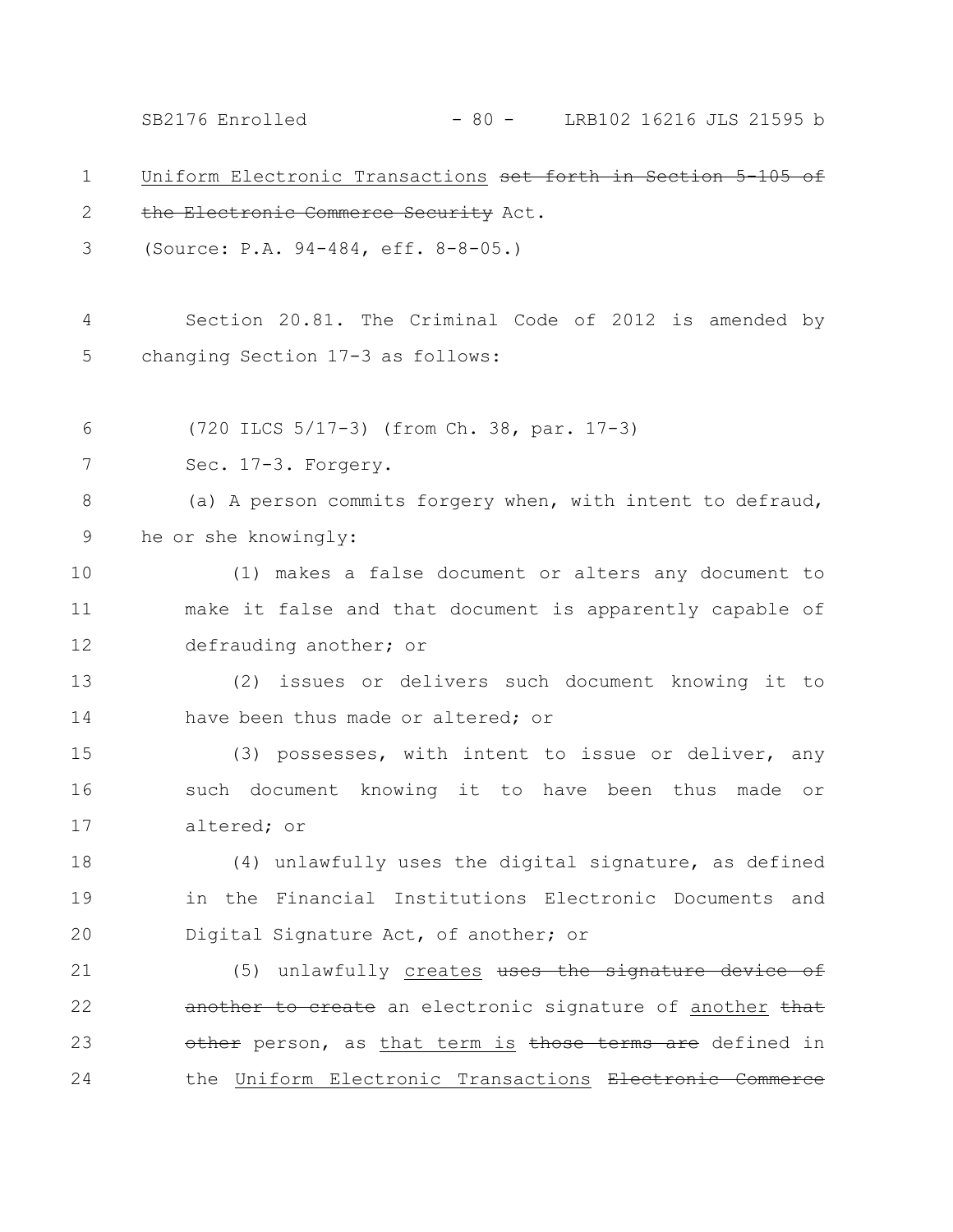SB2176 Enrolled - 81 - LRB102 16216 JLS 21595 b

Security Act. 1

(b) (Blank). 2

(c) A document apparently capable of defrauding another includes, but is not limited to, one by which any right, obligation or power with reference to any person or property may be created, transferred, altered or terminated. A document includes any record or electronic record as those terms are defined in the Electronic Commerce Security Act. For purposes of this Section, a document also includes a Universal Price Code Label or coin. 3 4 5 6 7 8 9 10

(c-5) For purposes of this Section, "false document" or "document that is false" includes, but is not limited to, a document whose contents are false in some material way, or that purports to have been made by another or at another time, or with different provisions, or by authority of one who did not give such authority. 11 12 13 14 15 16

(d) Sentence. 17

(1) Except as provided in paragraphs (2) and (3), forgery is a Class 3 felony. 18 19

(2) Forgery is a Class 4 felony when only one Universal Price Code Label is forged. 20 21

(3) Forgery is a Class A misdemeanor when an academic degree or coin is forged. 22 23

(e) It is not a violation of this Section if a false academic degree explicitly states "for novelty purposes only". (Source: P.A. 96-1551, eff. 7-1-11; 97-231, eff. 1-1-12; 24 25 26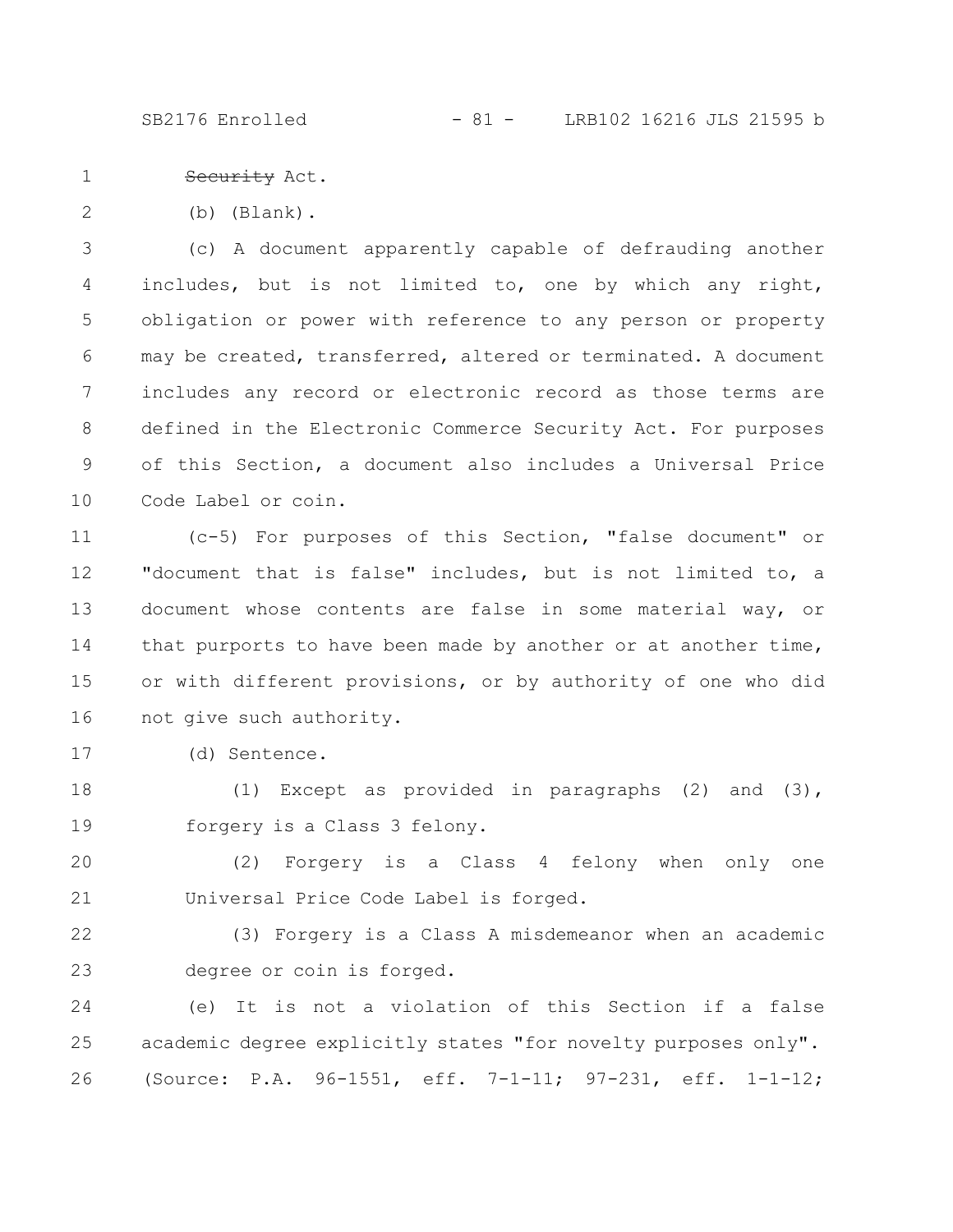97-1109, eff. 1-1-13.) 1 SB2176 Enrolled - 82 - LRB102 16216 JLS 21595 b

Section 20.82. The Illinois Living Will Act is amended by changing Sections 5 and 9 as follows: 2 3

(755 ILCS 35/5) (from Ch. 110 1/2, par. 705) 4

Sec. 5. Revocation. 5

(a) A declaration may be revoked at any time by the declarant, without regard to declarant's mental or physical condition, by any of the following methods: 6 7 8

(1) By being obliterated, burnt, torn or otherwise destroyed or defaced in a manner indicating intention to cancel; 9 10 11

(2) By a written revocation of the declaration signed and dated by the declarant or person acting at the direction of the declarant, regardless of whether the written revocation is in electronic or hard copy format; 12 13 14 15

(3) By an oral or any other expression of the intent to revoke the declaration, in the presence of a witness 18 years of age or older who signs and dates a writing confirming that such expression of intent was made; or 16 17 18 19

(4) For an electronic declaration, by deleting in a manner indicating the intention to revoke. An electronic declaration may be revoked electronically using a generic, technology-neutral system in which each user is assigned a unique identifier that is securely maintained and in a 20 21 22 23 24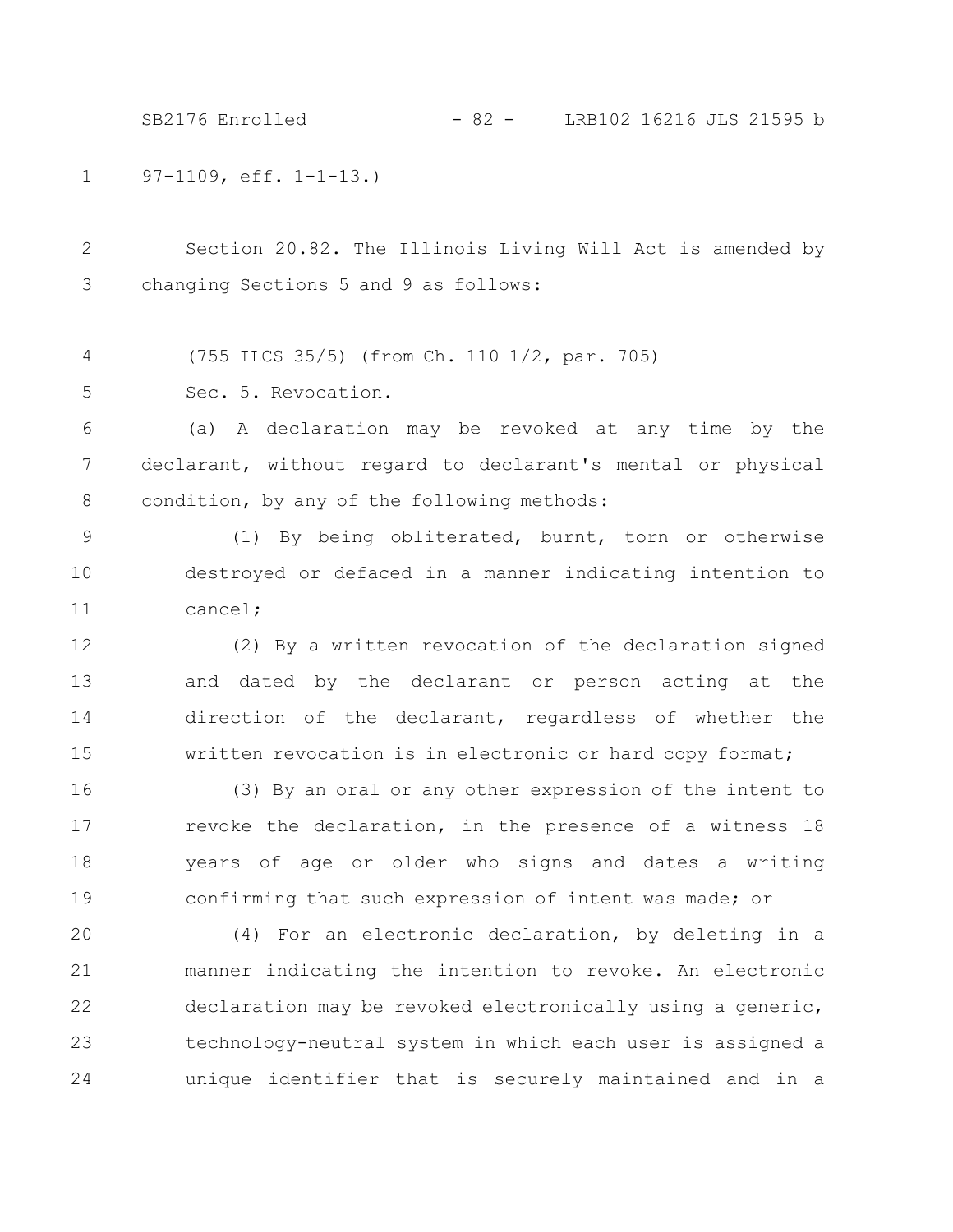SB2176 Enrolled - 83 - LRB102 16216 JLS 21595 b

manner that meets the regulatory requirements for a digital or electronic signature. Compliance with the standards defined in the Uniform Electronic Transactions Electronic Commerce Security Act or the implementing rules of the Hospital Licensing Act for medical record entry authentication for author validation of the documentation, content accuracy, and completeness meets this standard. 1 2 3 4 5 6 7

(b) A revocation is effective upon communication to the attending physician by the declarant or by another who witnessed the revocation. The attending physician shall record in the patient's medical record the time and date when and the place where he or she received notification of the revocation. 8 9 10 11 12

(c) There shall be no criminal or civil liability on the part of any person for failure to act upon a revocation made pursuant to this Section unless that person has actual knowledge of the revocation. 13 14 15 16

(Source: P.A. 101-163, eff. 1-1-20.) 17

(755 ILCS 35/9) (from Ch. 110 1/2, par. 709) 18

Sec. 9. General provisions. 19

(a) The withholding or withdrawal of death delaying procedures from a qualified patient in accordance with the provisions of this Act shall not, for any purpose, constitute a suicide. 20 21 22 23

(b) The making of a declaration pursuant to Section 3 shall not affect in any manner the sale, procurement, or 24 25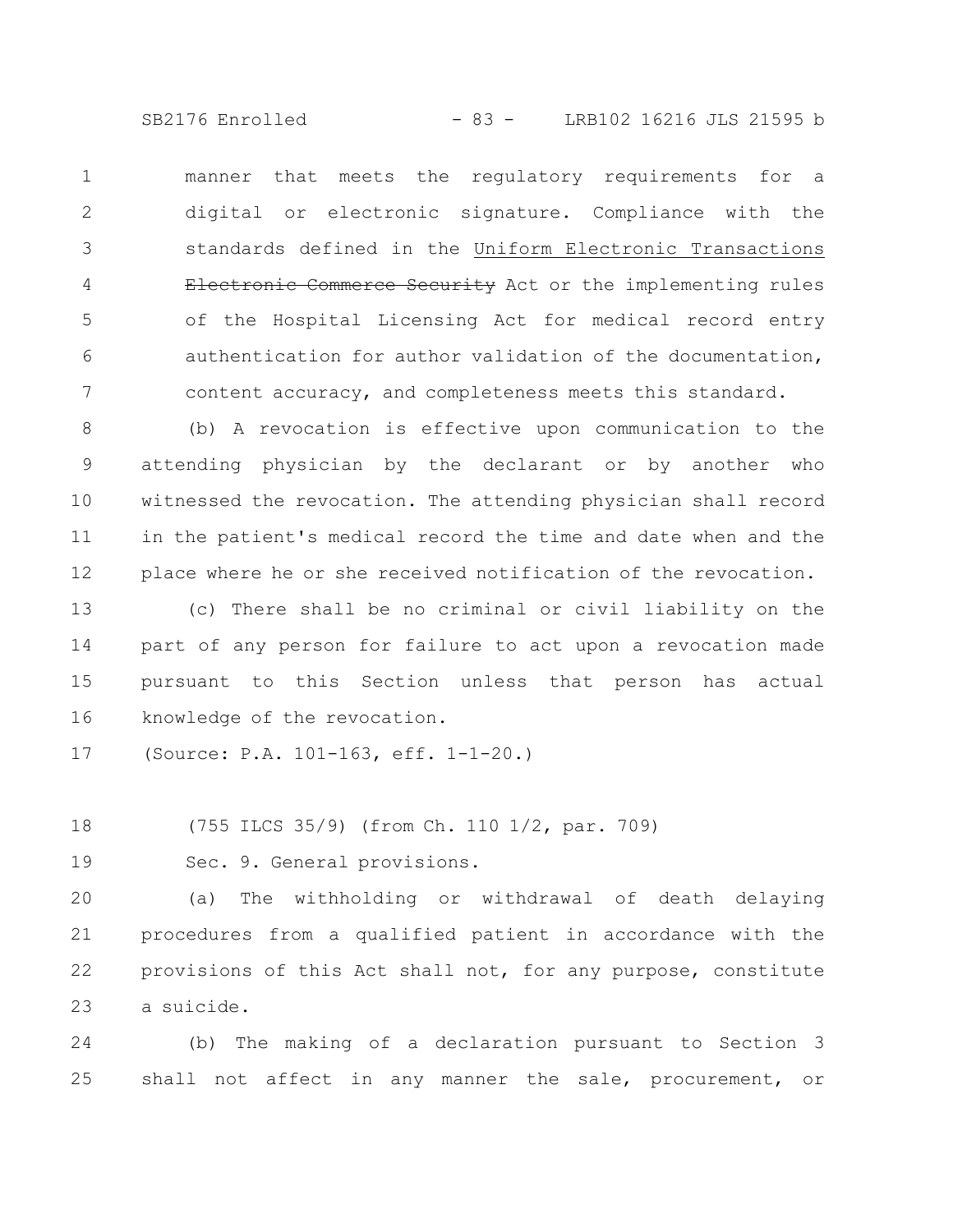SB2176 Enrolled - 84 - LRB102 16216 JLS 21595 b

issuance of any policy of life insurance, nor shall it be deemed to modify the terms of an existing policy of life insurance. No policy of life insurance shall be legally impaired or invalidated in any manner by the withholding or withdrawal of death delaying procedures from an insured qualified patient, notwithstanding any term of the policy to the contrary. 1 2 3 4 5 6 7

(c) No physician, health care facility, or other health care provider, and no health care service plan, health maintenance organization, insurer issuing disability insurance, self-insured employee welfare benefit plan, nonprofit medical service corporation or mutual nonprofit hospital service corporation shall require any person to execute a declaration as a condition for being insured for, or receiving, health care services. 8 9 10 11 12 13 14 15

(d) Nothing in this Act shall impair or supersede any legal right or legal responsibility which any person may have to effect the withholding or withdrawal of death delaying procedures in any lawful manner. In such respect the provisions of this Act are cumulative. 16 17 18 19 20

(e) This Act shall create no presumption concerning the intention of an individual who has not executed a declaration to consent to the use or withholding of death delaying procedures in the event of a terminal condition. 21 22 23 24

(f) Nothing in this Act shall be construed to condone, authorize or approve mercy killing or to permit any 25 26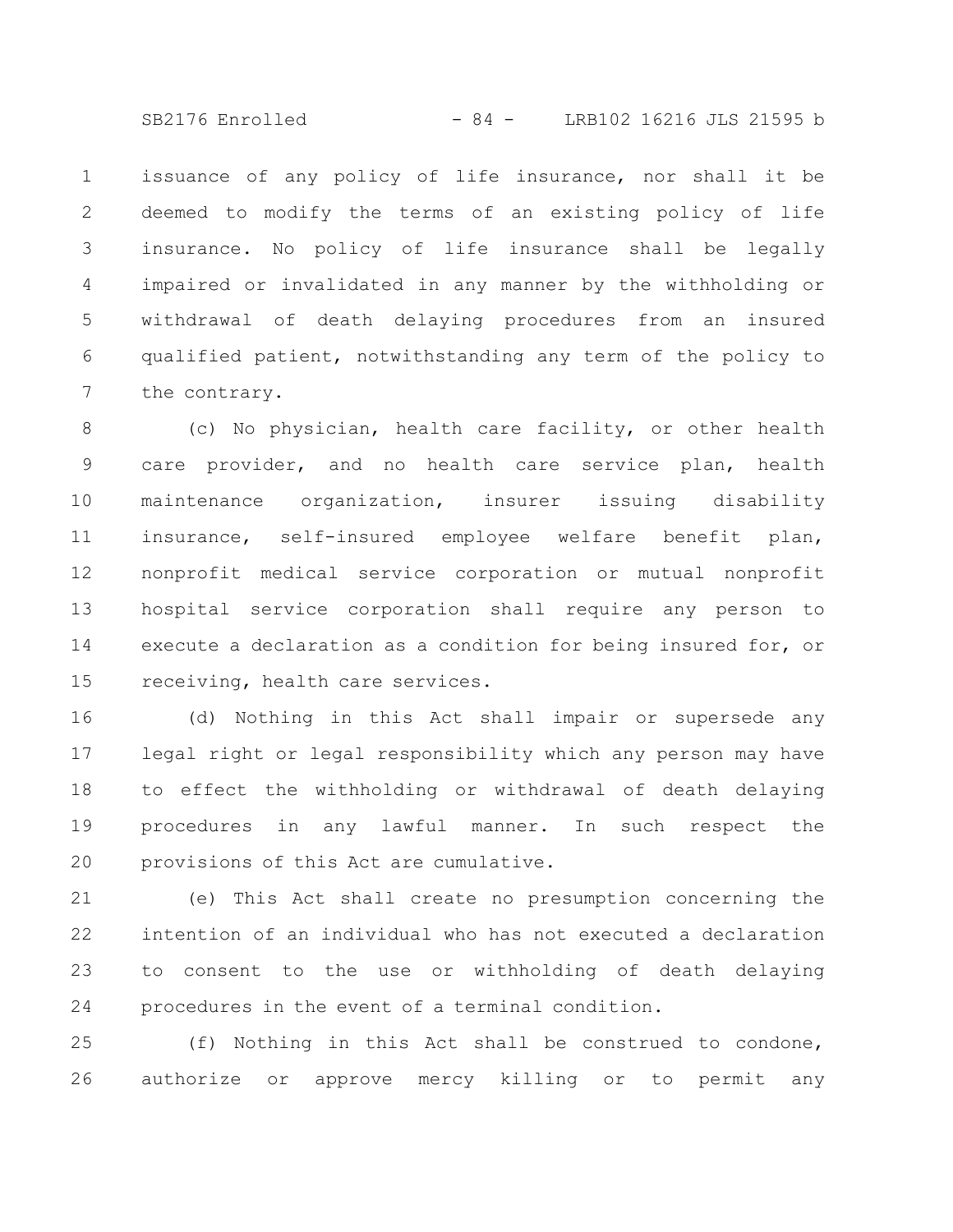affirmative or deliberate act or omission to end life other than to permit the natural process of dying as provided in this Act. 1 2 3

(g) An instrument executed before the effective date of this Act that substantially complies with subsection (e) of Section 3 shall be given effect pursuant to the provisions of this Act. 4 5 6 7

(h) A declaration executed in another state in compliance with the law of that state or this State is validly executed for purposes of this Act, and such declaration shall be applied in accordance with the provisions of this Act. 8 9 10 11

(i) Documents, writings, forms, and copies referred to in this Act may be in hard copy or electronic format. Nothing in this Act is intended to prevent the population of a declaration, document, writing, or form with electronic data. Electronic documents under this Act may be created, signed, or revoked electronically using a generic, technology-neutral system in which each user is assigned a unique identifier that is securely maintained and in a manner that meets the regulatory requirements for a digital or electronic signature. Compliance with the standards defined in the Uniform Electronic Transactions Electronic Commerce Security Act or the implementing rules of the Hospital Licensing Act for medical record entry authentication for author validation of the documentation, content accuracy, and completeness meets this standard. 12 13 14 15 16 17 18 19 20 21 22 23 24 25 26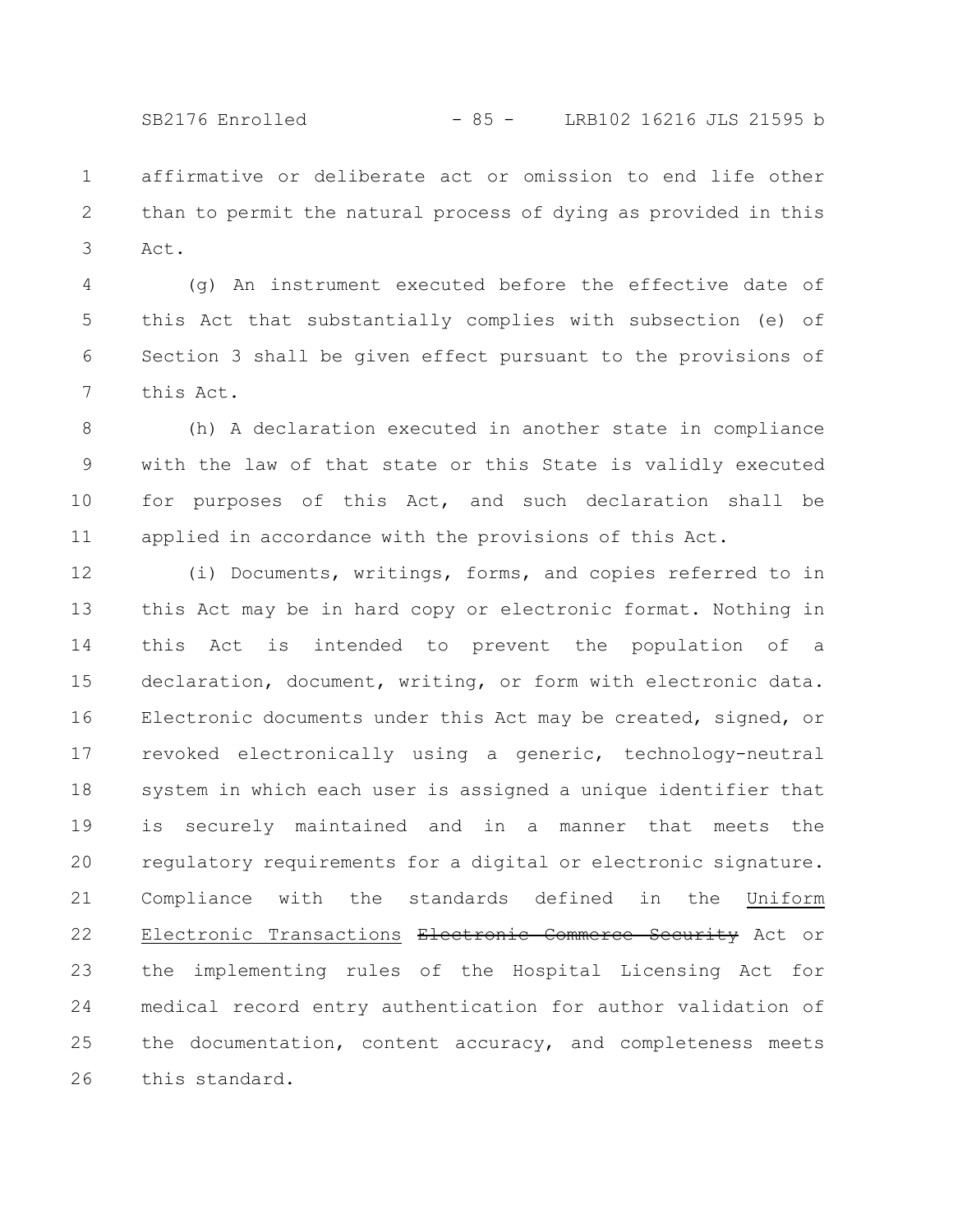SB2176 Enrolled - 86 - LRB102 16216 JLS 21595 b

(Source: P.A. 101-163, eff. 1-1-20.) 1

Section 20.83. The Health Care Surrogate Act is amended by changing Section 70 as follows: 2 3

(755 ILCS 40/70) 4

Sec. 70. Format. The affidavit, medical record, documents, and forms referred to in this Act may be in hard copy or electronic format. Nothing in this Act is intended to prevent the population of an affidavit, medical record, document, or form with electronic data. A living will, mental health treatment preferences declaration, practitioner orders for life-sustaining treatment (POLST), or power of attorney for health care that is populated with electronic data is operative. Electronic documents under this Act may be created, signed, or revoked electronically using a generic, technology-neutral system in which each user is assigned a unique identifier that is securely maintained and in a manner that meets the regulatory requirements for a digital or electronic signature. Compliance with the standards defined in the Uniform Electronic Transactions Electronic Commerce Security Act or the implementing rules of the Hospital Licensing Act for medical record entry authentication for author validation of the documentation, content accuracy, and completeness meets this standard. 5 6 7 8 9 10 11 12 13 14 15 16 17 18 19 20 21 22 23

(Source: P.A. 101-163, eff. 1-1-20.) 24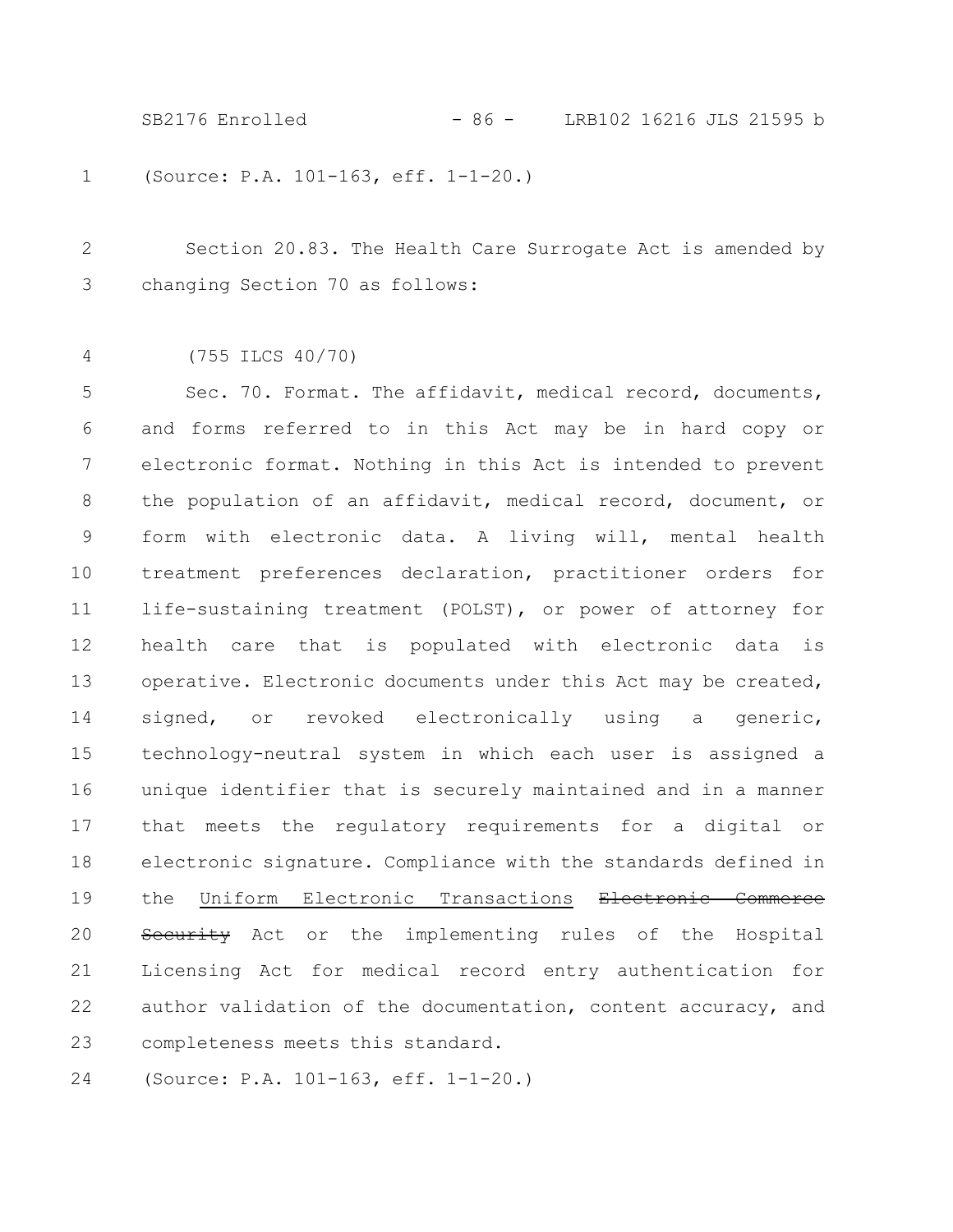Section 20.84. The Mental Health Treatment Preference Declaration Act is amended by changing Sections 20 and 50 as follows: 1 2 3

(755 ILCS 43/20) 4

Sec. 20. Signatures required. 5

(a) A declaration is effective only if it is signed by the principal, and 2 competent adult witnesses. The witnesses must attest that the principal is known to them, signed the declaration in their presence and appears to be of sound mind and not under duress, fraud or undue influence. Persons specified in Section 65 of this Act may not act as witnesses. 6 7 8 9 10 11

(b) The signature and execution requirements set forth in this Act are satisfied by: (i) written signatures or initials; or (ii) electronic signatures or computer-generated signature codes. Electronic documents under this Act may be created, signed, or revoked electronically using a generic, technology-neutral system in which each user is assigned a unique identifier that is securely maintained and in a manner that meets the regulatory requirements for a digital or electronic signature. Compliance with the standards defined in the Uniform Electronic Transactions Electronic Commerce Security Act or the implementing rules of the Hospital Licensing Act for medical record entry authentication for author validation of the documentation, content accuracy, and 12 13 14 15 16 17 18 19 20 21 22 23 24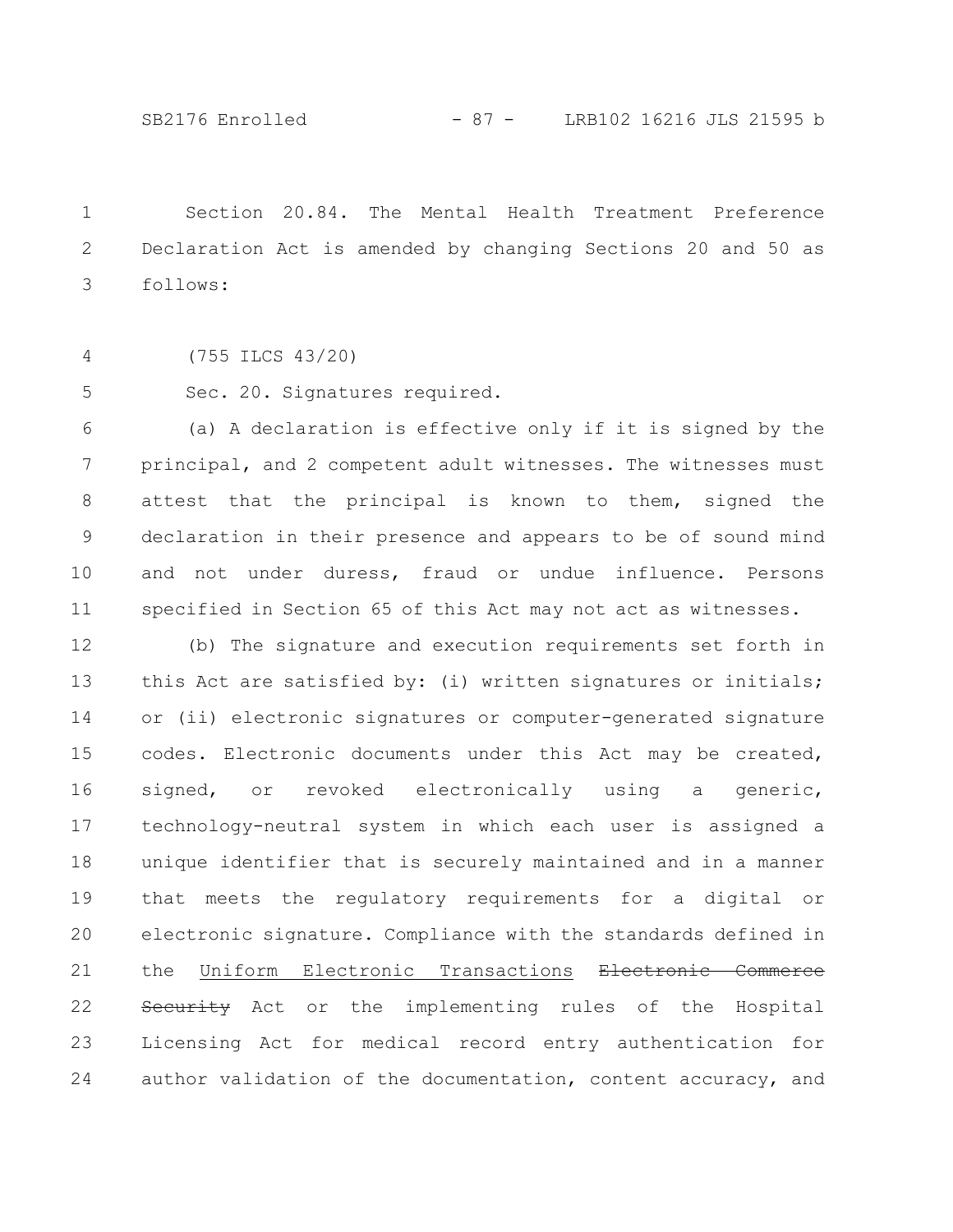SB2176 Enrolled - 88 - LRB102 16216 JLS 21595 b

- completeness meets this standard. 1
- (Source: P.A. 101-163, eff. 1-1-20.) 2
- (755 ILCS 43/50) 3

Sec. 50. Revocation. A declaration may be revoked in whole or in part by written statement at any time by the principal if the principal is not incapable, regardless of whether the written revocation is in an electronic or hard copy format. A written statement of revocation is effective when signed by the principal and a physician and the principal delivers the revocation to the attending physician. An electronic declaration may be revoked electronically using a generic, technology-neutral system in which each user is assigned a unique identifier that is securely maintained and in a manner that meets the regulatory requirements for a digital or electronic signature. Compliance with the standards defined in the Uniform Electronic Transactions Electronic Commerce Security Act or the implementing rules of the Hospital Licensing Act for medical record entry authentication for author validation of the documentation, content accuracy, and completeness meets this standard. The attending physician shall note the revocation as part of the principal's medical record. 4 5 6 7 8 9 10 11 12 13 14 15 16 17 18 19 20 21 22

(Source: P.A. 101-163, eff. 1-1-20.) 23

24

Section 20.85. The Illinois Power of Attorney Act is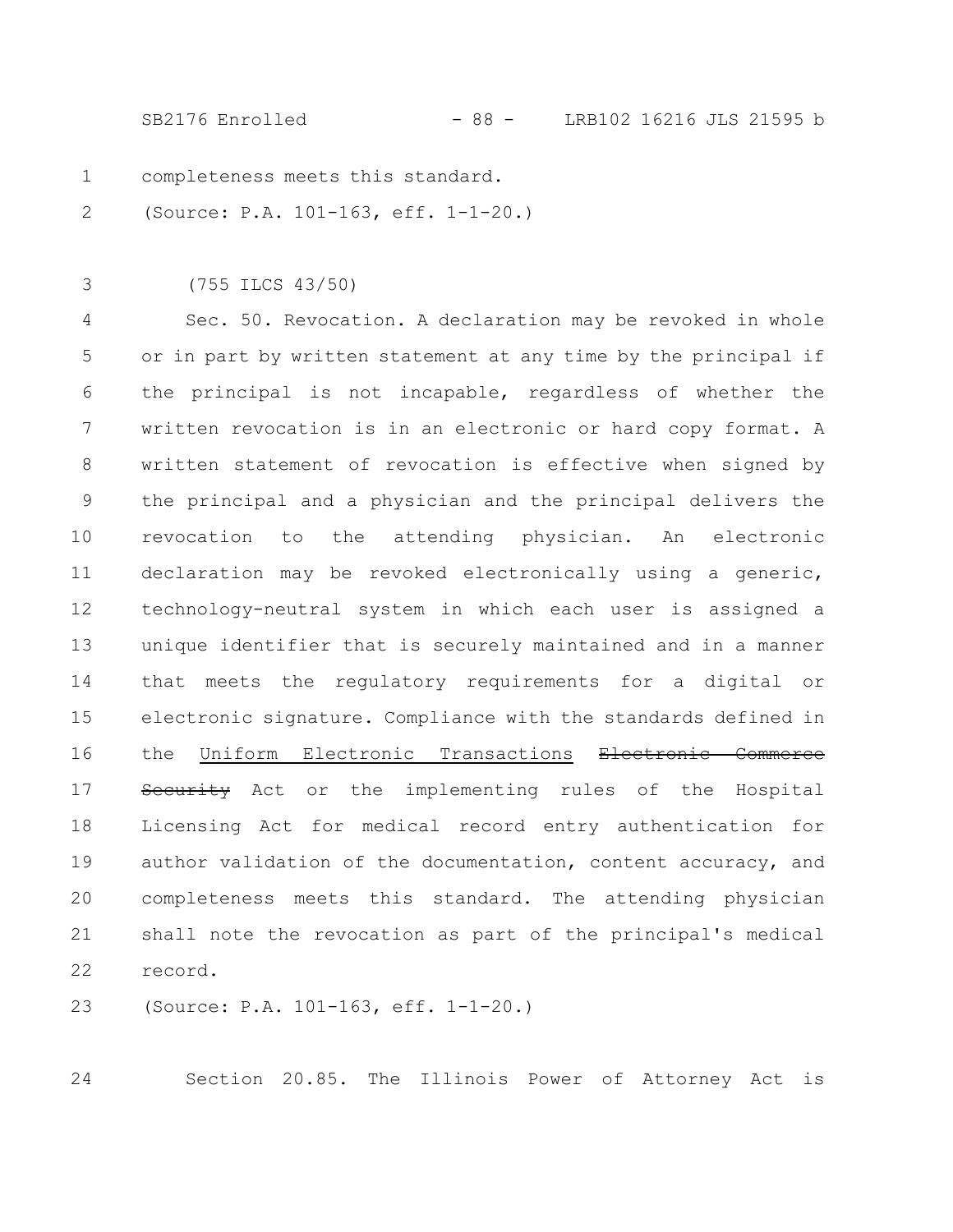SB2176 Enrolled - 89 - LRB102 16216 JLS 21595 b

1

amended by changing Sections 4-6 and 4-10 as follows:

(755 ILCS 45/4-6) (from Ch. 110 1/2, par. 804-6) Sec. 4-6. Revocation and amendment of health care agencies. 2 3 4

(a) Every health care agency may be revoked by the principal at any time, without regard to the principal's mental or physical condition, by any of the following methods: 5 6 7

1. By being obliterated, burnt, torn or otherwise destroyed or defaced in a manner indicating intention to revoke; 8 9 10

2. By a written revocation of the agency signed and dated by the principal or person acting at the direction of the principal, regardless of whether the written revocation is in an electronic or hard copy format; 11 12 13 14

3. By an oral or any other expression of the intent to revoke the agency in the presence of a witness 18 years of age or older who signs and dates a writing confirming that such expression of intent was made; or 15 16 17 18

4. For an electronic health care agency, by deleting in a manner indicating the intention to revoke. An electronic health care agency may be revoked electronically using a generic, technology-neutral system in which each user is assigned a unique identifier that is securely maintained and in a manner that meets the regulatory requirements for a digital or electronic 19 20 21 22 23 24 25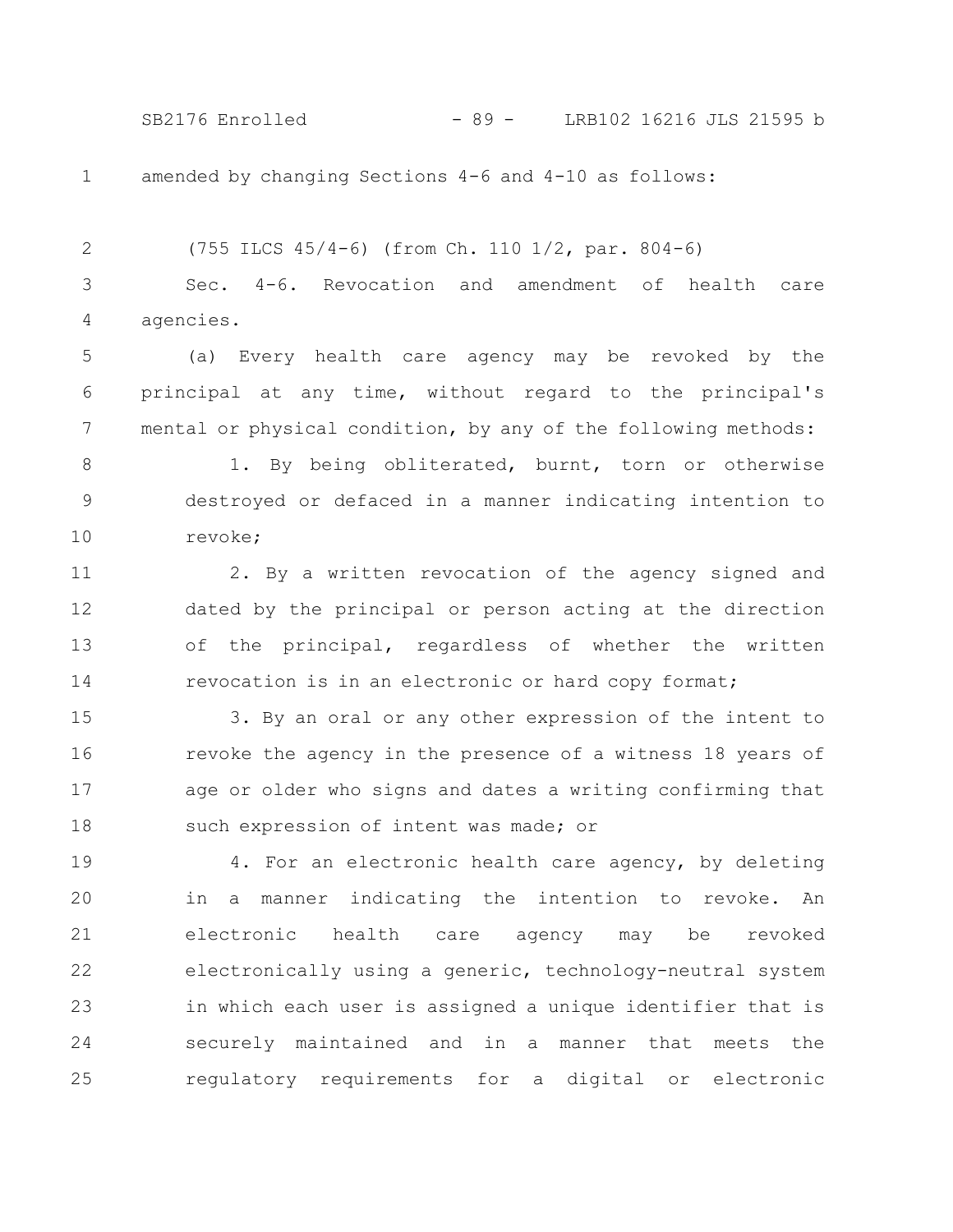SB2176 Enrolled - 90 - LRB102 16216 JLS 21595 b

signature. Compliance with the standards defined in the Uniform Electronic Transactions Electronic Commerce Security Act or the implementing rules of the Hospital Licensing Act for medical record entry authentication for author validation of the documentation, content accuracy, and completeness meets this standard. 1 2 3 4 5 6

(b) Every health care agency may be amended at any time by a written amendment signed and dated by the principal or person acting at the direction of the principal. 7 8 9

(c) Any person, other than the agent, to whom a revocation or amendment is communicated or delivered shall make all reasonable efforts to inform the agent of that fact as promptly as possible. 10 11 12 13

(Source: P.A. 101-163, eff. 1-1-20.) 14

(755 ILCS 45/4-10) (from Ch. 110 1/2, par. 804-10) 15

Sec. 4-10. Statutory short form power of attorney for health care. 16 17

(a) The form prescribed in this Section (sometimes also referred to in this Act as the "statutory health care power") may be used to grant an agent powers with respect to the principal's own health care; but the statutory health care power is not intended to be exclusive nor to cover delegation of a parent's power to control the health care of a minor child, and no provision of this Article shall be construed to invalidate or bar use by the principal of any other or 18 19 20 21 22 23 24 25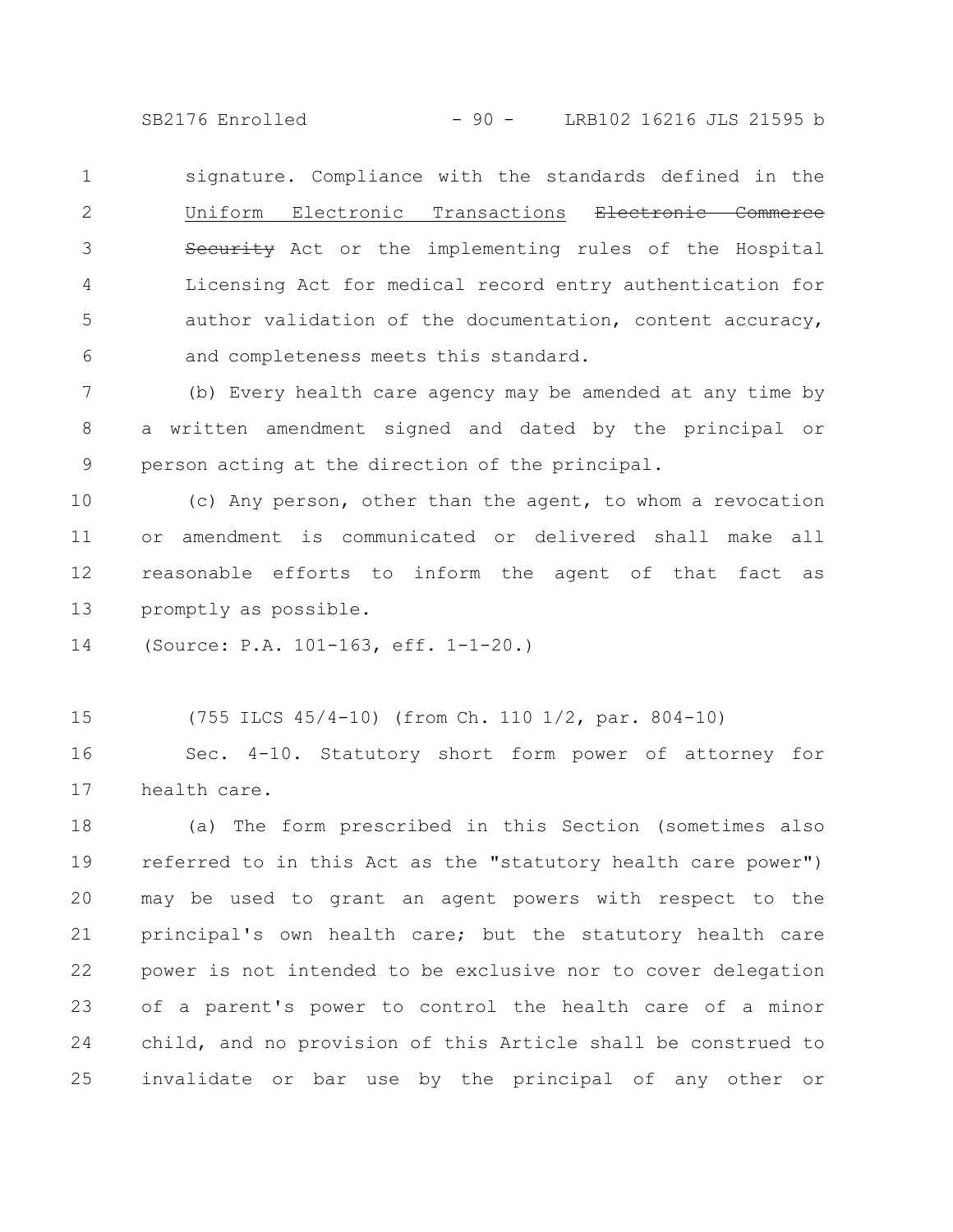SB2176 Enrolled - 91 - LRB102 16216 JLS 21595 b

different form of power of attorney for health care. Nonstatutory health care powers must be executed by the principal, designate the agent and the agent's powers, and comply with the limitations in Section 4-5 of this Article, but they need not be witnessed or conform in any other respect to the statutory health care power. 1 2 3 4 5 6

No specific format is required for the statutory health care power of attorney other than the notice must precede the form. The statutory health care power may be included in or combined with any other form of power of attorney governing property or other matters. 7 8 9 10 11

The signature and execution requirements set forth in this Article are satisfied by: (i) written signatures or initials; or (ii) electronic signatures or computer-generated signature codes. Electronic documents under this Act may be created, signed, or revoked electronically using a generic, technology-neutral system in which each user is assigned a unique identifier that is securely maintained and in a manner that meets the regulatory requirements for a digital or electronic signature. Compliance with the standards defined in the Uniform Electronic Transactions Electronic Commerce Security Act or the implementing rules of the Hospital Licensing Act for medical record entry authentication for author validation of the documentation, content accuracy, and completeness meets this standard. 12 13 14 15 16 17 18 19 20 21 22 23 24 25

26

(b) The Illinois Statutory Short Form Power of Attorney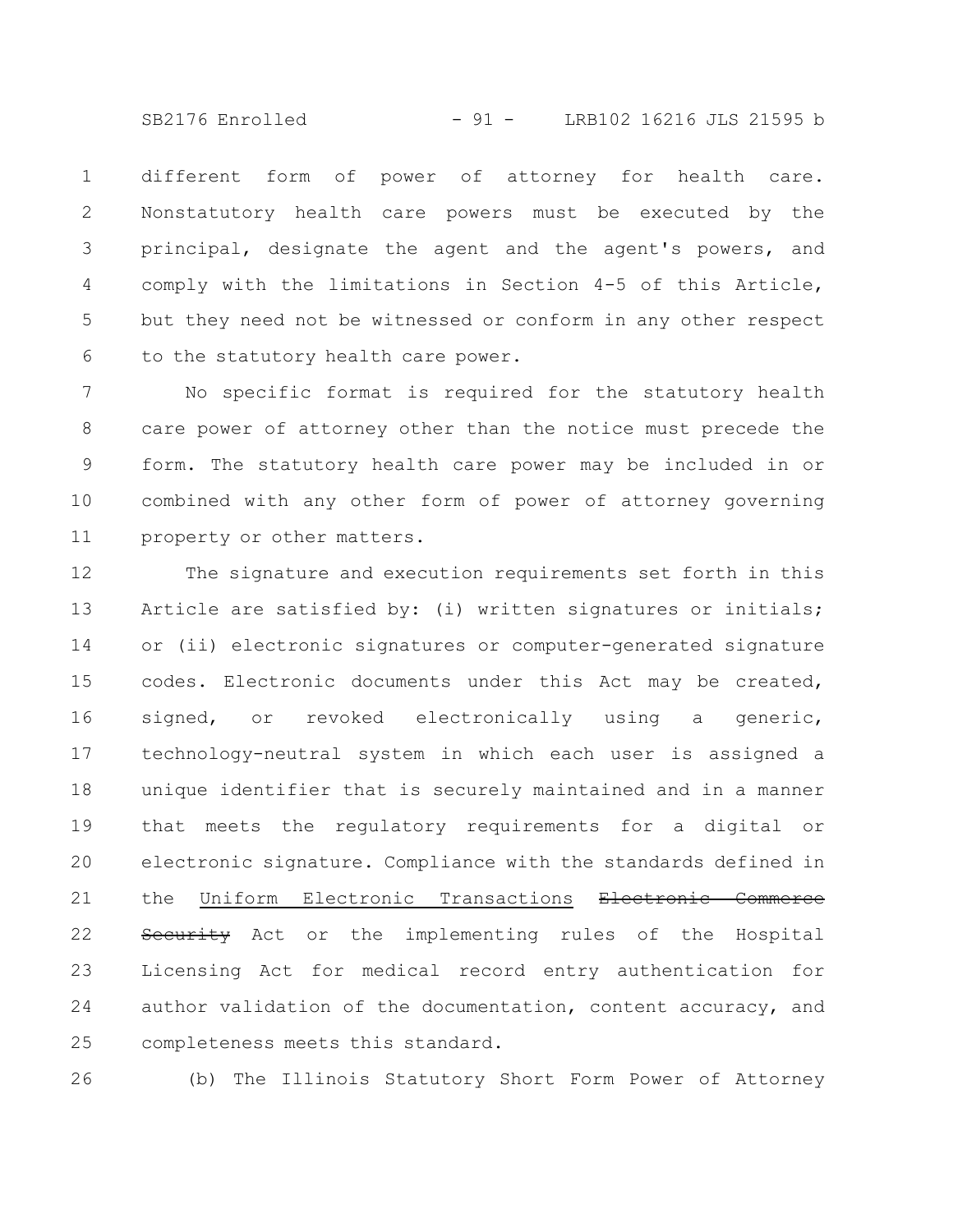SB2176 Enrolled - 92 - LRB102 16216 JLS 21595 b

1

2

3

for Health Care shall be substantially as follows:

# NOTICE TO THE INDIVIDUAL SIGNING

### THE POWER OF ATTORNEY FOR HEALTH CARE

No one can predict when a serious illness or accident might occur. When it does, you may need someone else to speak or make health care decisions for you. If you plan now, you can increase the chances that the medical treatment you get will be the treatment you want. 4 5 6 7 8

In Illinois, you can choose someone to be your "health care agent". Your agent is the person you trust to make health care decisions for you if you are unable or do not want to make them yourself. These decisions should be based on your personal values and wishes. 9 10 11 12 13

It is important to put your choice of agent in writing. The written form is often called an "advance directive". You may use this form or another form, as long as it meets the legal requirements of Illinois. There are many written and on-line resources to guide you and your loved ones in having a conversation about these issues. You may find it helpful to look at these resources while thinking about and discussing your advance directive. 14 15 16 17 18 19 20 21

| 22 |  |  |                            | WHAT ARE THE THINGS I WANT MY |                                                  |
|----|--|--|----------------------------|-------------------------------|--------------------------------------------------|
| 23 |  |  | HEALTH CARE AGENT TO KNOW? |                               |                                                  |
| 24 |  |  |                            |                               | The selection of your agent should be considered |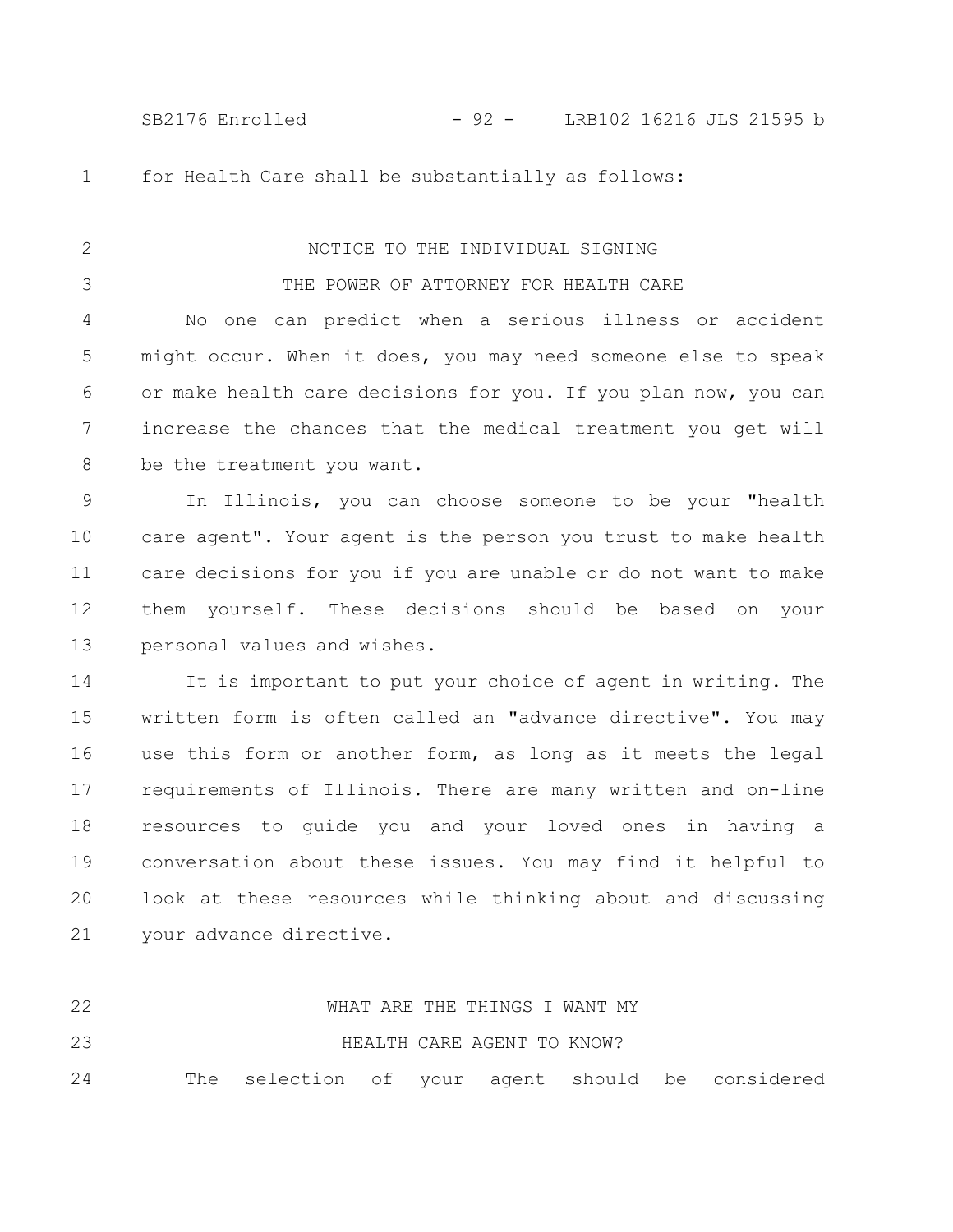SB2176 Enrolled - 93 - LRB102 16216 JLS 21595 b

carefully, as your agent will have the ultimate decision-making authority once this document goes into effect, in most instances after you are no longer able to make your own decisions. While the goal is for your agent to make decisions in keeping with your preferences and in the majority of circumstances that is what happens, please know that the law does allow your agent to make decisions to direct or refuse health care interventions or withdraw treatment. Your agent will need to think about conversations you have had, your personality, and how you handled important health care issues in the past. Therefore, it is important to talk with your agent and your family about such things as: 1 2 3 4 5 6 7 8 9 10 11 12

13

26

(i) What is most important to you in your life?

(ii) How important is it to you to avoid pain and suffering? 14 15

(iii) If you had to choose, is it more important to you to live as long as possible, or to avoid prolonged suffering or disability? 16 17 18

(iv) Would you rather be at home or in a hospital for the last days or weeks of your life? 19 20

(v) Do you have religious, spiritual, or cultural beliefs that you want your agent and others to consider? 21 22

(vi) Do you wish to make a significant contribution to medical science after your death through organ or whole body donation? 23 24 25

(vii) Do you have an existing advance directive, such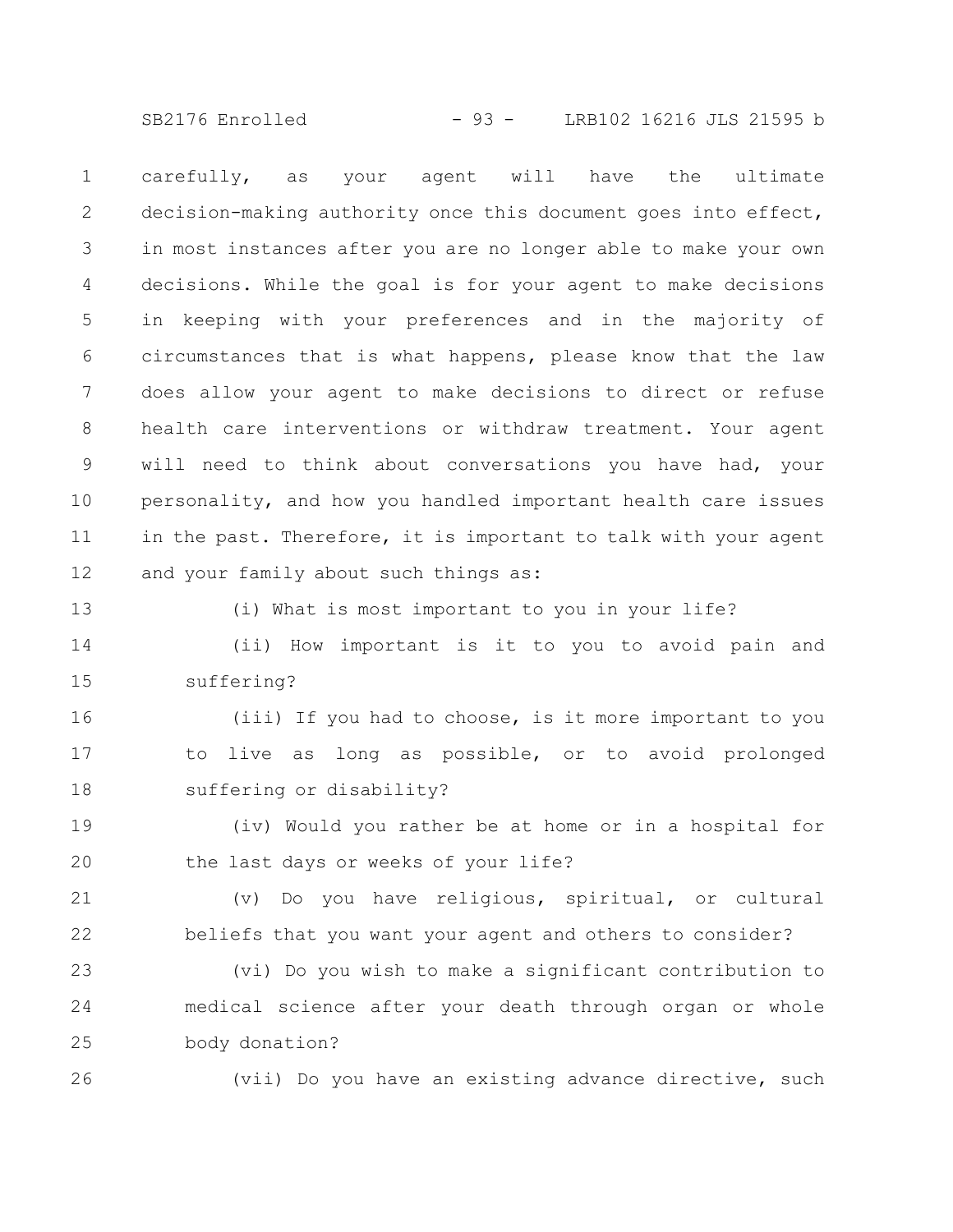SB2176 Enrolled - 94 - LRB102 16216 JLS 21595 b

as a living will, that contains your specific wishes about health care that is only delaying your death? If you have another advance directive, make sure to discuss with your agent the directive and the treatment decisions contained within that outline your preferences. Make sure that your agent agrees to honor the wishes expressed in your advance directive. 1 2 3 4 5 6 7

8

### WHAT KIND OF DECISIONS CAN MY AGENT MAKE?

If there is ever a period of time when your physician determines that you cannot make your own health care decisions, or if you do not want to make your own decisions, some of the decisions your agent could make are to: 9 10 11 12

(i) talk with physicians and other health care providers about your condition. 13 14

(ii) see medical records and approve who else can see them. 15 16

(iii) give permission for medical tests, medicines, surgery, or other treatments. 17 18

(iv) choose where you receive care and which physicians and others provide it. 19 20

(v) decide to accept, withdraw, or decline treatments designed to keep you alive if you are near death or not likely to recover. You may choose to include guidelines and/or restrictions to your agent's authority. 21 22 23 24

25

(vi) agree or decline to donate your organs or your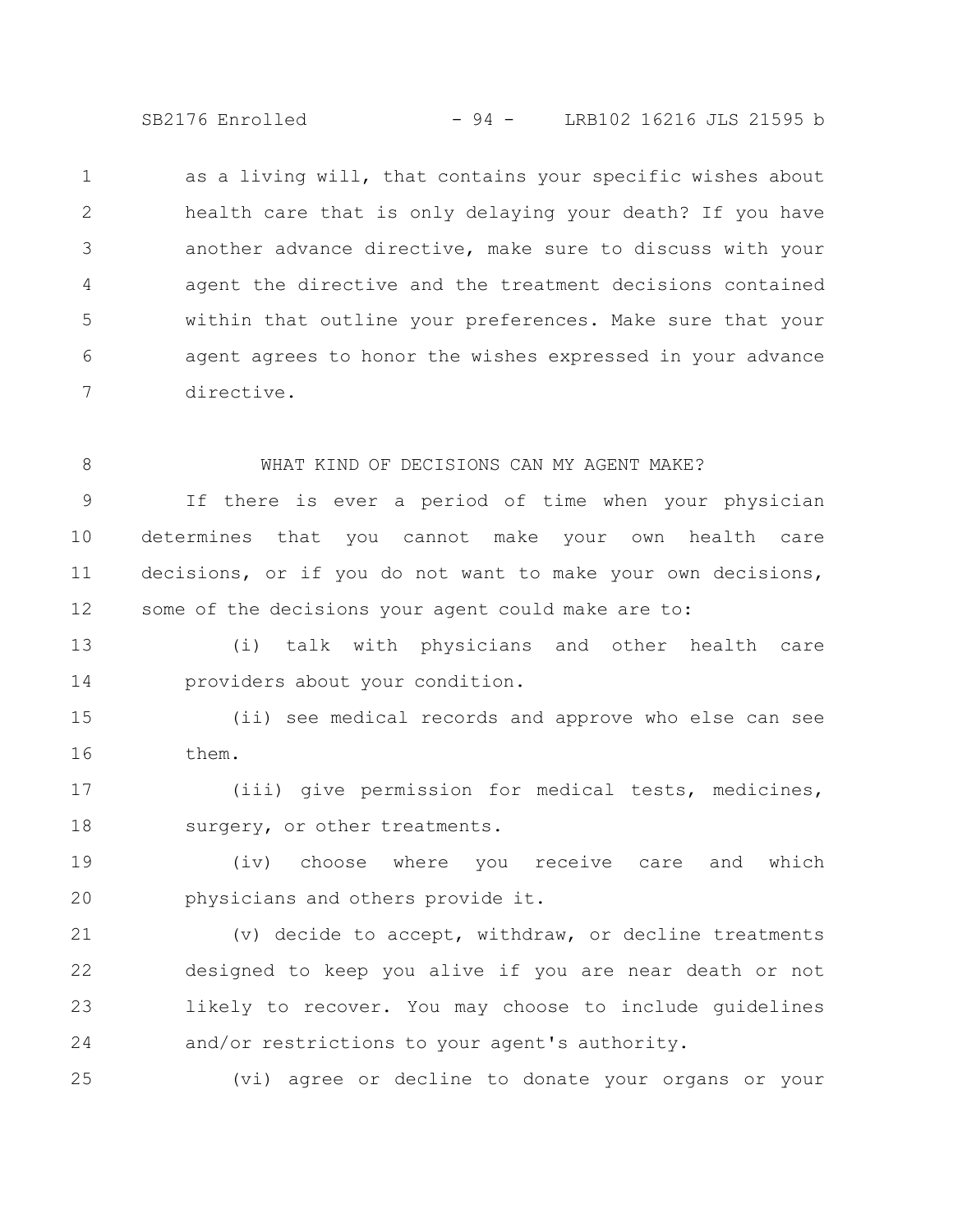SB2176 Enrolled - 95 - LRB102 16216 JLS 21595 b

whole body if you have not already made this decision yourself. This could include donation for transplant, research, and/or education. You should let your agent know whether you are registered as a donor in the First Person Consent registry maintained by the Illinois Secretary of State or whether you have agreed to donate your whole body for medical research and/or education. 1 2 3 4 5 6 7

(vii) decide what to do with your remains after you have died, if you have not already made plans. 8 9

(viii) talk with your other loved ones to help come to a decision (but your designated agent will have the final say over your other loved ones). 10 11 12

Your agent is not automatically responsible for your health care expenses. 13 14

15

#### WHOM SHOULD I CHOOSE TO BE MY HEALTH CARE AGENT?

You can pick a family member, but you do not have to. Your agent will have the responsibility to make medical treatment decisions, even if other people close to you might urge a different decision. The selection of your agent should be done carefully, as he or she will have ultimate decision-making authority for your treatment decisions once you are no longer able to voice your preferences. Choose a family member, friend, or other person who: 16 17 18 19 20 21 22 23

24

(i) is at least 18 years old;

(ii) knows you well; 25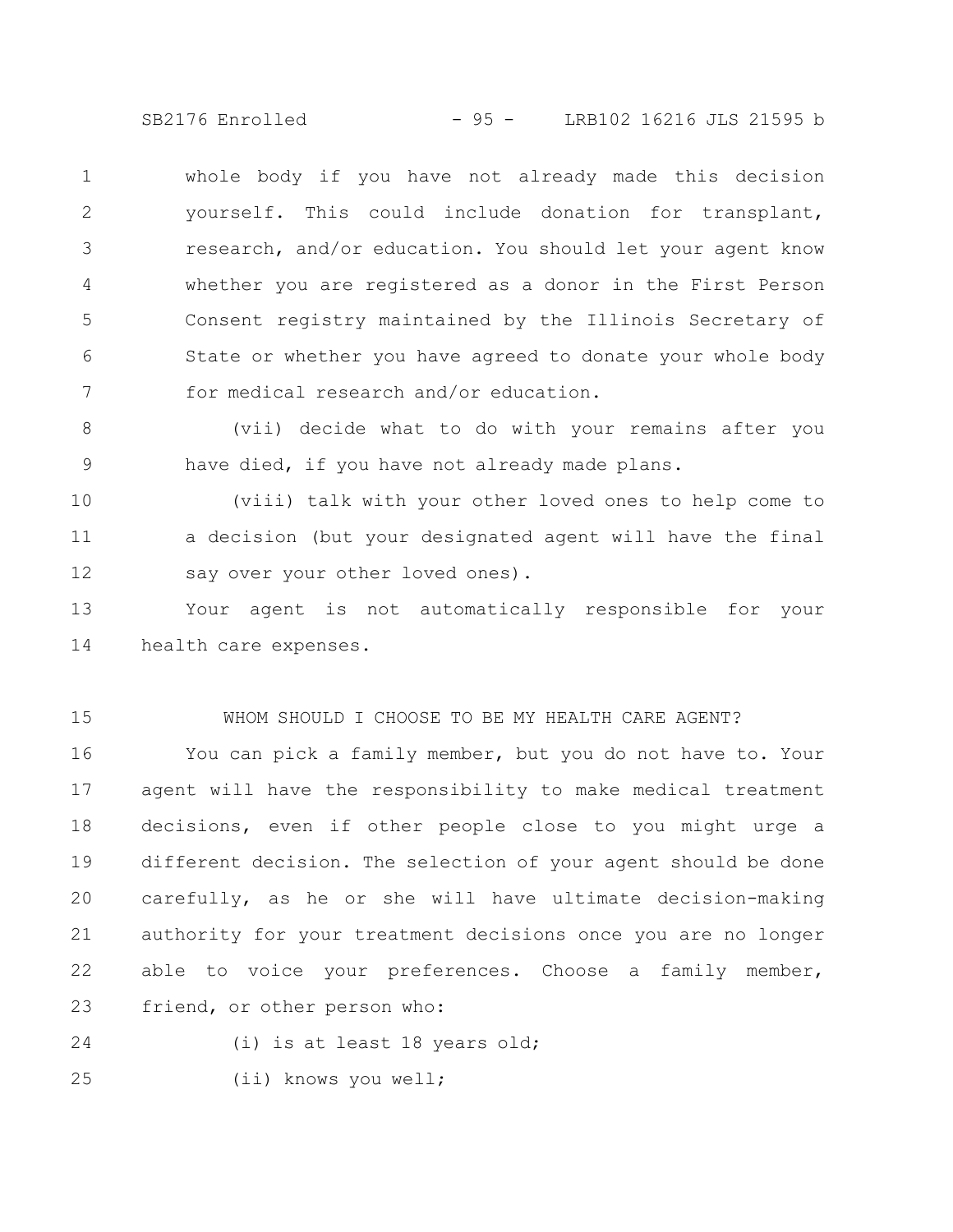SB2176 Enrolled - 96 - LRB102 16216 JLS 21595 b

(iii) you trust to do what is best for you and is willing to carry out your wishes, even if he or she may not agree with your wishes; 1 2 3

(iv) would be comfortable talking with and questioning your physicians and other health care providers; 4 5

(v) would not be too upset to carry out your wishes if you became very sick; and 6 7

(vi) can be there for you when you need it and is willing to accept this important role. 8 9

10

11

# WHAT IF MY AGENT IS NOT AVAILABLE OR IS

## UNWILLING TO MAKE DECISIONS FOR ME?

If the person who is your first choice is unable to carry out this role, then the second agent you chose will make the decisions; if your second agent is not available, then the third agent you chose will make the decisions. The second and third agents are called your successor agents and they function as back-up agents to your first choice agent and may act only one at a time and in the order you list them. 12 13 14 15 16 17 18

19

# WHAT WILL HAPPEN IF I DO NOT

CHOOSE A HEALTH CARE AGENT? 20

If you become unable to make your own health care decisions and have not named an agent in writing, your physician and other health care providers will ask a family member, friend, or guardian to make decisions for you. In 21 22 23 24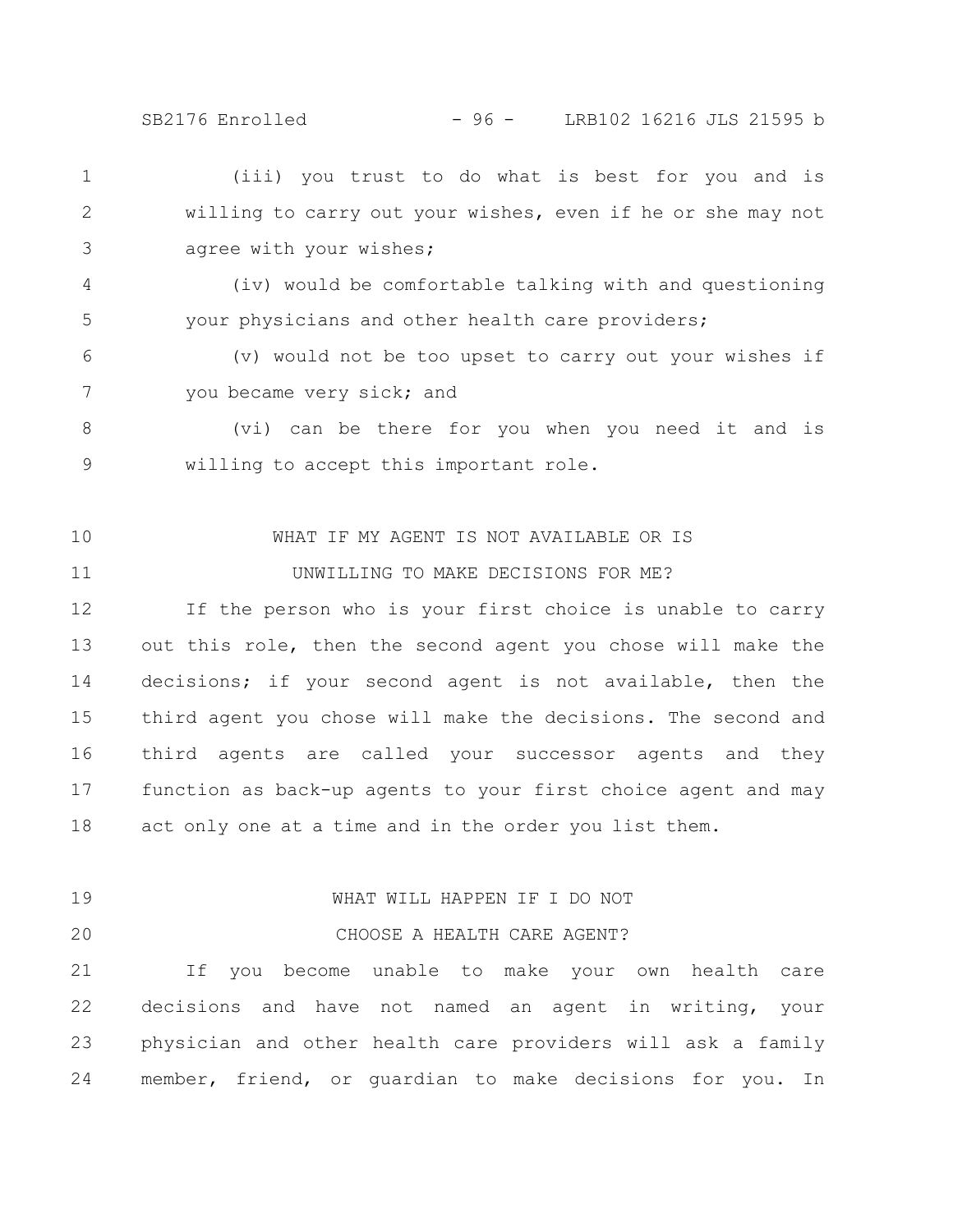SB2176 Enrolled - 97 - LRB102 16216 JLS 21595 b

Illinois, a law directs which of these individuals will be consulted. In that law, each of these individuals is called a "surrogate". 1 2 3

There are reasons why you may want to name an agent rather than rely on a surrogate: 4 5

(i) The person or people listed by this law may not be who you would want to make decisions for you. 6 7

(ii) Some family members or friends might not be able or willing to make decisions as you would want them to. 8 9

(iii) Family members and friends may disagree with one another about the best decisions. 10 11

(iv) Under some circumstances, a surrogate may not be able to make the same kinds of decisions that an agent can make. 12 13 14

15

16

### WHAT IF THERE IS NO ONE AVAILABLE

## WHOM I TRUST TO BE MY AGENT?

In this situation, it is especially important to talk to your physician and other health care providers and create written guidance about what you want or do not want, in case you are ever critically ill and cannot express your own wishes. You can complete a living will. You can also write your wishes down and/or discuss them with your physician or other health care provider and ask him or her to write it down in your chart. You might also want to use written or on-line resources to guide you through this process. 17 18 19 20 21 22 23 24 25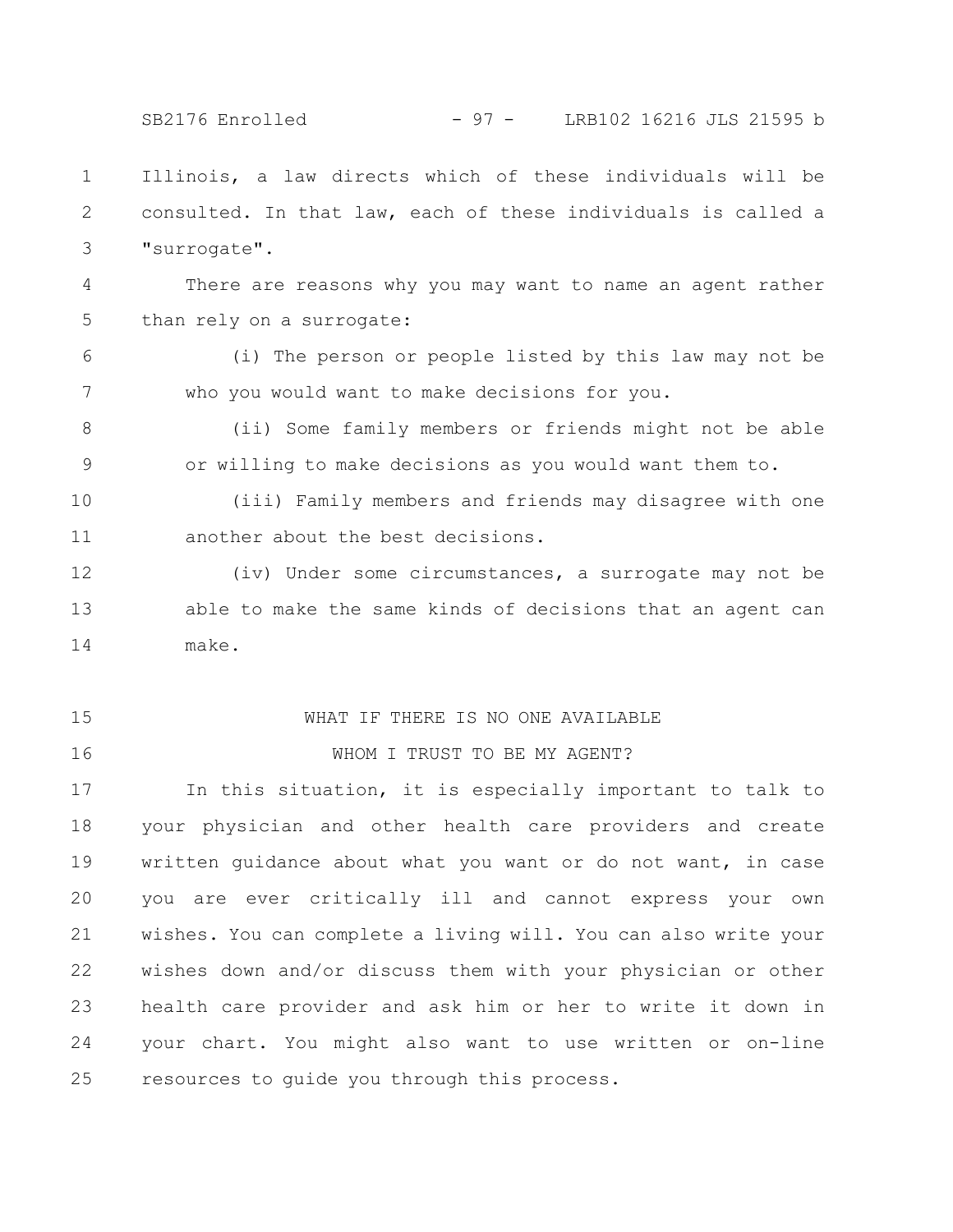21

WHAT DO I DO WITH THIS FORM ONCE I COMPLETE IT? Follow these instructions after you have completed the form: (i) Sign the form in front of a witness. See the form for a list of who can and cannot witness it. (ii) Ask the witness to sign it, too. (iii) There is no need to have the form notarized. (iv) Give a copy to your agent and to each of your successor agents. (v) Give another copy to your physician. (vi) Take a copy with you when you go to the hospital. (vii) Show it to your family and friends and others who care for you. WHAT IF I CHANGE MY MIND? You may change your mind at any time. If you do, tell 1 2 3  $\Delta$ 5 6 7 8 9 10 11 12 13 14 15

someone who is at least 18 years old that you have changed your mind, and/or destroy your document and any copies. If you wish, fill out a new form and make sure everyone you gave the old form to has a copy of the new one, including, but not limited to, your agents and your physicians. 16 17 18 19 20

In the event you do not want to use the Illinois statutory form provided here, any document you complete must be executed 22 23

WHAT IF I DO NOT WANT TO USE THIS FORM?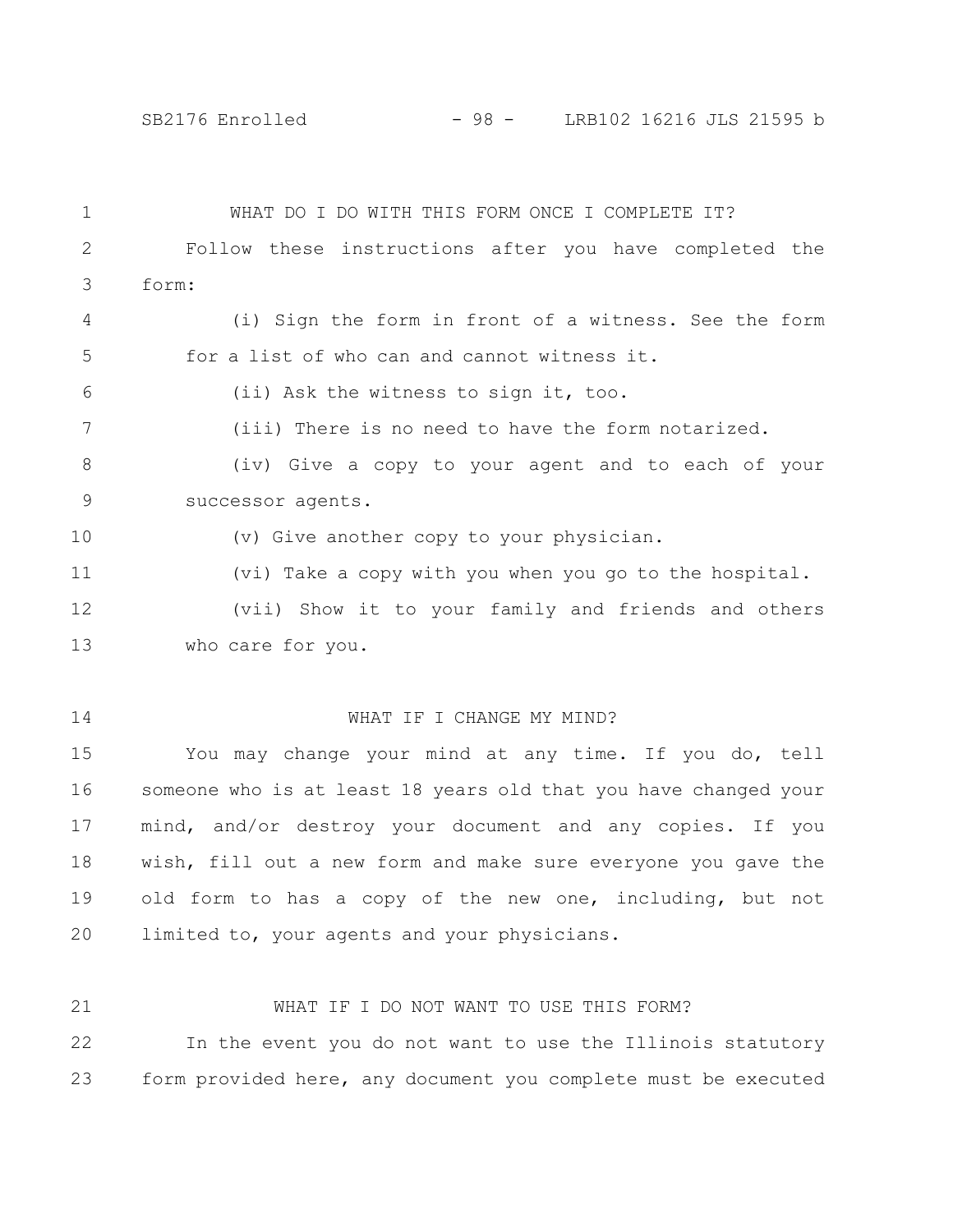SB2176 Enrolled - 99 - LRB102 16216 JLS 21595 b

by you, designate an agent who is over 18 years of age and not prohibited from serving as your agent, and state the agent's powers, but it need not be witnessed or conform in any other respect to the statutory health care power. 1 2 3 4

If you have questions about the use of any form, you may want to consult your physician, other health care provider, and/or an attorney. 5 6 7

MY POWER OF ATTORNEY FOR HEALTH CARE 8

THIS POWER OF ATTORNEY REVOKES ALL PREVIOUS POWERS OF ATTORNEY FOR HEALTH CARE. (You must sign this form and a witness must also sign it before it is valid) 9 10 11

My name (Print your full name): ............................... My address:.................................................. 12 13

I WANT THE FOLLOWING PERSON TO BE MY HEALTH CARE AGENT 14

(an agent is your personal representative under state and federal law): 15 16

(Agent name) ................................................ (Agent address).............................................. (Agent phone number) ........................................ 17 18 19

(Please check box if applicable) .... If a guardian of my person is to be appointed, I nominate the agent acting under 20 21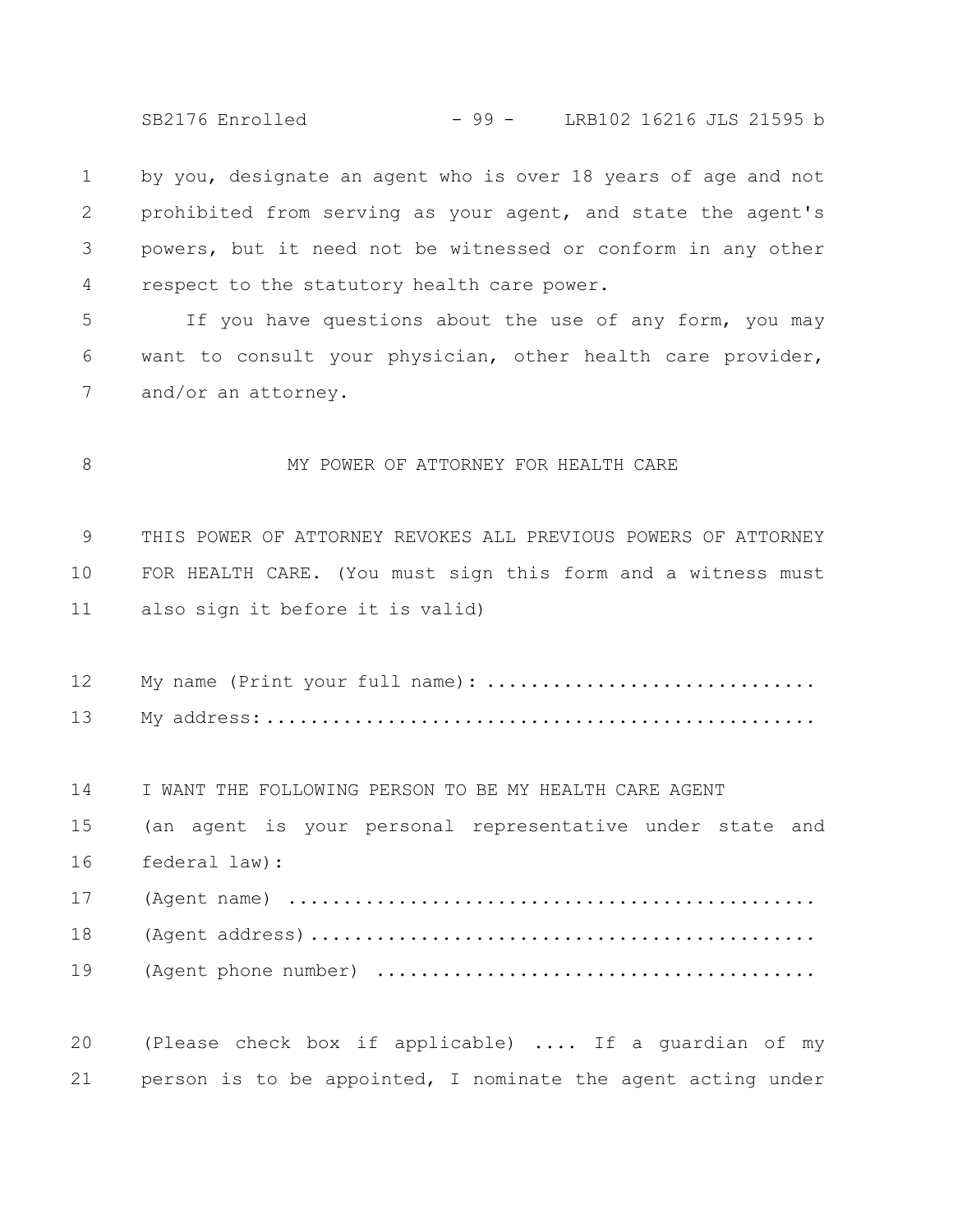SB2176 Enrolled - 100 - LRB102 16216 JLS 21595 b

this power of attorney as guardian. 1

SUCCESSOR HEALTH CARE AGENT(S) (optional): 2

If the agent I selected is unable or does not want to make health care decisions for me, then I request the person(s) I name below to be my successor health care agent(s). Only one person at a time can serve as my agent (add another page if you want to add more successor agent names) : ............................................................ (Successor agent #1 name, address and phone number) ............................................................ (Successor agent #2 name, address and phone number) 3 4 5 6 7 8 9 10 11

MY AGENT CAN MAKE HEALTH CARE DECISIONS FOR ME, INCLUDING: 12

(i) Deciding to accept, withdraw or decline treatment for any physical or mental condition of mine, including life-and-death decisions. 13 14 15

(ii) Agreeing to admit me to or discharge me from any hospital, home, or other institution, including a mental health facility. 16 17 18

(iii) Having complete access to my medical and mental health records, and sharing them with others as needed, including after I die. 19 20 21

(iv) Carrying out the plans I have already made, or, if I have not done so, making decisions about my body or remains, including organ, tissue or whole body donation, 22 23 24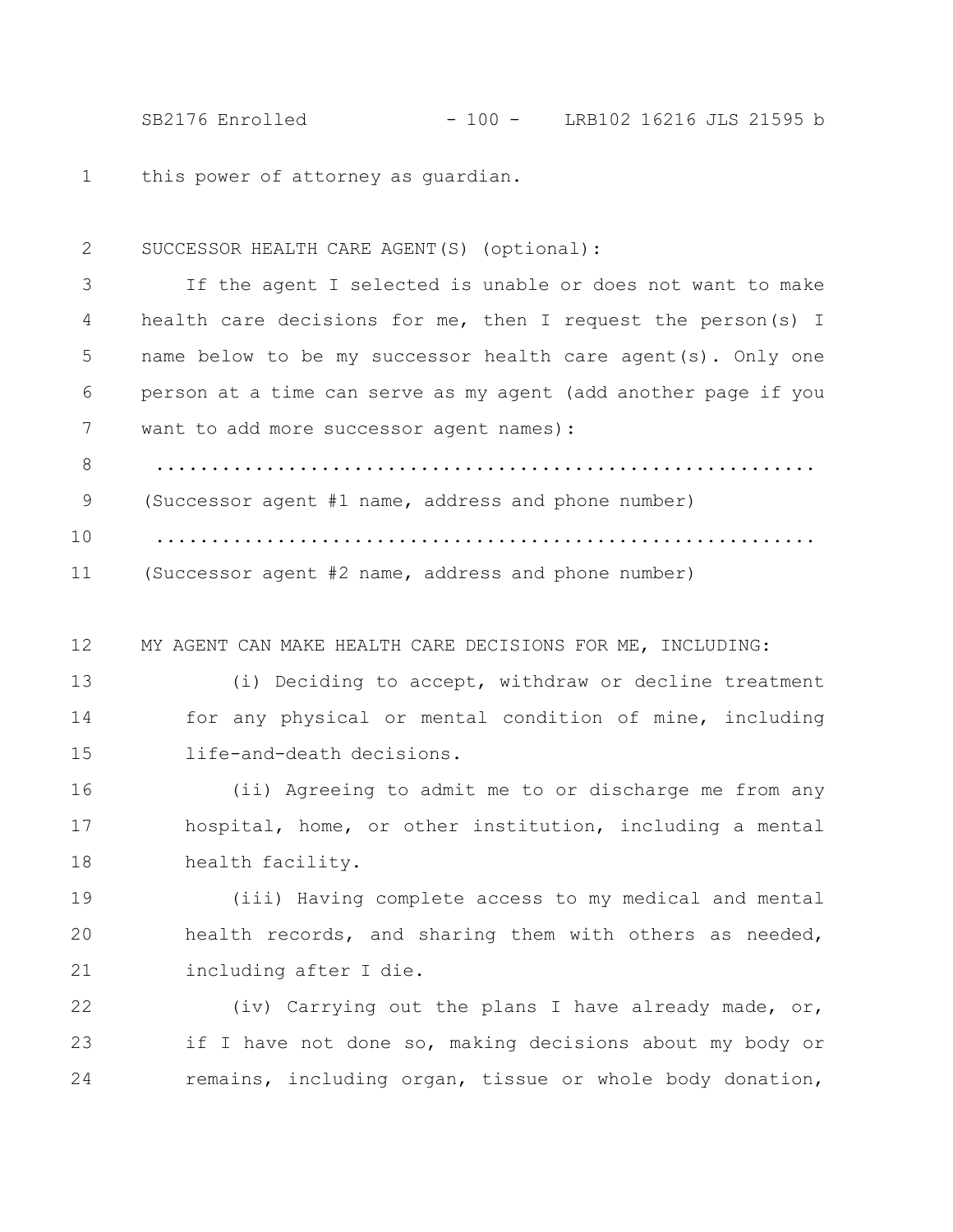SB2176 Enrolled - 101 - LRB102 16216 JLS 21595 b

1

autopsy, cremation, and burial.

The above grant of power is intended to be as broad as possible so that my agent will have the authority to make any decision I could make to obtain or terminate any type of health care, including withdrawal of nutrition and hydration and other life-sustaining measures. 2 3 4 5 6

I AUTHORIZE MY AGENT TO (please check any one box): 7

.... Make decisions for me only when I cannot make them for myself. The physician(s) taking care of me will determine when I lack this ability. 8 9 10

(If no box is checked, then the box above shall be implemented.) OR 11 12

.... Make decisions for me only when I cannot make them for myself. The physician(s) taking care of me will determine when I lack this ability. Starting now, for the purpose of assisting me with my health care plans and decisions, my agent shall have complete access to my medical and mental health records, the authority to share them with others as needed, and the complete ability to communicate with my personal physician(s) and other health care providers, including the ability to require an opinion of my physician as to whether I lack the ability to make decisions for myself. OR 13 14 15 16 17 18 19 20 21 22 23

.... Make decisions for me starting now and continuing after I am no longer able to make them for myself. While I 24 25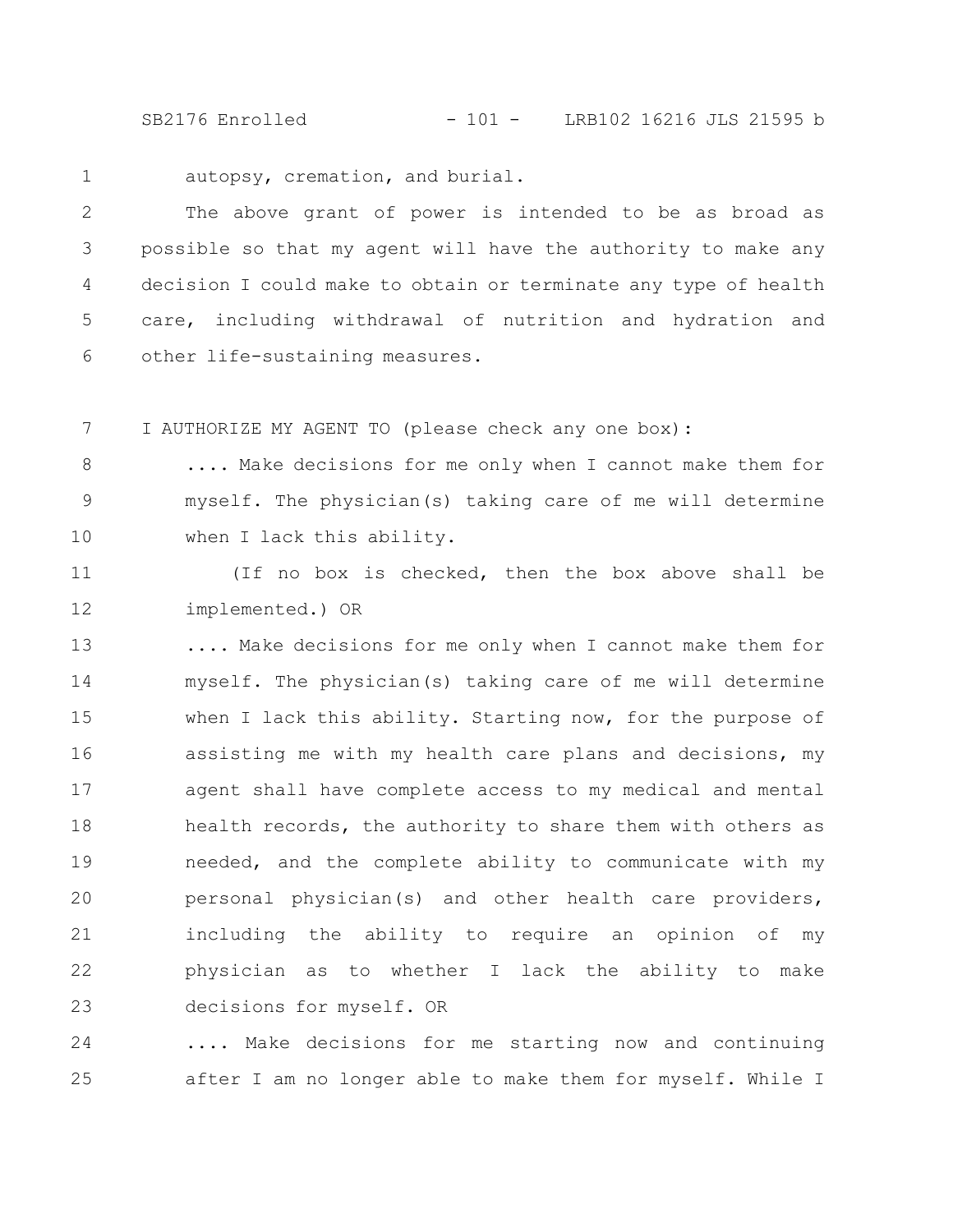SB2176 Enrolled - 102 - LRB102 16216 JLS 21595 b

am still able to make my own decisions, I can still do so if I want to. 1 2

The subject of life-sustaining treatment is of particular importance. Life-sustaining treatments may include tube feedings or fluids through a tube, breathing machines, and CPR. In general, in making decisions concerning life-sustaining treatment, your agent is instructed to consider the relief of suffering, the quality as well as the possible extension of your life, and your previously expressed wishes. Your agent will weigh the burdens versus benefits of proposed treatments in making decisions on your behalf. 3 4 5 6 7 8 9 10 11

Additional statements concerning the withholding or removal of life-sustaining treatment are described below. These can serve as a guide for your agent when making decisions for you. Ask your physician or health care provider if you have any questions about these statements. 12 13 14 15 16

SELECT ONLY ONE STATEMENT BELOW THAT BEST EXPRESSES YOUR WISHES (optional): 17 18

.... The quality of my life is more important than the length of my life. If I am unconscious and my attending physician believes, in accordance with reasonable medical standards, that I will not wake up or recover my ability to think, communicate with my family and friends, and experience my surroundings, I do not want treatments to 19 20 21 22 23 24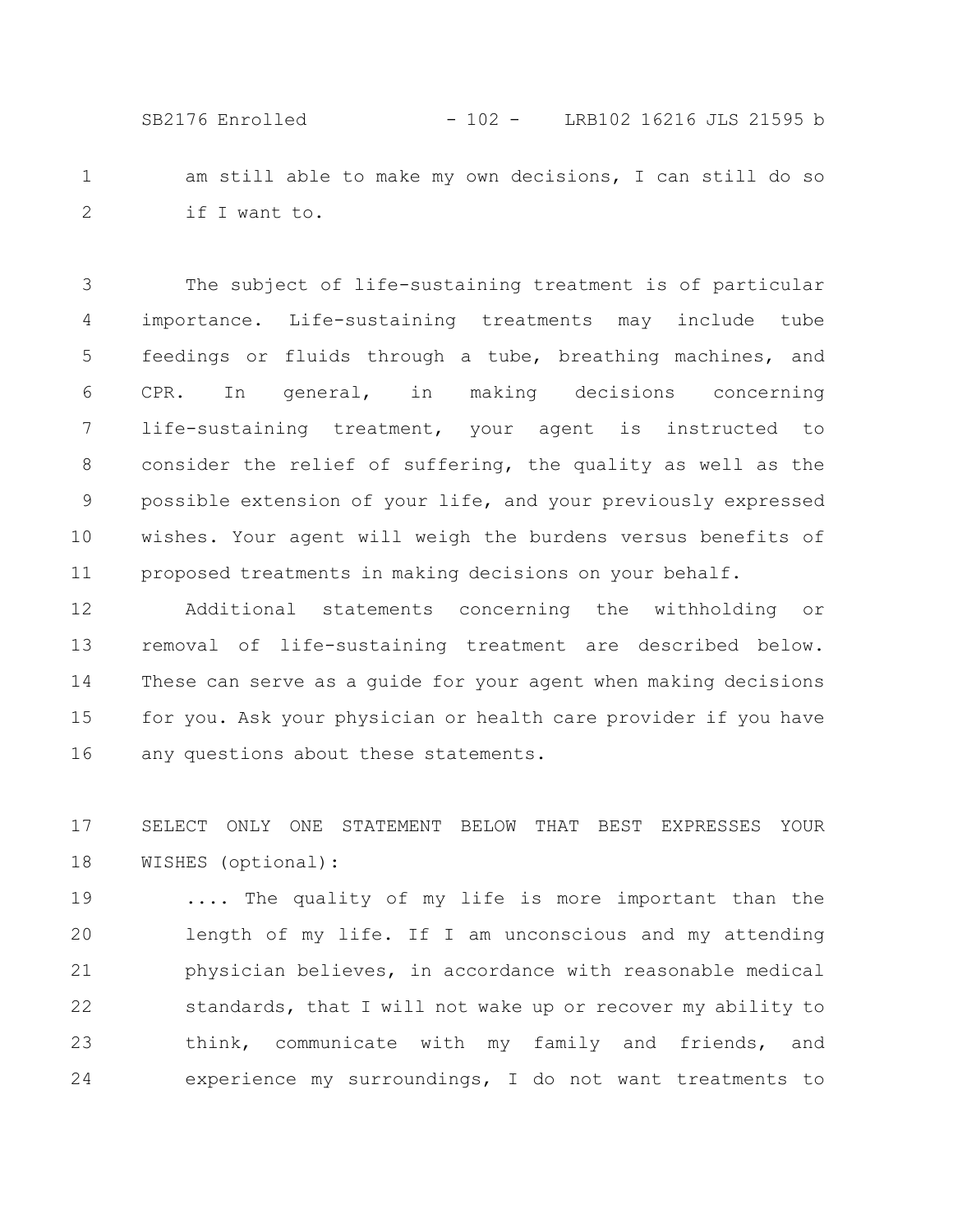SB2176 Enrolled - 103 - LRB102 16216 JLS 21595 b

prolong my life or delay my death, but I do want treatment or care to make me comfortable and to relieve me of pain. .... Staying alive is more important to me, no matter how sick I am, how much I am suffering, the cost of the procedures, or how unlikely my chances for recovery are. I want my life to be prolonged to the greatest extent possible in accordance with reasonable medical standards. 1 2 3 4 5 6 7

SPECIFIC LIMITATIONS TO MY AGENT'S DECISION-MAKING AUTHORITY: 8

The above grant of power is intended to be as broad as possible so that your agent will have the authority to make any decision you could make to obtain or terminate any type of health care. If you wish to limit the scope of your agent's powers or prescribe special rules or limit the power to authorize autopsy or dispose of remains, you may do so specifically in this form. 9 10 11 12 13 14 15

............................................................ ............................................................ 16 17

My signature:................................................ Today's date:................................................ 18 19

HAVE YOUR WITNESS AGREE TO WHAT IS WRITTEN BELOW, AND THEN COMPLETE THE SIGNATURE PORTION: 20 21

I am at least 18 years old. (check one of the options below): 22 23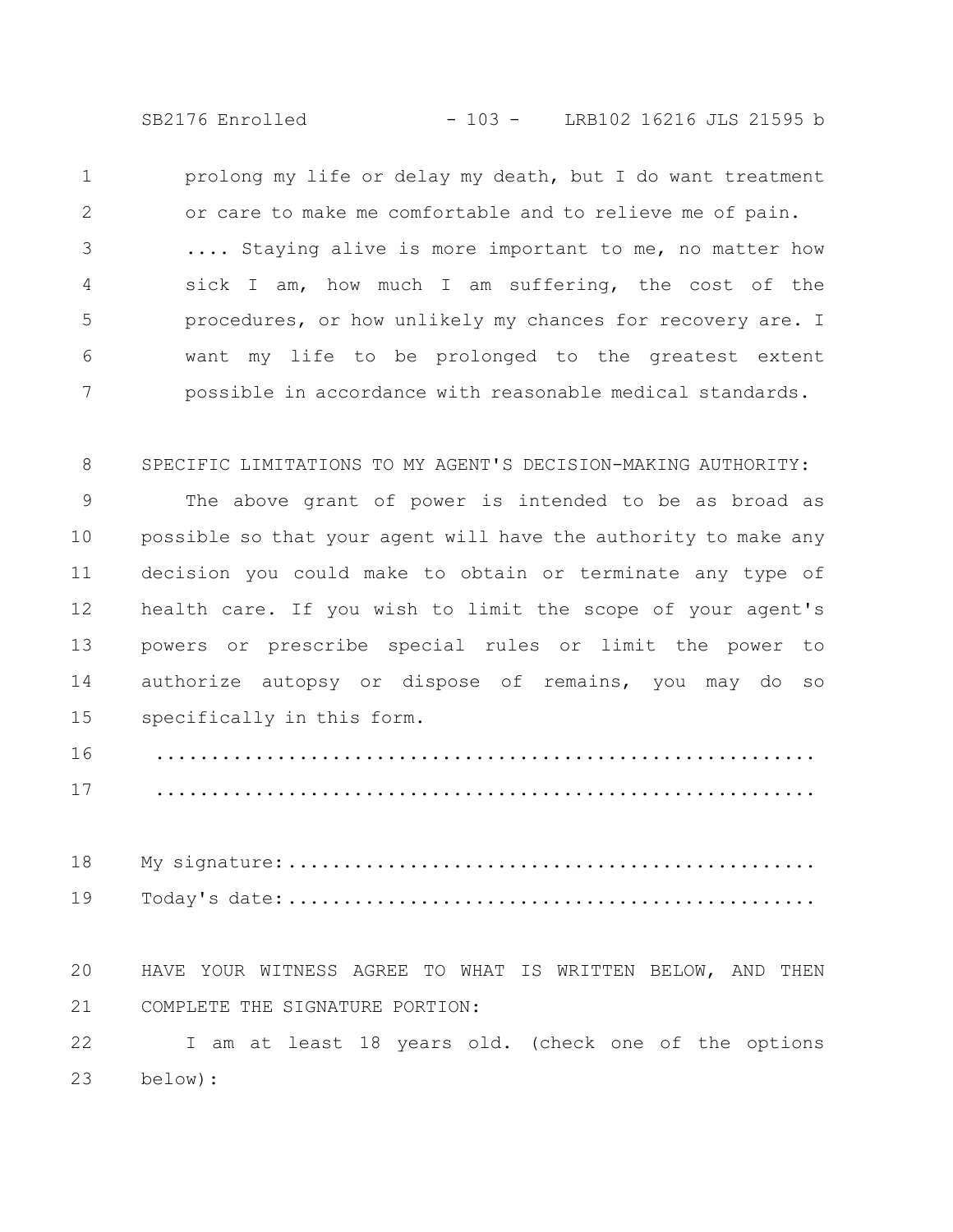SB2176 Enrolled - 104 - LRB102 16216 JLS 21595 b

1

.... I saw the principal sign this document, or

.... the principal told me that the signature or mark on the principal signature line is his or hers. 2 3

I am not the agent or successor agent(s) named in this document. I am not related to the principal, the agent, or the successor agent(s) by blood, marriage, or adoption. I am not the principal's physician, advanced practice registered nurse, dentist, podiatric physician, optometrist, psychologist, or a relative of one of those individuals. I am not an owner or operator (or the relative of an owner or operator) of the health care facility where the principal is a patient or resident. 4 5 6 7 8 9 10 11 12

(c) The statutory short form power of attorney for health care (the "statutory health care power") authorizes the agent to make any and all health care decisions on behalf of the principal which the principal could make if present and under no disability, subject to any limitations on the granted powers that appear on the face of the form, to be exercised in such manner as the agent deems consistent with the intent and desires of the principal. The agent will be under no duty to exercise granted powers or to assume control of or 17 18 19 20 21 22 23 24 25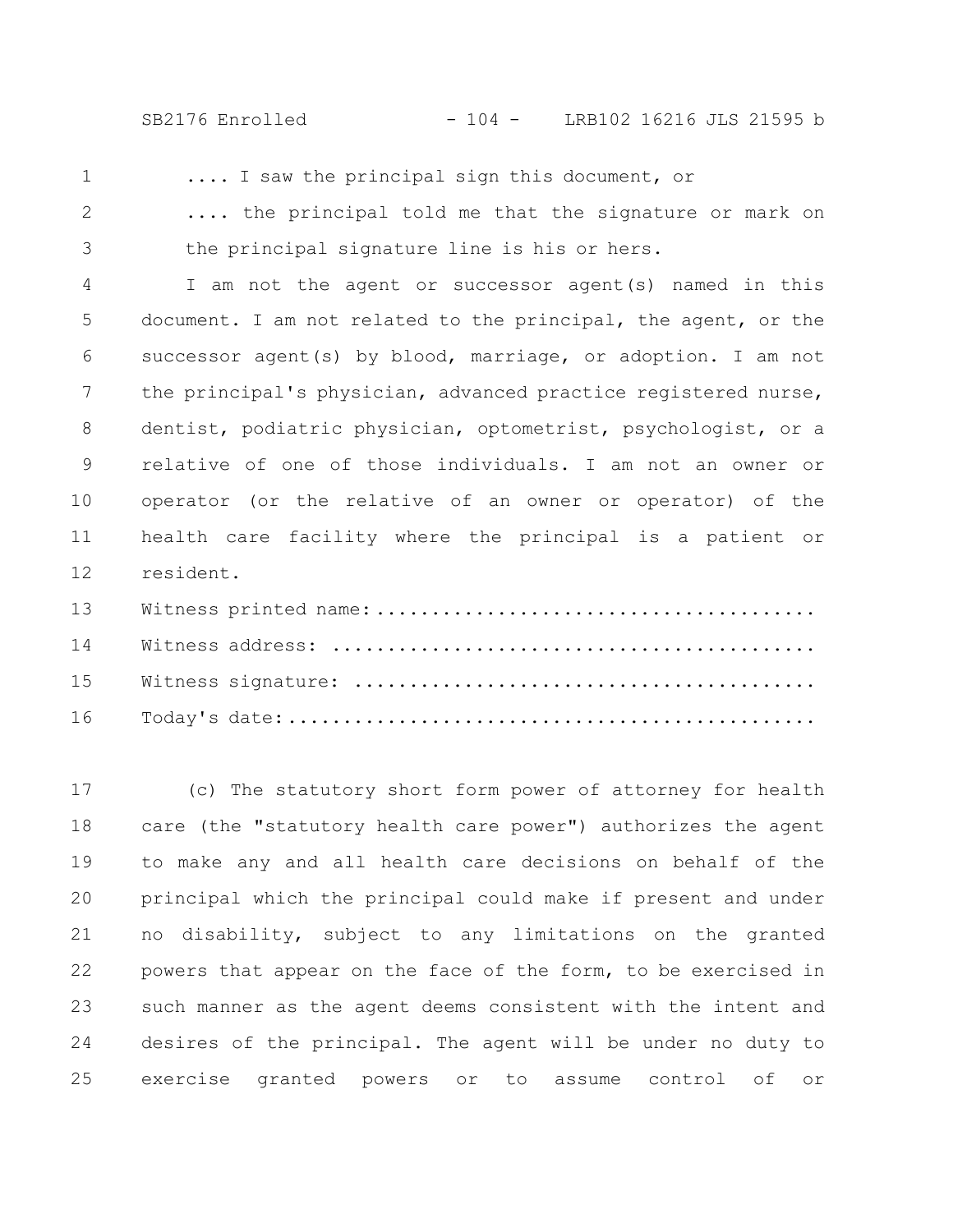SB2176 Enrolled - 105 - LRB102 16216 JLS 21595 b

responsibility for the principal's health care; but when granted powers are exercised, the agent will be required to use due care to act for the benefit of the principal in accordance with the terms of the statutory health care power and will be liable for negligent exercise. The agent may act in person or through others reasonably employed by the agent for that purpose but may not delegate authority to make health care decisions. The agent may sign and deliver all instruments, negotiate and enter into all agreements and do all other acts reasonably necessary to implement the exercise of the powers granted to the agent. Without limiting the generality of the foregoing, the statutory health care power shall include the following powers, subject to any limitations appearing on the face of the form: 1 2 3 4 5 6 7 8 9 10 11 12 13 14

(1) The agent is authorized to give consent to and authorize or refuse, or to withhold or withdraw consent to, any and all types of medical care, treatment or procedures relating to the physical or mental health of the principal, including any medication program, surgical procedures, life-sustaining treatment or provision of food and fluids for the principal. 15 16 17 18 19 20 21

(2) The agent is authorized to admit the principal to or discharge the principal from any and all types of hospitals, institutions, homes, residential or nursing facilities, treatment centers and other health care institutions providing personal care or treatment for any 22 23 24 25 26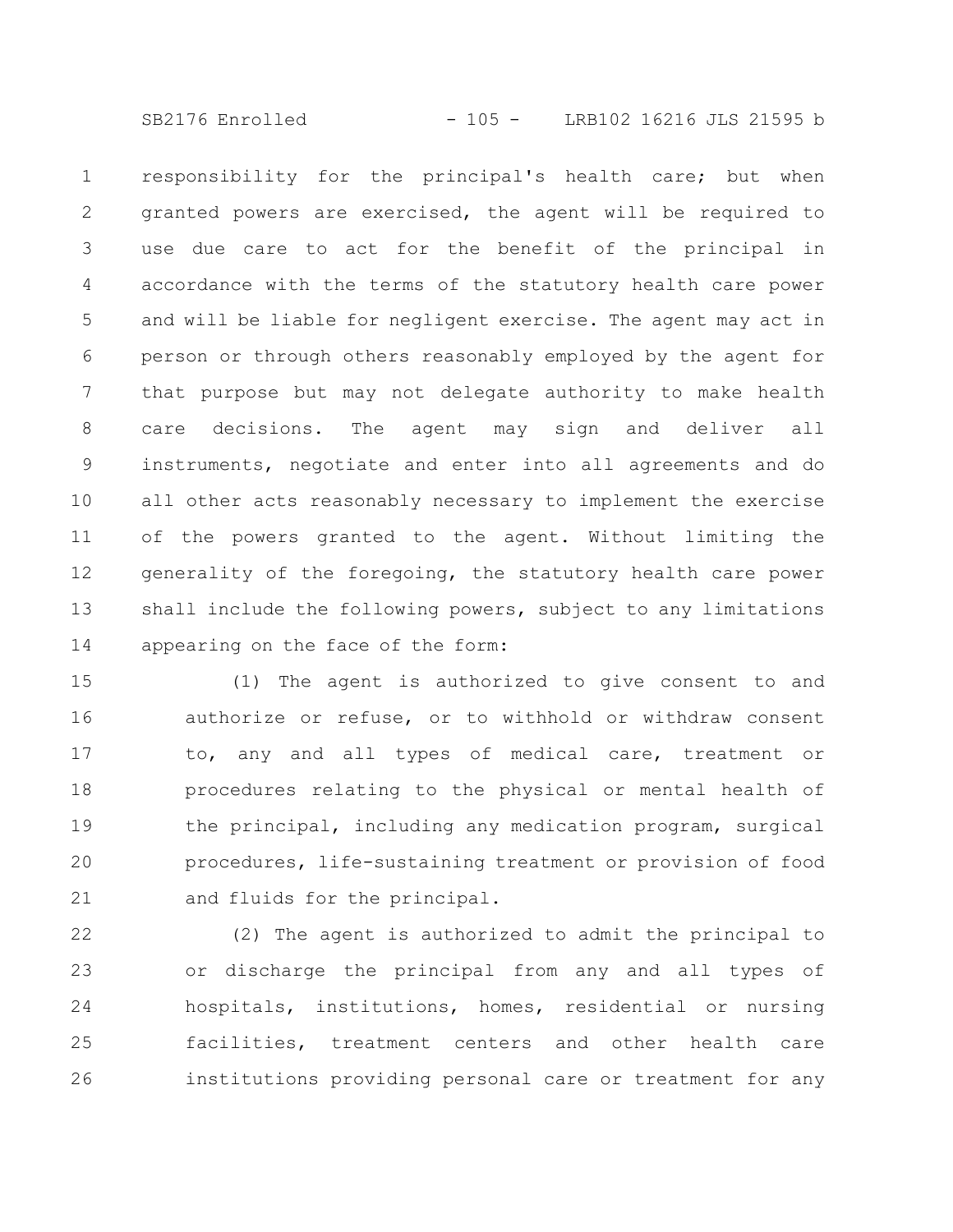SB2176 Enrolled - 106 - LRB102 16216 JLS 21595 b

type of physical or mental condition. The agent shall have the same right to visit the principal in the hospital or other institution as is granted to a spouse or adult child of the principal, any rule of the institution to the contrary notwithstanding. 1 2 3 4 5

(3) The agent is authorized to contract for any and all types of health care services and facilities in the name of and on behalf of the principal and to bind the principal to pay for all such services and facilities, and to have and exercise those powers over the principal's property as are authorized under the statutory property power, to the extent the agent deems necessary to pay health care costs; and the agent shall not be personally liable for any services or care contracted for on behalf of the principal. 6 7 8 9 10 11 12 13 14 15

(4) At the principal's expense and subject to reasonable rules of the health care provider to prevent disruption of the principal's health care, the agent shall have the same right the principal has to examine and copy and consent to disclosure of all the principal's medical records that the agent deems relevant to the exercise of the agent's powers, whether the records relate to mental health or any other medical condition and whether they are in the possession of or maintained by any physician, psychiatrist, psychologist, therapist, hospital, nursing home or other health care provider. The authority under 16 17 18 19 20 21 22 23 24 25 26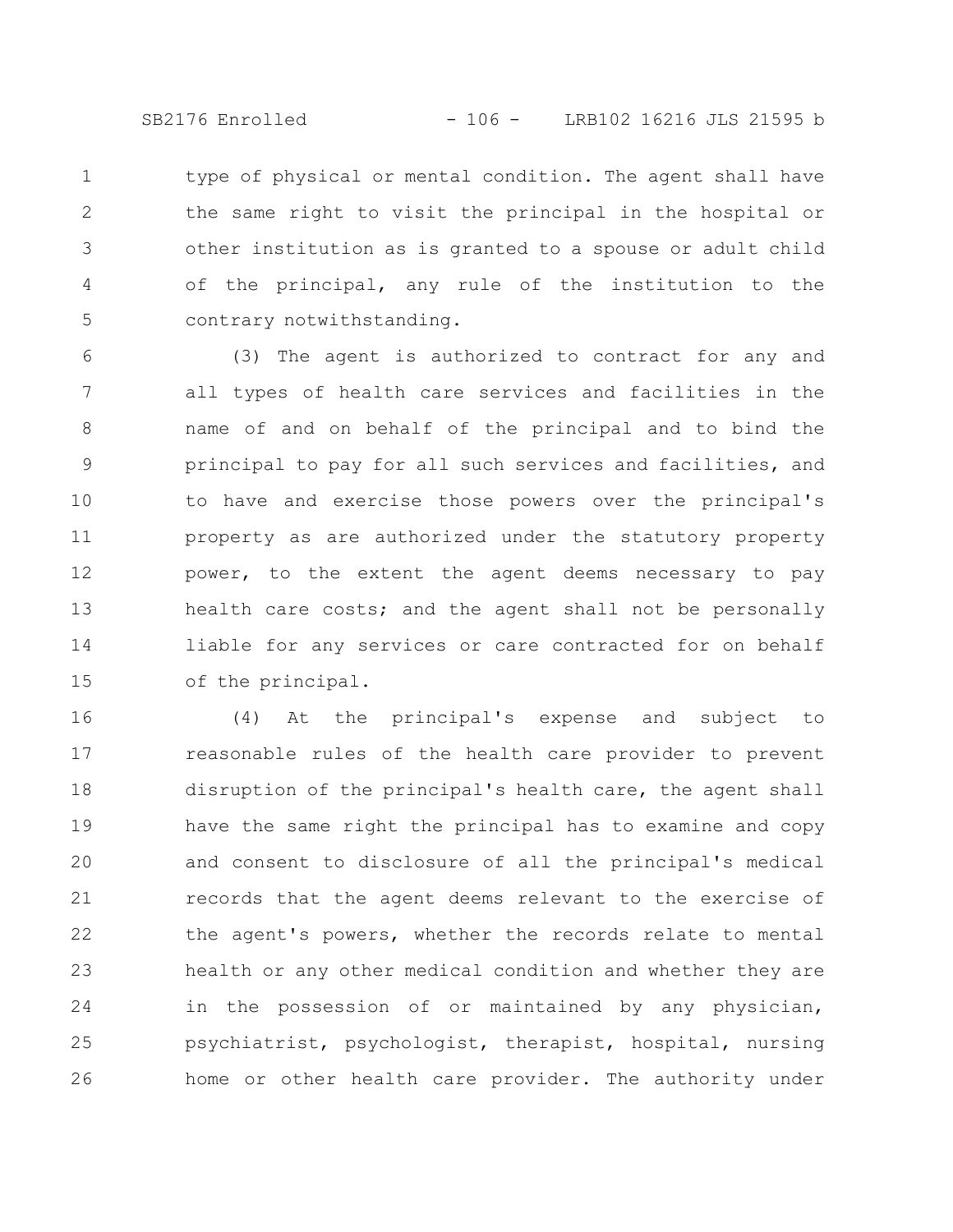SB2176 Enrolled - 107 - LRB102 16216 JLS 21595 b

this paragraph (4) applies to any information governed by the Health Insurance Portability and Accountability Act of 1996 ("HIPAA") and regulations thereunder. The agent serves as the principal's personal representative, as that term is defined under HIPAA and regulations thereunder. 1 2 3 4 5

(5) The agent is authorized: to direct that an autopsy be made pursuant to Section 2 of the Autopsy Act; to make a disposition of any part or all of the principal's body pursuant to the Illinois Anatomical Gift Act, as now or hereafter amended; and to direct the disposition of the principal's remains. 6 7 8 9 10 11

(6) At any time during which there is no executor or administrator appointed for the principal's estate, the agent is authorized to continue to pursue an application or appeal for government benefits if those benefits were applied for during the life of the principal. 12 13 14 15 16

(d) A physician may determine that the principal is unable to make health care decisions for himself or herself only if the principal lacks decisional capacity, as that term is defined in Section 10 of the Health Care Surrogate Act. 17 18 19 20

(e) If the principal names the agent as a guardian on the statutory short form, and if a court decides that the appointment of a guardian will serve the principal's best interests and welfare, the court shall appoint the agent to serve without bond or security. 21 22 23 24 25

(Source: P.A. 100-513, eff. 1-1-18; 101-81, eff. 7-12-19; 26